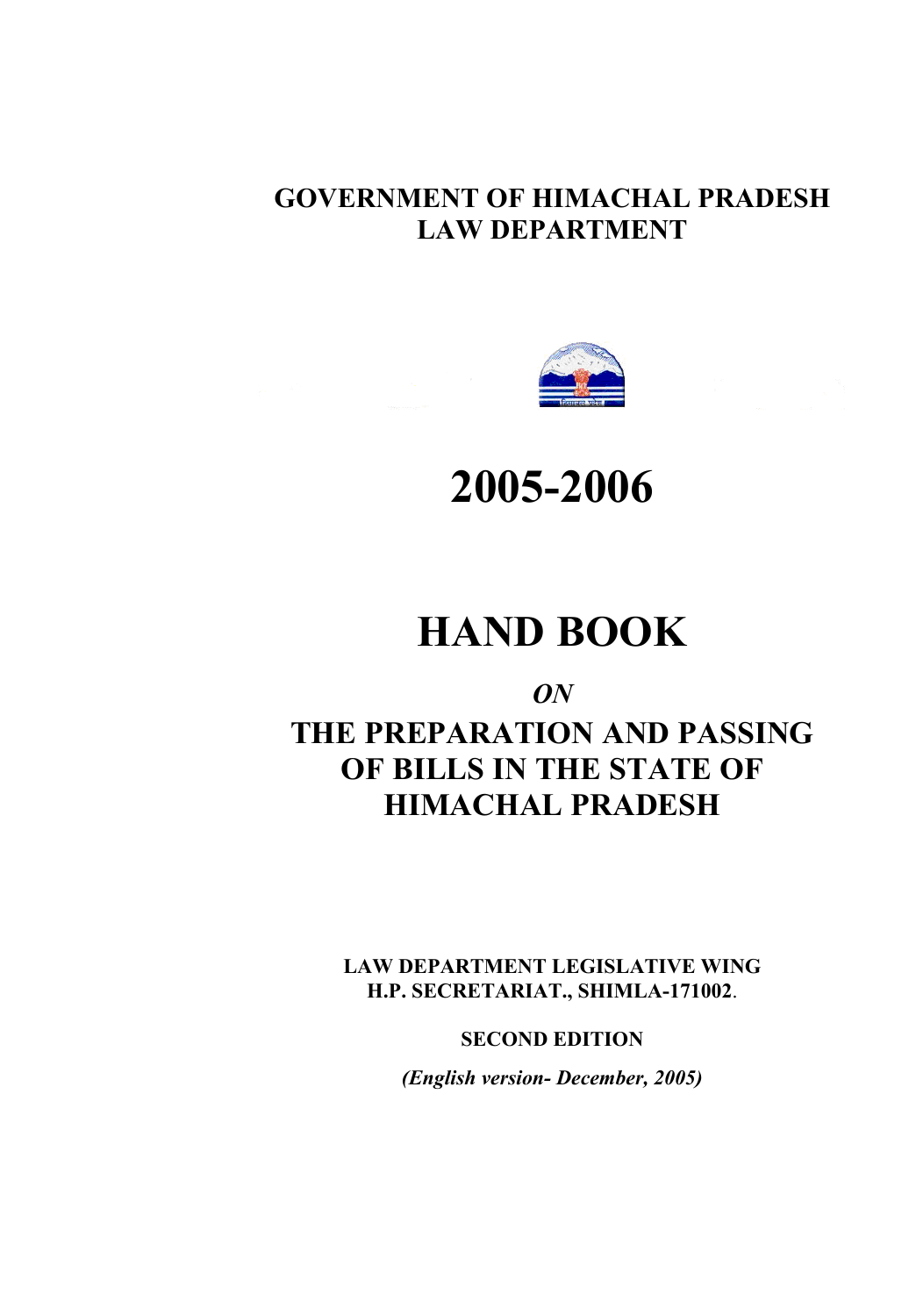## **GOVERNMENT OF HIMACHAL PRADESH LAW DEPARTMENT**

**\_\_\_\_\_\_**



# **2005-2006**

## **HAND BOOK**

### *ON*

## **THE PREPARATION AND PASSING OF BILLS IN THE STATE OF HIMACHAL PRADESH**

**SURINDER SINGH THAKUR Legal Remembrancer-***cum***-Principal Secretary(Law) to the Government of Himalchal Pradesh.**

**LAW DEPARTMENT LEGISLATIVE WING H.P. SECRETARIAT, SHIMLA-171002**.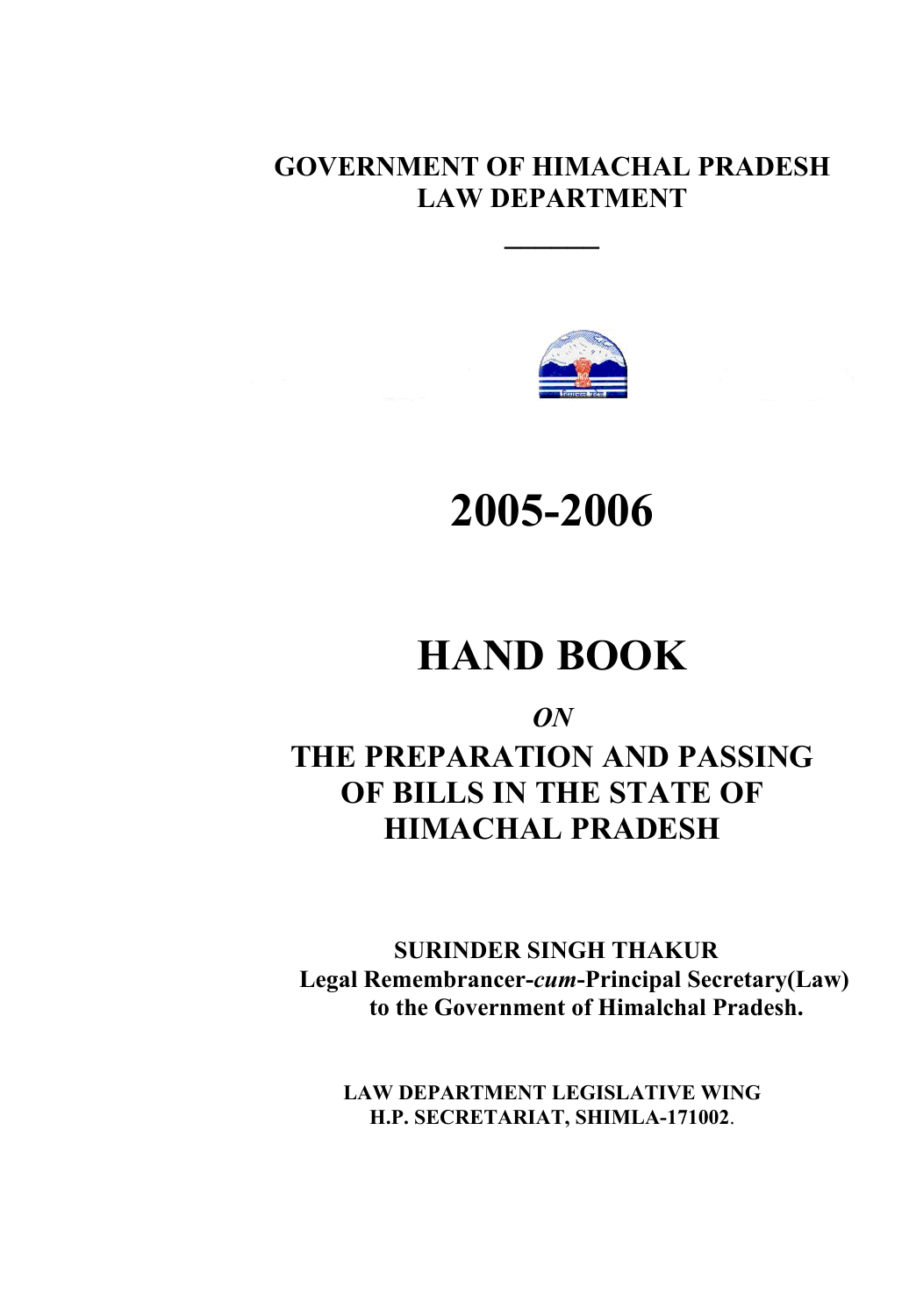### **SECOND EDITION**

*(English version- December, 2005)*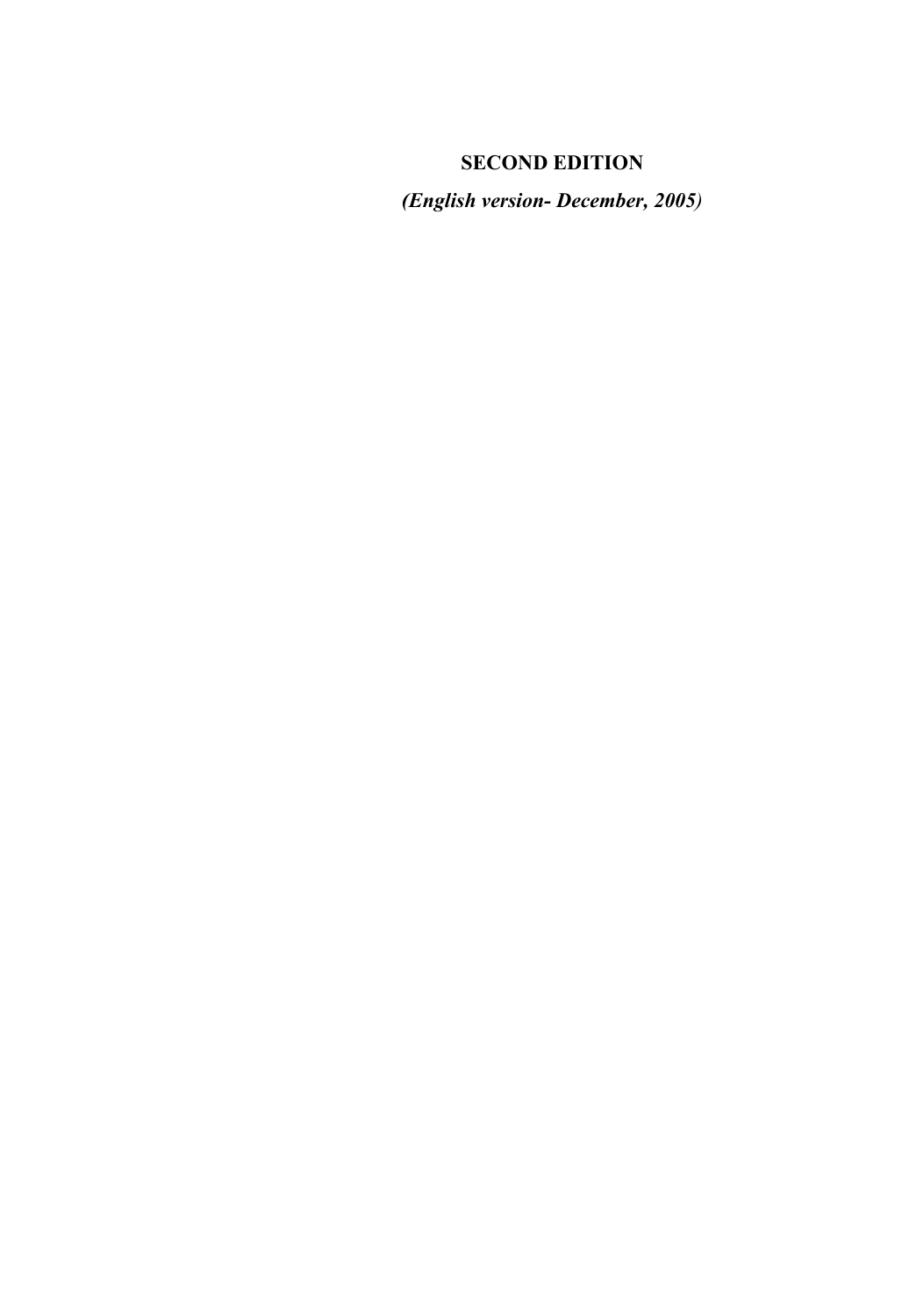मुख्य मन्त्री **CHIEF MINISTER** 



एलर्जली **शिमला - 171 002 ELLERSLIE SHIMLA-171 002** 

 $\tilde{\gamma}_{\rm E}$ 

 $\bar{z}$ 

#### **FOREWORD**

The Law Department of the State has brought out this edition of the book under the guidance of Sh. Surinder Singh Thakur, Legal Remembrancer-cum-Principal Secretary (Law), Government of Himachal Pradesh. It is my profound privilege to release this latest edition of compilation which is based upon considerable research and it would be of a great help to all the Departments of the State who are involved in the law making process.

I congratulate the whole team of the Law Department involved in updating this work and hope that all concerned would make the best use of this compendium.

(Virbhadra Singh)

**SHIMLA.** The 17th day Nov., 2005.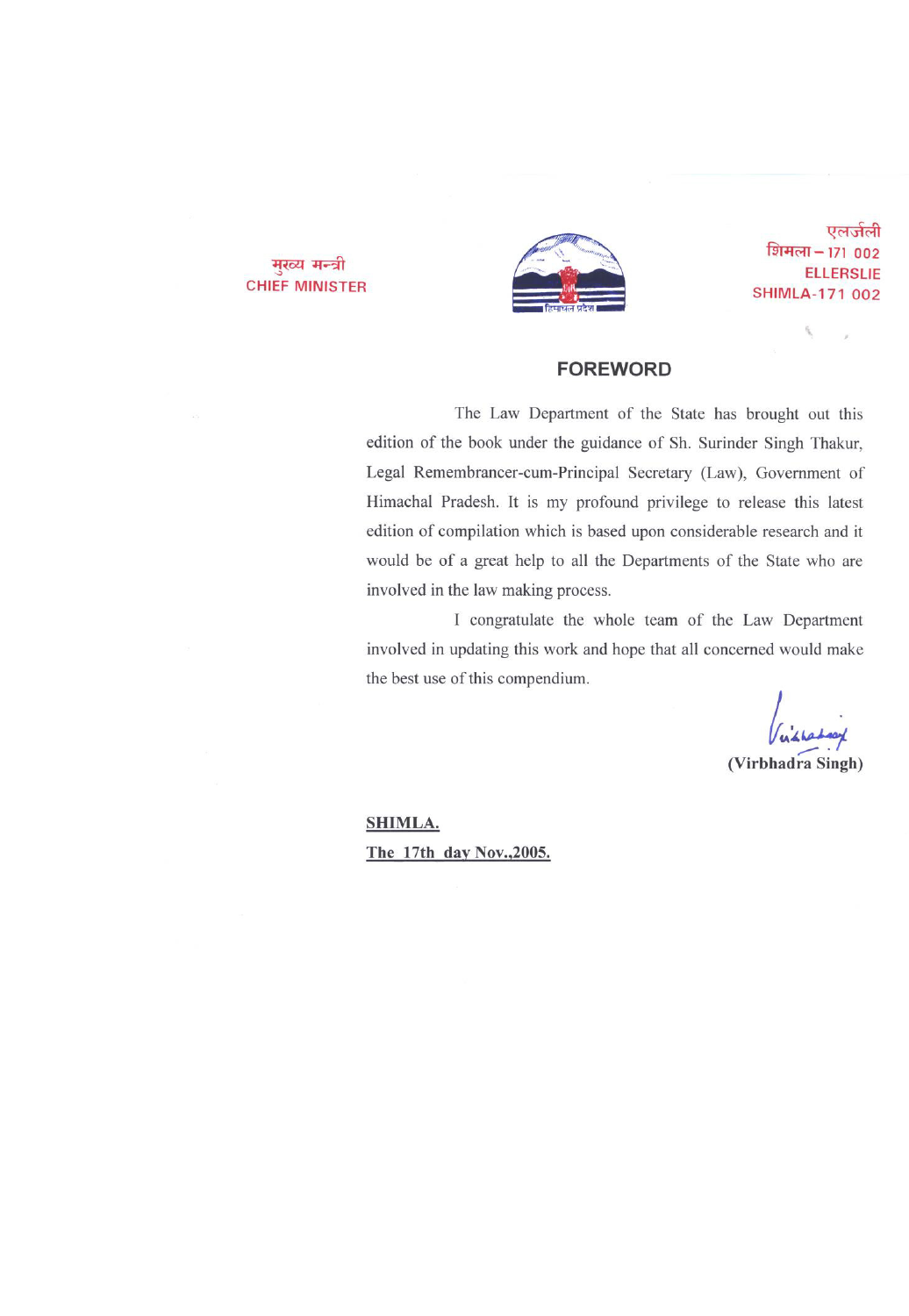

**I & P H Minister Himachal Pradesh Shimla-171 002** 

## **INTRODUCTION**

The Department of Law and Legal Remembrance's has made a very good attempt to bring out Second Edition of the Hand Book which has dealt with the subject very systematically and comprehensively. It has been properly indexed and includes footages indicating rules relevant to the subject matters and subject index for the prompt location of the topic required. I hope that this latest Edition of the compilation would be of a great help not only to all the Departments of the State Government but also the Advocates and people who are involved in the Law making, Law implementing and Law interpreting process.

I must congratulate all those officers/ officials engaged in revising this compilation and I am confident that all concerned will make best use of this revised Hand Book.

(Kaul Singh/Thakur) Law Minister. Himachal Pradesh.

Shimla: December, 2005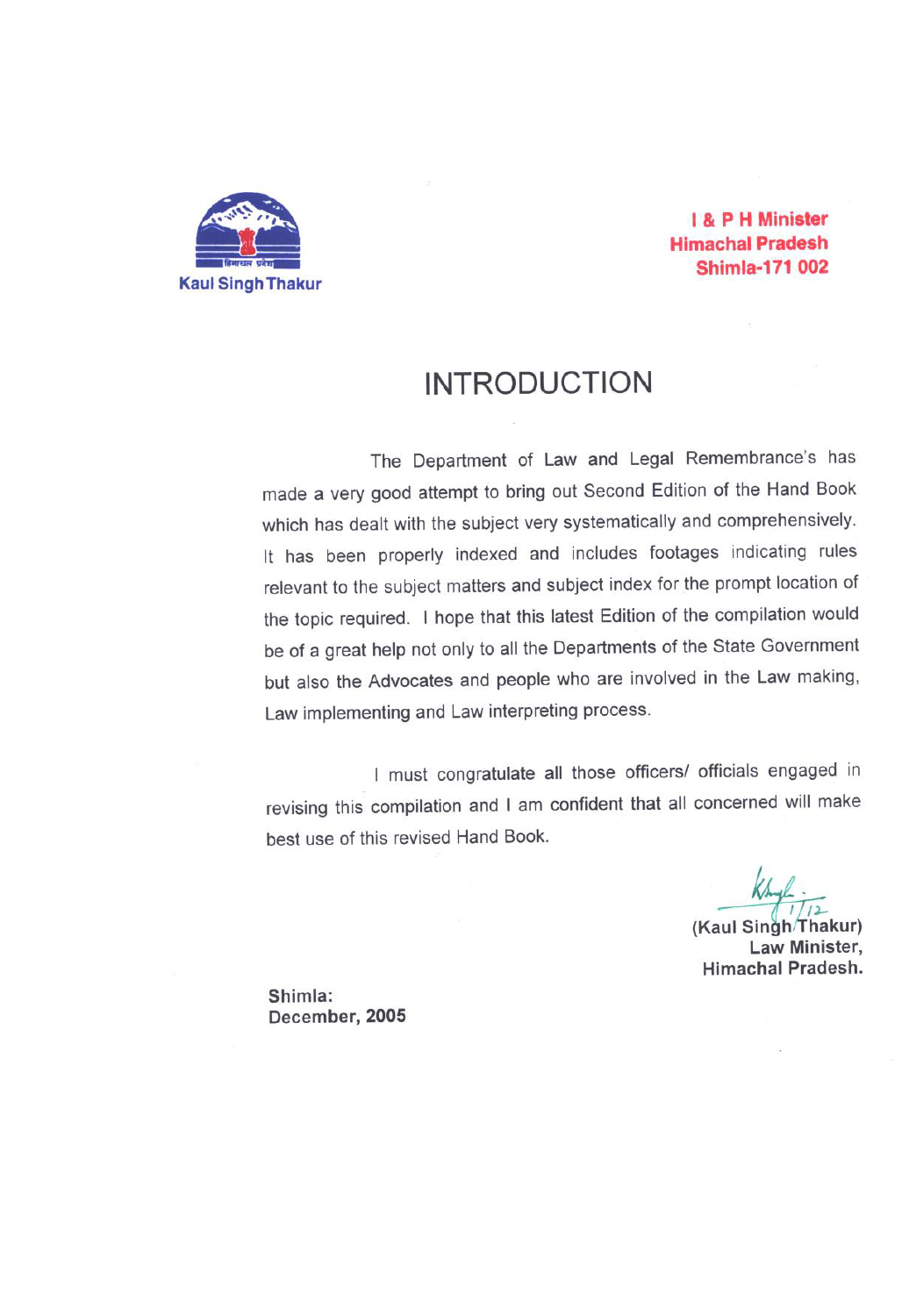### **PREFACE**

**The Hand Book on the preparation and passing of Bills in the State of Himachal Pradesh was released in the year 1998 containing uptodate instructions/collection of statutory provisions, concerning the processing and passing of the legislation in the State of Himachal Pradesh, for the guidance of all the administrative departments of the State. Since then, a lot of variations/changes and modifications have taken place in the Rules of Procedure and Conduct of Business of the Himachal Pradesh Legislative Assembly and Directions by the Speaker and in other instructions issued by the Vidhan Sabha Secretariat from time to time.**

**It was, therefore, considered necessary to revise Hand Book concerning the processing and passing of the Legislation in the State of Himachal Pradesh embodying various changes and procedure which were not included earlier.**

**This department for preparing this revised edition of the Hand-Book has taken the assistance of Shri D.S. Parihar, Assistant Legal Remembrancer-**cum**-Under Secretary(Law)to the Government of Himachal Pradesh and Sh. Devi Ram, Supdt., Codification Cell of Law Department for completing this work and to computerise it.**

**The Hand Book has been thoroughly revised and all changes and variations have been incorporated in relevant Chapters. Now this revised Hand Book in the present form is, therefore, now a comprehensive book on processing and passing of Legislation in the State, which will serve the heed of all the Secretaries and Head of Departments of the State Government while processing the Legislative matters.**

**I trust that all Administrative Departments of the Government of Himachal Pradesh will find this revised Hand Book not only useful but also interesting- "avoiding technicalities and inevitable jargon".**

**SHIMLA SURINDER SINGH THAKUR**<br>December, 2005. L.R-*cum*-Principal Secretary(Law) to the **December, 2005. L.R-**cum**-Principal Secretary(Law) to the Government of Himachal Pradesh**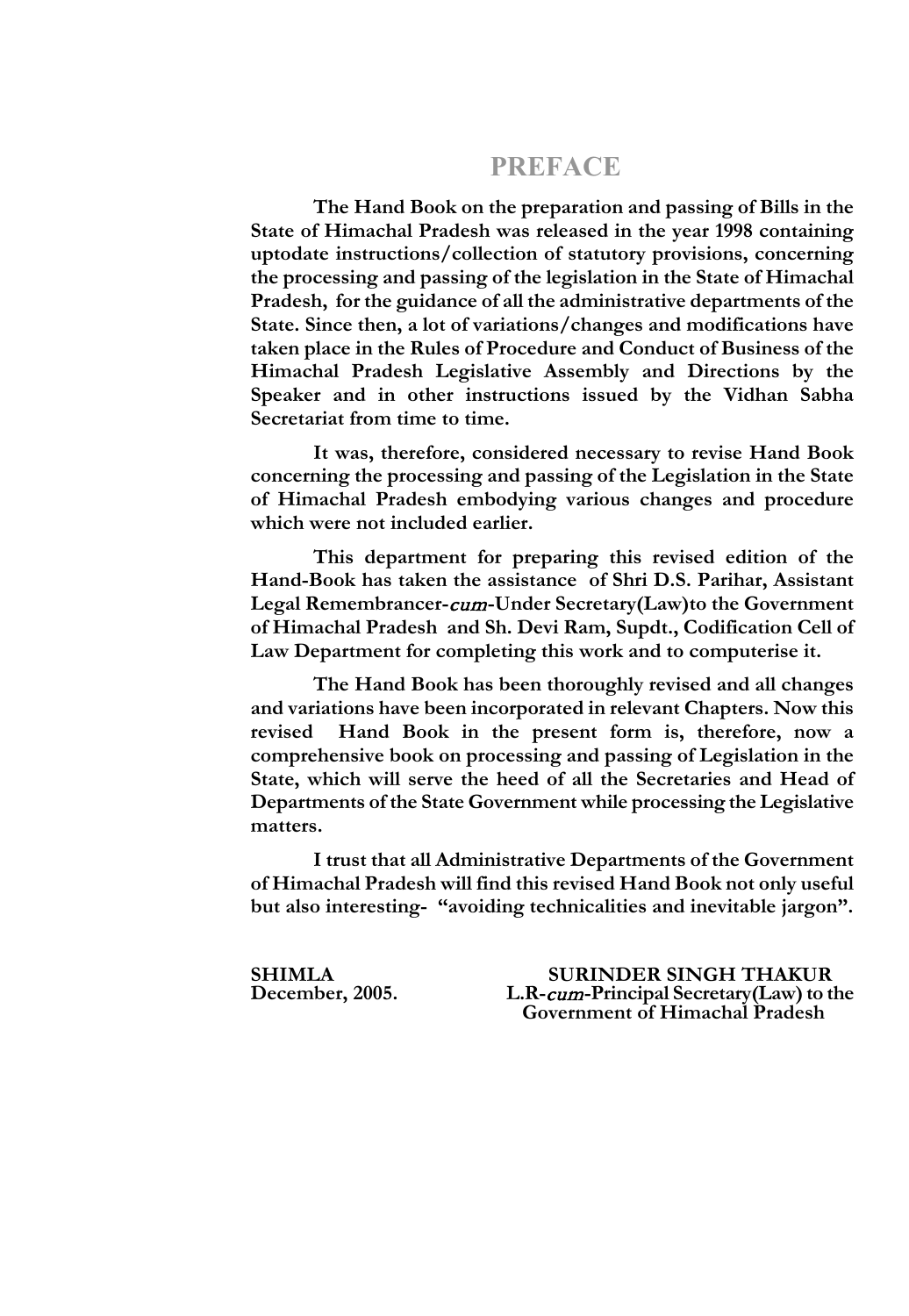## **CONTENTS**

#### **CHAPTER-I**

#### **INTRODUCTION**

| 1.               | Necessity for Hand-Book.                                                                             |                |  |
|------------------|------------------------------------------------------------------------------------------------------|----------------|--|
|                  | <b>CHAPTER-II</b>                                                                                    |                |  |
|                  | <b>APPROVAL OF LEGISLATIVE PROGRAMME AND</b><br><b>FORMATION OF LEGISLATIVE POLICY</b>               |                |  |
| 2.               | Legislative Programme.                                                                               | $\overline{2}$ |  |
| 3.               | Acceptance by the Cabinet.                                                                           |                |  |
| $\overline{4}$ . | Formation of legislative policy in the preparation of Bills.                                         |                |  |
| 5.               | Reference to Law Department                                                                          |                |  |
| 6.               | Proposals after approval of legislative policy by the Cabinet.                                       | $\overline{3}$ |  |
|                  | <b>CHAPTER-III</b>                                                                                   |                |  |
|                  | <b>DRAFTING INSTRUCTIONS AND PREPARATION</b><br><b>OF BILL</b>                                       |                |  |
| 7.               | Drafting Instructions.                                                                               | $\overline{4}$ |  |
| 8.               | Preparation of Hindi version of Bill.                                                                | 5              |  |
|                  | <b>CHAPTER-IV</b>                                                                                    |                |  |
|                  | <b>APPROVAL OF BILL BY CABINET</b>                                                                   |                |  |
| 9.               | Submission of Bills to the Council of Ministers.                                                     | 5              |  |
|                  | <b>CHAPTER-V</b>                                                                                     |                |  |
|                  | <b>FORMALITIES RESPECTING BILLS BEFORE</b><br><b>INTRODUCTION</b>                                    |                |  |
| 10.              | Statement of Objects and Reasons.                                                                    | 6              |  |
| 11.              | Financial Memorandum and Memorandum regarding the<br>Delegated Legislation.                          | 6              |  |
| 12.              | Statement in connection with Ordinances.                                                             | $\tau$         |  |
| 13.              | Recommendations of the Governor or previous sanction of<br>the President for certain types of Bills. | 8              |  |
|                  | 14 Procedure for procuring the prior sanction of the President or                                    | 10             |  |

14. Procedure for procuring the prior sanction of the President or the prior approval of Government of India to the Bills. 10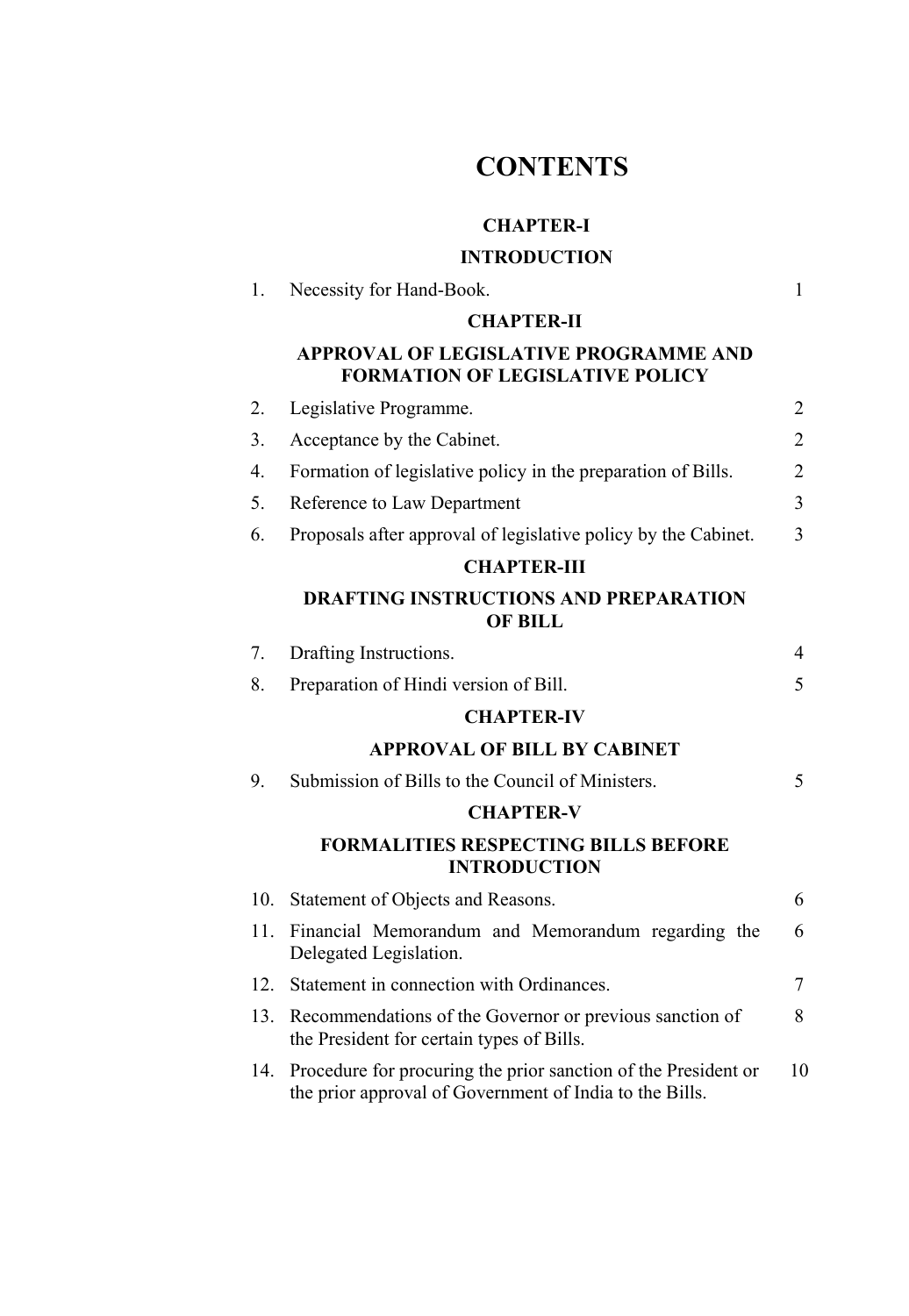|     | 15. Form of Order of the Governor granting recommendations<br>to the Introduction of Bills.                                                        | 10 |
|-----|----------------------------------------------------------------------------------------------------------------------------------------------------|----|
|     | 16. Procedure for obtaining the recommendations of the<br>Governor under article 207.                                                              | 11 |
| 17. | Table showing arrangement of clauses.                                                                                                              | 11 |
|     | <b>CHAPTER-VI</b>                                                                                                                                  |    |
|     | <b>INTRODUCTION AND PRINTING OF BILLS</b>                                                                                                          |    |
|     | 18. Notice of Introduction.                                                                                                                        | 12 |
|     | 19. Printing of the Bills.                                                                                                                         | 12 |
|     | <b>CHAPTER-VII</b>                                                                                                                                 |    |
|     | PROCESSING AND PASSING OF BILLS IN THE<br><b>STATE LEGISLATIVE ASSEMBLY AND</b><br>PROCEDURE IN THE FINANCIAL MATTER<br><b>APPROPRIATION BILLS</b> |    |
| 20. | Inclusion of the agenda and motion for introduction and<br>publication of Bill.                                                                    | 12 |
|     | 21. Motions in relation to Bills.                                                                                                                  | 13 |
|     | 22. Functions of the Draftsman in Select Committee.                                                                                                | 14 |
| 23  | Amendments to Bills.                                                                                                                               | 15 |
| 24. | Third reading of a Bill.                                                                                                                           | 15 |
|     | 25. Presentation of budget.                                                                                                                        | 15 |
|     | 26. General Discussion on the budget.                                                                                                              | 16 |
|     | 27. Discussion on demands for grants.                                                                                                              | 17 |
| 28. | Appropriation Bills.                                                                                                                               | 17 |
|     | <b>CHAPTER VIII</b>                                                                                                                                |    |
|     | PRESENTATION OF BILLS FOR ASSENT AND<br><b>PUBLICATION AS ACTS</b>                                                                                 |    |
| 29. | Correction of patent errors.                                                                                                                       | 18 |
| 30. | Presentation of the Bills for assent.                                                                                                              | 18 |
| 31. | Assent to the Bill.                                                                                                                                | 19 |
|     | 32. Custody of assented copies.                                                                                                                    | 19 |

(i)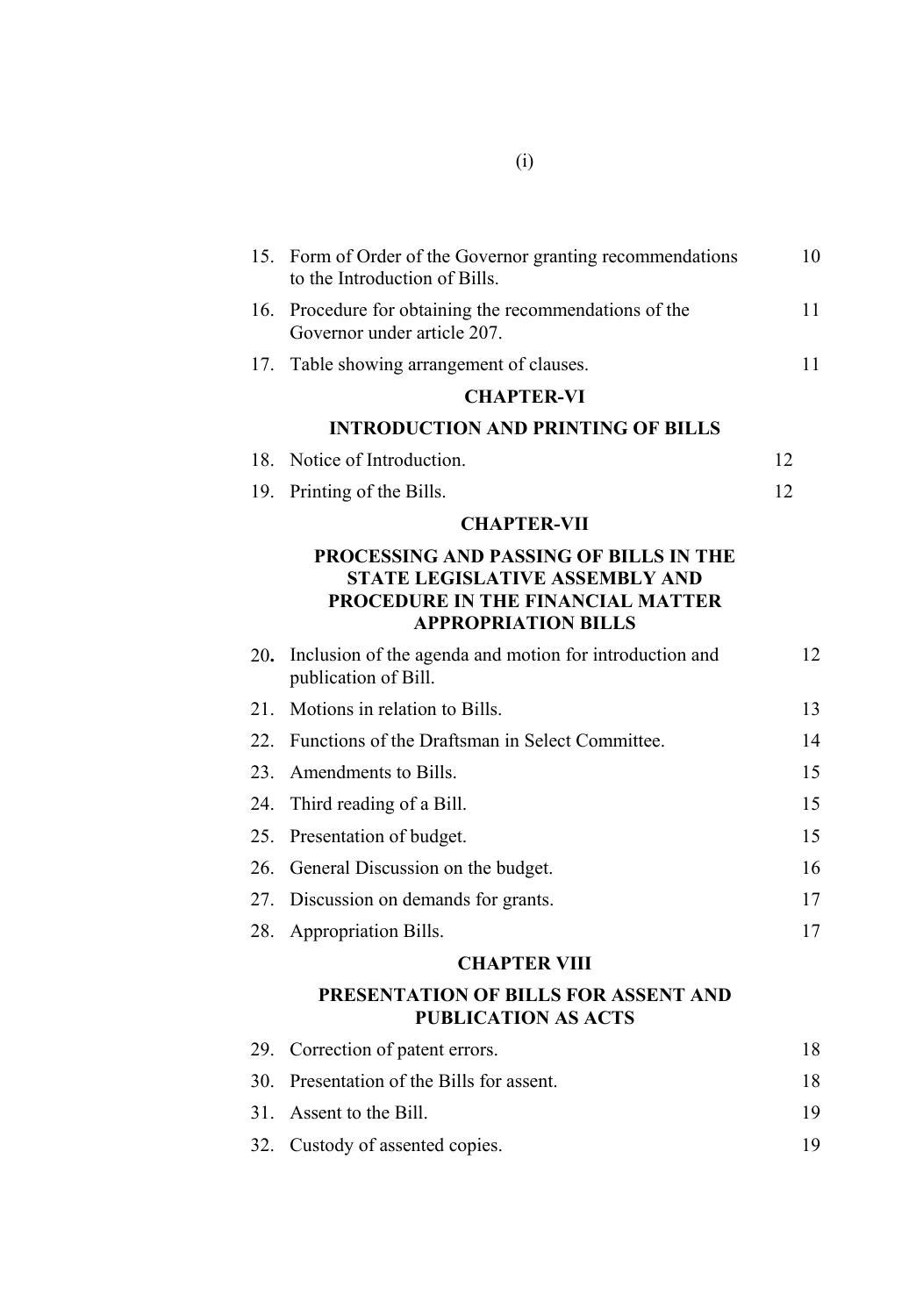| (ii) |                                                                                                                                              |      |  |  |
|------|----------------------------------------------------------------------------------------------------------------------------------------------|------|--|--|
|      | 33. Publication of the Bill as Act.                                                                                                          |      |  |  |
| 34.  | Publication of Authoritative English and Hindi texts of State<br>laws.                                                                       |      |  |  |
| 35.  | Subordinate Legislation-permissible limits of delegation.                                                                                    |      |  |  |
| 36.  | Guidance to Executive and other safeguards.                                                                                                  |      |  |  |
| 37.  | Procedural requirements.                                                                                                                     |      |  |  |
| 38.  | Powers implied from the General Clauses Act.                                                                                                 |      |  |  |
| 39.  | Parliamentary control over subordinate legislation.                                                                                          |      |  |  |
| 40.  | Maintenance of State Statutory Code.                                                                                                         |      |  |  |
| 41.  | Computer Technology in the field of legislation.                                                                                             | 26   |  |  |
|      | <b>ANNEXURES-A and B</b>                                                                                                                     | 27 & |  |  |
|      | Government of India Instructions for processing State<br>Legislation requiring references to Central Government.                             | 32   |  |  |
|      | <b>ANNEXURE-C</b>                                                                                                                            | 34   |  |  |
|      | Extracts from the Constitution of India.                                                                                                     |      |  |  |
|      | <b>ANNEXURE-D</b>                                                                                                                            | 43   |  |  |
|      | Extracts from the Rules of Business of the Government<br>of Himachal Pradesh.                                                                |      |  |  |
|      | <b>ANNEXURE-E</b>                                                                                                                            |      |  |  |
|      | Extracts from the Rules of Procedure and Conduct of<br>Business in the Legislative Assembly, 1973.                                           |      |  |  |
|      | <b>ANNEXURE-F</b>                                                                                                                            | 67   |  |  |
|      | Extracts from the Directions issued by the Speaker under<br>Rules of Procedure and Conduct of Business in the<br>Legislative Assembly, 1973. |      |  |  |
|      | ANNEXURE- G                                                                                                                                  | 69   |  |  |
|      | Extracts from the Himachal Pradesh General Clauses<br>Act. 1968.                                                                             |      |  |  |
|      | <b>ANNEXURE-H</b>                                                                                                                            | 71   |  |  |
|      | The Himachal Pradesh Official Language<br>(Supplementary Provisions) Act, 1981.                                                              |      |  |  |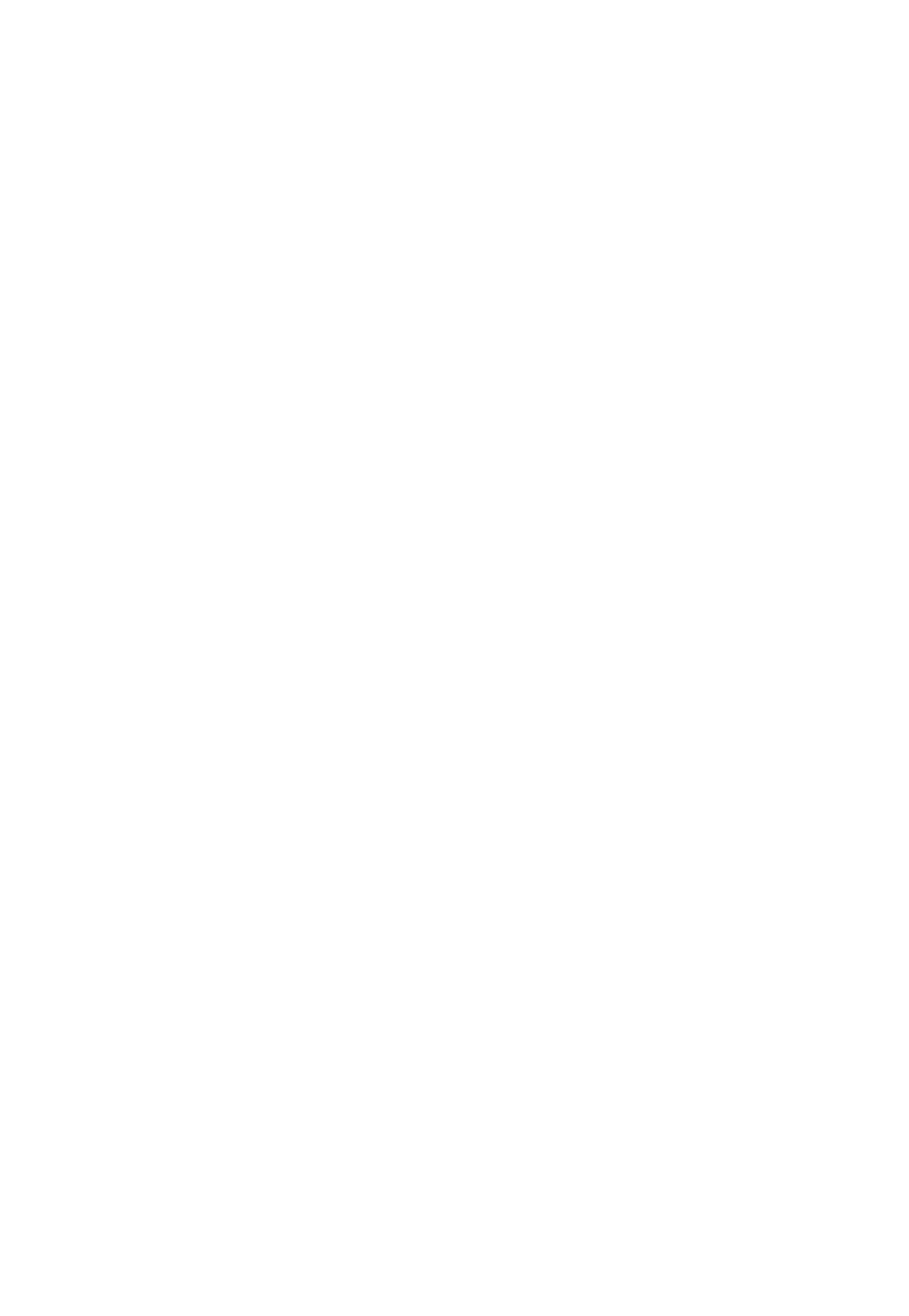<span id="page-10-1"></span><span id="page-10-0"></span> $(iii)$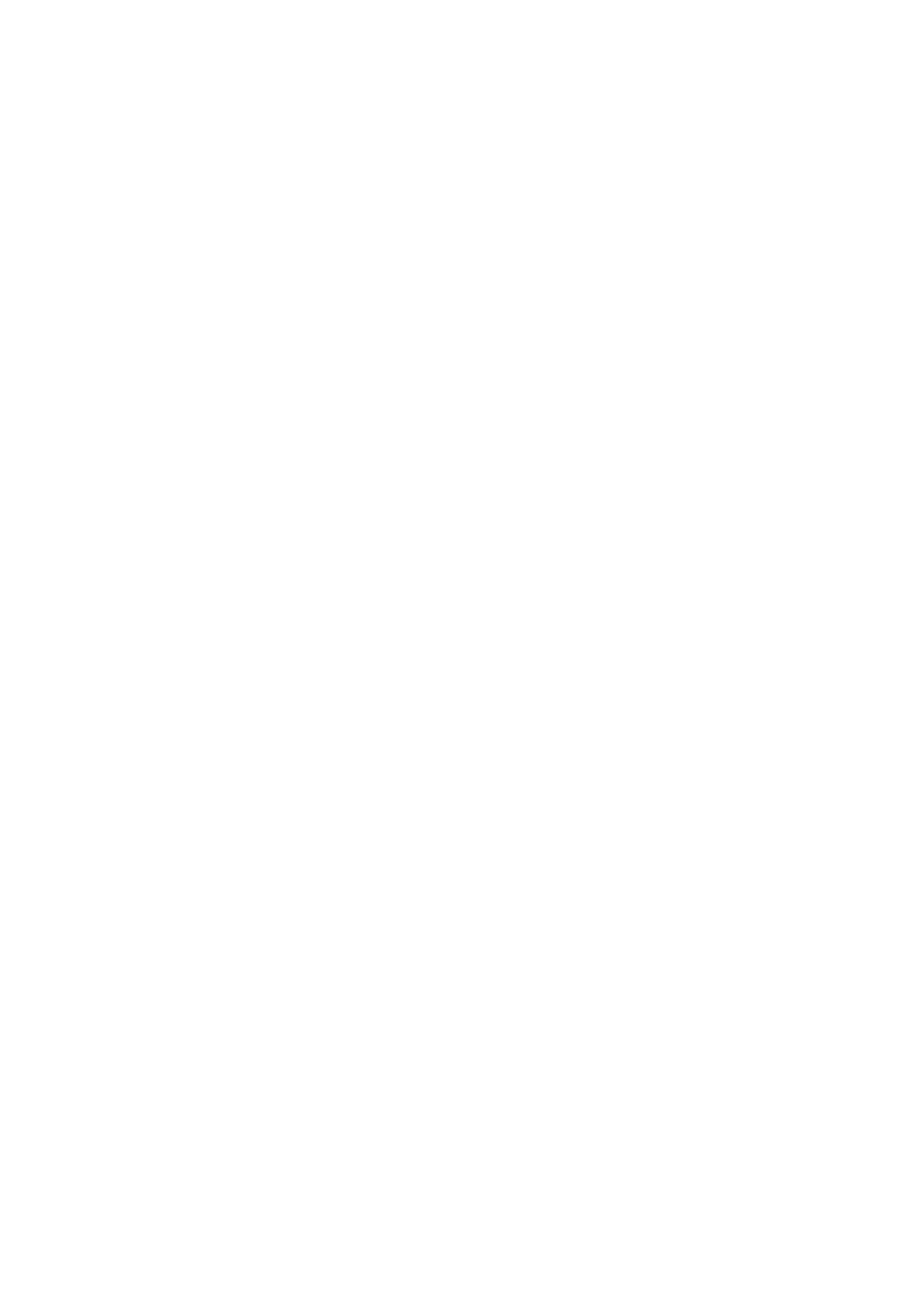#### **REVISED EDITION OF HAND BOOK FOR THE PREPARATION, PROCESSING AND PASSING OF BILLS IN THE STATE OF HIMACHAL PRADESH**

#### **CHAPTER-I**

#### **INTRODUCTION**

**1. Necessity for Hand-book.-** In the modern age, Legislation is very important activity of the democratic Government. Past experience reveals that both at the Government level and in the Legislative Assembly, the Legislative proposals are being prepared and processed in accordance with the prescribed procedure. After June, 1998 since when the  $1<sup>st</sup>$  Volume of this book was launched, there was a tremendous reponse of all the Secretaries and Head of Departments as the book was of a great help to them in processing the legislative matters at their level. Now having been inspired from the earlier success, it is thought proper to bring the revised edition of this book incorporating the latest amendments.

Thus, keeping in view, the above position, the relevant provisions of the Constitution of India, Rules of Business of Himachal Pradesh Government and the Rules of Procedure and Conduct of Business in the State Legislative Assembly; and also the latest administrative instructions issued from time to time have been examined and an attempt has been made to incorporate in this Revised Edition of Hand Book for the Preparation, Processing and Passing of Bills in the State of Himachal Pradesh, for the use of all concerned.

Hence it is considered timely to issue a circular on the subject of the procedure for preparation of legislation and settling the legislative programme. The entire procedure involves seven main stages:-

- A. Approval of legislative programme and formation of Legislative Policy.
- B. Drafting instructions and preparation of Bills.
- C. Approval of Bills by Cabinet.
- D. Formalities respecting Bills before introduction.
- E. Introduction and printing of Bills.
- F. Processing and passing of Bills in the State Legislative Assembly and Procedure in Financial Matters- Appropriation Bills.
- <span id="page-12-2"></span><span id="page-12-1"></span><span id="page-12-0"></span>G. Presentation of Bills for assent and publication as Acts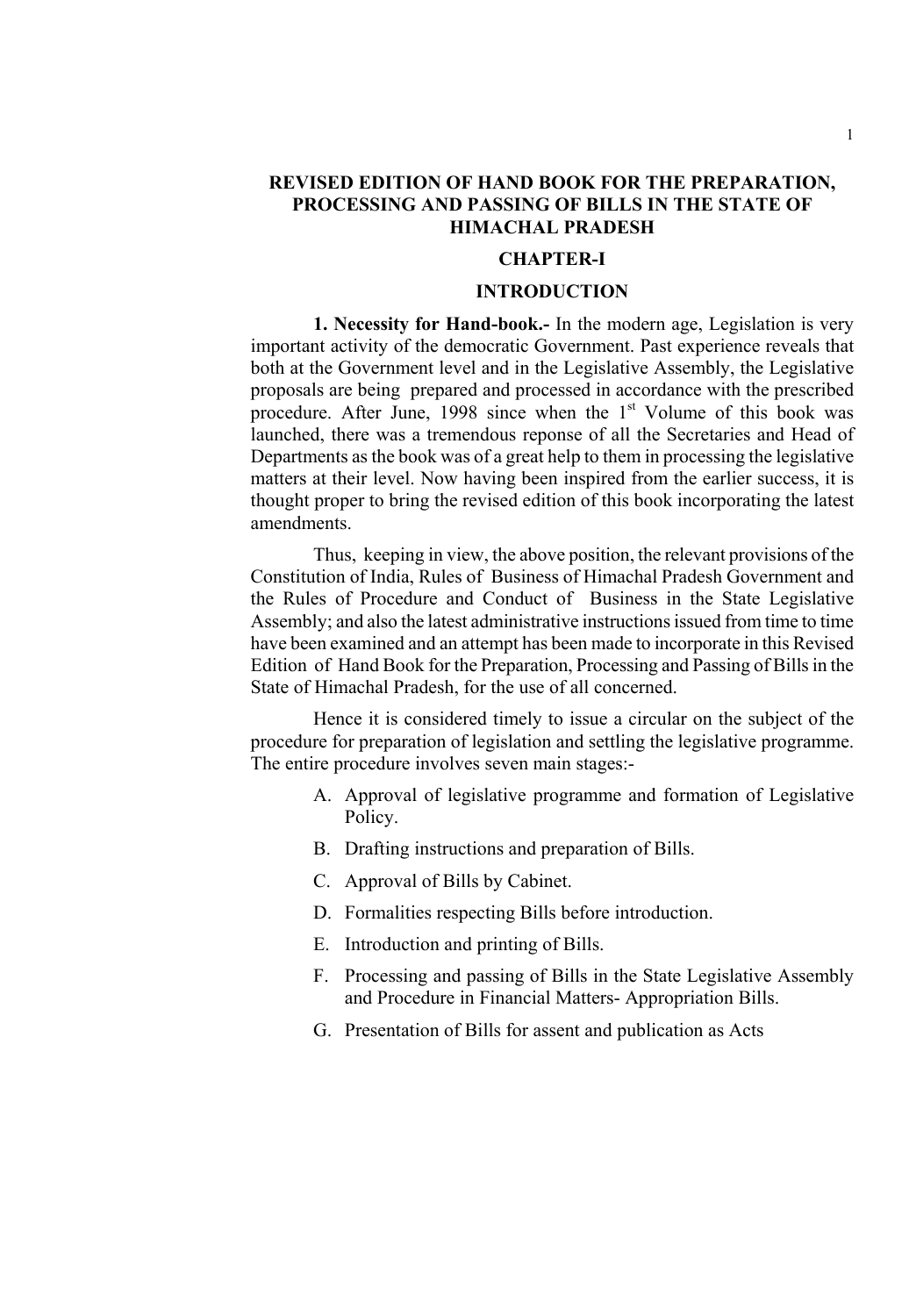#### **CHAPTER-II**

#### **APPROVAL OF LEGISLATIVE PROGRAMME AND FORMATION OF LEGISLATIVE POLICY**

**2. Legislative Programme:** .It is essential that the programme for a session should be decided by the Parliamentary Affairs Department well in advance i.e. at least one and half month before the beginning of each session. For example the budget session of the State Legislature normally begins in or about March of each year. The Administrative Department is, therefore, required to prepare and forward to the Secretary Parliamentary Affairs Department by the 15th of January in each year, a provisional legislative programme for ensuing budget session. In submitting the programme the Administrative Department should set out:-

- (a) the scope and purpose of the Bill;
- (b) the administrative Department=s idea as to whether it will be a Bill of long, short or medium length;
- (c) the urgency of the Bill in relation to the work of the Department and indicating, by numerical sequence where possible, its priority rating compared with other Bills of the Department;
- (d) whether the Bill has yet been approved in principal by the Cabinet;
- (e) whether drafting instructions have been issued to the Legislative Wing, in the Law Department;
- (f) any other remedies which may enable the Parliamentary Affairs Department to determine its priority rating in request to the programme as a whole.

**3. Acceptance by the Cabinet:** Only such Bills as are likely to be ready for introduction in the Assembly within the session concerned should be included in the programme. The Parliamentary Affairs Department will review the proposals put forward by the Departments, will consult, where necessary, with the Department concerned and will finally draw up a full legislative programme arranged on a priority basis according to the anticipated sittings of the Assembly during the session. This programme will be recommended for acceptance by the Cabinet.

<span id="page-13-4"></span><span id="page-13-3"></span><span id="page-13-2"></span><span id="page-13-1"></span><span id="page-13-0"></span>**4. Formation of legislative policy in the preparation of Bills:** The first stage in the preparation of a Bill is the formation of a legislative policy. A statute is the formal and legal expression of a legislative policy, and therefore before the Bill can be drafted the policy sought to be implemented by it must be determined.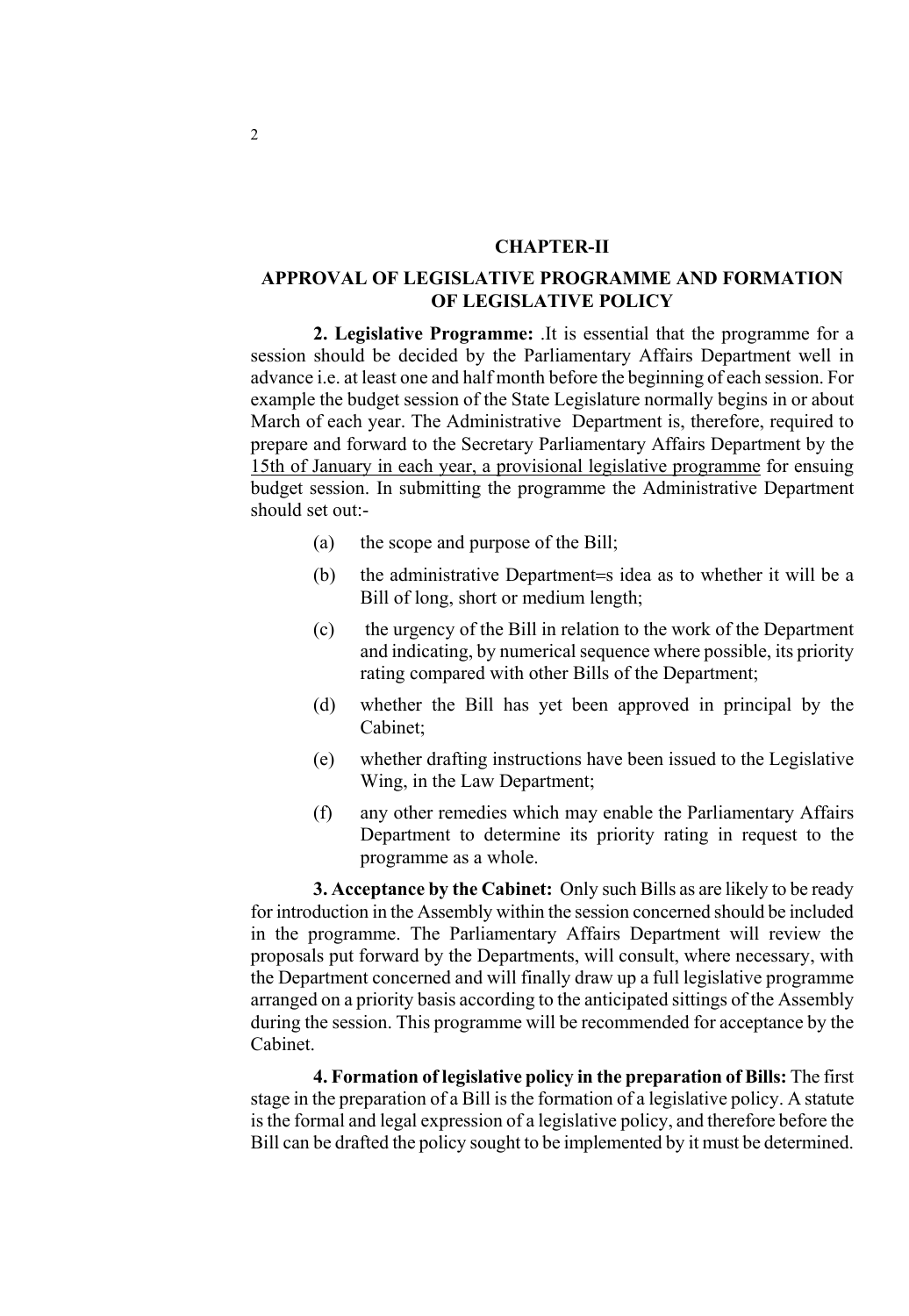At this stage administrative, financial or political considerations are more likely to be involved than legal considerations and these have to be dealt with and settled by<sup>[1](#page-10-0)</sup> officials in the Administrative Department concerned.

**5. Reference to Law Department:** Once these matters are settled, proposals for legislation are to be referred [2](#page-10-1) to the Law Department for advice as to their feasibility from the legal and constitutional point of view. Such proposals are considered by the Law Department in advice section and advice is tendered generally on the necessity or desirability of such legislation in the light of existing laws. The competency of State Legislature to legislate on the subject under the Constitution is also considered at this stage, and the broad lines on which legislation may be undertaken are likewise often indicated. From the very nature of things, however, the advice tendered at this stage will have to be of a general character and it is reserved for the legal Draftsman to examine the various provisions in greater details at the drafting stage.

**6. Proposals after approval of legislative policy by the Cabinet:** Under the Rules of Business, cases involving legislation have to be brought before the Cabinet for decision, and consequently if the Minister-in-Charge of an Administrative Department decides, after consulting the Law Department, as indicated in the preceding para 5, that legislation on any particular topic should be sponsored in Assembly, he causes to be prepared summary setting out the facts of the case, and the legislative measures proposed, and the summary is first shown to the Law Department for its comments, if any, before submission to the Cabinet for approval. Very often the summary is revised in the Law Department so as to bring out more clearly the Legislative proposals involved, and although this work is done in the Advice Section of the Law Department, the Legislation Section is more often than not consulted by that Section. It is essential that the summary to the Cabinet is drafted in such a manner that the case for legislation is fully brought out and that the implications of the proposed legislation are easily understood, but there is no need to attach to the summary a draft of the Bill. In fact, to do so would be to create difficulties for the Draftsman in more ways than one. If the Legislative proposals are not accepted, or are accepted in a modified form, by the Cabinet, much of the valuable time of the Draftsman which he can ill afford to spare would have been wasted in preparation of an unwanted Bill or of unwanted provisions. Where a Draftsman is required to draft a Bill for the purpose of eliciting policy decisions, not only is his work multiplied, but he is very often forced to guess at what the ultimate policy would be and his guesses may not always be right. Further, the Draftsman would have opportunities until the very last movement to improve upon the language of the Bill and this may not always be possible if certain words which have been put into the draft of the Bill submitted to the Cabinet have obtained some sanctity by reason of their

 <sup>1.</sup> See rule 41 of the Rules of Business of the Government.

<span id="page-14-1"></span><span id="page-14-0"></span><sup>2.</sup> See rules 41 and 42 of the Rules of Business of the Government.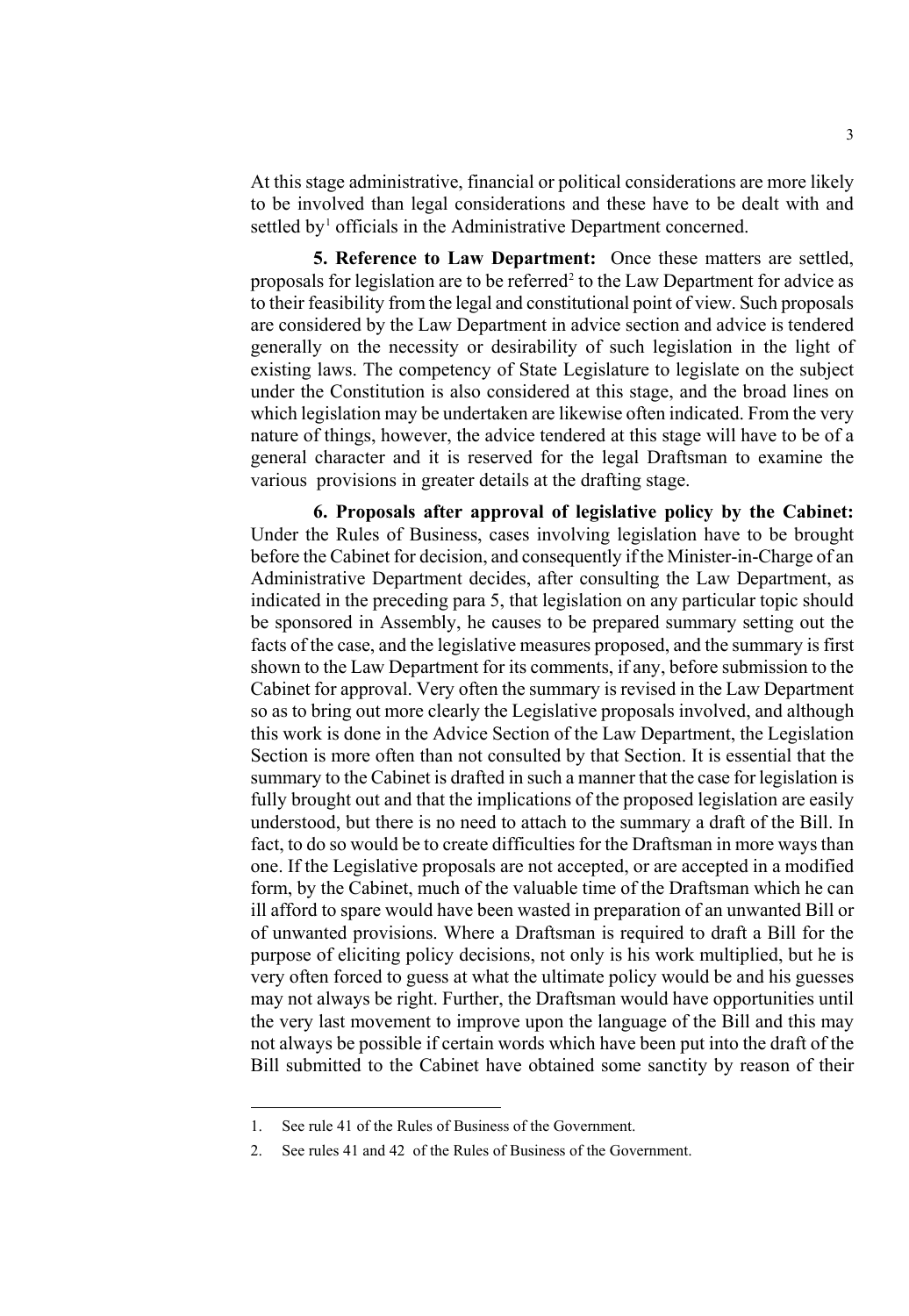acceptances by the Cabinet. It is no doubt conceivable that in exceptional cases draft of a Bill may have to accompany the summary to the Cabinet in order to bring out the legislative proposals with greater clarity and precision, but such cases should be few and should in fairness to the Draftsmen, be reduced to the minimum.

#### **CHAPTER-III**

#### **DRAFTING INSTRUCTIONS AND PREPARATION OF THE BILL**

**7. Drafting Instructions:** If approval of the Cabinet for any Legislative proposal has been obtained, the Department initiating action in this behalf is to prepare an office memo. indicating with sufficient precision the lines on which it has been decided to legislate and requesting the Law Department in the Legislation Section to take steps for drafting a Bill with a view to its introduction in the Assembly. It is generally found that drafting of a Bill proceeds at the maximum speed and with minimum friction if complete instructions are given to the Draftsman. A great deal depends upon the case and skill with which instructions to the Draftsman are given and acquainted with so much of the background of what is proposed as relevant. The summary of the legislative proposals as submitted to the Cabinet is no substitute for the precise instructions which the Draftsman always requires before undertaking any drafting work, because the summary in most cases would be very general in character and would not have dealt with each of the proposal in detail. Before the Draftsman can begin to put the words on paper, he must understand the legislative proposal and familiarise himself in the subject matter thereof. A Draftsman cannot be expected to be an expert in every field of knowledge and there he has to be educated up to a point, where he will become qualified to deal with the subject matter of the Bill from the legislative point of view. Thus conferences have to be held at various stages before a Bill can be finalised. Thus it is important that the Departmental Officers/officials who confer with the Draftsman should be of sufficient experience and standing and should give authoritative answers to any questions, which will come up during the process of drafting. These instructions should be a simple statement in clear language of the several points covered by the Bill and should include reference to any relevant legislation or related literature of which the Administrative Department is aware. Such statement is better not prepared in the form of a draft Bill. Occasionally, a draft Bill is prepared by the Administrative Department for submission to the Draftsman in place of the memorandum, but this practice is always discouraged as it is generally a handicap to the Draftsman, as a draft measure prepared by non-Draftsman as a rule will be defective and the Draftsman will have to spend much time in undoing what has been done. His position becomes even more awkward when a draft Bill prepared in this manner has been circulated and discussed before submission to the Draftsman, because it is generally assumed that the final draft will closely resemble to the draft of the administrative department, and any attempt on the part of Draftsman to alter the structure of such a Bill may be resisted. The Bill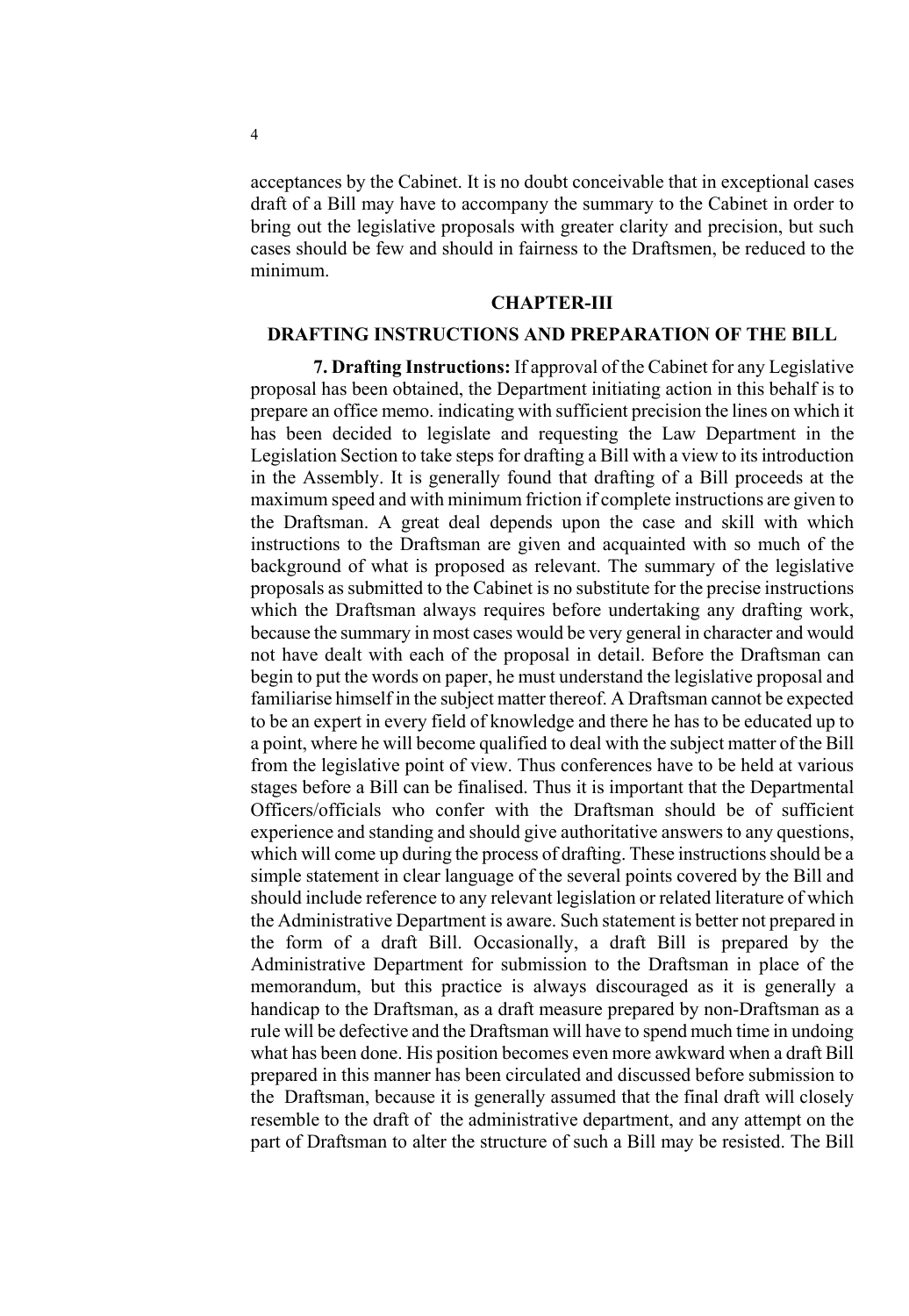drafting is a labourious process and is essentially a task that ought to be carried out under conditions which allow sufficient time for deliberate thought and research upon the many points that arise. Wherever possible an attempt will always be made to have the first draft prepared by one of the junior Draftsman and it will thereafter be examined and finalised by a senior Draftsman in collaboration with the Draftsman who prepared the first draft. This will reduce mistakes to the minimum. In the case of short Bills, one or two drafts may suffice, but in the case of longer Bill several drafts may have to be made and subjected to criticism both on files and at conferences. In the case of important and complex Bills, the process of drafting may be a long one extending over several months. The process of revising the draft must continue until the sponsors of the Bill and the Draftsman are both satisfied with the form and contents of the Bill.

**8. Preparation of Hindi version of Bill:** When a Bill is finalised by the Draftsman, the Official Language Wing attached to Law Department is approached, where it has been finalized in English language, to prepare the Text of the Bill in the Official Language i.e. in Hindi, and where it has been prepared in Hindi, to prepare its authoritative text in English Language, so that the Legislative proposal may be discussed and approved by the Council of Ministers and processed in the Legislative Assembly, in the Official Language along with its authoritative English text as contemplated in Article 348 of the Constitution of India.

#### **CHAPTER-IV**

#### **APPROVAL OF BILL BY THE CABINET**

**9. Submission of Bills to the Council of Ministers:** After the tentative Bill<sup>[3](#page-12-0)</sup> is finalised and its Hindi version is prepared, the Administrative Department shall, after consulting<sup>[4](#page-12-1)</sup> such officers and bodies as is deemed necessary, submit the Bill to the Council of Ministers in accordance with the Rules of Business of the Government of Himachal Pradesh accompanied by a comprehensive memorandum alongwith the opinion, if any, of officers and bodies consulted. If the proposal for the legislation is approved by the Council of Ministers, the case shall be sent<sup>[5](#page-12-2)</sup> to the Law Department alongwith the decision of the Council of Ministers and the instructions of the Government as to its introduction in the Legislative Assembly and with three accurately and clearly typed copies of the Bill and such papers underlying the Bill as should be communicated to the Legislative Assembly.

#### **CHAPTER-V**

 <sup>3.</sup> See rule 45 of Rules of Business of the Government.

<sup>4.</sup> See rule 46 of rules (ibid).

<span id="page-16-1"></span><span id="page-16-0"></span><sup>5.</sup> See rule 49 of rules (ibid).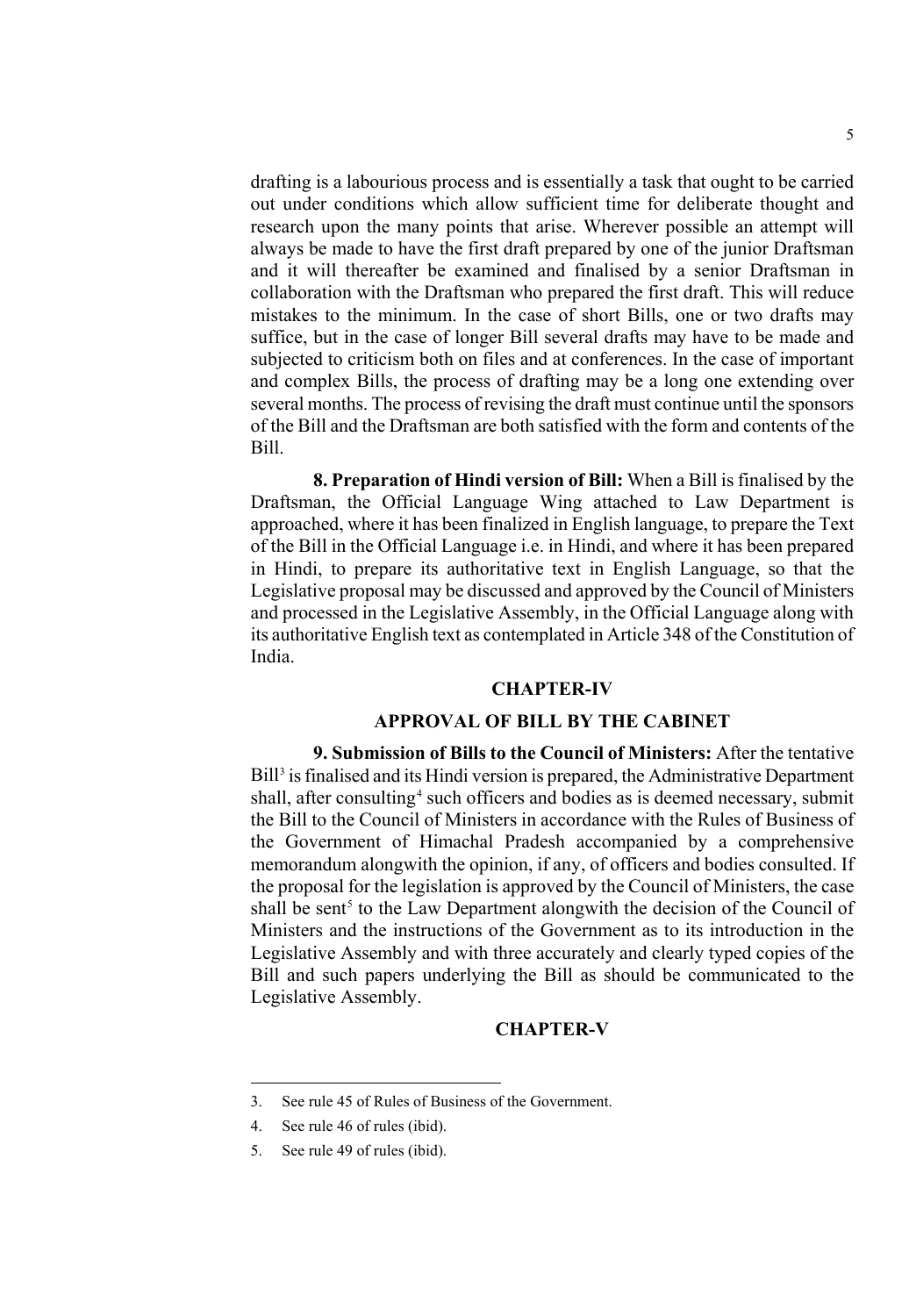#### **FORMALITIES RESPECTING BILLS-BEFORE INTRODUCTION**

**10. Statement of Objects and Reasons:** When a Bill is finalised and is approved by the Department sponsoring it, that Department attaches to the Bill a Statement of Objects and Reasons<sup>[6](#page-13-0)</sup> relating thereto, which is to be signed by the Minister who is to be in charge of the Bill in the Assembly. This Statement has to be drawn very carefully so that it does no more than indicate the intention behind the Bill and the reasons which have led up to it in a calm and judicial tone; very often such statements are drawn in consultation with the Draftsman or are shown to him for approval.

**11. Financial Memorandum and Memorandum regarding the Delegated Legislation:** The Rules of Procedure of the Legislative Assembly requires that-

- (a) a Bill involving expenditure shall be accompanied by a Financial Memorandum which shall invite attention to clauses involving expenditure and shall also give an estimate of recurring and nonrecurring expenditure involved in case the Bill is passed into law<sup>7</sup>;
- (b) clauses or provisions involving expenditure from public funds shall be printed in bold type or in italics<sup>[8](#page-13-2)</sup>;
- (c) a Bill involving proposals from delegation of Legislative powers, shall further be accompanied by a Memorandum explaining such proposals and drawing attentions to their scope and stating also whether they are of normal or exceptional character<sup>[9](#page-13-3)</sup>. Financial Memorandum is prepared<sup>[10](#page-13-4)</sup> by the Department sponsoring the Bill and Finance Department (if it is not the sponsoring Department) is always consulted at the appropriate stage. These Memorandums outline the objects on which expenditure is likely to be involved, and furnish an estimate whenever possible of the annual expenditure.

The Memorandum regarding delegated legislation has to be drawn with same care. While the practice of delegating law-making power is justifiable and even inevitable, the legislature would like to be satisfied that the delegated legislative power does not extend beyond the justifiable limits. The normal type of delegated legislation would be characterised by the fact that the limits of the delegated powers are clearly defined in the enabling Act itself and do not include such exceptional powers as the power to legislate on matters of principle or to

- 9. See rule 137 of rules (ibid).
- <span id="page-17-0"></span>10. See rules 43 and 48 of the Rules of Business of the Government.

 <sup>6.</sup> See rule 131 of Rules of Procedure and Conduct of Business in the Legislative Assembly.

<sup>7.</sup> See rule 136 of the Rules of Procedure and Conduct of Business in the Legislative Assembly.

<sup>8.</sup> See rule 136 of rules (ibid).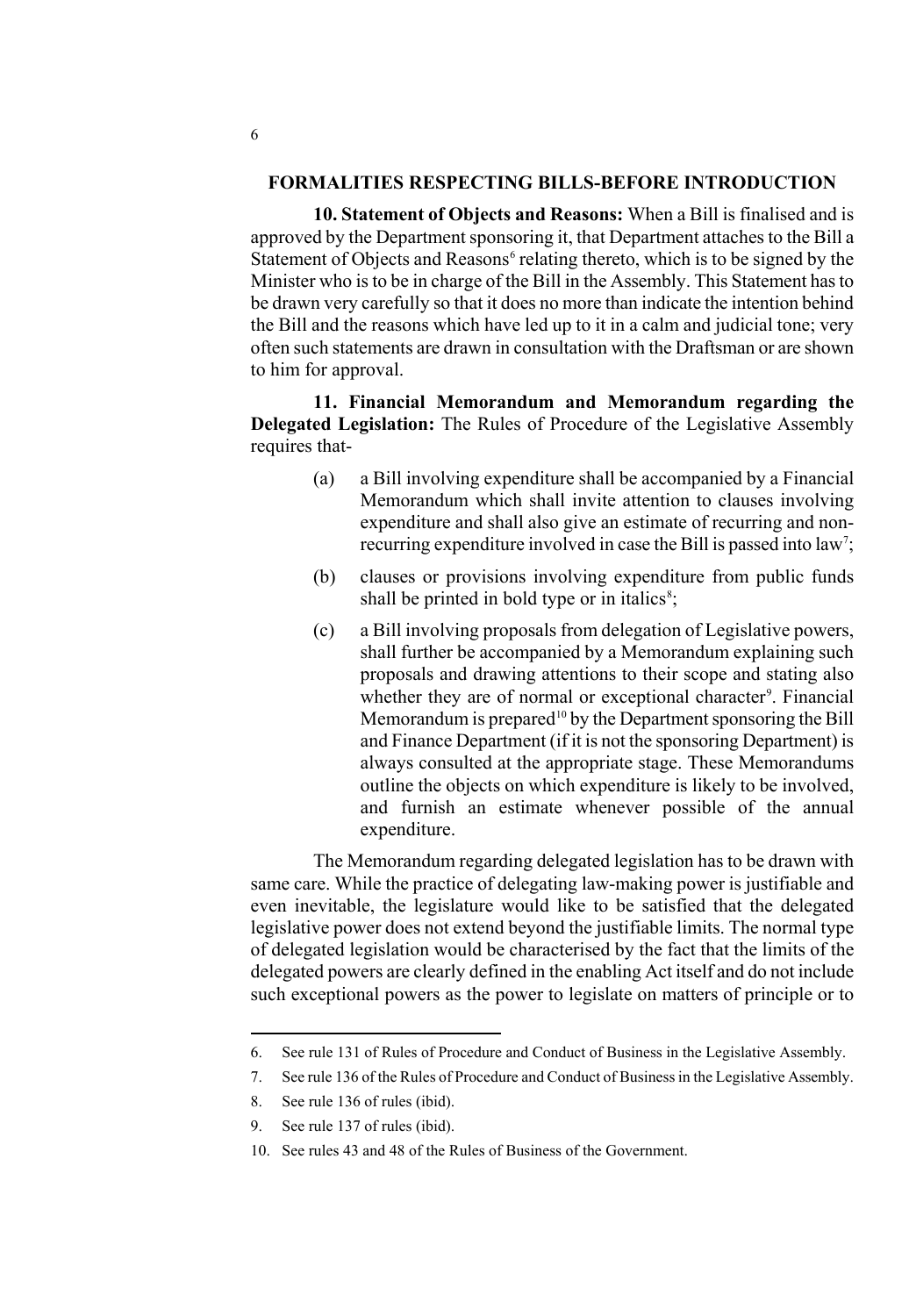impose taxation or to amend an Act of the Legislature, whether that under which the power exists or any other. The exceptional type embraces cases where the powers just cited or where the powers given are very wide and their limits are almost impossible of definition or while limits are imposed the control of the Courts is ousted. Rule 273 of the Rules of Procedure and Conduct of Business in the Assembly requires the Departmentally Related Standing Committees to examine rules made by a delegated authority with a view to consider whether-

- (a) they are in accord with the general objects of the Constitution or the Act pursuant to which they are made;
- (b) they contain matter which in the opinion of the Committee should more properly be dealt with in the Act itself;
- (c) they impose any tax;
- (d) they directly or indirectly bar the jurisdiction of Courts;
- (e) they give retrospective effect to any provisions for which there is no justification in the Act or the principal Act does not confer any such power;
- (f) they appear to make unusual or unexpected use of the powers conferred by the Act pursuant to which the are made; and
- (g) generally, for any reasons, the form or purport of the rules calls for any elucidiction.

A Draftsman, no doubt, would keep all the general principles involved in delegated legislation and rule 273 (ibid) in mind when drafting a Bill, and therefore, in most cases the Legislative power is not likely to be of an exceptional character. In the very few cases where the delegated power is of an exceptional character, the Memorandum should take care to explain why it has to be so.

**12. Statement in connection with Ordinances:**. Whenever an Ordinance is promulgated or an Ordinance which embodies wholly or partly or with modifications the provisions of a Bill pending before the Assembly, is promulgated, a statement explaining the circumstances which had necessitated legislation by Ordinance is required to be laid on the table at the commencement of the session following the promulgation of the Ordinance[11](#page-14-0).Wherever, a Bill seeking to replace an Ordinance with modification is to be introduced or processed, there shall be placed before the Legislative Assembly alongwith the Bill a statement explaining the circumstances necessitating such modification $12$ .

**13. Recommendations of the Governor or previous sanction of the President for certain types of Bills:** In respect of certain types of Bills, the

 <sup>11.</sup> See article 213 (2)(a) of the Constitution of India.

<span id="page-18-0"></span><sup>12.</sup> See rule 138 of the Rules of Procedure and Conduct of Business in the Assembly.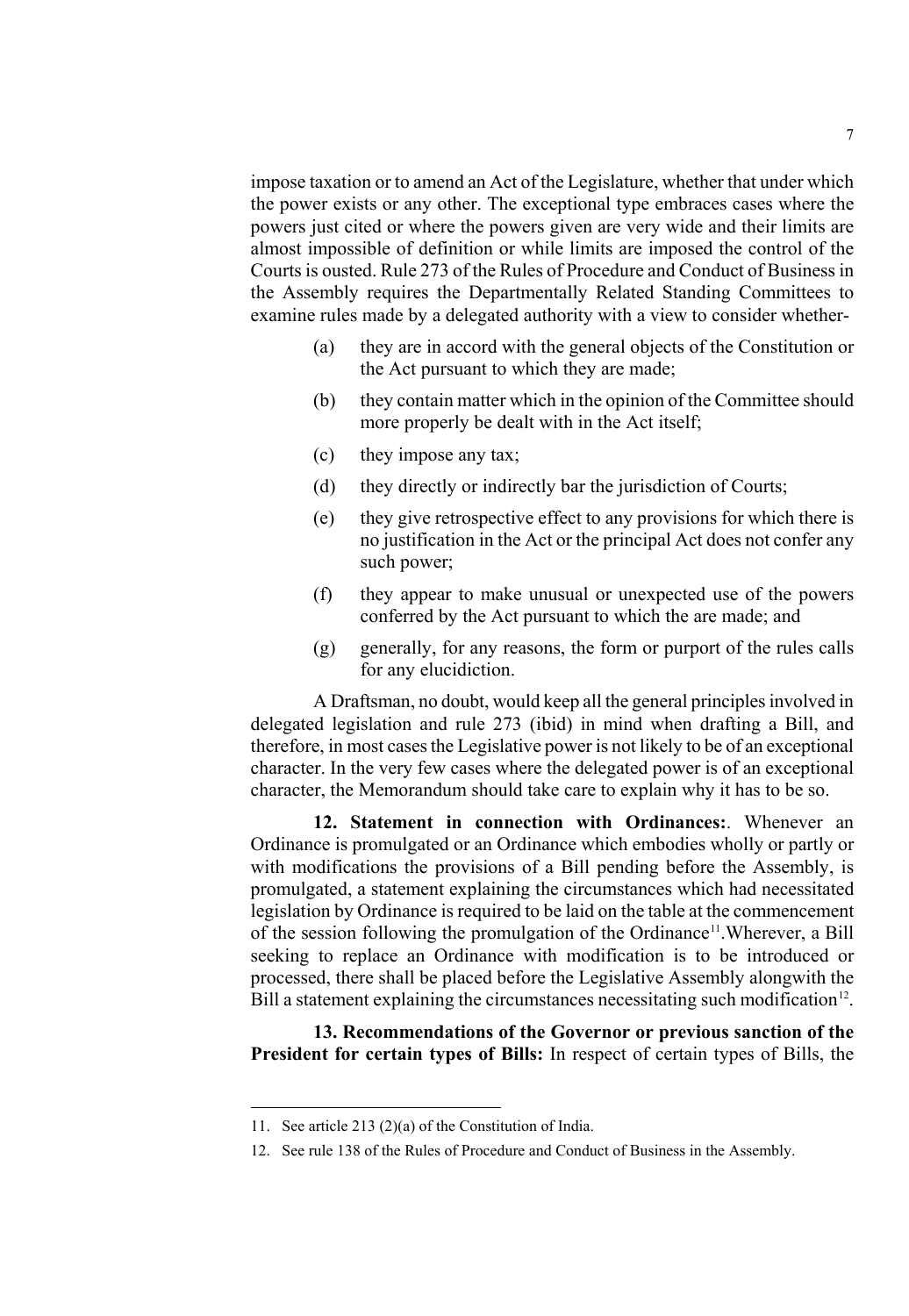Constitution requires a few formalities to be compiled with before their introduction in, or consideration by, the Assembly.

- (1) Under article 207 (1), no Bill which makes provisions for any of the matters specified in sub-clauses (a) to (j) of clause (1) of article 199 can be introduced in the Assembly except on the recommendations of Governor. These matters are:-
	- (a) the imposition, abolition, remission, alteration or regulation of any tax;
	- (b) the regulation of the borrowing of money or the giving of any guarantee by the State Government or the amendment of the law with respect to any financial obligations undertaken or to be undertaken by the State;
	- (c) the custody of the Consolidated Fund or the Contingency Fund of the State, the payment of money into or the withdrawal of moneys from any such Fund;
	- (d) the appropriation of money out of the Consolidated Fund of the State;
	- (e) the declaring of any expenditure to be expenditure charged on the Consolidated Fund of the State or the increasing of the amount of any such expenditure;
	- (f) the receipt of money on account of the Consolidated Fund of the State or the public account of the State or the custody or issue of such money.

It is however, provided in article 207 (2) that a Bill shall not be deemed to make provisions for any of such matters by reasons only that it provides for the imposition of fines or other pecuniary penalties, or for the demand or payment of fees for licences or fees for services rendered, or by reason that it provides for the imposition, abolition, remission alteration or regulation of any tax by any local authority or body for local purposes.

- (2) Under article 207(2), a Bill which, if enacted and brought into operation, would involve expenditure from the Consolidated Fund of a State shall not be passed by the State Legislative Assembly unless the Governor has recommended to the Assembly the consideration of the Bill.
- <span id="page-19-1"></span><span id="page-19-0"></span>(3) Under article 304, no Bill or amendment imposing reasonable restrictions on the freedom of trade, commerce or intercourse with or within a State, can be introduced or moved in the legislature of a State without the previous sanction of the President.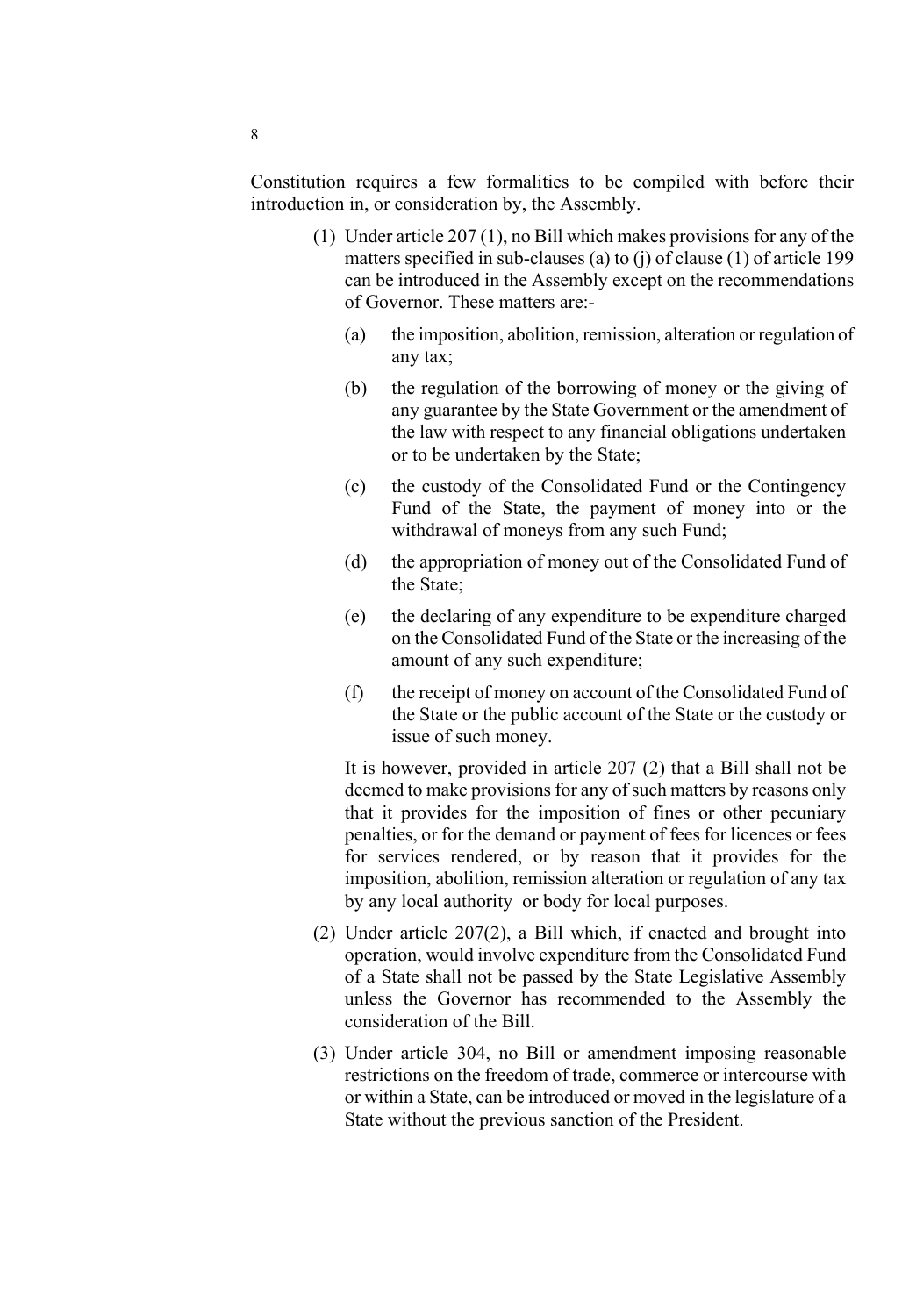- (4) Prior approval of the Government of India is required to be obtained under the instructions issued by the Union Government vide their letter No. 17-23/72-Judl. and No. 23/114/2001-Judl. dated 3.8.1972 and 18.9.2001<sup>[13](#page-16-0)</sup> respectively, before processing the Bills in the Legislative Assembly-
	- (a) relatable to entries in the Concurrent List in the Seventh Schedule of the Constitution of India, to be reserved for the consideration of the President under article 254(2) of the Constitution;
	- (b) attracting the provisions of articles  $^{14}[31(2)]$  $^{14}[31(2)]$  $^{14}[31(2)]$ , 31-A(1), 31-C and 288(2) that have to be submitted to the President for his assent under article  $[31(3)]$ , proviso to article 31-A(1), proviso to article 31-C and 288(2) respectively;
	- (c) Bills on land reforms;
	- (d) Bills imposing restrictions on the freedom of trade or commerce under proviso to clause (b) of article 304 of the Constitution.

**14. Procedure for procuring the prior sanctions of President or the prior approval of Government of India to the Bills :** Whenever a Bill falls within one or the other categories, aforesaid, it is for the Administrative Department concerned with the Bill to obtain such recommendations or previous approval/sanction. All proposals either for procuring the sanction of the President under article 304(b) or for prior approval of the Government of India, are required to be submitted to the Government of India, in the Ministry of Home Affairs, to the Union Government alongwith at least six copies of the Bill, with the Statement of Objects and Reasons, (In case the Bill is an amending Bill, six up-date copies of the principal Act, Notes on clauses of the proposed Legislation and a comparative statement showing such relevant clauses as it exists and as it would read after the proposed amendment may also be forwarded).The reference to the Government of India for prior approval or sanction is required to be supported by certificates ( in the prescribed form) that the needed documents (along with six copies of the letter of State Government forwarding the proposed draft legislation are attached therewith) In case of legislation attracting the provisions of article 254(2) the extent of repugnancy to existing Central Laws on the subjects enumerated in the Concurrent List is to be clearly explained in the forwarding letter. Such proposals should be sent well in advance before the session of the State Legislative Assembly allowing, a reasonable time as per time schedule given below for processing them in concerned Ministeries in the Central Government:-

<span id="page-20-1"></span><span id="page-20-0"></span> <sup>13.</sup> Annexures-"A" and "B".

<span id="page-20-3"></span><span id="page-20-2"></span><sup>14.</sup> Article 31 Re. by the Constitution (Forty-forth Amendment) Act, 1978 (w.e.f. 20.6.1979.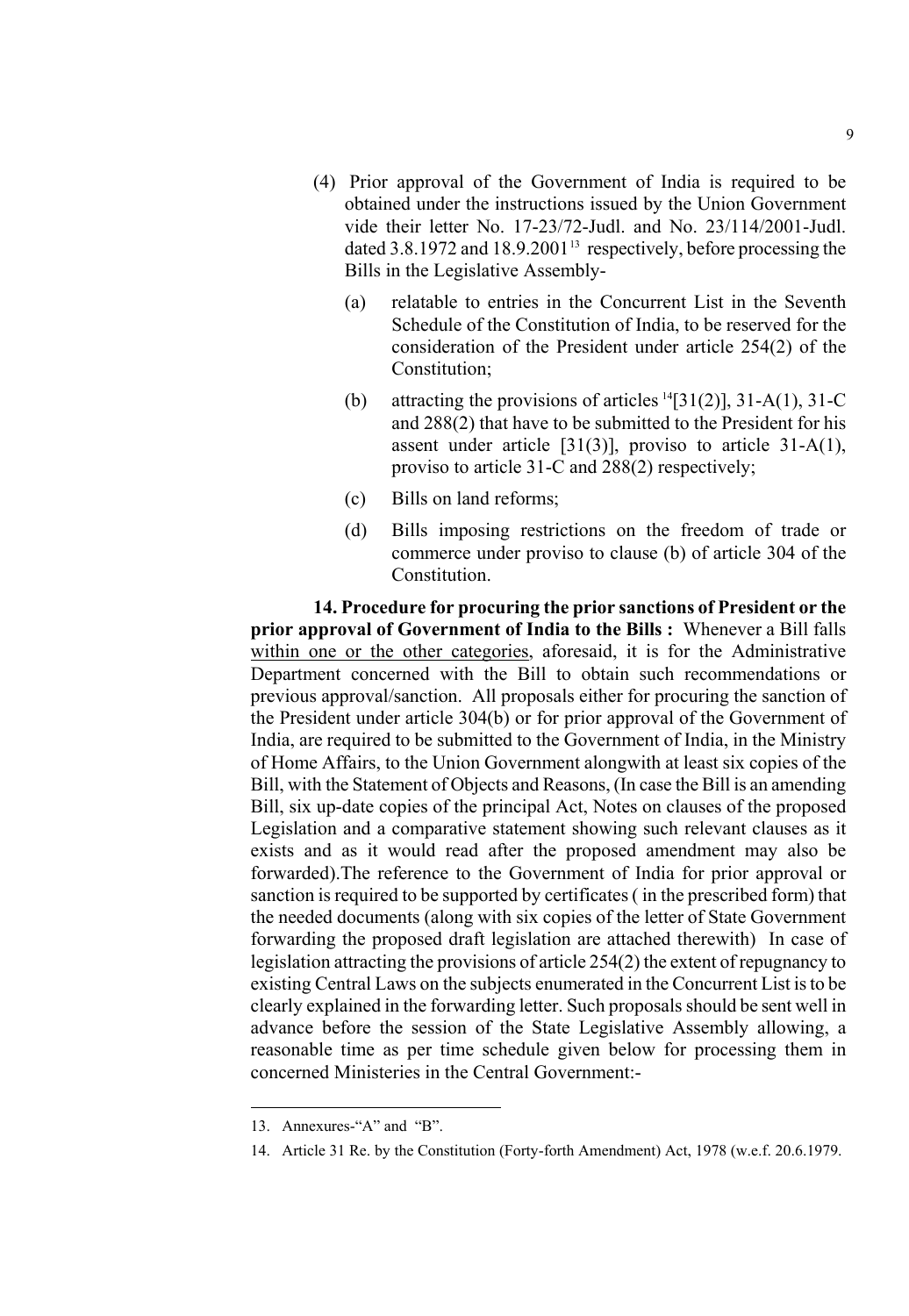|   | Ordinances                                                                   | 4 weeks in advance. |
|---|------------------------------------------------------------------------------|---------------------|
| П | Time-bound Bills to replace Ordinances                                       | 3 weeks in advance  |
| Ш | Time-bound Bills to renew existing<br>legislations.                          | 4 months in advance |
|   | IV. Other Bills-                                                             |                     |
|   | (a) Bills for which prior administrative<br>approval has not been taken.     | 4 months in advance |
|   | (b) Bills for which prior administrative<br>approval has already been taken. | 4 weeks in advance. |

**15. Form of order of the Governor granting recommendations to the Introduction of Bills:** The order of the Governor granting recommendations to the introduction or consideration of the Bill has to be communicated to the Secretary, Vidhan Sabha by the Minister-in-Charge in writing<sup>[15](#page-17-0)</sup> and following statement is annexed to the Bill:-

> "The Governor of Himachal Pradesh, after having being informed of the subject matter of the

> recommends, under article 207 of the Constitution of India, the introduction/and consideration of the aforesaid Bill in the State Legislative Assembly".

Likewise the order of the President granting sanction to the introduction of the Bill has to be communicated to the Secretary, Vidhan Sabha, by the Minister-in-Charge in writing.

**16. Procedure for obtaining recommendations of the Governor under article 207:** The procedure ordinarily adopted for obtaining the recommendations of the Governor under article 207 of the Constitution is for the Administrative Department concerned to submit to the Governor, a self contained note on the subject together with a copy of the summary to the Cabinet and the decision of the Cabinet (In case of an amending Bill an updated copy of the principal Act is placed on the file). Such proposal is to be forwarded to the Governor with-

- (a) a report of the Secretary concerned as to the reasons/ circumstances necessitating the proposed legislation; and
- (b) a report of the Law Secretary as to the competency of the State Legislature to enact the proposed legislation and as to whether the Bill, after having been passed by the Legislature can be assented to by the Governor or is to be reserved for the consideration of the President.(Where a Bill can be

10

<span id="page-21-5"></span><span id="page-21-4"></span><span id="page-21-3"></span><span id="page-21-2"></span><span id="page-21-1"></span><span id="page-21-0"></span> <sup>15.</sup> See rule 141 of the Rules of Procedure and Conduct of Business in the Legislative Assembly.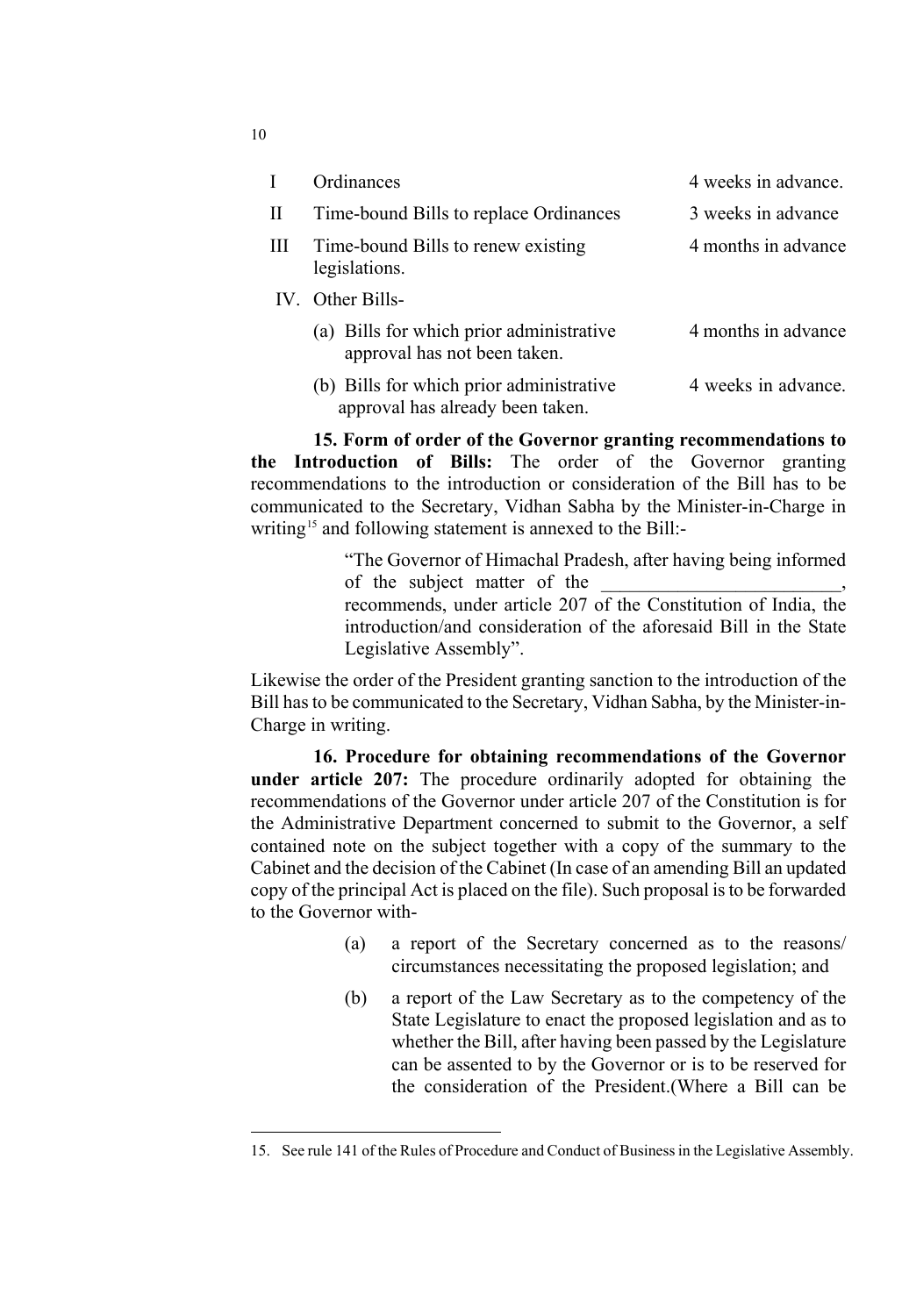introduced with a Presidential sanction, such sanction has been obtained)

The Governor endorses his recommendation on the file. The order of the Governor, granting or withholding the sanction to the introduction and consideration of the Bill is communicated<sup>[16](#page-18-0)</sup> to the Secretary, Vidhan Sabha by the Minister concerned in writing.

**17. Table showing arrangement of clauses:** In case of Government Bills a title showing arrangement of clauses is included at the beginning in order to facilitate references to the clauses in the Bill. A practice has also grown up of late of annexing Bills a copy of the provisions sought to be amended. Both the arrangement of clauses and Annexures are prepared in the Law Department.

### **CHAPTER-VI INTRODUCTION AND PRINTING OF BILLS**

<span id="page-22-2"></span><span id="page-22-1"></span><span id="page-22-0"></span> <sup>16.</sup> See rule 141 of the Rules of Procedure and Conduct of Business in the Legislative Assembly.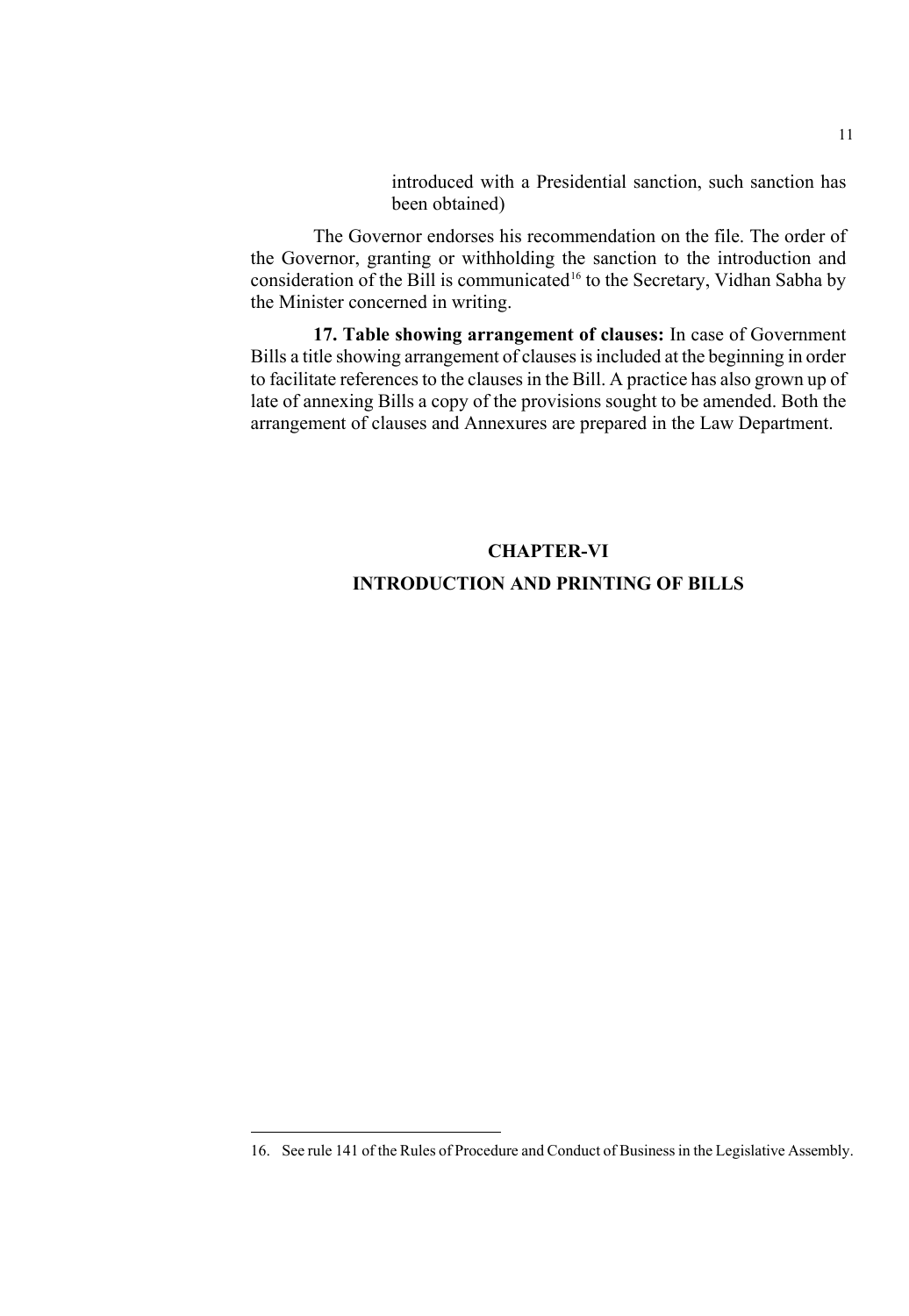**18. Notice of introduction:** After the Bill is approved by the Council of Ministers and where recommendations of the Governor; and the sanction of the President or the prior approval of the Government of India, for introduction of the Bill in the Legislative Assembly, are required, are received, the Minister-in-Charge desiring to move for leave to introduce a Bill is to give notice in writing for his intention to do so. The period of notice of a motion for leave to introduce a Bill has been seven days, unless the Speaker allows the motion to be made at the shorter notice<sup>[17](#page-19-0)</sup>.

**19. Printing of the Bills:** When all the foregoing formalities are completed, the Bill, together with its Memoranda and Annexures, is sent by the Law Department to the Government Press for printing and proofs obtained are scrutinised by the Draftsman with the assistance of the printing experts in the Legislative Wing of the Law Department and the Bill is then sent to Vidhan Secretariat. Where in any Bill it is necessary to cite or refer to another Act, its short title is cited in the body and a reference to the number and year thereof is made in the margin. Where two or more Bills seek to amend the same principle Act and are passed in the same year, the amending Acts are numbered consecutively. Apart from this care is also taken to number the lines in each page of the Bill to facilitate the references for moving amendments in the Bill. It is expected that the printed copies of the Bill, should be made available to the Vidhan Sabha Secretariat, alongwith the notice of introduction of the Bill. A week=s time is generally required before a Bill can be got ready for introduction after the receipt of the Bill from the Administrative Department. The print matter is to be kept pending to be made use later on while publishing the Bills as passed and assented to.

#### **CHAPTER-VII**

#### **PROCESSING AND PASSING IN THE STATE LEGISLATIVE ASSEMBLY AND PROCEDURE IN FINANCIAL MATTERS APPROPRIATION BILLS**

**20. Inclusion of the agenda and motion for introduction and publication of the Bill:** The business of the Legislative Assembly is arranged by the Minister of Parliamentary Affairs and Bills are put down on the agenda for introduction on suitable days. No Bill can be included for the introduction

<span id="page-23-1"></span><span id="page-23-0"></span>in the List of Business for a day, until copies thereof are made available<sup>[18](#page-19-1)</sup> for the use of Members at least two days before the day on which it is proposed to be introduced. The Appropriation Bills, Finance Bills and such Secret Bills as on the request of the Minister-in-Charge of the Bill are presented by the Speaker to be introduced without making available the copies of the Bills to the Members, may be introduced earlier than two days after its circulation or even without

<span id="page-23-5"></span><span id="page-23-4"></span><span id="page-23-3"></span><span id="page-23-2"></span> <sup>17.</sup> See Direction No. 23 of the Directions by the Speaker.

<span id="page-23-7"></span><span id="page-23-6"></span><sup>18.</sup> See Direction No. 24 of the Directions by the Speaker.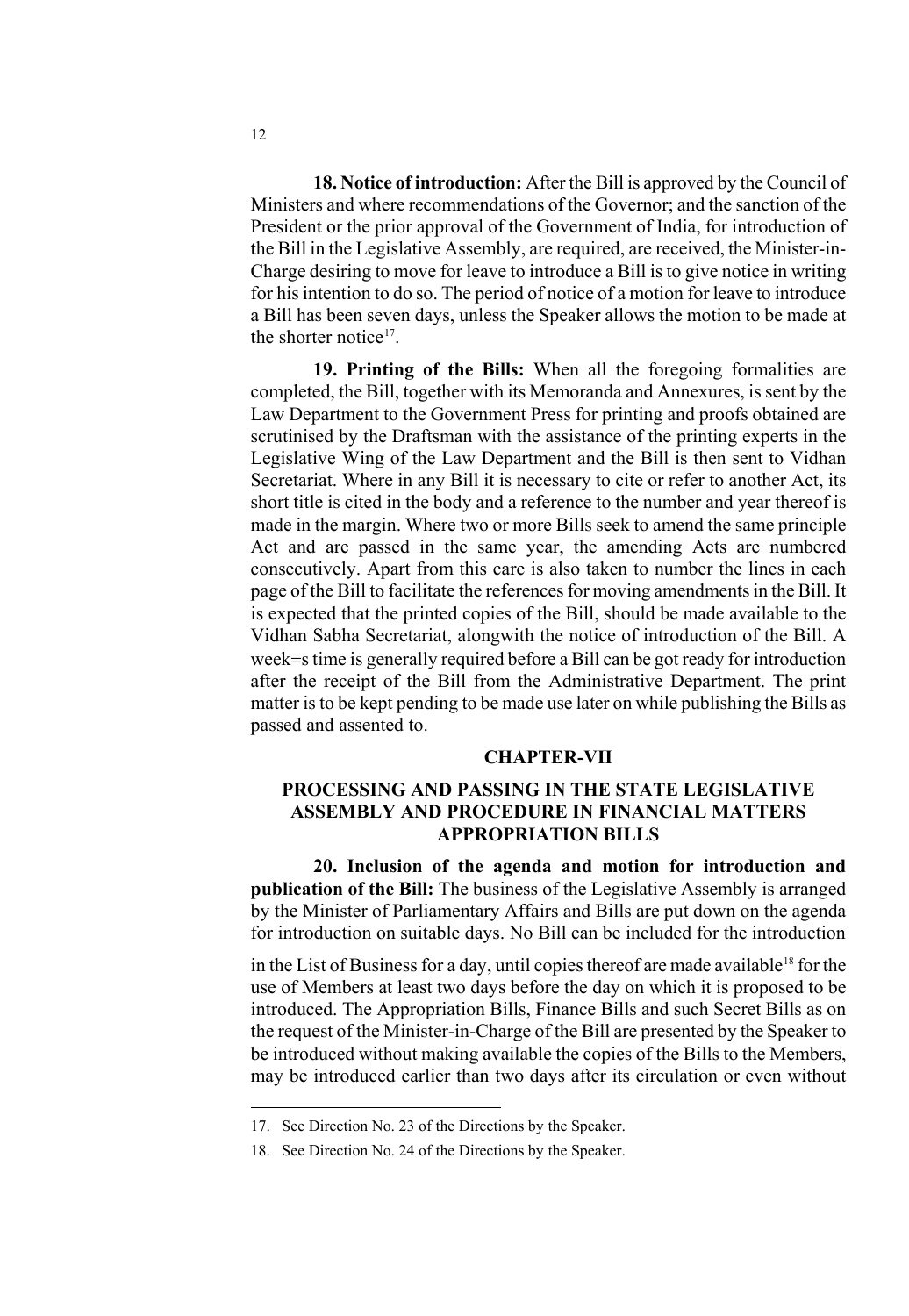prior circulation. Where the Minister desires that the Bill be introduced earlier than two days after the circulation of copies or even without prior circulation , he is to give full reasons in a memorandum for the consideration of the Speaker explaining as to why the Bill is sought to be introduced without making available to the Members copies thereof in advance. Once it is known that certain Bills are likely to come up for any kind of consideration the Business Advisory Committee comprised of Members of Assembly allot a time limit for each of the Bills and every attempt is made by the House to adhere to the time schedule. On the specified day, the Minister-in-Charge of the Bill moves a motion for leave to introduce the Bill and the motion is not ordinarily opposed. Where a motion is opposed on the ground that the Bill initiates legislation outside the legislative competence of the House, the Speaker may permit full discussion thereon<sup>19</sup>. As soon as may be after the Bill has been introduced, it is published<sup>[20](#page-20-1)</sup> in the Official Gazette; but it is possible for a Bill to be published earlier in the Official Gazette, if the Speaker, on a request being made to him, orders the publication of the Bill in the Official Gazette before any motion is made. In such a case it is not necessary to make a motion for leave to introduce the Bill or to publish it again in the Official Gazette<sup>[21](#page-20-2)</sup>.

**21. Motions in relation to Bills:** After copies of the Bill have been made available to the House and the Bill is to be introduced, it is open to the Member-in-Charge to make one f the following motions [22](#page-20-3) in respect of the Bill, namely:-

- (1) that it be taken into consideration; or
- (2) that it be referred to a Select Committee of the House; or
- (3) that it be circulated for the purpose of eliciting public opinion thereon.

No motion can be made unless the copies of the Bill have been made available to Members for three clear days before the day on which the motion is to be made.

<span id="page-24-1"></span><span id="page-24-0"></span> <sup>19.</sup> See rule 139 of the Rules of Procedure and Conduct of Business in the Legislative Assembly.

<sup>20.</sup> See rule 140 of the rules(ibid).

<span id="page-24-2"></span><sup>21.</sup> See rule 131 of rules (ibid).

<span id="page-24-4"></span><span id="page-24-3"></span><sup>22.</sup> See rule 142 of the rules(ibid).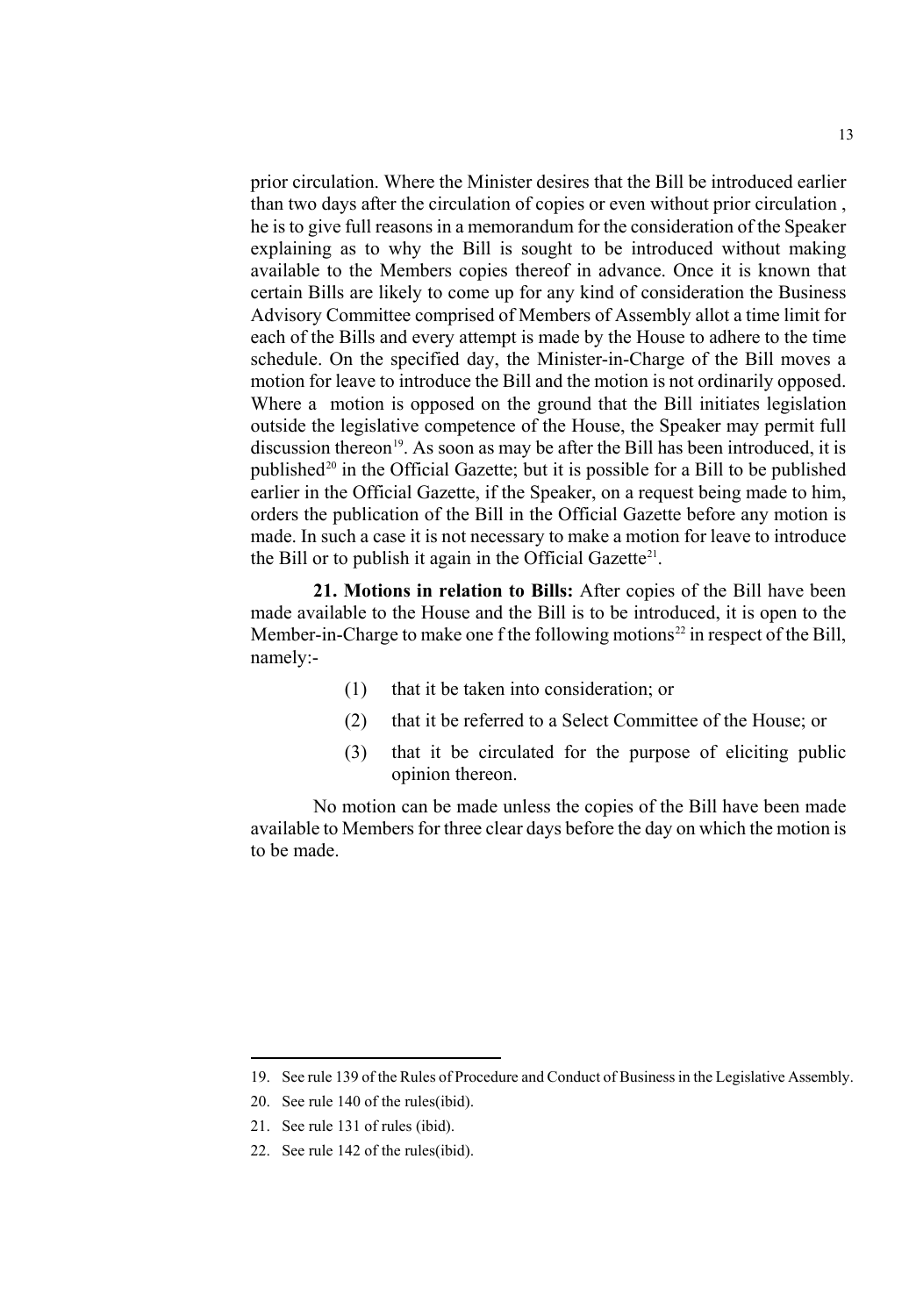When any of the above motions is moved, the principle of the Bill and its provisions are discussed generally, but no amendments are moved at this stage<sup>[23](#page-21-0)</sup>. But if the Minister-in-Charge moves the Bill be taken into consideration, any member may move an amendment that it be referred to a Select Committee or that it be circulated for eliciting public opinion. When a Bill is circulated for public opinion the next motion to be made after obtaining public opinion is generally for a Select Committee.

**22. Functions of the Draftsman in Select Committee:** If a Bill is referred to a Select Committee the Draftsman who prepared the Bill attends all meetings thereof and is responsible for revising the Bill in the light of the decisions taken at the meetings of the Committee. Although not a Member of the Committee, the Draftsman is often permitted to take part in the proceedings thereof. When legal issues are involved. The procedure followed in the Select Committee is, as far as practicable, the same as that followed in the House during the consideration of a Bill<sup>[24](#page-21-1)</sup>. A record of decisions taken by the Committee is maintained in the Vidhan Sabha Secretariat. and is distributed to Members of the Committee soon after each meeting. The Committee has the power to examine witnesses<sup>25</sup> or to call for documents, and is required under rules to present its report<sup>[26](#page-21-3)</sup> with the Bill as amended by it to the House within the time fixed in that behalf; if no time is fixed by the House, within three months from the date on which the motion for reference to the Select Committee was adopted. Although reports are prepared by the Vidhan Sabha Secretariat, but from the nature of things, that Secretariat will have to work in close collaboration with the Draftsman in drawing up the reports. Thereafter, the report and the Bill are published<sup>[27](#page-21-4)</sup> in the Official Gazette. To the copies of the report and the Bill as circulated to the Members of the House the minutes of the various meetings and minutes of dissent, if any, recorded by a Member under rule 268 of the Rules of Procedure are also appended.

After the presentation of the report to the Vidhan Sabha, the Memberin-charge may move that Bill as reported by the Select Committee be taken into consideration or that the Bill be re-committed or that it be re-circulated for the purpose of obtaining the public opinion or further public opinion as he may decide. The debate on the motion that the Bill as reported by the Select Committee be taken into consideration, is to be confined to the consideration of the report of the Select Committee and the matter referred to in that report or any alternative suggestions consistent with the principle of the Bill<sup>[28](#page-21-5)</sup>.

- <span id="page-25-0"></span>25. See rule 265 of the rules (ibid).
- 26. See rule 267 of the rules (ibid).
- <span id="page-25-1"></span>27.. See rule 270 of the rules (ibid).
- <span id="page-25-3"></span><span id="page-25-2"></span>28. See rule 146 of the rules (ibid).

 <sup>23.</sup> See rule 144 of the Rules of Procedure and Conduct of Business in the Legislative Assembly.

<sup>24.</sup> See rule 263 of the rules (ibid).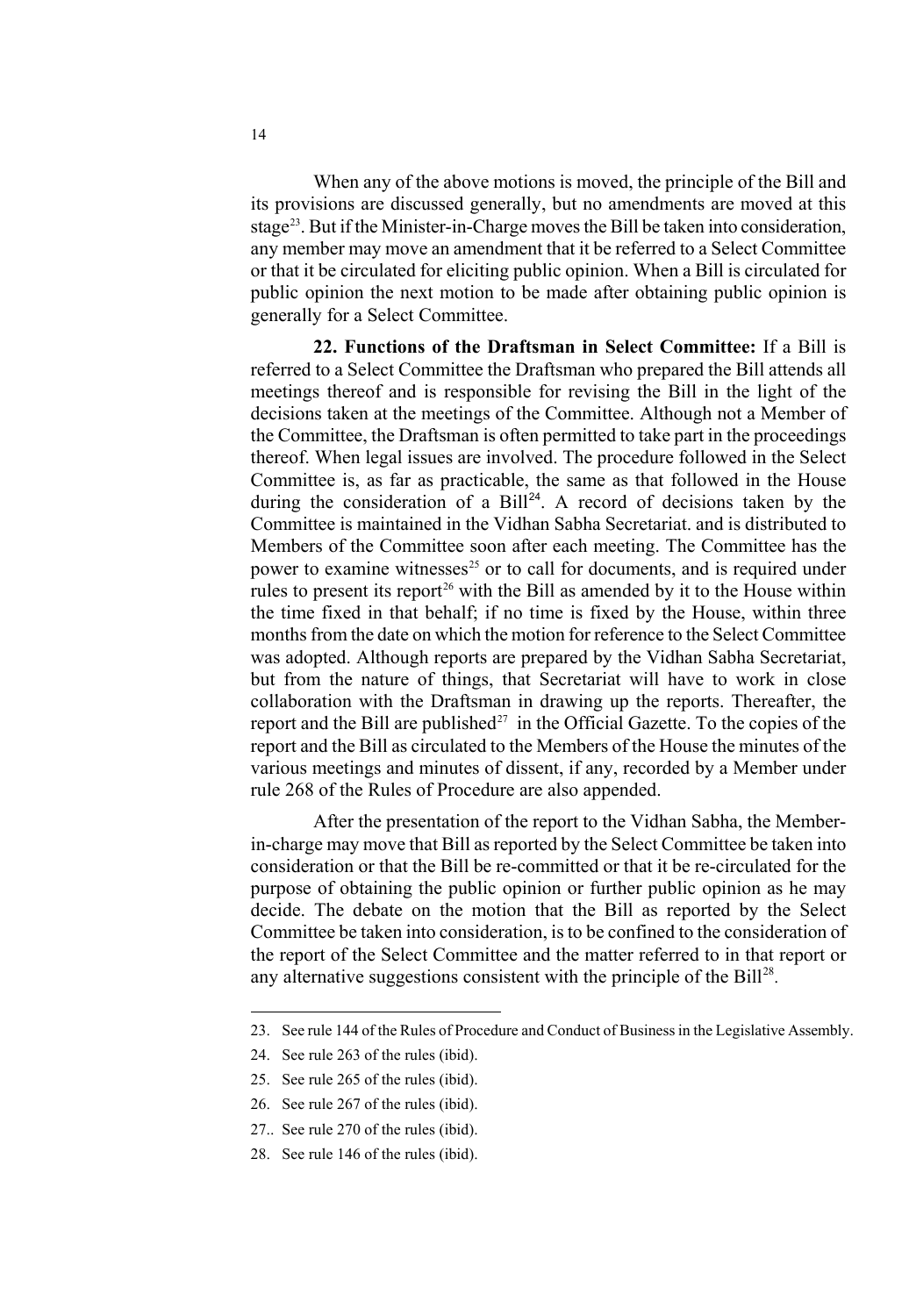**23. Amendments to Bills:** When a Bill comes up before the Assembly for consideration, it is in its second reading stage consisting of clause by clause consideration of the Bill, as introduced or as reported by the Select Committee, as the case may be, and it is open to Members of the Assembly to move amendments. Rule 149 of the Rules of Procedure governs the admissibility of amendments. Broadly speaking, they should be within the scope of the Bill and relevant to the subject matter of the clause to which they relate.

 Rule 148 of the Rules of Procedure provides for giving notice of an amendment by a Member one day before the day on which the Bill is to be considered. This rule is designed with a view to giving the Minister concerned an opportunity of considering the amendments administratively or politically, and also to consult the Draftsman. The Draftsman is also generally available in the Official Gallery or Lobby during the progress of any Bill that he has drafted. In spite of these precautions, very often the progress of a Bill is so rapid that the Draftsman obtains no opportunity of examining the effect of any amendment proposed or of repairing any damage done by hasty acceptance of ill-drafted amendments. Moreover, a hastily drawn up amendments during the course of a haste decision in the Assembly may not always come right even if prepared or vetted by official Draftsman.

**24. Third reading of a Bill:** When all the clauses, schedules, if any, of the Bill have been considered and voted upon by the House, the Minister-incharge moves that the Bill be passed with or without amendments. At this stage  $debate<sup>29</sup>$  $debate<sup>29</sup>$  $debate<sup>29</sup>$  is confined to arguments either in the support of the Bill or its rejection, without referring to the details thereof further than is absolutely necessary. Only formal verbal or donsequential amendments are allowed at this stage<sup>[30](#page-22-1)</sup>

**25. Presentation of budget:** In respect of every financial year, the Governor causes to be laid before the State Legislative Assembly a Αannual financial statement<sup>[31](#page-22-2)</sup> or the estimated receipts and expenditure of the State Government, otherwise known as Αthe budget. The demands for grants are presented to the House, alongwith the budget statement. Each demand first gives totals of voted and charged expenditure as also the revenue and capital expenditure included in the demand separately and also the grand total of the amount of the expenditure for which demand is presented. This is followed by the statements of expenditure under different heads. The demands for grants are followed by the detailed demands for grants laid on the table of the House, sometime after the presentation of the budget, but before the discussion on

 $\overline{a}$ 

<span id="page-26-0"></span><sup>29</sup> See rule 158 of the Rules of Procedure and Conduct of Business in the Legislative Assembly.

<sup>30</sup> See rule 157(3) of rules (ibid).

<span id="page-26-2"></span><span id="page-26-1"></span><sup>31.</sup> Article 202 of the Constitution of India.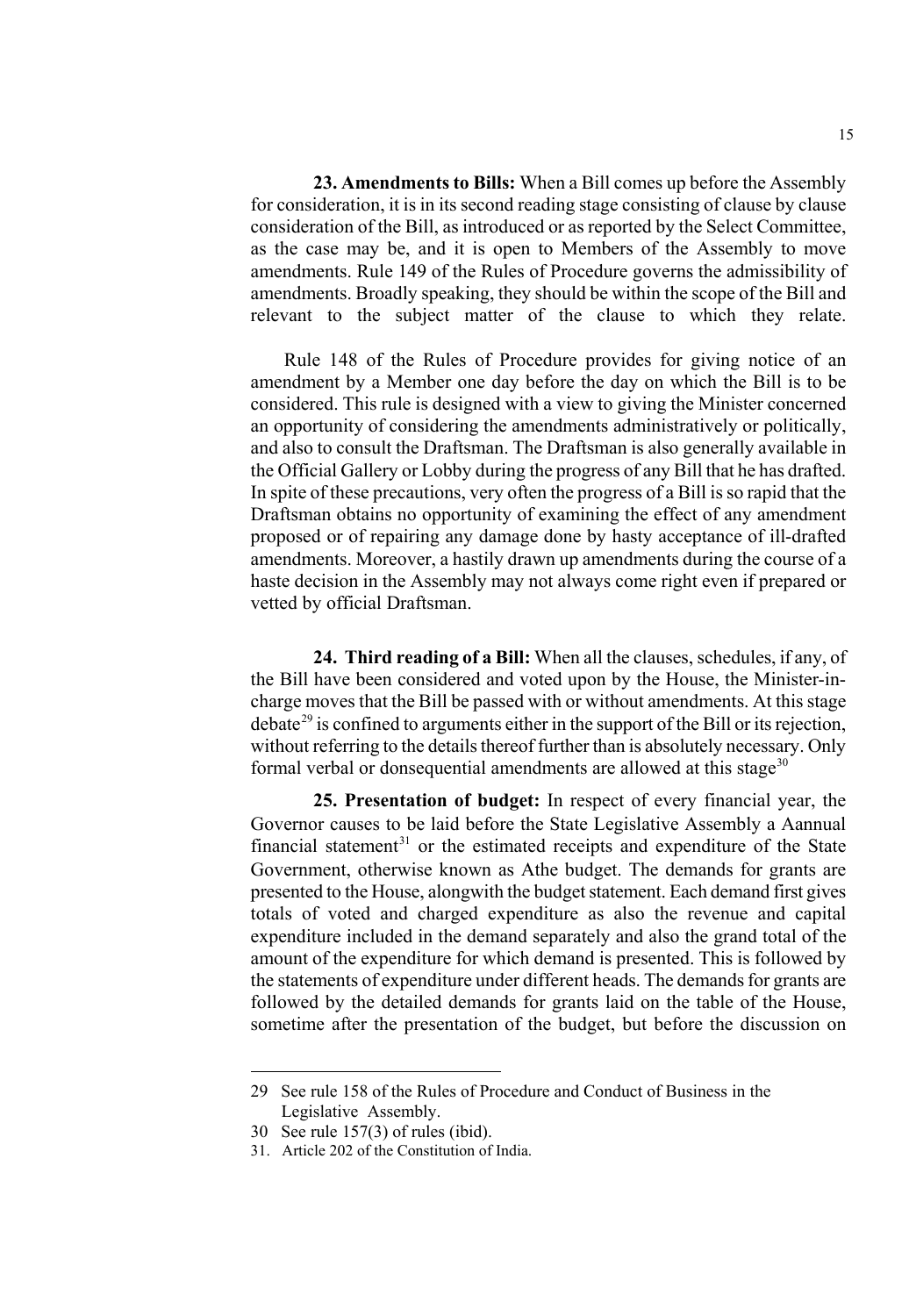demands for grants commences. So much of the estimates as relates to expenditure not charged on the Consolidated Fund of the State is submitted in the form of demands for grants to the House which has the power to assent, or to refuse to assent, to any demand, or to assent to any demand subject to the such reduction of the amount specified therein. But no demand for grant can be made except on the recommendations<sup>[32](#page-23-0)</sup> of the Governor, and the recommendations so obtained has to be communicated to the Vidhan Sabha Sectt. The budget is presented to the State Legislative Assembly on such date as the Governor directs<sup>33</sup>. In an election year or to meet with peculiar situations, budget may be presented twice-first to secure a Vote on Account<sup>[34](#page-23-2)</sup> for the few months and latter in full. If the amount authorised to be expended for a particular service for the current financial year is found to be insufficient for the purposes of that year, or when a need has arisen during the current financial year for supplementary or additional expenditure<sup>[35](#page-23-3)</sup> upon some new services not contemplated in the budget for that year, or if any money is spent on any service during the financial year in excess of the amount granted for that service and for that year, the Governor causes<sup>[36](#page-23-4)</sup> to be laid before the Assembly another statement showing the estimated amount of that expenditure or causes to be presented to the Assembly on demand for such excess services as the case may be. The financial business culminating in the passing of the Appropriation Bills has to be completed in time, lest the Governmental machinery should come to standstill. The procedure in relation to financial matters is regulated by a set of Rules framed by the House, and thereafter the Speaker has been empowered to assure timely disposal of all financial business<sup>[37](#page-23-5)</sup>.

**26. General discussion on the budget:** No discussion on the budget takes place on the day it is presented to the Assembly [38.](#page-23-6) After the budget has been presented, the Speaker may appoint a day for commencement of its discussion which continues for such time as the Speaker may allot. and during this stage, the House is at liberty to discuss the budget as a whole or any question of principle involved therein, but no motion can be moved nor the budget is submitted to the vote for the House at this stage. The Finance Minister has the general right to reply at the end of the discussion<sup>[39](#page-23-7)</sup>.

- 35. See article 206 of the Constitution of India.
- 36. See article 205 of the Constitution of India.
- 37. See rule 206 of the Rules of Procedure and Conduct of Business in the Legislative Assembly.
- 38. See rule 192 of the rules (ibid).
- 39. See rule 195 of the rules (ibid).

 <sup>32.</sup> See article 203 of the Constitution of India and rule 141 of the Rules of Procedure and Conduct of Business in the Legislative Assembly.

<sup>33.</sup> See rule 191 of the Rules of Procedure and Conduct of Business in the Legislative Assembly.

<sup>34.</sup> See article 206 of the Constitution of India.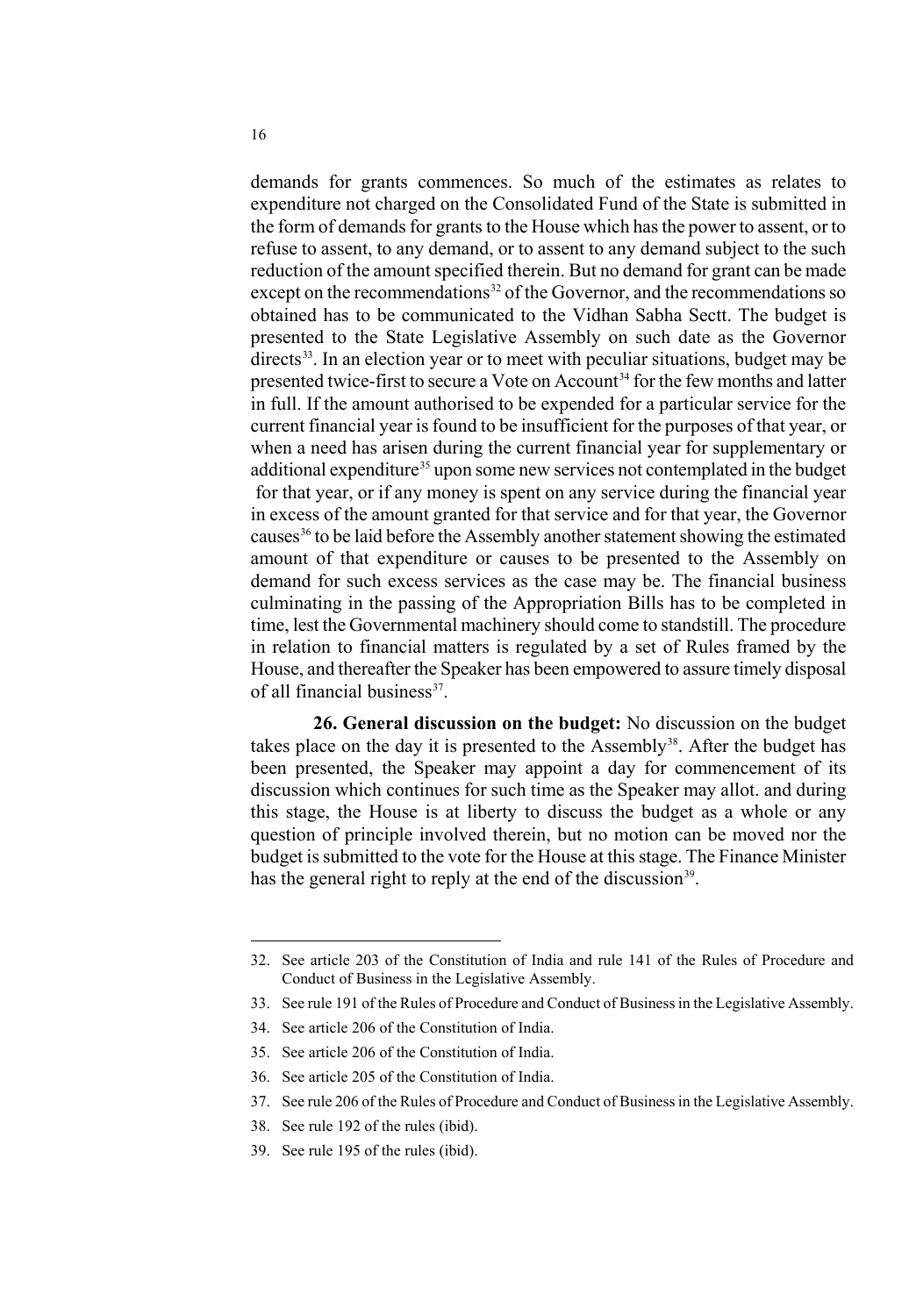**27. Discussion on demands for grants:** Demands for grants are not generally moved to the House by the Minister concerned. The demands are assumed to have been moved and are proposed from the Chair to save time of the House. At the stage of discussion on the demands for grants, the debate is essentially confined to a matter which is under the administrative control of the Department to which it relates and to each head of the demand as is put to the vote of the House. During the discussion on the demands for grants, it is open to Members to disapprove a policy pursued by a particular Department or to suggest measures of economy in the administration of that Department or to focus attention of the Department to specific local grievances<sup>[40](#page-24-0)</sup>.

While discussing the demands for grants motion can be moved to reduce any demand for grant; but no amendment to a motion seeking to reduce any demand is permissible [41](#page-24-1). After all the motions for reduction relating to a demand for grant are disposed of, the demand is put to vote of the House. The debate on the supplementary demands for grant is confined to the items constituting the same and no discussion can be raised on the original grants nor the policy underlying them, save in so far as it is necessary to explain or illustrate the particular items under discussion $42$ . General grievances cannot be ventilated on a supplementary grant..

**28. Appropriation Bills:** No money can be withdrawn from the Consolidated Fund of the State except under appropriation made by law<sup>[43](#page-24-3)</sup>. Consequently, as soon as the grants have been made by the House, a Bill is introduced to provide for the appropriation out of the Consolidated Fund of the State of all moneys required to meet the grants made by the House and the expenditure charged on the Consolidated Fund of the State, but not exceeding in any case the amount shown in the statement previously laid before the House.

Ordinarily, no Bill is included for introduction in the List of Business until after copies thereof have been made available to Members at least two days before the day on which the Bill is proposed to be introduced, but an exception is made in the case of Appropriation Bills which may be introduced without prior circulation of copies to Members<sup>[44](#page-24-4)</sup>. The motion for leave to introduce a Appropriation Bill cannot be opposed as the Bill is introduced only after the relevant demands have been voted in the House. Such a motion is forthwith put to the vote of the House. An amendment to Appropriation Bill for omission of a certain demands is out of order on the ground that the demand has already been voted by the House.

- 42. See rule 203 and 205(4) of the rules (ibid).
- 43. See article 266(3) read with article 204(3) of the Constitution of India.
- 44. See Direction No. 24 of the Directions by the Speaker.

 <sup>40.</sup> See rule 197 of the rules (ibid).

<sup>41.</sup> See rule 196(5) of the rules (ibid).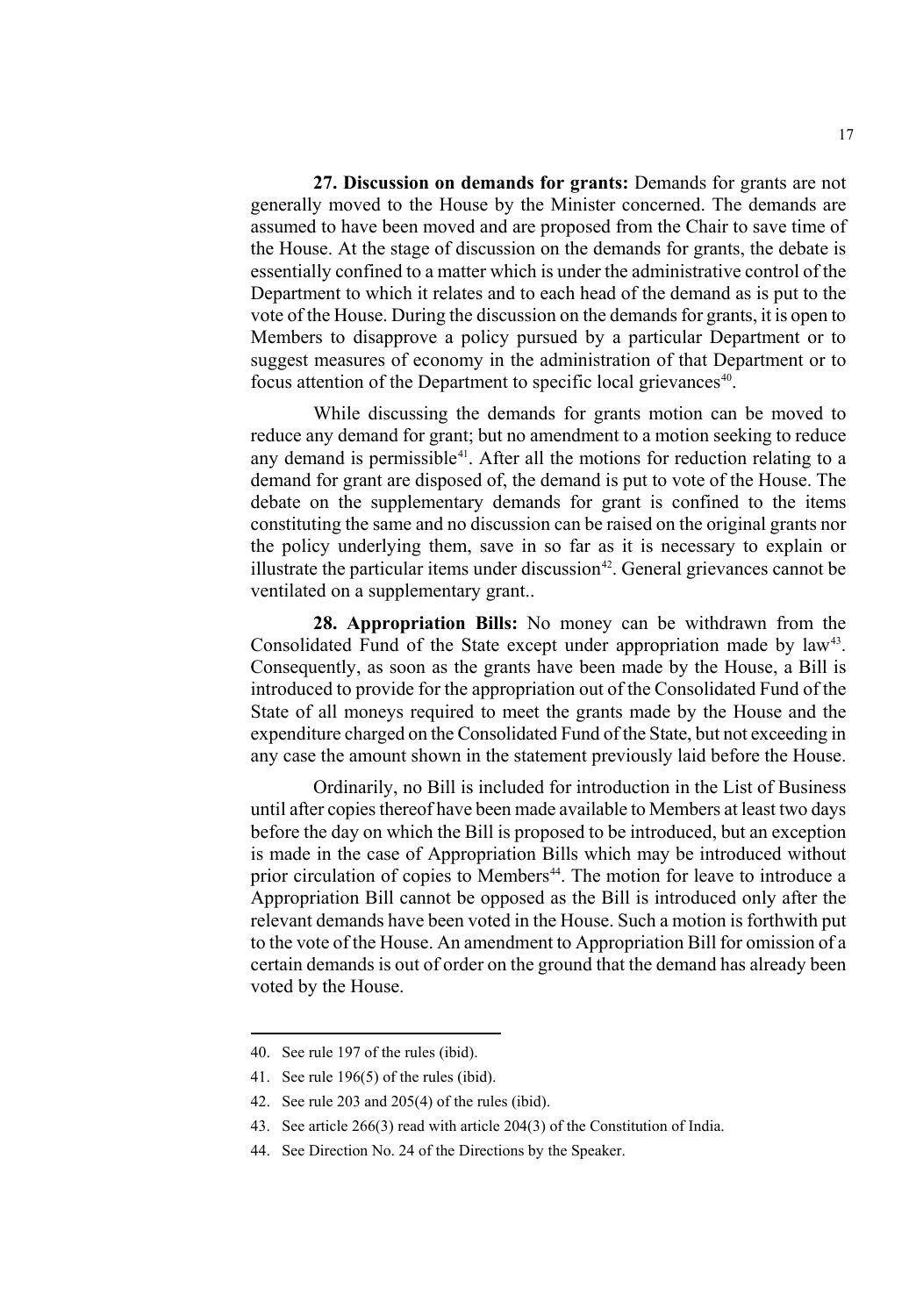By convention, Bills are not put for consideration and passing on the same day on which they are introduced in the House. In the case of Appropriation Bills, however, the Speaker has on request received from the Minister allowed the Appropriation Bills to be introduced, considered and passed on the same day.

#### **CHAPTER-VIII**

#### **RESENTATION OF BILLS FOR ASSENT AND PUBLICATION AS ACTS**

**29. Correction of patent errors:-** After a Bill has been passed by the Legislative Assembly, the Speaker has the power to correct any obvious printing or clerical errors at any stage of a Bill<sup>[45](#page-25-0)</sup>. When a Bill has been passed, the Vidhan Secretariat sends a copy thereof to the Administrative Departments concerned, for scrutiny with a view to assist the Speaker in correcting such patent errors etc. The Draftsman in the Law Department is invariably consulted by the Administrative Department .It is open to the Draftsman to point out mistakes in the Bill, if any, relating to printing, spelling, punctuation, numbering of sections or clauses, or cross-references and marginal headings. As a rule, patent errors pointed out by the Draftsman as well as the Administrative Department and accepted by the Speaker are carried out in the Bills before they are printed for presentation to the Governor for assent.

**30. Presentation of the Bills for assent:** When a Bill is passed by the Assembly and corrected, if necessary, it is printed on thick or parched paper and authenticated by the Speaker and if it is a Money Bill, certified in the manner prescribed under article 199 of the Constitution. Four assented copies are endorsed by the Speaker with a certificate to the effect that the Bill has been passed by the Assembly. It is thereafter presented through the Law Department to the Governor for assent within a period of one month from the date of signing of the Bill by the Speaker [46](#page-25-1) . Immediately, on receipt of the reference from the Speaker, Secretary(Law) procures the report of the Administrative Secretary concerned and also records his own report under rule 53 of the Rules of Business of the Himachal Pradesh Government.

**31. Assent to the Bill:** The Governor may either assent to the Bill, withhold his assent, or reserve the Bill for the consideration of the President or return the Bill, if it is not a Money Bill, with a message for consideration of the Bill or any specified provisions thereof, or for consideration of the desirability of introducing any such amendments as he may recommend in his message<sup>[47](#page-25-2)</sup>. Where the Bills are reserved for the consideration of the President, the necessary

 <sup>45.</sup> See rule 159 of the Rules of Procedure and Conduct of Business in the Legislative Assembly and Directions No. 28 and 29 of the Directions by the Speaker..

<sup>46.</sup> See rule 161 of the Rules of Procedure and Conduct of Business in the Legislative Assembly.

<sup>47.</sup> See article 200 of the Constitution of India.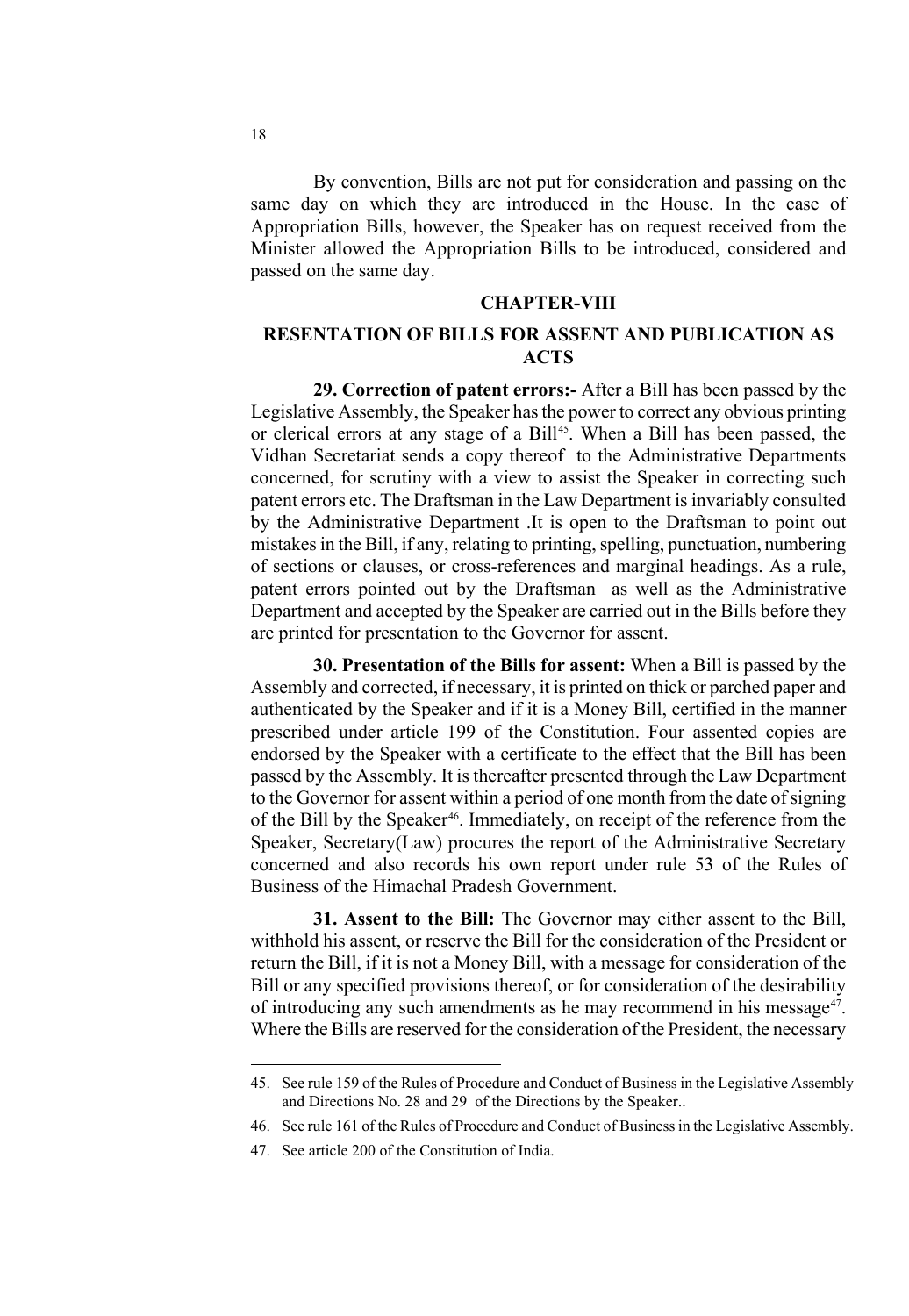action to transmit the Bill to the Ministry of Home Affairs to the Government of India for procuring the assent of the President, is taken in the Governor=s Sectt, in accordance with procedure laid down in the instructions issued by the said Ministry vide their letter No. 17-23/72-Judl. and No.23/114/2001-Judl. dated 3.8.1972 and 18.9.2001[48](#page-25-3) respectively. Such reference is required to be sent with at least six copies of the Bill as introduced (with Statement of Objects and Reasons) six copies of the Bill as passed, six copies of the letter forwarding the proposal and in case the Bill is an amending, six updated copes of the principal Act and also a certificate to the extent that all the said copies have been enclosed therewith.

**32. Custody of assented copies:** Out of the four authenticated copies of the Bills, as passed and assented to, one copy is retained in safe custody each by the Governor's Sectt., Law Department, Vidhan Sabha Sectt. and the Administrative Department. Where a Bill is assented to by the President, fourth copy is retained in the Ministry of Home Affairs in the Government of India.

**33. Publication of the Bill as Act:** A Bill becomes a law as soon as it is assented to by the Governor or the President, as the case may be. The general rule regarding coming into operation of an enactment is that in the absence of any express provision to the contrary, an Act comes into operation<sup>[49](#page-26-0)</sup> on the day on which it is first published in the Official Gazette, after which it receives the assent. Thus after the Bill is assented to by the President or the Governor, as the case may be, and is assigned the number and year by the Law Department, by making entry in the Register of Acts, the Bill, as assented to, is published as an Act in the Official Gazette.

**34. Publication of Authoritative English and Hindi texts of State laws:** In the State of Himachal Pradesh w.e.f. 1st July, 1979 Hindi Language stands declared under the Himachal Pradesh Official Language Act, 1975, as the Official Language for the transaction of Legislative Business. Since Hindi is the Official Language for the transaction of the Legislative Business in this State, efforts are made to publish under the authority of the Governor, as far as possible, simultaneously the authoritative English texts [50](#page-26-1) of the Acts, enacted in Hindi language,. The authoritative texts in Hindi<sup>51</sup> of laws, originally enacted in English language by the State Legislature, are published by the Official Wing of the Law Department, which processes proposals to secure authentication by the Governor of the translation of State Acts into Hindi.

 <sup>48.</sup> See Annexures-"A" and "B".

<sup>49.</sup> See section 3 of the Himachal Pradesh General Clauses Act, 1968.

<sup>50.</sup> See article 348(3) of the Constitution of India.

<sup>51.</sup> See section 3 of the Himachal Pradesh Official Language (Supplementary Provisions) Act, 1981.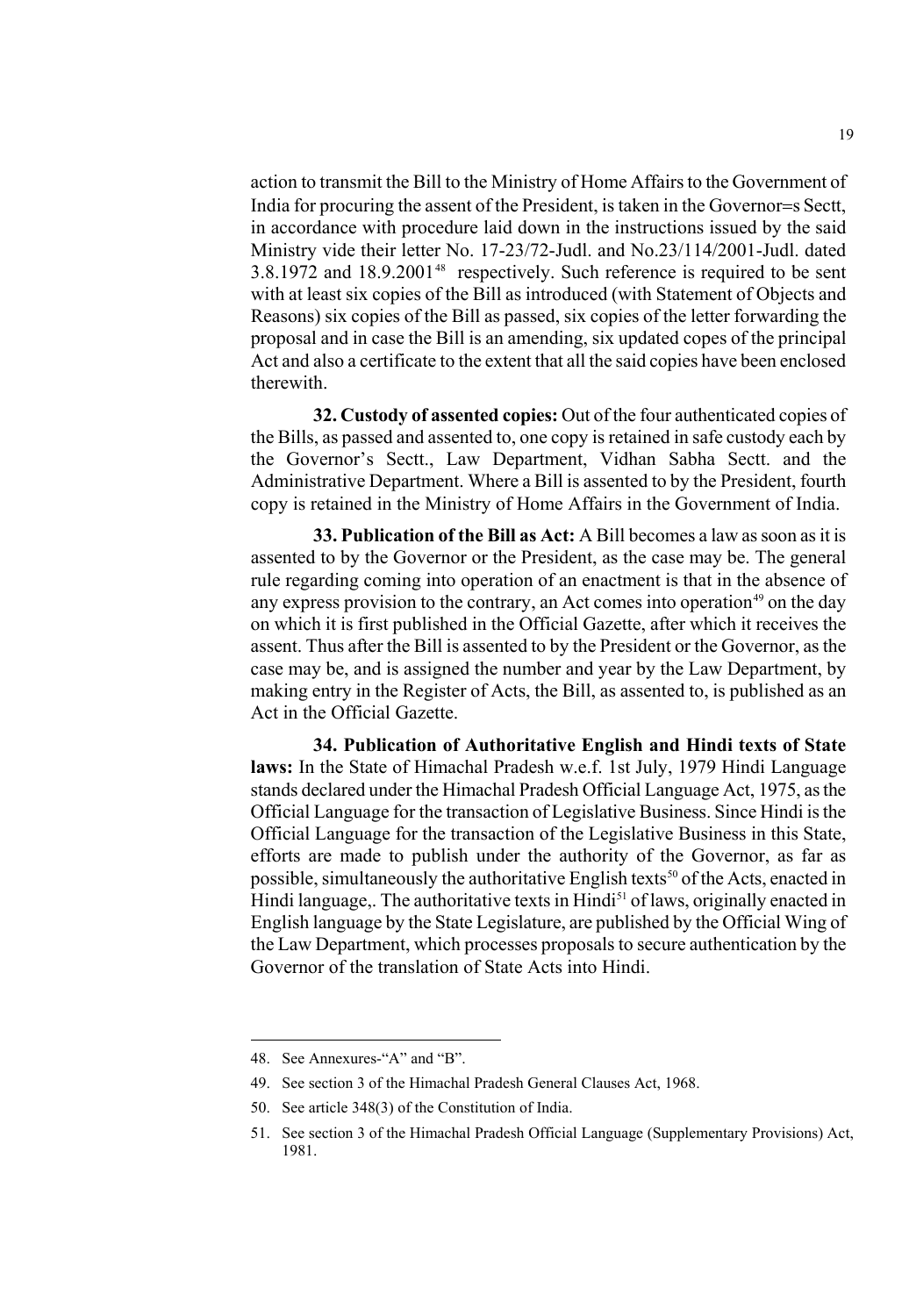**35. Subordinate Legislation- permissible limits of delegation** .- With the ever-widening Governmental activities in a welfare State, subordinate legislation has become necessary. The Legislature lays down principles to frame, in conformity with those principles, formal and procedural details about that measure in the form of rules, regulations etc. The fields of legislation and subordinate legislation are treated as separate fields and distinct though at times it is difficult to draw a line between them. The Supreme Court in AIR, 1951 SC 332 (known as Delhi Laws Act case) has observed that it is not open to the Legislature to delegate its essential legislative functions which consist in the determination of the legislative policy and of formally enacting that policy into a binding rule of conduct. Legislature must lay down the legislative policy and principles and must afford guidance for carrying out the said policy before it delegates its subordinates powers in that behalf. Legislature can only delegate to an outside body subordinate or ancillary legislative functions for carrying out the purpose and the policy of the Act.

The essential legislative functions and the ancillary or subordinate legislative functions can be broadly distinguished with sufficient clarity as follows-

(A). Essential Legislative functions are :-

- 1. Declaring what the laws shall be in relation to any particular territory or locality;
- 2. Extending the duration of operation of an Act, beyond the period mentioned in the Act itself; (however this power may be delegated to the Executive, if sufficient guide for the maximum period of extension are laid down in the Act);
- 3. Repealing or amending the law;
- 4. Modifying any existing or future law in any essential feature so as to involve a change of policy;
- 5. Power to tax;
- 6. Power to levy fees;
- 7. Power to create offences (Penalties can be prescribed by rules provided the parent Act contains a specific provision to this effect and the maximum amount of penalty is also laid down in the Act);
- 8. Power to allow exemptions (After laying down the policy of law and the standards to be applied in the administration, the Legislature may authorise the Executive to make rules or regulations prescribing classes of cases in which relief or exemption may be granted);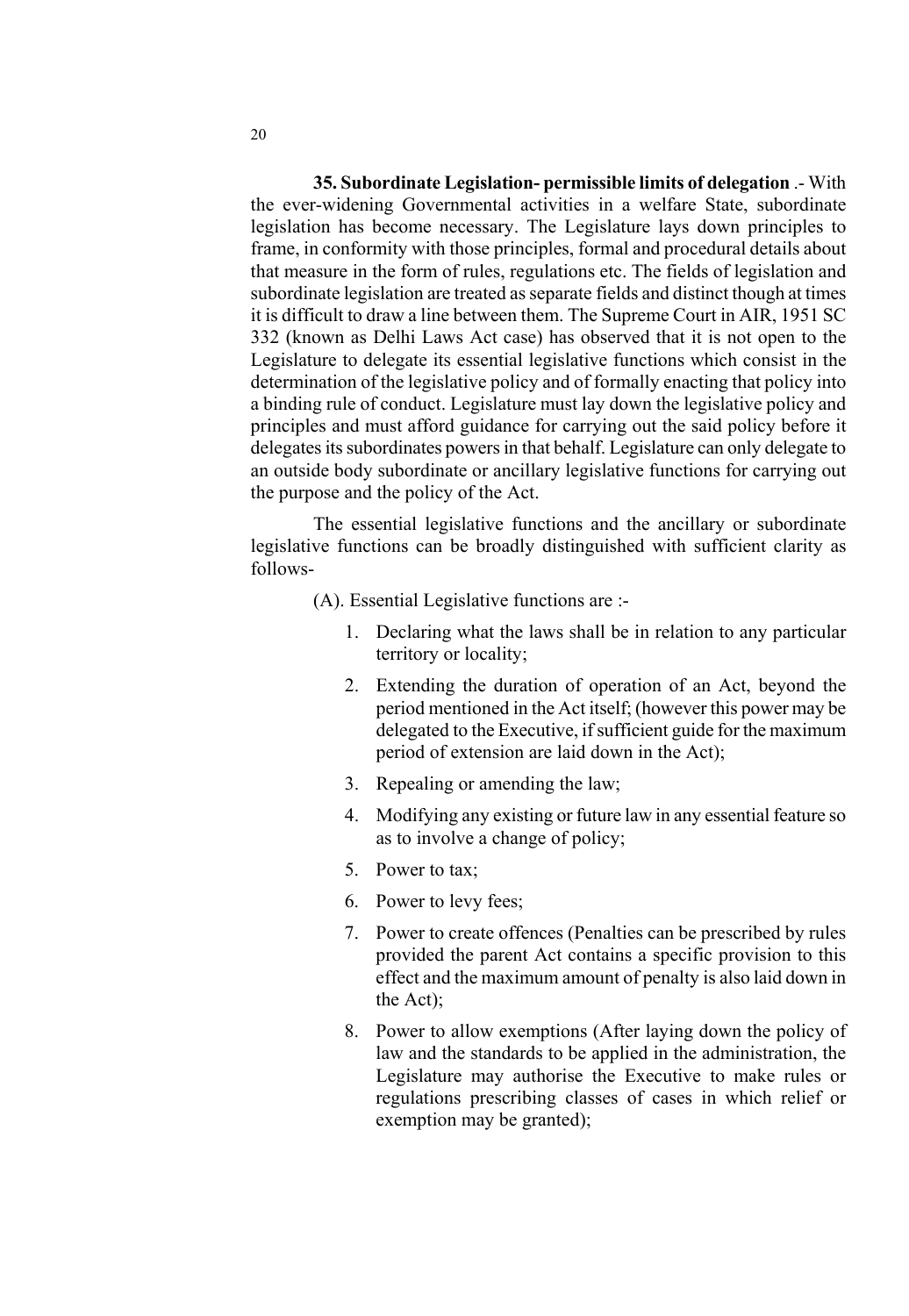- 9. Expenditure from public revenues, as for instance, appointment of a penal of assessors, payment of fees and travelling allowances to them (Rules may govern these matters provided the Act contains the necessary enabling provision, and adequate indication is given in the Act that expenditure from the public revenues is likely to be incurred on these matters);
- 10. Matters affecting the jurisdiction of the Courts;
- 11. Right to appeal (When the entire machinery for taking original decisions is created under the rules, authorised by the enabling provisions of the Act, there may be no objection to provide also by rules, machinery and procedure for appeals against such decisions, but if the original decisions are taken under the specific provisions of the Act and there is no provision of appeal made in the Act, it will not be right to fill the lacuna by making provisions regarding appeals under rules on grounds of natural justice);
- 12. Provisions affecting interest or rights in properties and providing for compensation;
- 13. Trespassing upon individual rights and liberties:- (Rules may be made affecting interest or rights in properties and providing for compensation therefor or for trespassing upon individual rights and liberties, provided there are specific enabling provisions in the Act and sufficient guides are indicated therein regarding the manner in which and the extent to which these rights, interests and liberties are going to be affected).

(B) The Ancillary or subordinate legislative functions are as follows and can be governed by the rules framed by the Executive Government-

- 1. All matters of subsidiary or ancillary nature or those which relate to procedure or matters of detail;
- 2. Fees can be prescribed, if there is enabling provisions in the Act, but they should not be out of all proportion to the services rendered so as to be in he nature of impost or tax;
- 3. As regards taxation, it seems permissible to delegate, the power to carry out certain taxation policy, if the principles of taxation are clearly embodied in the Act. Examples of these may be mentioned as follows:-
	- (a) Powers to determine the time when or the manner in which tax should be paid, i.e. power to determine matters of computation, appraisement, adjustment, and such other like powers involving more certainty of details;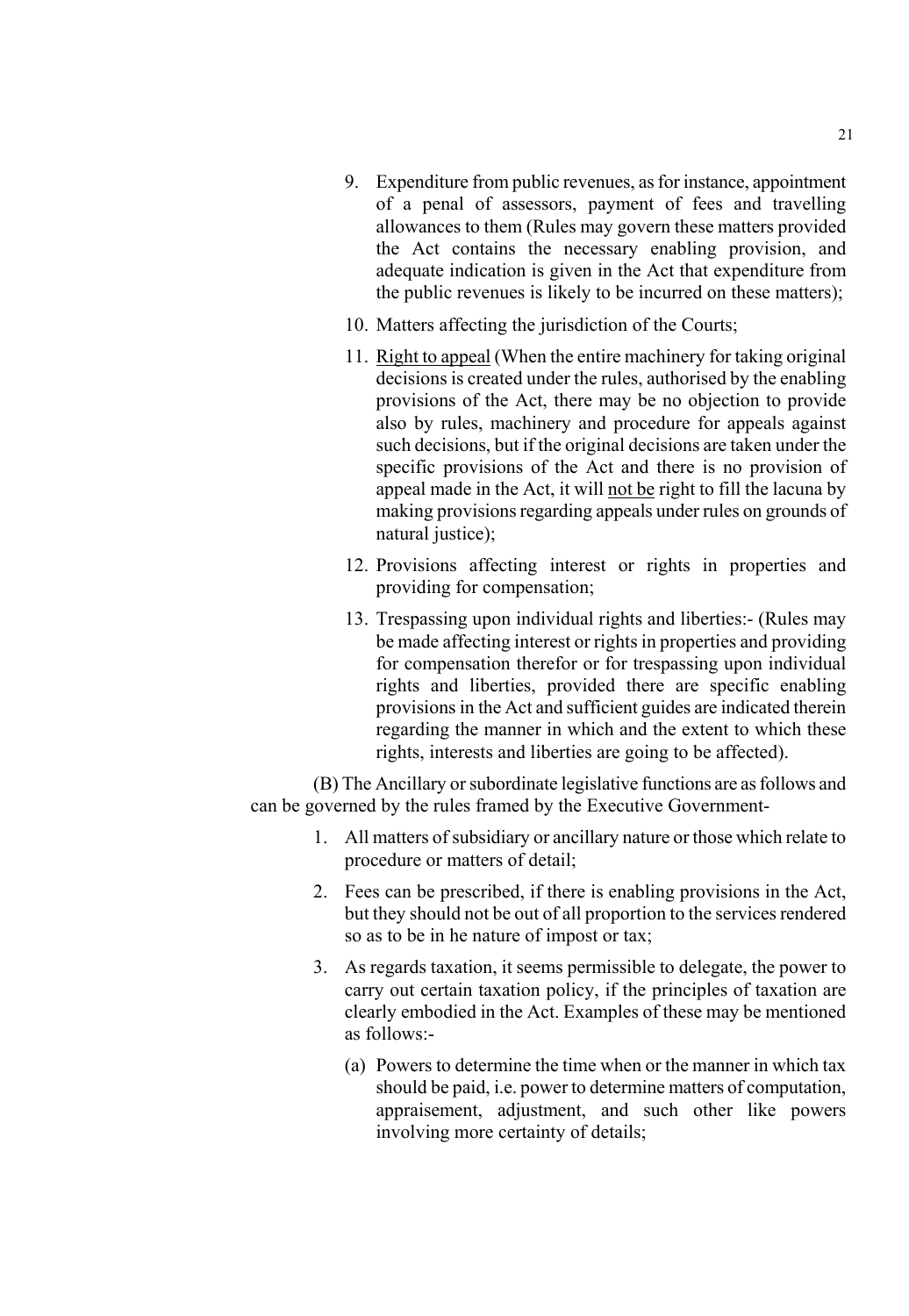- (b) Powers to authorise administrative authority to mathematically deduce the rate from facts and events referred to in the taxing measures;
- (c) Power to revise rates according to the changing circumstances provided definite standards are laid down to guide the exercise of such powers;
- (d) Rate making functions, provided adequate standards are provided to guide the administrative body in rate making process;
- (e) In matters of sales tax, power to prescribe by rules at what single point in series of sales by successive dealers the goods shall be liable to tax;
- (f) discretion as regards the procedure to be followed in the matter of collection or assessment of taxes, provided sufficient guide or standards for the exercise of such discretion is provided;
- (g) power to determine whether a particular article or merchandise is dutiable, after the Legislature had laid down the principles and the rate according to which a duty is to be levied.

Exemptions:- The Legislature may authorise the Executive to make rules or regulations prescribing classes of cases in which exemptions would be granted after laying down the policy for the purpose.

- 4. Power to give retrospective effect:-
	- (i) this must flow from the Act itself either by expressed words or by necessary intendment which must be gathered from the provisions of the Act itself;
	- (ii) should be given only to confer benefits on subject and not to impose any new obligations or restrictions affecting the existing rights and that too in circumstances which are compelling and the power should be used;
	- (iii) should not be earlier than the date when the Act comes into force unless the Act specifically provides otherwise.

**36. Guidance to Executive and other safeguards**.- While processing the proposal to frame rules, bye-laws etc. should be kept in view that:-

- (a) it is couched in simple language;
- (b) it contains, if it is an amending regulations or rules, adequate references to the principal regulations, rules etc.;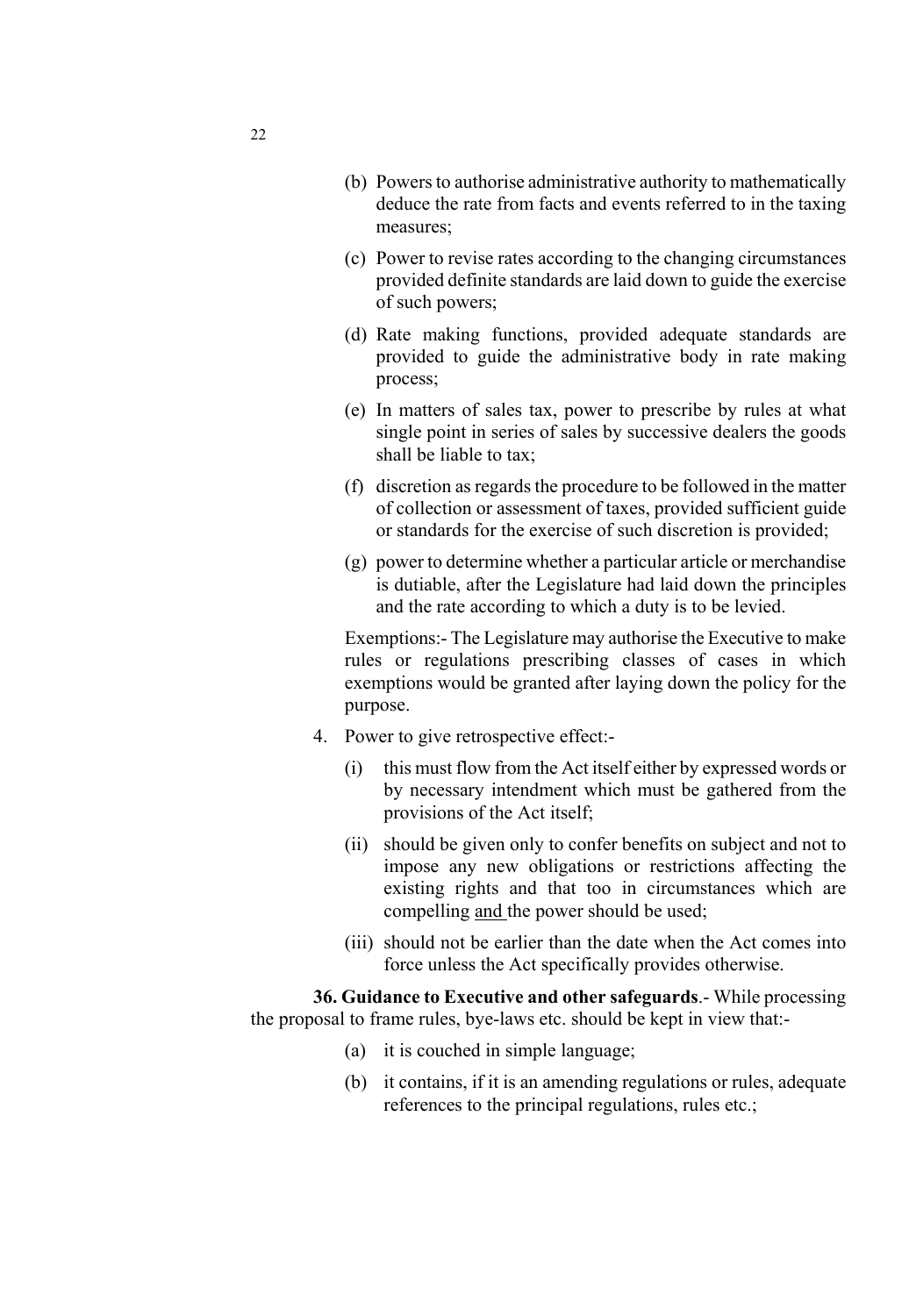- (c) it indicates exact statutory authority under which these have been made;
- (d) it does not involve sub-delegation of legislative power without the authority of the parent Act, or where sub-delegation is authorised, it should not be wide and general without proper safeguards;
- (e) it is not likely to cause any hardship to any citizens on the ground of lack of adequate notice provision;
- (f) it does not contain provisions whereby the Executive is empowered to issue orders affecting the interest of the citizens, affording them an opportunity of being heard and without the right of appeal.
- (g) it does not contain any provision which may result in arbitrary exercise of powers; and that any of its provision is not unjustified on general democratic principles and is not ambiguous.

**37. Procedural requirements.**- (a) Previous publication.- There is no uniform procedure in India for making subordinate legislation, except in the case of rules or bye-laws made under the Acts which provide for requirement of previous publication. Thus, besides, the cases where the provisions of the General Clauses Act, applies, the procedure for making subordinate legislation depends upon the provisions, if any, of the enabling Act under which it is made. The essentials of the procedure by section 22 of the Himachal Pradesh General Clauses Act, 1968 (which corresponds to section 23 of the General Clauses Act, 1897) are the antecedent publicity of the draft rules or bye-laws in the Official Gazette with a view to give the persons likely to be affected an opportunity of making objections, and consideration of objections, if any, before the rules or bye-laws are finally made.

(b) Requirement of laying.- So far as the laying of rules before the legislative is concerned, the formula is now finally well settled. Invariably the rule making section read as under:

> ΑEvery rule made under this Act, shall be laid, as soon as may be after it is made, before the Legislative Assembly, while it is in session for a total period of ten days, which may be comprised in one session or in two or more successive sessions, and if, before the expiry of the session immediately following the session or successive sessions aforesaid, the Legislative Assembly agrees in making any modifications in the rule, or agrees that the rules should not be made, the rule shall thereafter have effect only in such modified form or be of no effect, as the case may be, so, however, that any such modifications or annulment shall be without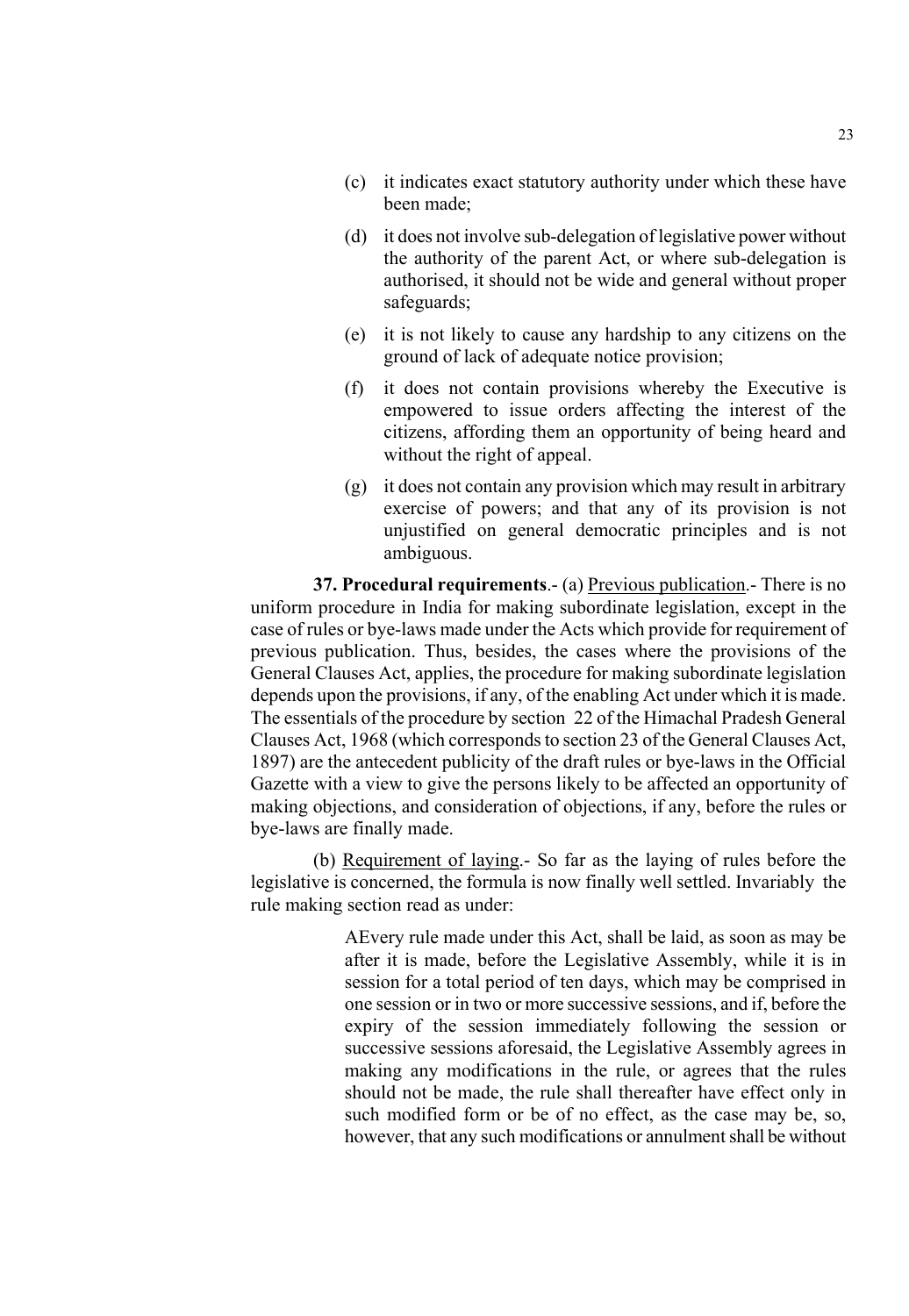prejudice to the validity of anything previously done under that rule.≅

Section 22-A of the Himachal Pradesh General Clauses Act, 1968, makes general provisions that every rule made under the Himachal Act, or under the Central Act, relating to the matters with respect to which the State Legislature has power to make laws for the State of Himachal Pradesh, as soon as may be after it made is to be laid before the State Legislative Assembly for a period of ten days, which may be comprised in one or more successive sessions. The procedure for laying the rules, etc. is prescribed in the Rules of Procedure for the Internal working of the Committee on Papers Laid on Table annexed to the Directions issued by the Speaker and in rules 340, 341, 342 and 343 of the Rules of Procedure and Conduct of Business in the Legislative Assembly. Where in a particular session if the said period of ten days is not completed, the rules are relaid in the successive session and this process continues till the period of ten days is completed.

(c) Requirement of Consultation.- In some cases enabling Act contains provisions which lay down the requirement of previous consultation with some named agency. An example of such a provision is the consultation of the State Public Service Commission in framing the service rules of the Government employees, or of the High Court in framing the rules concerning judicial services etc.

(d) Requirement of prior Approval or sanction.- Requirement of prior approval or sanction, if any, prescribed by the enabling Act, is held to be mandatory, subordinate legislation will have to receive the prior approval or sanction prescribed before it can be effective.

**38. Powers implied from the General Clauses Act**: (a) Power to vary, amend and rescind etc..- It is implied, because of section 20 of the Himachal Pradesh General Clauses Act, 1968 (which corresponds to section 21 of the General Clauses Act, 1897), that where a power to issue notification, orders, rules bye-laws is conferred then that power includes a power exercisable in the like manner and subject to the like sanction and conditions(if any) to add to, amend, or rescind any notifications, orders, rules or bye-laws so issued. But the power to amend or modify, in the absence of any clear authorisation to that effect, can only be exercised during the period in which original notification, order etc. continues to be effective, for it cannot be brought to life post facto ex after it has ceased to exist.

(b) Power to frame rules before the commencement of the Act.- Power conferred by enabling Act to make subordinate legislation may at time be exercised even before the commencement of the Act. This is made possible by section 21 of the Himachal Pradesh General Clauses Act, 1968, (which corresponds to section 22 of the General Clauses Act, 1897). It is enabling provision, its intent and purpose being to facilitate the making of rules, bye-laws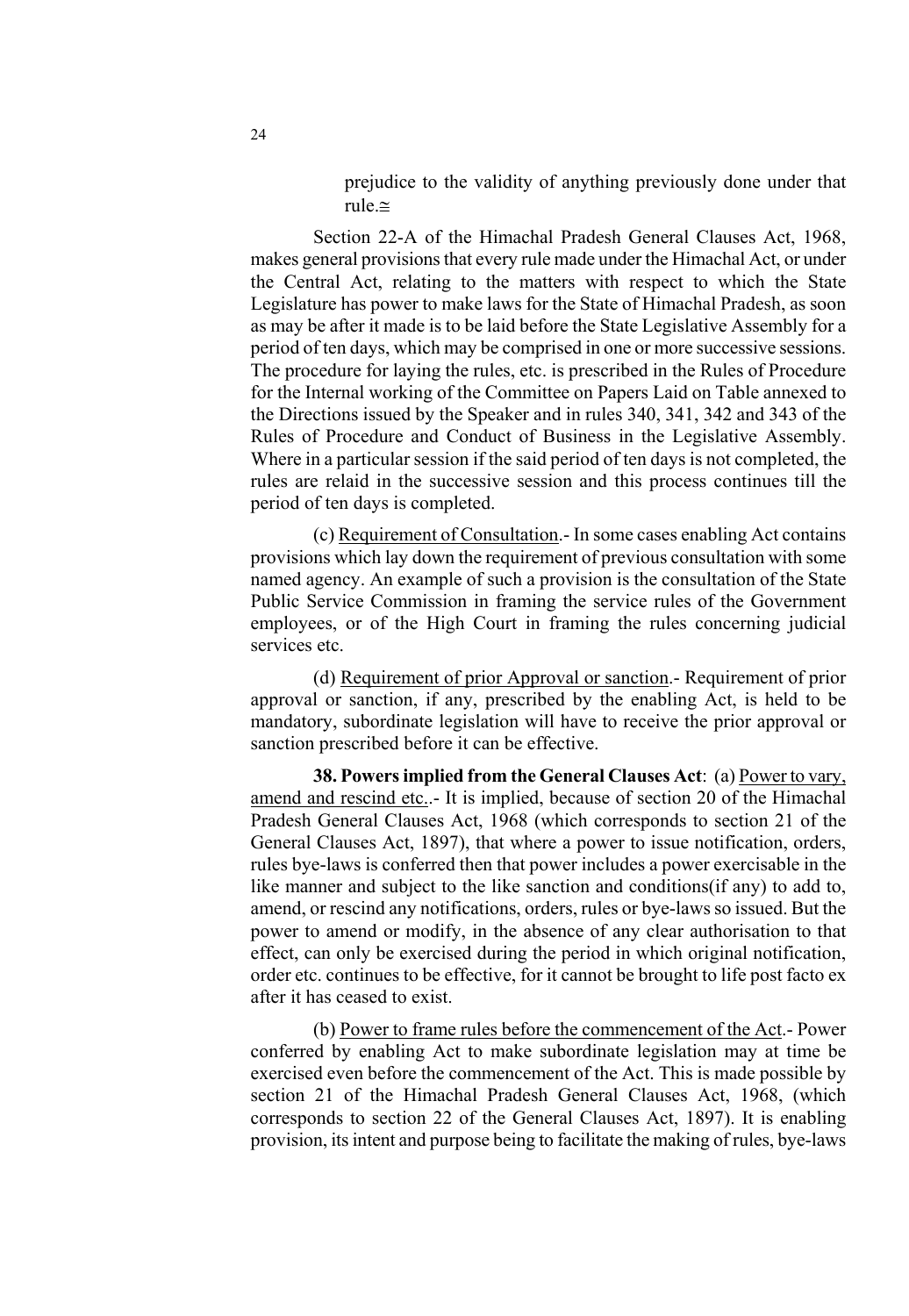or orders before the date of commencement of an enactment the anticipation of its coming into force. Subordinate legislation so made comes into operation with the coming into operation of the Act and facilitates its effective implementation, for an Act may contain provisions which are not workable till the rules are made.

(c) Continuation of orders etc. issued under enactments repealed and reenacted.-By virtue of the provisions of section 23 of the Himachal Pradesh General Clauses Act, 1968 (which corresponds section 24 of the General Clauses Act, 1897), where any Act is repealed and re-enacted with or without modification, then unless it is otherwise expressly provided, the rules framed under the repealed Act so far these are not inconsistent with the re-enacted provisions, are to continue to be in force, unless and until these are superseded by the rules etc. under the re-enacted provisions.

**39. Parliamentary control over subordinate legislation**: The Authority delegated to the Executive has to be kept under scrutiny. The State Legislature exercises the necessary check and control through its Departmentally Related Standing Committees under rule 273 of the Rules of Procedure and Conduct of Business in the Assembly. It is the function of the said committees to see that the rule making power of the Executive, conferred by the Constitution or delegated by the Legislature, is being exercised within such delegation. In practice the Committee scrutinizes all orders made by the State Government or by an other subordinate authority ultimately responsible to the Government, and which are published in the Official Gazette or laid on the table. While examining rules, the committee considers in particular whether these are in accordance with the general objects of the Constitution or the Act pursuant to which these are made, whether these contain matter which in the opinion of the Committee should more properly be dealt with in a Act of Legislature, whether it contains imposition of any tax; whether these directly indirectly bar the jurisdiction of the courts; whether these give retrospective effect to any of the provisions in respect of which the Constitution or the Act does not expressly give any such power; whether these involve expenditure from the Consolidated Fund of the State or the Public Revenues; whether these appear to make some unusual or unexpected use of the powers conferred by the Constitution or the Act pursuant to which these are made; whether for any reasons their form or purpose calls for any elucidation; and whether there appears to have been unjustified delay in their publication or in laying them before the Legislature. Under rule 1 of the Rules of Procedure for the Internal Working of the Committee on Papers Laid on the Table (annexed to Directions by the Speaker), the Standing Committees are required to see, that:-

> (a) there has been compliance with the provisions of the Constitution, rule, regulation under which the papers have been laid;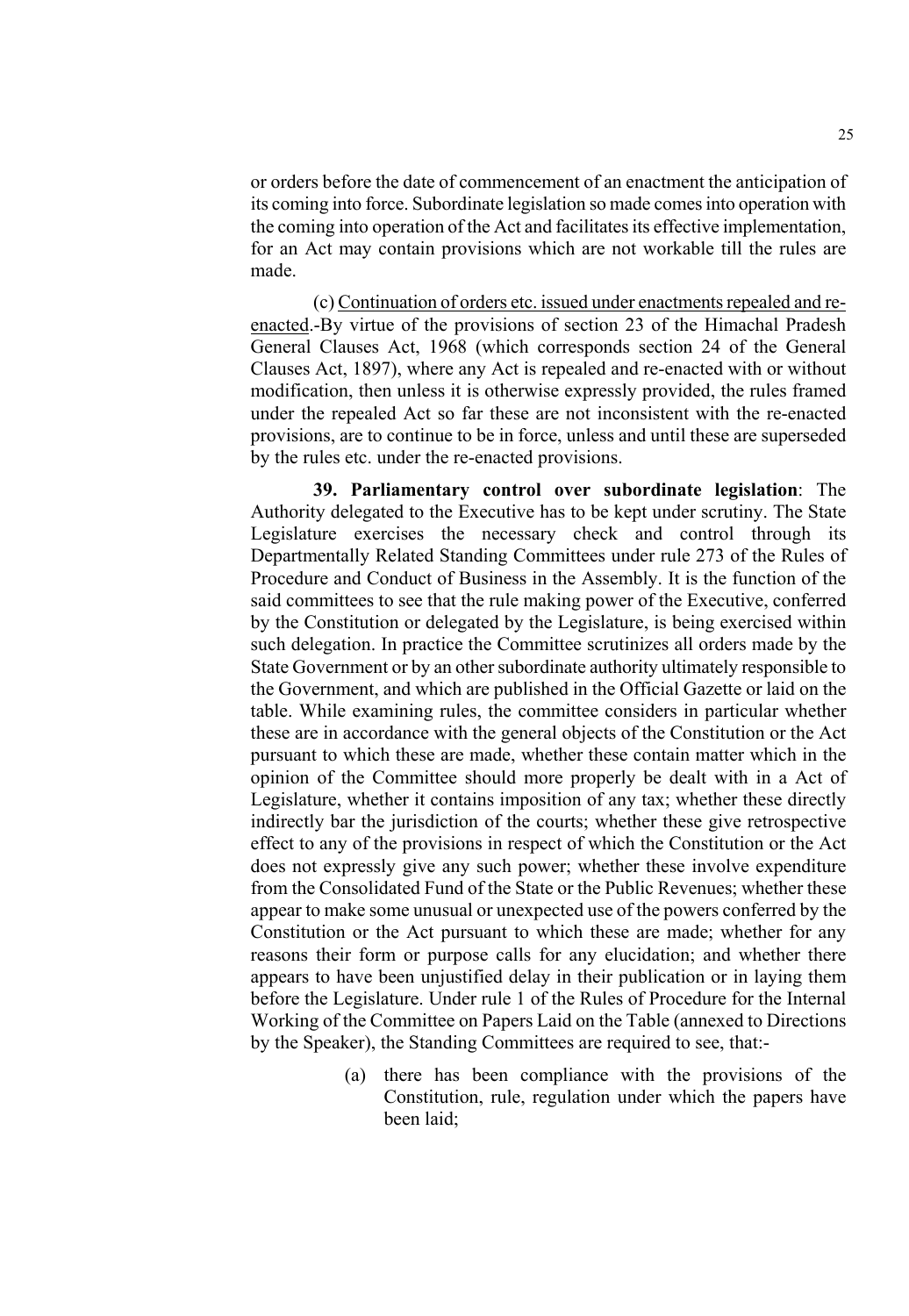- (b) there has not been any unreasonable delay in laying the papers; and
- (c) in the case of delay a statement explaining the reasons for delay has been laid on the table of the House.

**40. Maintenance of State Statutory Code:** Law Department is also responsible for preparation and revision of State Code (containing all rules, important notifications/statutory orders) and to keep them up to date by bringing Annual Supplements.

**41. Computer Technology in the field of legislation:** A scheme by way of storing information in the computer in relation to State Laws, in collaboration with the National Informatics Centre, has been initiated. To have better and efficient performance, this scheme has been strengthened by having an independent computer set. On maturity of this scheme, it is likely to facilitate the immediate availability of State Laws, for reference to Courts, which are to interpret laws, to Government Officers, who are to implement the laws and to the public, who are the actual consumers of Laws.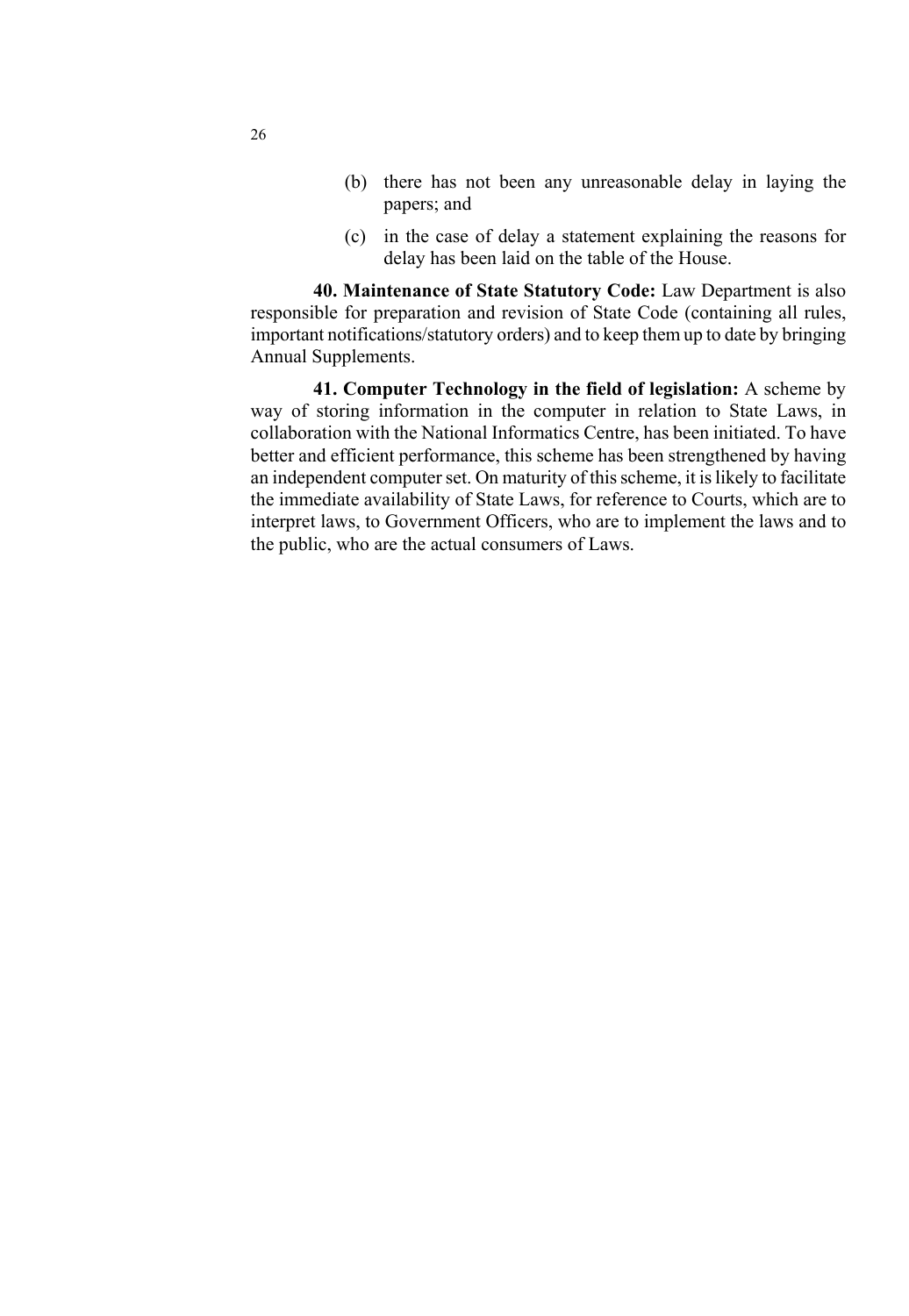# **ANNEXURE-A IMMEDIATE**

# **No. 17/23/72-Judl. Government of India/Bharat Sarkar. Ministry of Home Affairs/Grih Mantralaya**

#### **New Delhi, the 3rd August, 1972**

To

#### The Chief Secretaries to all State Governments (Except Jammu and Kashmir)

# Subject: **Procedure to be followed in processing State Legislation requiring references to Central Government:**

Sir,

It is observed that in spite of clear advice given from time to time regarding procedure to be followed for processing State Legislation which requires references to the Central Government, the State Governments have quite some times not kept the advice in view while sending legislative proposals to the Government of India with the result that serious difficulties have been experienced on occasions in timely and satisfactory processing of the State Government=s Legislative proposals at the Centre. The procedure prescribed is, therefore, summarised once again as follows:-

### **(I). Prior approval of the Government of India**

- (i) Legislation relatable to entries in the Concurrent List in the Seventh Schedule of the Constitution.
- (ii) Bills attracting the provisions of articles<sup>[52](#page-34-0)</sup>[31(2)], 31-A(I) and 31-C of the Constitution that have to be submitted to the President for his assent under article  ${}^{52}[31(3)]$  the proviso to article 31-A(I) and the proviso to article 31-C respectively.
- (iii)Bills on land reforms.

The Government India should be :-

- (a) consulted, whenever possible in regard to official Bills before they are introduced in the State Legislature;
- (b) supplied with copies of non-official Bills, which are likely to go forward, at a convenient stage after their introduction in the State Legislature;

 <sup>52.</sup> Article 31 Rep. by the Constitution (Forty-forth Amendment) Act, 1978 (w.e.f. 20.6.1979).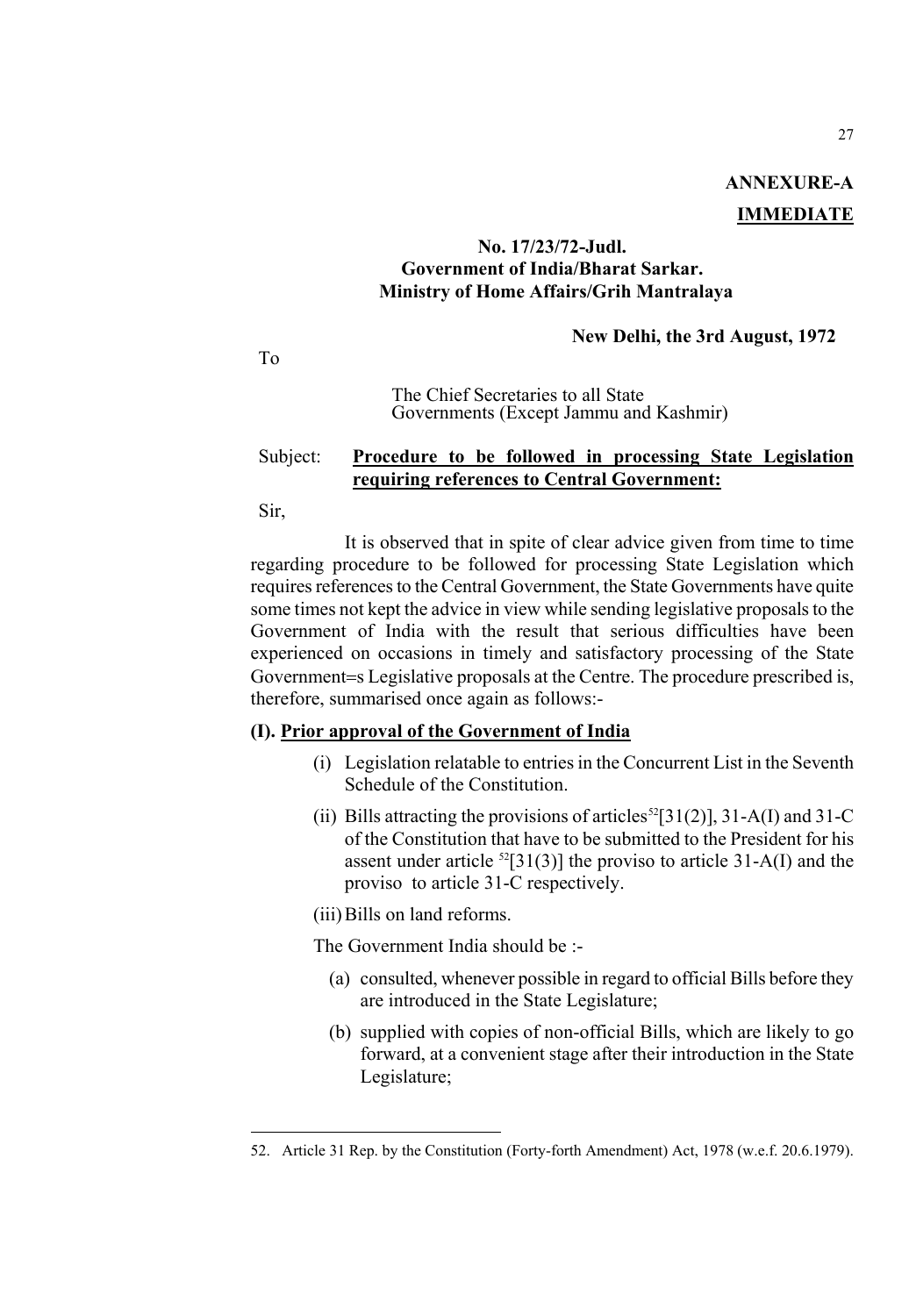- (c) informed, if time permits of all important amendments to such non-official Bills;
- (d) informed about any difficulties encountered in the working of laws falling within the Concurrent List of the laws attracting the provisions of articles<sup>[53](#page-35-0)</sup>[31(2)], 31-A(I) and 31-C of the Constitution, or of laws on land reforms;
- (e) supplied with at least six copies of all Bills, with the Statement of objects and reasons therefor. (In case the proposed legislation is an amending Bill, six uptodate copies of the principal Act, Notes on clauses of the proposed legislation and a comparative statement showing each relevant clause as it exists, and as it would read after the proposed amendment may also please be forwarded); and
- (f) given at least a fortnight from the date of receipt of the Bills at the Centre for the examination by the Deptts. of the Central Government.

The procedure set out above, which is based on conventions need not be taken as restricting the discretion of the State Government to take independent action should they consider the need for such action so urgent that prior consultation is not possible. Although it is not obligatory to have prior consultation with the Central Government yet prior concurrence of the Central Government would ensure that their are no complications subsequently when the Bills are sent for obtaining the assent of the President.

When Bills are referred for approval, the comments of the Government of India should invariably be awaited before the Bills are introduced in the State Legislature.

**(II) Previous sanction of the President for introduction of legislation in State Legislature imposing restrictions on the freedom of trade and commerce under proviso to article 304(b) of the Constitution.**

Proposals for legislation to be introduced in the State Legislatures should be addressed to the Ministry of Industrial Development (Department of Internal Trade) and not either to the Ministry of Home Affairs or to any other Ministry even though the latter may be concerned with particular commodities or callings or trades or professions on which restrictions are sought to be imposed. Such proposals should be sent at least three weeks before the session of the State Legislature is scheduled to commence. The draft Bill should be accompanied by the documents referred to in paragraph 1 (1) above.

# **(III) Consideration and assent of the President.**

 <sup>53.</sup> Article 31 Rep. by the Constitution (Forty-forth Amendment) Act, 1978 (w.e.f. 20.6.1979).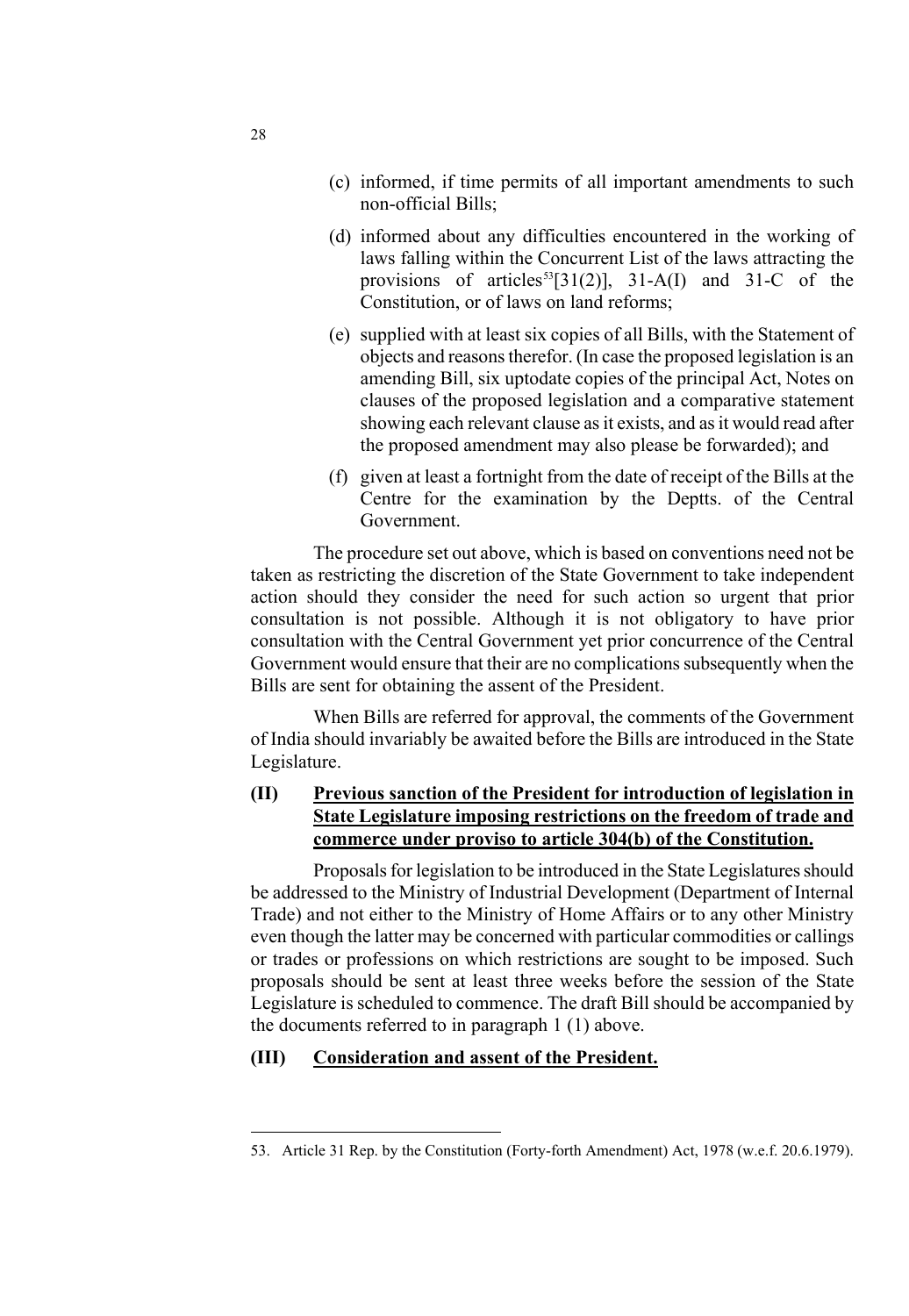Bills reserved for the consideration of the President would be transmitted to this Ministry allowing a reasonable time of not less than a fortnight from the date of receipt of the Bills at the Centre for the examination of their provisions. The extent of repugnancy to existing Central laws on the subjects enumerated in the Concurrent List should be clearly explained in the forwarding letter in the case of legislation attracting the provisions of Art. 254(2) of the Constitution. Similarly, in the case of legislation which is reserved for the consideration of the President for some other reasons, the specific ground on which it is so reserved should be clearly brought out in the State Government=s forwarding letter and the relevant provisions of the Constitution should be specifically quoted. The following documents should be forwarded along with such legislative proposals:-

- (i) three authentic copies of the Bill, printed on parchment paper, each endorsed by the Governor reserving the Bill for the consideration of the President, and leaving sufficient space below the Governor=s signature for appropriate endorsement by the President.
- (ii) Six other copies of the Bill as passed by the State Legislature.
- (iii) Six copies of the Bill as introduced with the State of Objects and Reasons therefore.
- (iv) The report of the Select Committee of the State Legislature, if any, along with three copies of the Bill as approved by the Committee.
- (v) In case the legislation is an amending Bill six up to-date copies of the Principal Act, Notes on clauses of the proposed legislation and a comparative statement showing each relevant clause as it exists, and as it would read after the proposed amendment, may also be sent.

# **(IV) Ordinances regarding the previous introductions of the President under the proviso to article 213(1) of the Constitution.**

All legislative proposals, which are to be enacted by means of an Ordinance and which require the previous instructions of the President under the proviso to article 213(1) of the Constitution, should be forwarded to this Ministry, allowing sufficient time, say a fortnight, for their examination. Six copies of the draft Ordinance, accompanied by other relevant documents mentioned above, should be forwarded. The forwarding letter should explain the necessity for the promulgation of the Ordinance, the object sought to be achieved by the proposed legislation and the specific ground on which it is considered necessary to obtain the President's instructions for the promulgation of the Ordinance. The relevant articles of the Constitution which render such approval necessary should also be quoted.

2. It is requested that the Procedure mentioned above may please brought to the notice of all concerned, so that it is properly followed to ensured smooth and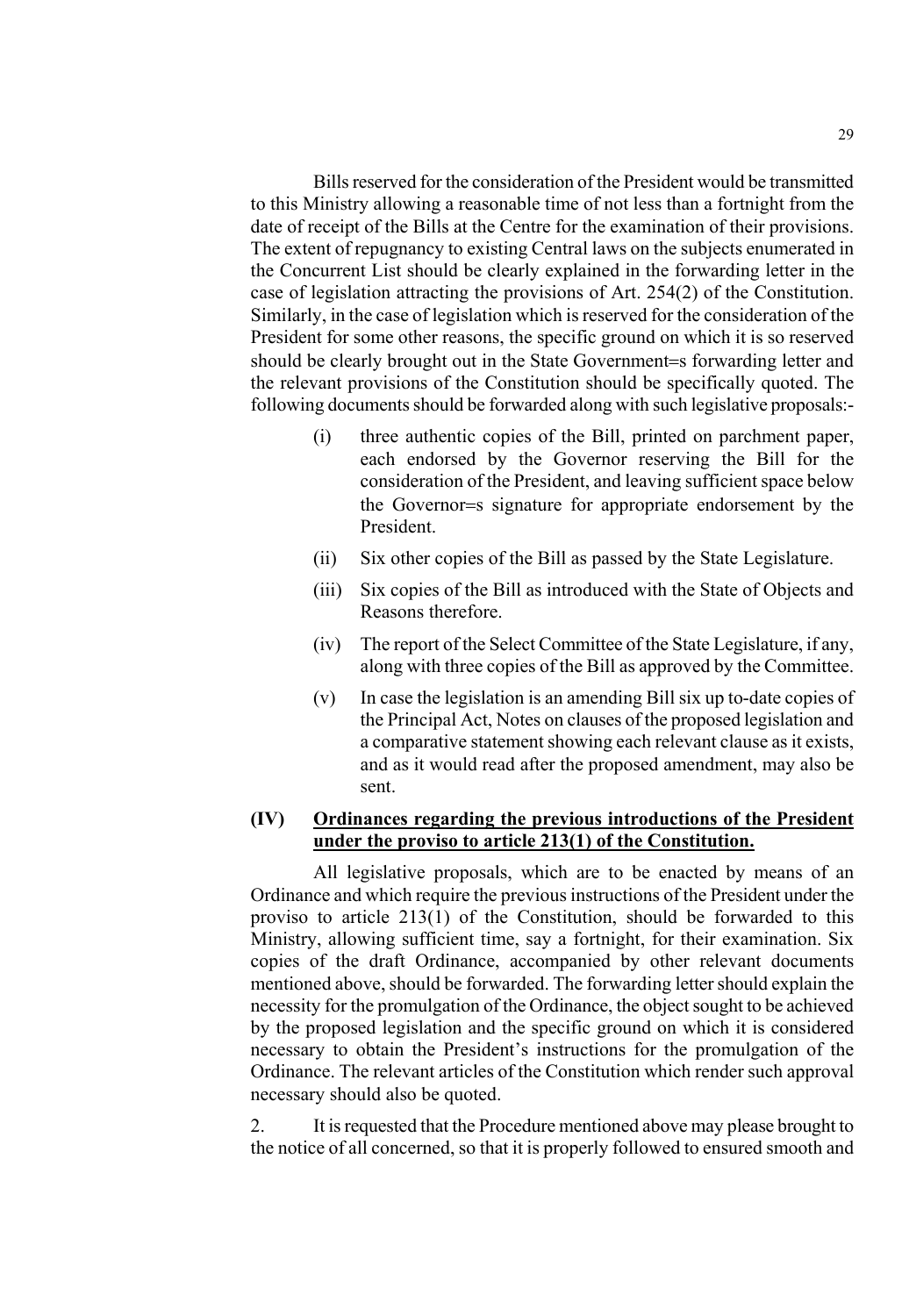satisfactory examination of the State Government=s legislative proposals. A certificate in the enclosed Performa duly signed by the officer concerned may please be sent invariably with every such proposal to ensure that the various documents required in connection with the examination of the proposal at the Centre have correctly been attached.

3. It is requested that receipt of this letter may please be acknowledged.

Yours faithfully,

# Sd/- **(B.SHUKLA) DEPUTY SECY. TO THE GOVT. OF INDIA**

# $\frac{1}{2}$ **PROFORMA**

I Certificate in the case of Bill/Ordinance sent for approval and Bill sent for previous sanction of the President.

Subject:

Certified that the following document in connection with the above mentioned legislative proposal have been attached herewith:-

- 1. Six copies of the letter of State Government forwarding the proposed draft legislation.
- 2. Six copies of the proposed legislation together with an equal number of copies of the statement of objects and reasons for it.
- 3. The proposed legislation is an amending one. Six up to-date copies of the Principal Act. Notes on clauses of the proposed legislation and a comparative statement showing each relevant clause as it exists and as it would read after the proposed amendment are also therefor attached.

Signature.........................

II Certificate in the case of Bill sent for obtaining assent of the President. Subject: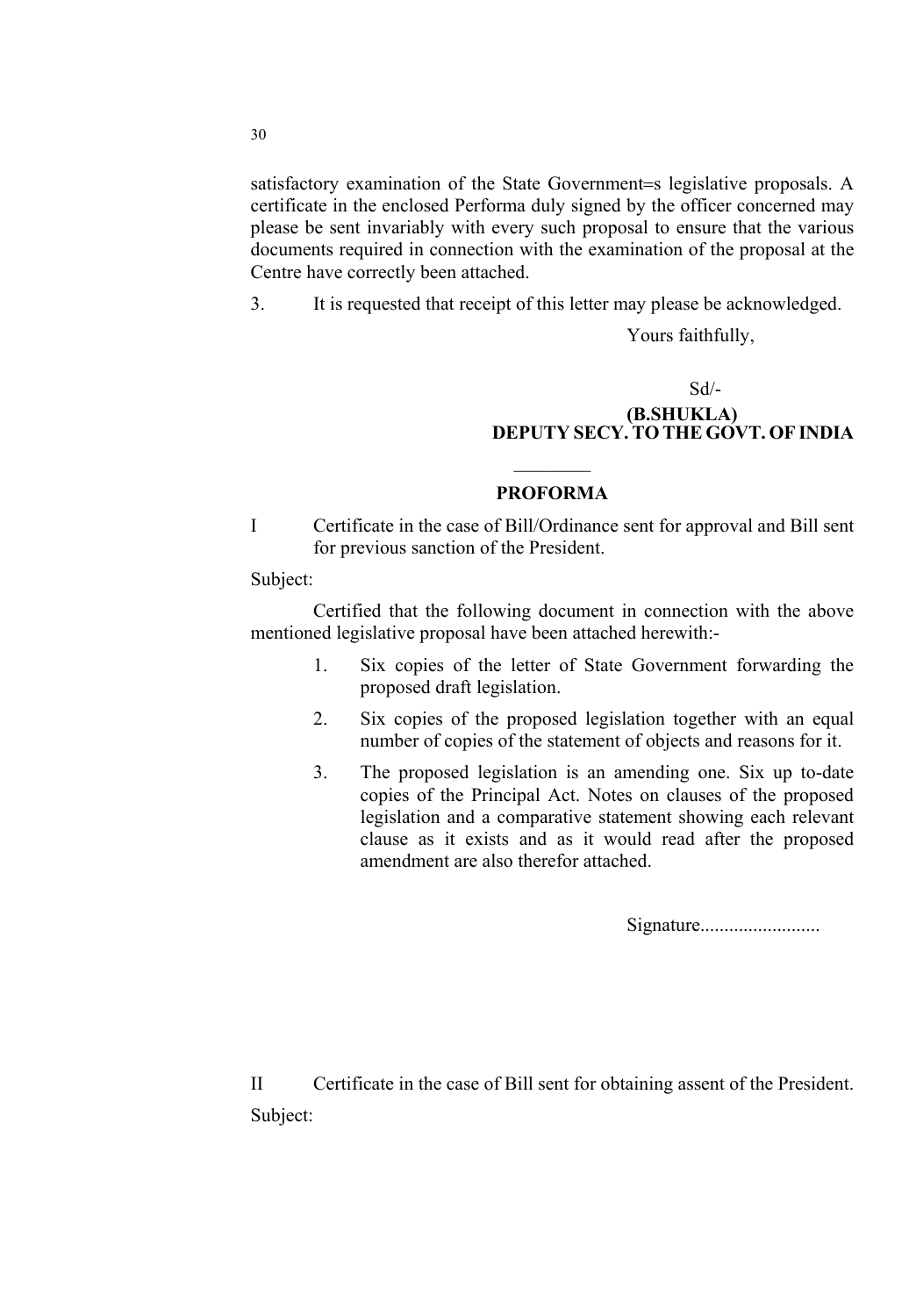Certified that the following documents in connection with the above mentioned legislative proposal have been attached herewith:-

- 1. Six copies of the letter of the State Government forwarding the proposed legislation.
- 2. Three authentic copies of the legislation printed on parchment paper, each endorsed by the Governor reserving the legislation for the consideration of the President and leaving sufficient space below the Governor=s signature for appropriate endorsement by the President.
- 3. Six other copies of the Bill as passed by the State Legislature.
- 4. Six copies of the Bill as introduced with the Statement of Objects and Reasons therefore.
- 5. The report of the Select Committee, if any, along with three copies of the Bill as revised by that Committee.
- 6. The Legislation is an amending one. Six up to date copies of the Principal Act. Notes on the clauses of the proposed legislation and a comparative statement showing each relevant clause as it exists, and as it would read after the proposed amendment, are also therefore attached.

Signature

- *Note*: 1. Please give long title of the Legislative proposal.
	- 2. The certificate should be signed by the officer under whose signature the proposal is sent.

 $\overline{\phantom{a}}$  , where  $\overline{\phantom{a}}$ 

**ANNEXURE-B**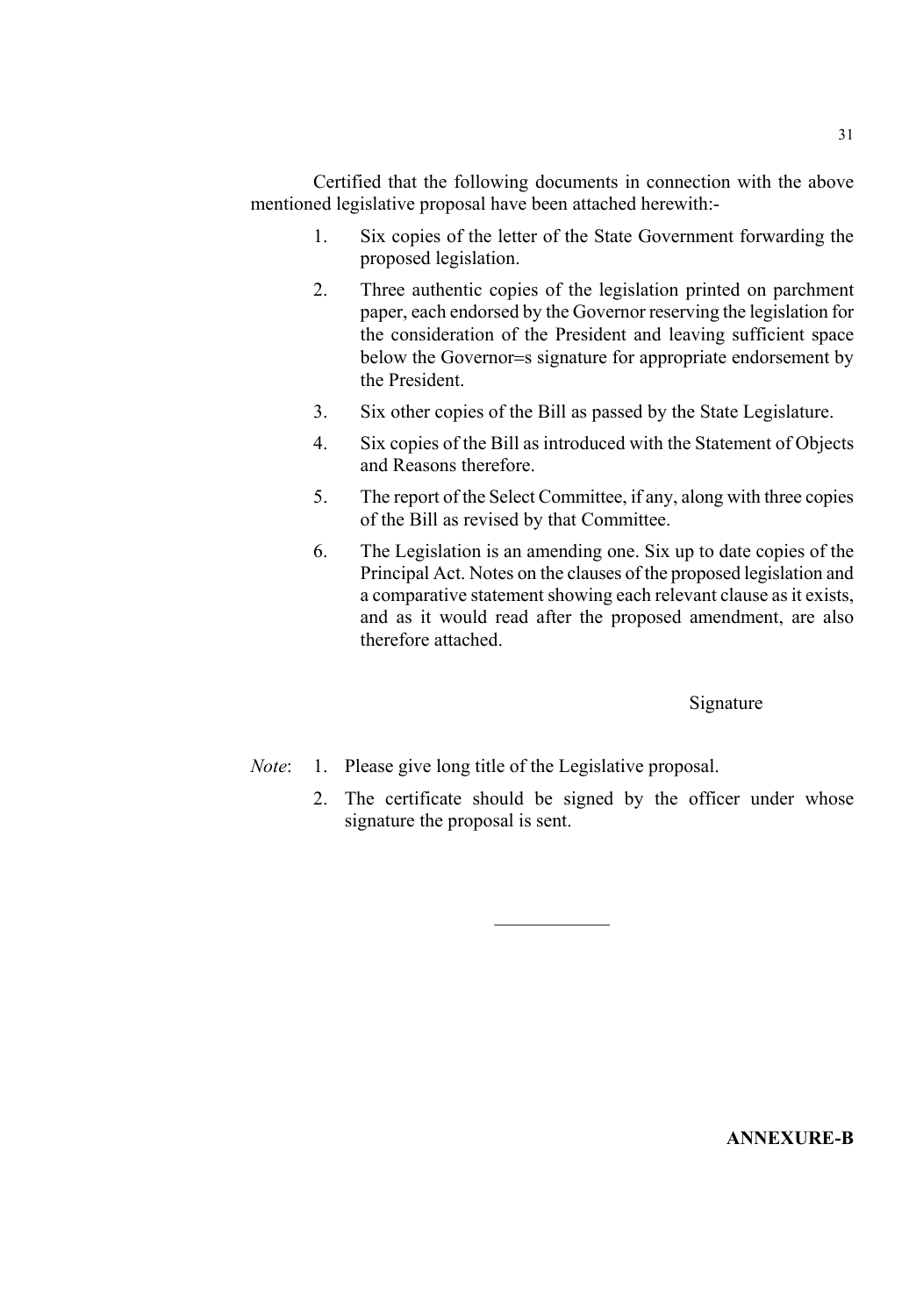Copy of DO letter No.  $23/114/2001$ -Judl. dated  $18<sup>th</sup>$  September, 2001 received from Shri Kamal Pande, Home Secretary, Government of India, New Delhi addressed to the Chief Secretary to the Government of Himachal Pradesh.

Instructions regarding the procedure and the time-schedule to be followed in the matter of the State legislations requiring reference to the Government of India have been issued by the Ministry of Home Affairs vide letter No. 17/23/72-Judl. dated  $3<sup>rd</sup>$  August, 1972. It has been laid down that all State Legislative proposals should be referred to the Ministry of Home Affairs well in time for their examination in consultation with the concerned Central Ministries and for completion of other formalities.

2. It has been our experience that the State Governments do not follow these instructions, specially in regard to the time-schedule. There have been instances where State Bills seeking to extend the life of existing legislations have been sent for obtaining the assent of the President just eight-ten days before the crucial dates from which they have to come into force, even though the expiry dates of the existing legislations were known years in advance. There have also been cases where State Bills seeking to replace Ordinances from a particular date have been sent to us for obtaining the assent of the President only two-three days before the material date.

3. There have been occasions when such time-bound Bills have been put up to the President for his assent on the same date on which they have to be enacted. The President's Secretariat had expressed unhappiness over submission of State Bills at such short notice for obtaining the assent of the President and had deesired that such proposals should be submitted to him at least a week in advance of the date on which these are to come into force.

4. As you are aware, processing of State Letislative proposals in consultation with the concerned Central Ministries takes time. Quite often, the comments of the Central Ministries have to be communicated to the State Governments for their consideration and for making such modifications in the proposals as may be found appropriate. The clarifications of the State Governments have again to be referred back to the Central Ministries, which mad the initial observation, for obtaining their clearance.

5. In view of the foregoing, I would request you to issue suitable instructions to ensure that all State Bills and Ordinances requiring the President's assent/approval are referred to the Ministry of Home Affairs in accordance with the following schedule so as to give adequate time for processing them in the Central Government:-

| $\mathbf{I}$ | Ordinances                                          | 4 weeks in advance. |
|--------------|-----------------------------------------------------|---------------------|
|              | Time-bound Bills to replace Ordinances              | 3 weeks in advance  |
| Ш            | Time-bound Bills to renew existing<br>legislations. | 4 months in advance |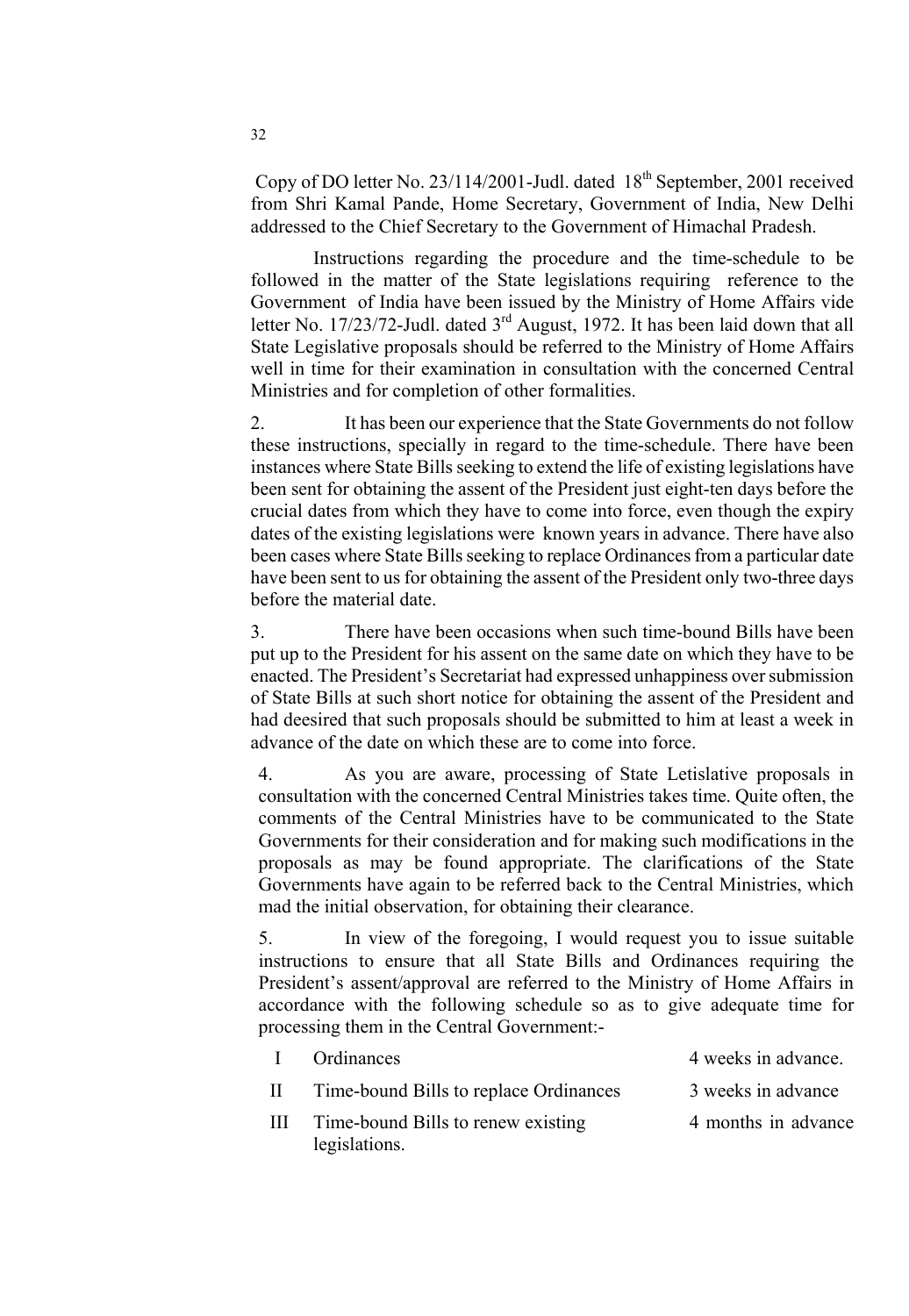V. Other Bills-

| (a) Bills for which prior administrative | 4 months in advance |
|------------------------------------------|---------------------|
| approval has not been taken.             |                     |

(b) Bills for which prior administrative 4 weeks in advance. approval has already been taken.

6. In the case of time-bound legislations (vide categories II and III above), the time-schedule may be adhered to rigidly so as to avoid the risk of a time-gap occurring in the enactment of legislation which has to come into force by a specific date.

7. Further, while examining a Bill reserved by the Governor of a State for the consideration of the President recently, the administrative Ministry concerned pointed out certain drafting mistakes in the Bill, which required modification. As the Bill had already been passed by the State Legislature, any amendment/modification thereto could be authorised by the State Legislature only. To avoid delay in finalising the legislation, it was proposed that amending Ordinance, incorporating the suggested modifications, would be promulgated simultaneously with the Notification of the Act, so that inconsistency in the Bill could be rectified.

8. While assenting to the Bill, the President minuted as below:-

"I find that the instant State Legislation reserved for my consideration also contains some mistakes necessitating the concurrent promulgation of an amendment Ordinance, while conveying my assent to the Bill, I feel that it would be desirable to devise methods to preclude the possibility of legislations containing errors being reserved for consideration of the President".

9. Had the State Government concerned taken the prior approval of the Government of India before introduction of the Bill in the State Legislature, such a problem could have been avoided. The State Governments are, therefore, requested to take utmost care while drafting the legislations and as a healthy and useful convention, also consult the Government of India before their introduction in the State Legislatures.

 $\frac{1}{2}$ 

**ANNEXURE-C**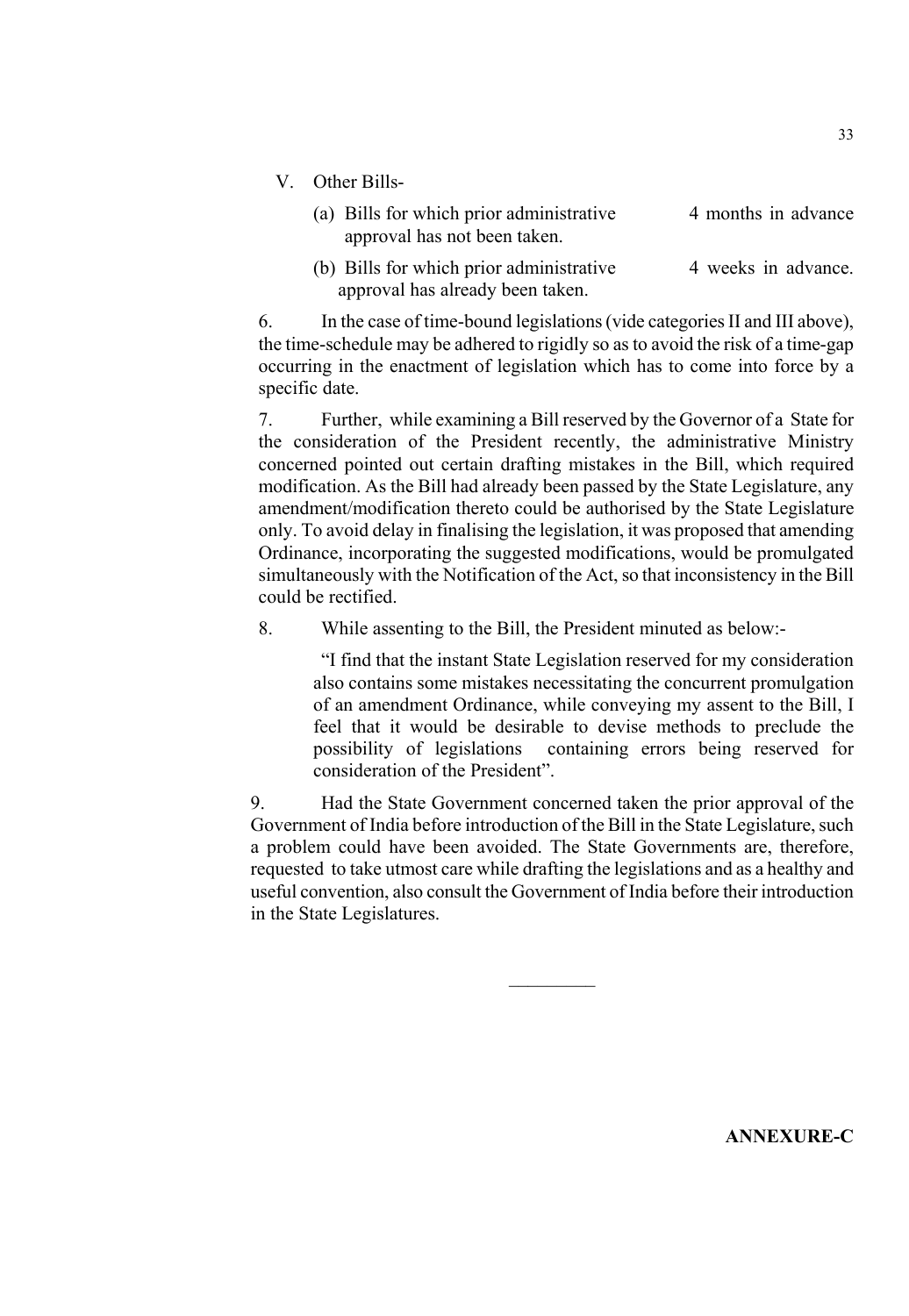# **EXTRACTS FROM THE CONSTITUTION OF INDIA**

**31A. Saving of laws providing for acquisition of estates, etc** .- (1) Notwithstanding anything contained in article 13, no law providing for-

- (a) the acquisition by the State of any estate or of any rights therein or the extinguishment or modification of any such rights, or
- (b) the taking over of the management of any property by the State for a limited period either in the public interest or in order to secure the proper management of the property, or
- (c) the amalgamation of two or more corporations either in the public interest or in order to secure the proper management of any of the corporations, or
- (d) the extinguishment or modification of any rights of managing agents, secretaries and treasures, managing directors, directors or managers of corporations, or of any voting rights of shareholders thereof, or
- (e) the extinguishment or modification of any rights accruing by virtue of any agreement, lease or licence for the purpose of searching for, or winning, any mineral or mineral oil, or the premature termination or cancellation of any such agreement, lease or licence,

shall be deemed to be void on the ground that it is inconsistent with, or takes away or abridges any of the rights conferred by article 14 or article 19:

Provided that where such law is a law made by the Legislature of a State, the provisions of this article shall not apply thereto unless such law, having been reserved for the consideration of the President, has received his assent:

Provided further that where any law makes any provision for the acquisition by the State of any estate and where any land comprised therein is held by a person under his personal cultivation , it shall not be lawful for the State to acquire any portion of such land as is within the ceiling limit applicable to him under any law for the time being in force or any building or structure standing thereon or appurtenant thereto, unless the law relating to the acquisition of such land, building or structure, provides for payment of compensation at a rate which shall not be less than the market value thereof.

(2) In this article,-

- (a) the expression "estate" shall in relation to any local area, have the same meaning as that expression or its local equivalent has in the existing law relating to land tenures in force in that area and shall also include-
	- (i) any jagir, inam or muafi or other similar grant and in the States of Tamil Nadu and Kerala, any janmam right;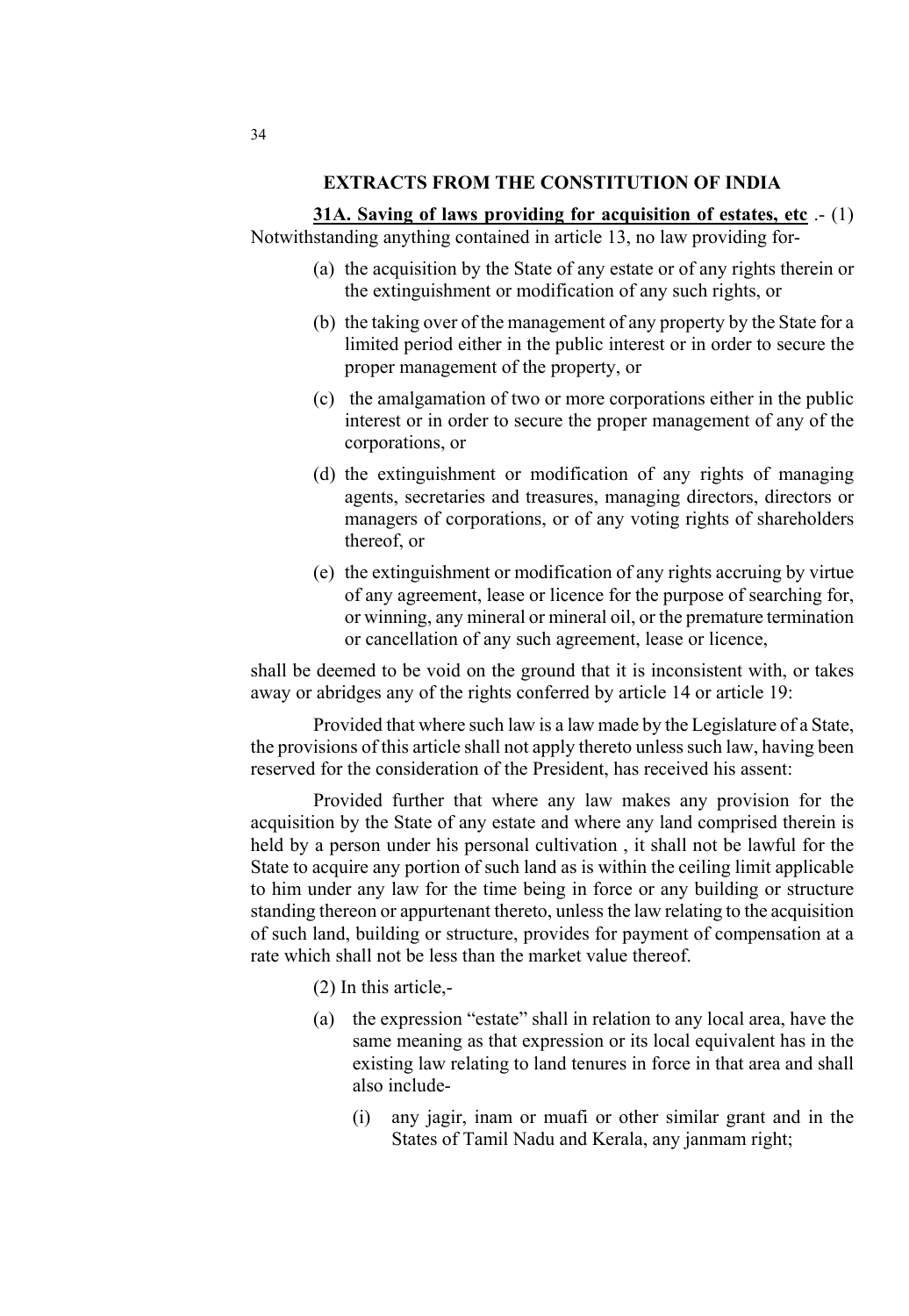- (ii) any land held under ryotwari settlement;
- (iii) any land held or let for purposes of agriculture or for purposes ancillary thereto, including waste land, forest land, land for pasture or sites of buildings and other structures occupied by cultivators of land, agricultural labourers and village artisans;
- (b) the expression "rights" in relation to an estate, shall include any rights vesting in a proprietor, sub-proprietor, under-proprietor, tenure-holder, raiyat, under-raiyat or other intermediary and any rights or privileges in respect of land revenue.

**31C. Saving of laws giving effect to certain directive principles** .- Notwithstanding anything contained in article 13, no law giving effect to the policy of the State towards securing (all or any of) the principles (laid down in Part-IV) shall be deemed to be void on the ground that it is inconsistent with, or takes away or abridges any of the rights conferred by article 14 or article 19; and no law containing a declaration that it is for giving effect to such policy shall be called in question in any court on the ground that it does not give effect to such policy:

Provided that where such law is made by the Legislature of a State, the provisions of this article shall not apply thereto unless such law, having been reserved for the consideration of the President, has received his assent.

**199. Definition of "Money Bills"**.- (1) For the purposes of this Chapter, a Bill shall be deemed to be a Money Bill if it contains only provisions dealing with all or any of the following matters, namely:-

- (a) the imposition, abolition, remission, alteration or regulation of any tax;
- (b) the regulation of the borrowing of money or the giving of any guarantee by the State, or the amendment of the law with respect to any financial obligations undertaken or to be undertaken by the State;
- (c) the custody of the Consolidated Fund or the Contingency Fund of the State, the payment of moneys into or the withdrawal of moneys from any such Fund;
- (d) the appropriation of moneys out of the Consolidated Fund of the State;
- (e) the declaring of any expenditure to be expenditure charged on the Consolidated Fund of the State, or the increasing of the amount of any such expenditure;
- (f) the receipt of money on account of the Consolidated Fund of the State or the public account of the State or the custody or issue of such money; or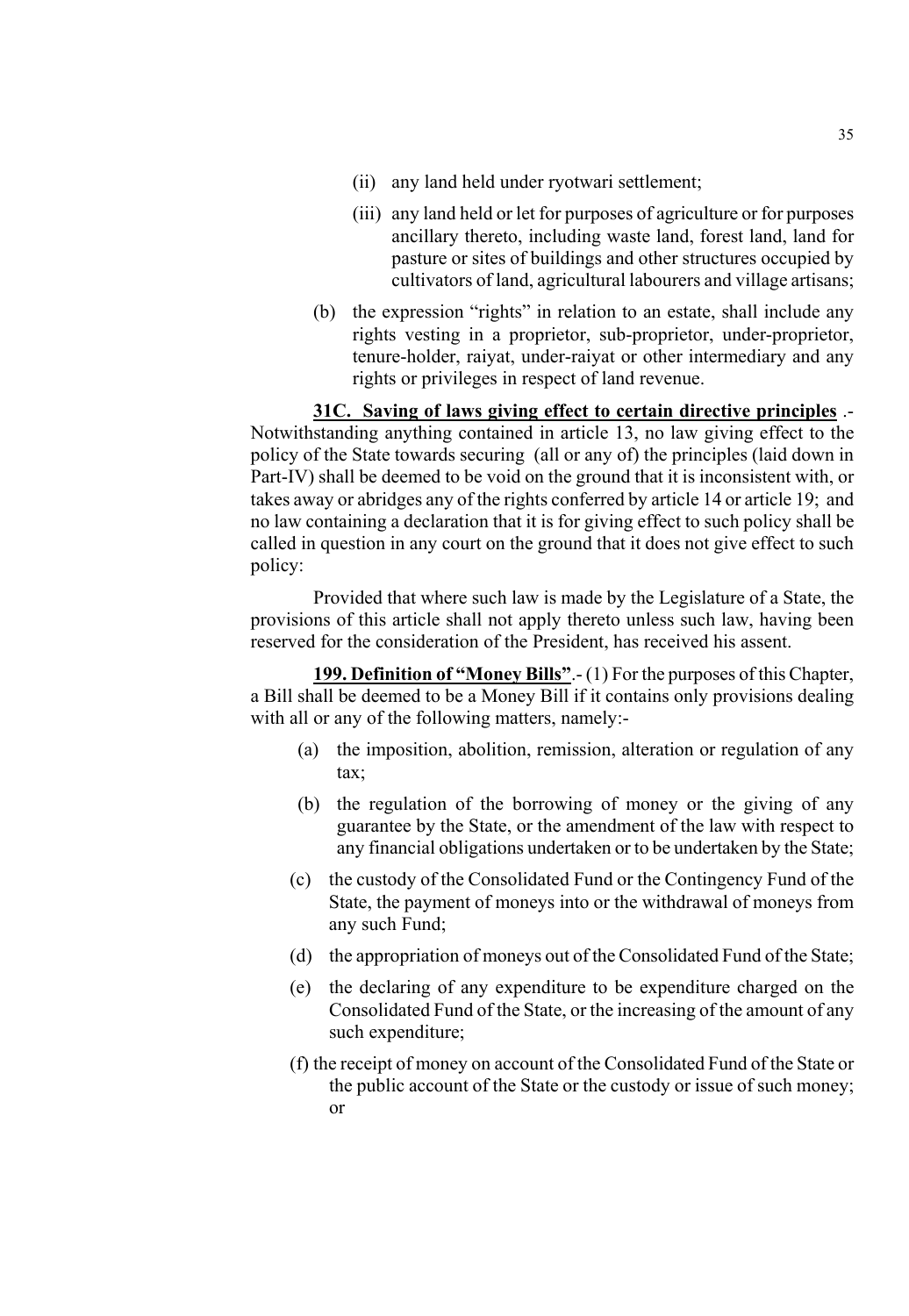(g) any matter incidental to any of the matters specified in sub-clauses (a) to  $(f)$ .

(2) A Bill shall not be deemed to be a Money Bill by reason only that it provides for the imposition of fines or other pecuniary penalties, or for the demand or payment of fees for licences or fees for services rendered, or by reason that it provided for the imposition, abolition, remission, alteration or regulation of any tax by any local authority or body for local purposes.

(3) If any question arises whether a Bill introduced in the Legislature of a State which has a Legislative Council is a Money Bill or not, the decision of the Legislative Assembly of such State thereon shall be final.

(4) there shall be endorsed on every Money Bill when it is transmitted to the Legislative Council under article 198, and when it is presented to the Governor for assent under article 200, the certificate of the Speaker of the Legislative Assembly signed by him that it is a Money Bill.

**203. Procedure in Legislature with respect to estimates**.- (1) So much of the estimates as relates to expenditure charged upon the Consolidated Fund of State shall not be submitted to the vote of the Legislative Assembly, but nothing in this clause shall be construed as preventing the discussion in the Legislature of any of those estimates.

(2) So much of the said estimates as relates to other expenditure shall be submitted in the form of demands for grants to the Legislative Assembly, and the Legislative Assembly shall have power to assent, or to refuse to assent, to any demand, or to assent to any demand subject to a reduction of the amount specified therein.

(3) No demand for a grant shall be made except on the recommendation of the Governor.

**204. Appropriation Bills**.- (1) As soon as may be after the grants under article 203 have been made by the Assembly, there shall be introduced a Bill to provide for the appropriation out of the Consolidated Fund of the State of all moneys required to meet-

- (a) the grants so made by the Assembly; and
- (b) the expenditure charged on the Consolidated Fund of the State but not exceeding in any case the amount shown in the statement previously laid before the House or Houses.

(2) No amendment shall be proposed to any such Bill in the House or either House of the Legislature of the State which will have the effect of varying the amount or altering the destination of any grant so made or of varying the amount of any expenditure charged on the Consolidated Fund of the State, and the decision of the person presiding as to whether an amendment is inadmissible under this clause, shall be final.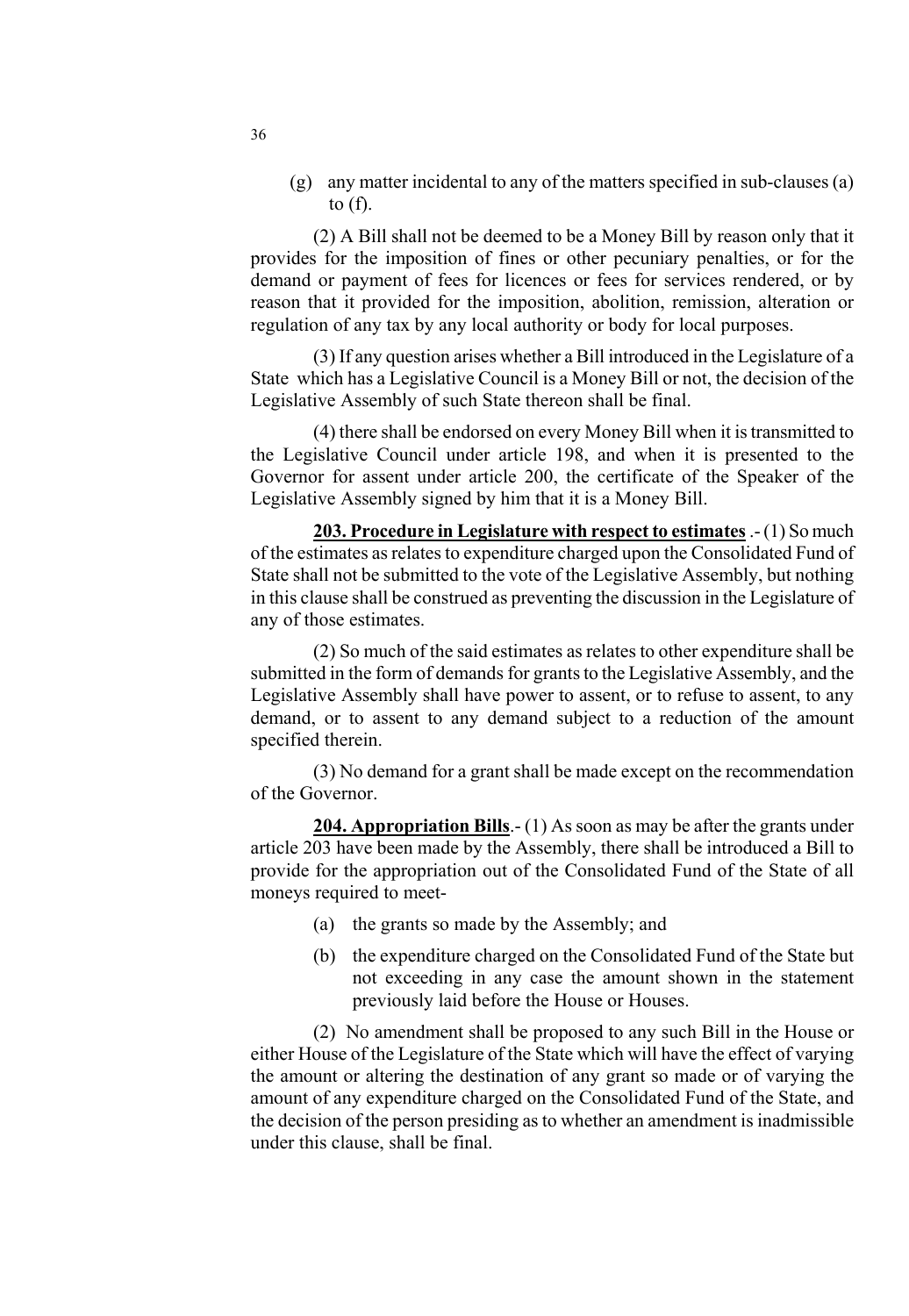(3) Subject to the provisions of articles 205 and 206, no money shall be withdrawn from the Consolidated Fund of the State except under appropriation made by law passed in accordance with the provisions of this article.

**205. Supplementary, additional or excess grants**.- (1) The Governor shall-

- (a) if the amount authorised by any law made in accordance with the provisions of article 204 to be expended for a particular service for the current financial year is found to be insufficient for the purposes of that year or when a need has arisen during the current financial year for supplementary or additional expenditure upon some new service not contemplated in the annual financial statement for that year, or
- (b) if any money has been spent on any service during a financial year in excess of the amount granted for that service and for that year,

cause to be laid before the House or the Houses of the Legislature of the State another statement showing the estimated amount of that expenditure or cause to be presented to the Legislative Assembly of the State a demand for such excess, as the case may be.

(2) The provisions of article 202, 203 and 204 shall have effect in relation to any such statement and expenditure or demand and also to any law to be made authorising the appropriation of moneys out of the Consolidated Fund of the State to meet such expenditure or the grant in respect of such demand as they have effect in relation to the annual financial statement and the expenditure mentioned therein or to a demand for a grant and the law to be made for the authorisation of appropriation of moneys out of the Consolidated Fund of the State to meet such expenditure or grant.

**206. Votes on account, votes of credit and exceptional grants**.- (1) Notwithstanding anything in the foregoing provisions of this Chapter, the Legislative Assembly of a State shall have power-

- (a) to make any grant in advance in respect of the estimated expenditure for a part of any financial year pending the completion of the procedure prescribed in article 203 for the voting of such grant and the passing of the law in accordance with the provisions of article 204 in relation to that expenditure;
- (b) to make a grant for meeting an unexpected demand upon the resources of the State when on account of the magnitude or the indefinite character of the service the demand cannot be stated with the details ordinarily given in an annual financial statement;
- (c) to make an exceptional grant which forms no part of the current service of any financial year;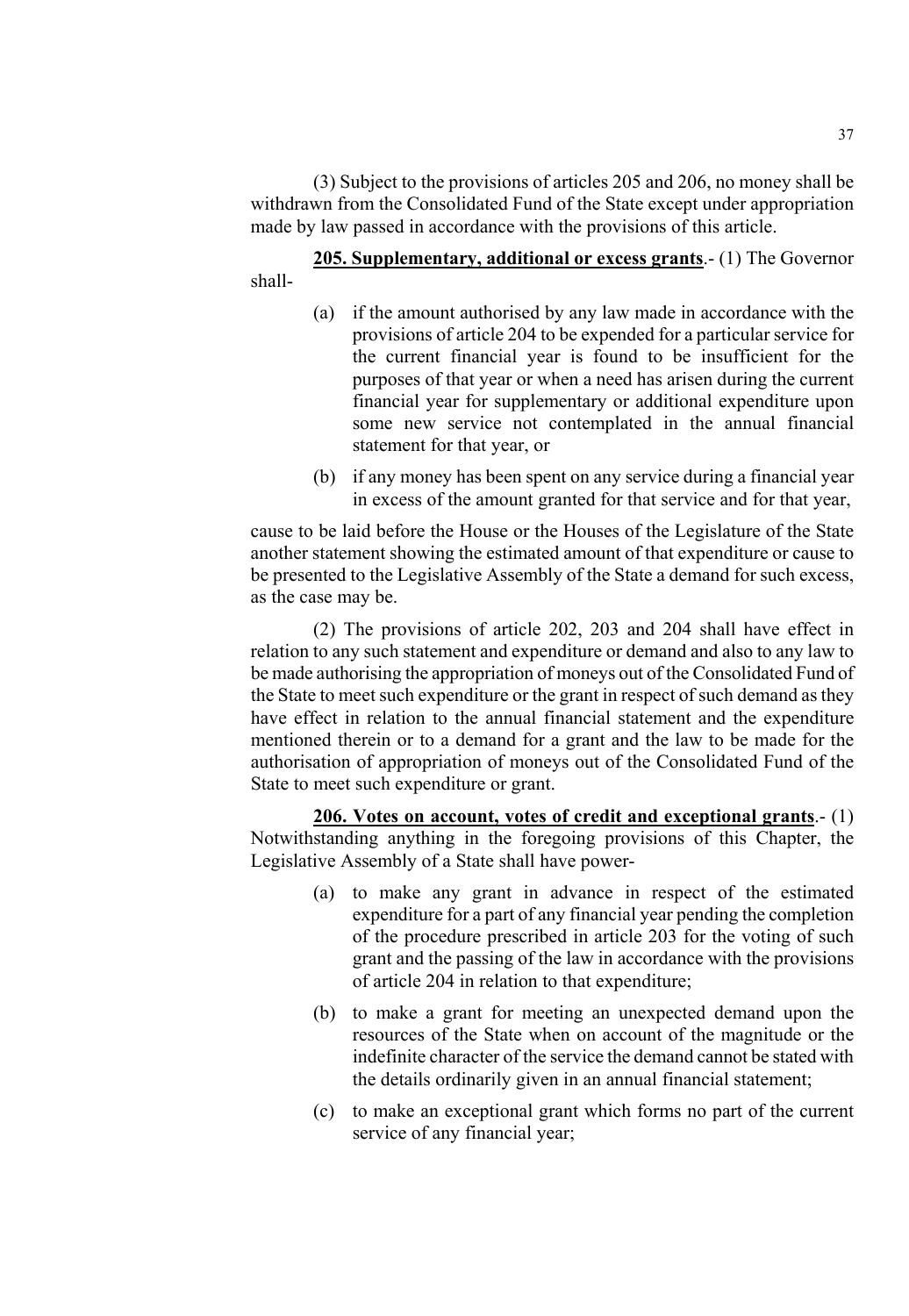and the Legislature of the State shall have power to authorise by law the withdrawal of moneys from the Consolidated Fund of the State for the purposes for which the said grants are made.

(2) The provisions of articles 203 and 204 shall have effect in relation to the making of any grant under clause (1) and to any law to be made under that clause as they have effect in relation to the making of a grant with regard to any expenditure mentioned in the annual financial statement and the law to be made for the authorisation of appropriation of moneys out of the Consolidated Fund of the State to meet such expenditure.

**207. Special provisions as to financial Bills**.- (1) A Bill or amendment making provision for any of the matters specified in sub-clauses (a) to (f) of clause (1) of article 199 shall not be introduced or moved except on the recommendation of the Governor, and a Bill making such provision shall not be introduced in a Legislative Council:

Provided that no recommendation shall be required under this clause for the moving of an amendment making provision for the reduction or abolition of any tax.

(2) A Bill or amendment shall not be deemed to make provision for any of the matters aforesaid by reason only that it provides for the imposition of fines or other pecuniary penalties, or for the demand or payment of fees for licences or fees for services rendered, or by reason that it provides for the imposition, abolition, remission, alteration, or regulation of any tax by any local authority or body for local purposes.

(3) A Bill which, if enacted and brought into operation, would involve expenditure from the Consolidated Fund of a State shall not be passed by a House of the Legislature of the State unless the Governor has recommended to that House the consideration of the Bill.

**213. Power of Governor to promulgate Ordinances during recess of Legislature**.-(1) If at any time, except when the Legislative Assembly of a State is in session, or where there is a Legislative Council in a State, except when both Houses of the Legislature are in session, the Governor is satisfied that circumstances exist which render it necessary for him to take immediate action, he may promulgate such Ordinances as the circumstances appear to him to require:

Provided that the Governor shall not, without instructions from the President, promulgate any such Ordinance if-

- (a) a Bill containing the same provisions would under this Constitution have required the previous sanction of the President for the introduction thereof into the Legislature; or
- (b) he would have deemed it necessary to reserve a Bill containing the same provisions for the consideration of the President; or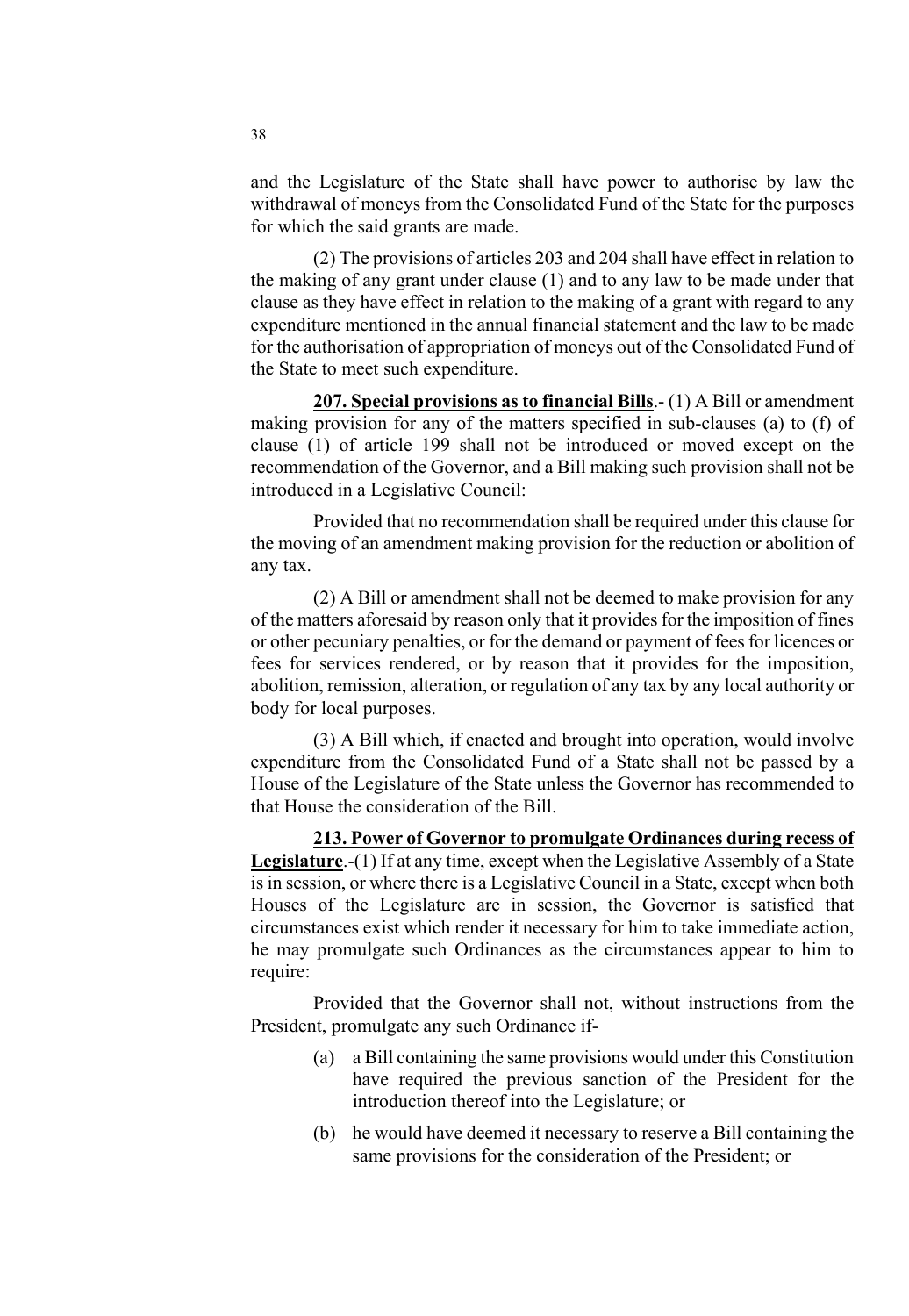(c) an act of the Legislature of the State containing the same provisions would under this Constitution have been invalid unless, having been reserved for the consideration of the President, it had received the assent of the President.

(2) An Ordinance promulgated under this article shall have the same force and effect as an Act of the Legislature of the State assented to by the Governor, but every such Ordinance-

- (a) shall be laid before the Legislative Assembly of the State, or where there is a Legislative Council in the State, before both the Houses, and shall cease to operate at the expiration of six weeks from the reassembly of the Legislature, or if before the expiration of that period a resolution disapproving it is passed by the Legislative Assembly and agreed to by the Legislative Council, if any, upon the passing of the resolution or, as the case may be, on the resolution being agreed to by the Council; and
- (b) may be withdrawn at any time by the Governor.

*Explanation.-*Where the Houses of the Legislature of a State having a Legislative Council are summoned to reassemble on different dates, the period of six weeks shall be reckoned from the later of those dates for the purposes of this clause.

(3) If and so far as an Ordinance under this article makes any provision which would not be valid if enacted in an Act of the Legislature of the State assented to by the Governor, it shall be void:

Provided that, for the purposes of the provisions of this Constitution relating to the effect of an Act of the Legislature of a State which is repugnant to an Act of Parliament or an existing law with respect to a matter enumerated in the Concurrent List, an Ordinance promulgated under this article in pursuance of instructions from the President shall be deemed to be an Act of the Legislature of the State which has been reserved for the consideration of the President and assented to by him.

**254. Inconsistency between laws made by Parliament and laws made by the Legislatures of States**.- (1) If any provision of a law made by the Legislature of a State is repugnant to any provision of a law made by Parliament which Parliament is competent to enact, or to any provision of any existing law with respect to one of the matters enumerated in the Concurrent List, then, subject to the provisions of clause (2), the law made by Parliament, whether passed before or after the law made by the Legislature of such State, or, as the case may be, the existing law, shall prevail and the law made by the Legislature of the State shall, to the extent of the repugnancy, be void.

(2) Where a law made by the Legislature of the State with respect to one of the matters enumerated in the Concurrent List contains any provision repugnant to the provisions of an earlier law made by Parliament or an existing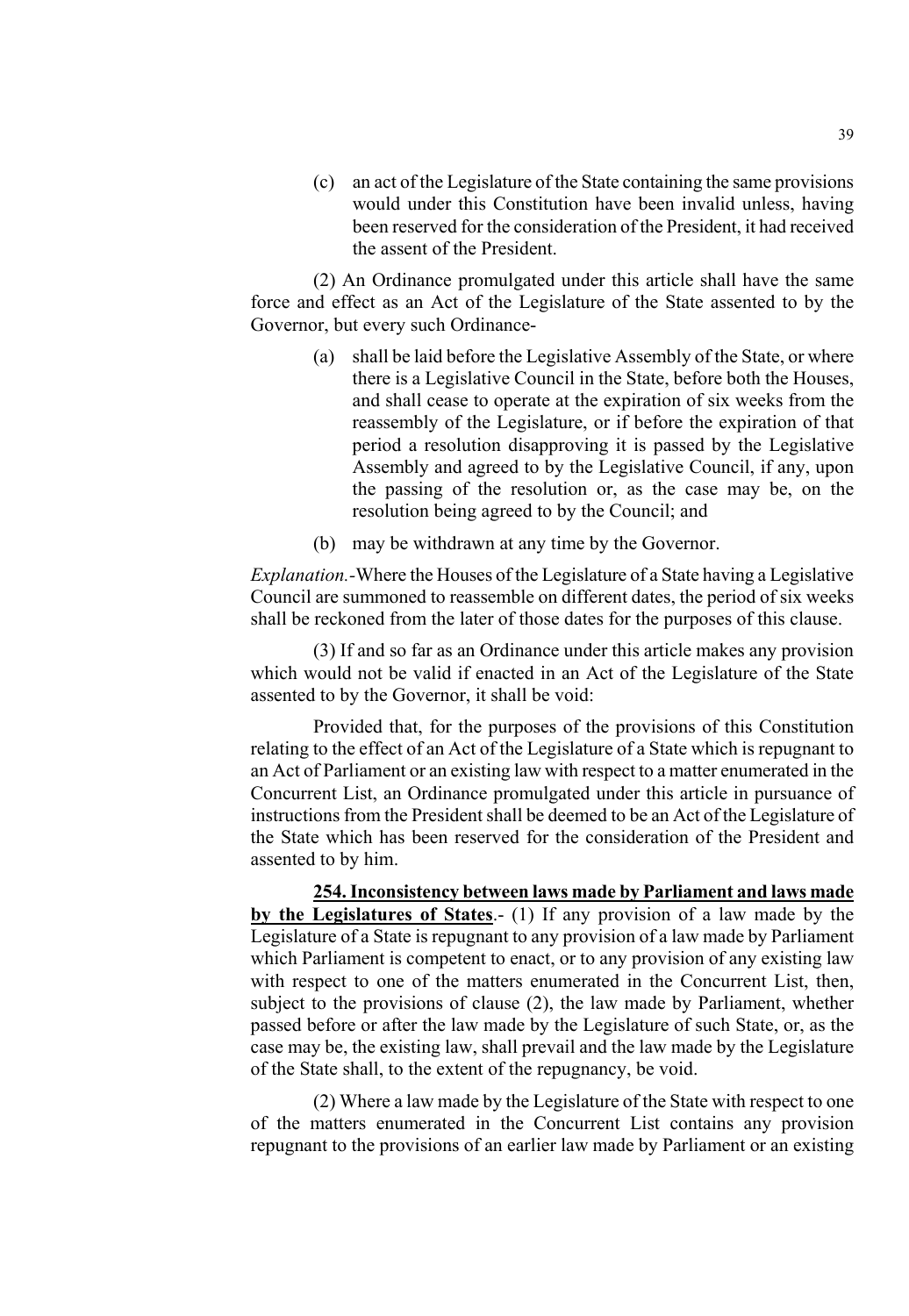law with respect to that matter, then, the law so made by the Legislature of such State shall, if it has been reserved for the consideration of the President and has received his assent, prevail in that State:

Provided that nothing in this clause shall prevent Parliament from enacting at any time any law with respect to the same matter including a law adding to, amending, varying or repealing the law so made by the Legislature of the State.

**266. Consolidated Funds and public accounts of India and of the States** .- (1) Subject to the provisions of article 267 and to the provisions of this Chapter with respect to the assignment of the whole or part of the net proceeds of certain taxes and duties to States, all revenues received by the Government of India, all loans raised by that Government by the issue of treasury bills, loans or ways and means advances and all moneys received by that Government in repayment of loans shall form one consolidated fund to be entitled "the Consolidated Fund of India", and all revenues received by the Government of a State, all loans raised by that Government by the issue of treasury bills, loans or ways and means advances and all moneys received by that Government in repayment of loans shall form one consolidated fund to be entitled "the Consolidated Fund of the State".

(2) All other public moneys received by or on behalf of the Government of India or the Government of a State shall be credited to the public account of India or the public account of the State, as the case may be.

(3) No moneys out of the Consolidated Fund of India or the Consolidated Fund of a State shall be appropriated except in accordance with law and for the purposes and in the manner provided in this Constitution.

**288. Exemption from taxation by States in respect of water or electricity in certain cases**.- (1) Save in so far as the President may by order otherwise provide, no law of a State in force immediately before the commencement of this Constitution shall impose, or authorise the imposition of, a tax in respect of any water or electricity stored, generated, consumed, distributed or sold by any authority established by any existing law or any law made by Parliament for regulating or developing any inter-State river or rivervalley.

*Explanation*.- The expression "law of a State in force" in this clause shall include a law of a State passed or made before the commencement of this Constitution and not previously repealed, notwithstanding that it or parts of it may not be then in operation either at all or in particular areas.

(2) The Legislature of a State may by law impose, or authorise the imposition of, any such tax as is mentioned in clause (1), but not such law shall have any effect unless it has, after having been reserved for the consideration of the President, received his assent; and if any such law provides for the fixation of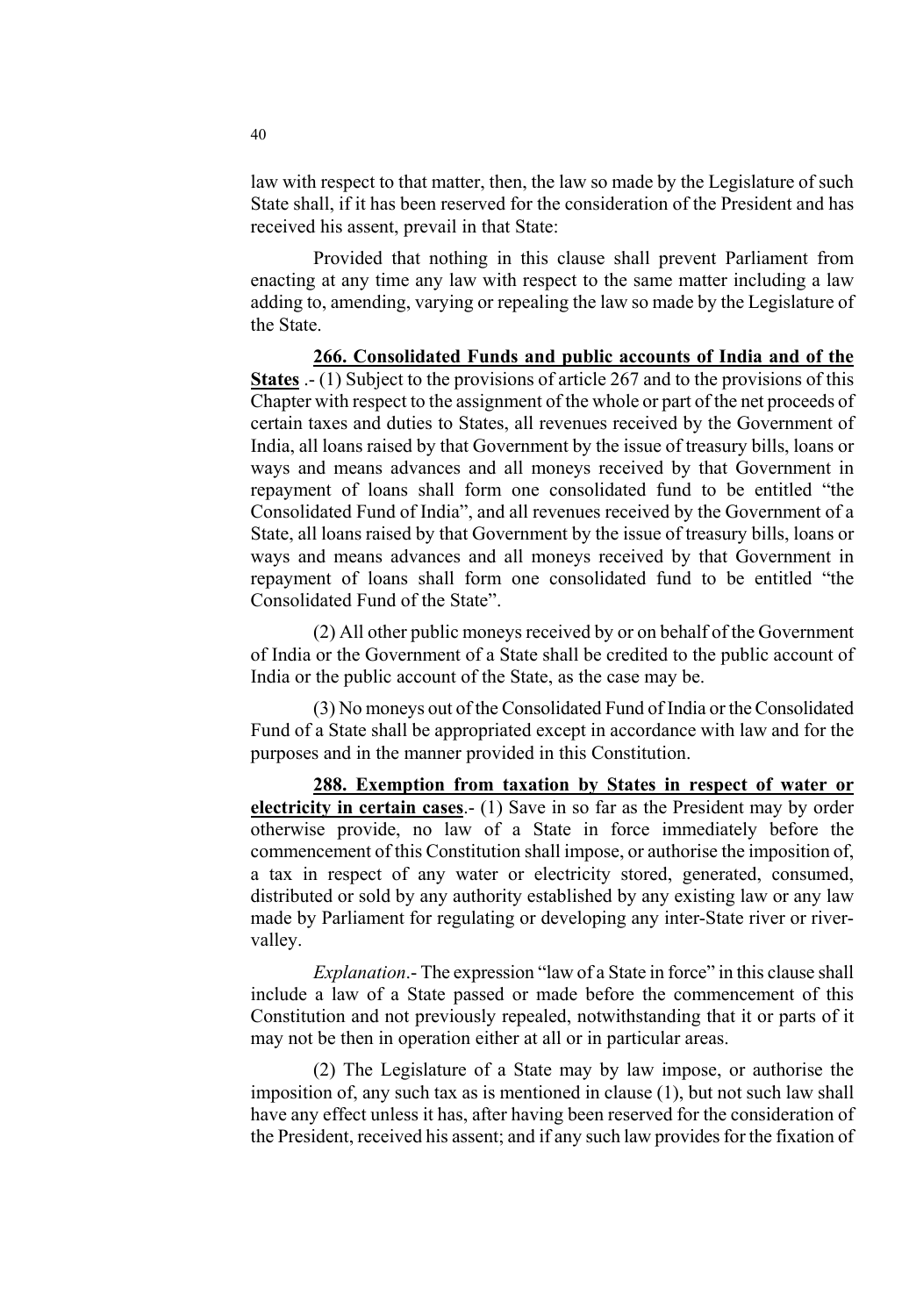the rates and other incidents of such tax by means of rules or orders to be made under the law by any authority, the law shall provide for the previous consent of the President being obtained to the making of any such rule or order.

**304. Restrictions on trade, commerce and intercourse among States**.- Notwithstanding anything in article 301 or article 303, the Legislature of a State may by law-

- (a) impose on goods imported from other States or the Union territories any tax to which similar goods manufactured or produced in that State are subject, so, however, as not to discriminate between goods so imported and goods so manufactured or produced; and
- (b) impose such reasonable restrictions on the freedom of trade, commerce or intercourse with or within that State as may be required in the public interest:

Provided that no Bill or amendment for the purpose of clause (b) shall be introduced or moved in the Legislature of a State without the previous sanction of the President.

**348. Language to be used in the Supreme Court and in the High Courts and for Acts, Bills, etc.** .-(1) Notwithstanding anything in the foregoing provisions of this Part, until Parliament by law otherwise provides -

- (a) all proceedings in the Supreme Court and in every High Court,
- (b) the authoritative texts-
	- (i) of all Bills to be introduced or amendments thereto to be moved in either House of Parliament or in the House or either House of the Legislature of a State,
	- (ii) of all Acts passed by Parliament or the Legislature of a State and of all Ordinances promulgated by the President or the Governor of a State, and
	- (iii) of all orders, rules, regulations and bye-laws issued under this Constitution or under any law made by Parliament or the Legislature of a State,

shall be in the English language.

(2) Notwithstanding anything in sub-clause (a) of clause (1), the Governor of a State may, with the previous consent of the President, authorise the use of the Hindi language, or any other language used for any official purposes of the State, in proceedings in the High Court having its principal seat in that State:

Provided that nothing in this clause shall apply to any judgement, decree or order passed or made by such High Court.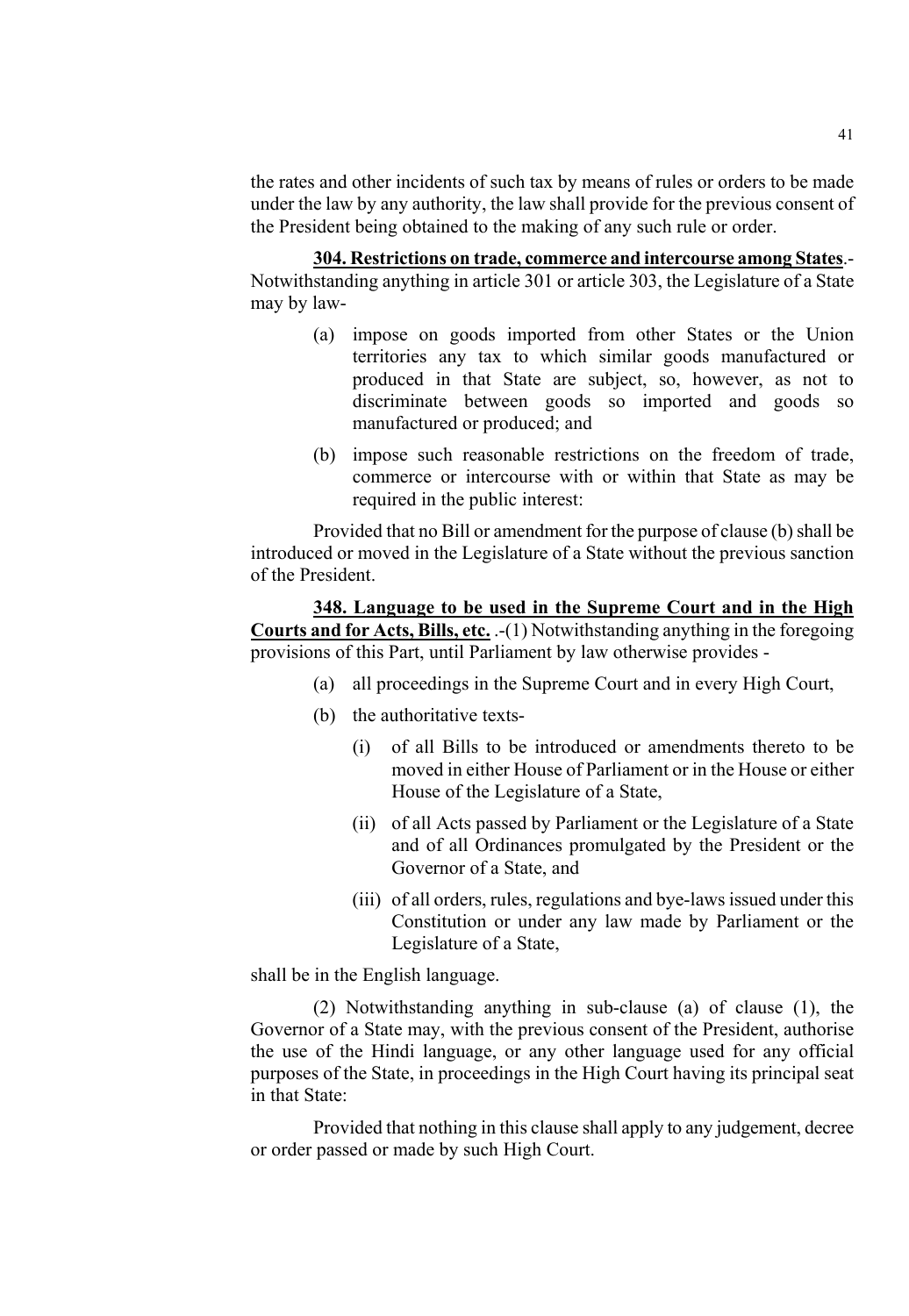(3) Notwithstanding anything in sub-clause (b) of clause (1), where the Legislature of a State has prescribed any language other than the English language for use in Bills introduced in, or Acts passed by, the Legislature of the State or in Ordinances promulgated by the Governor of the State or any order, rule, regulation or bye-law referred to in paragraph (iii) of that sub-clause, a translation of the same in the English language published under the authority of the Governor of the State in the Official Gazette of that State shall be deemed to be the authoritative text thereof in the English language under this article.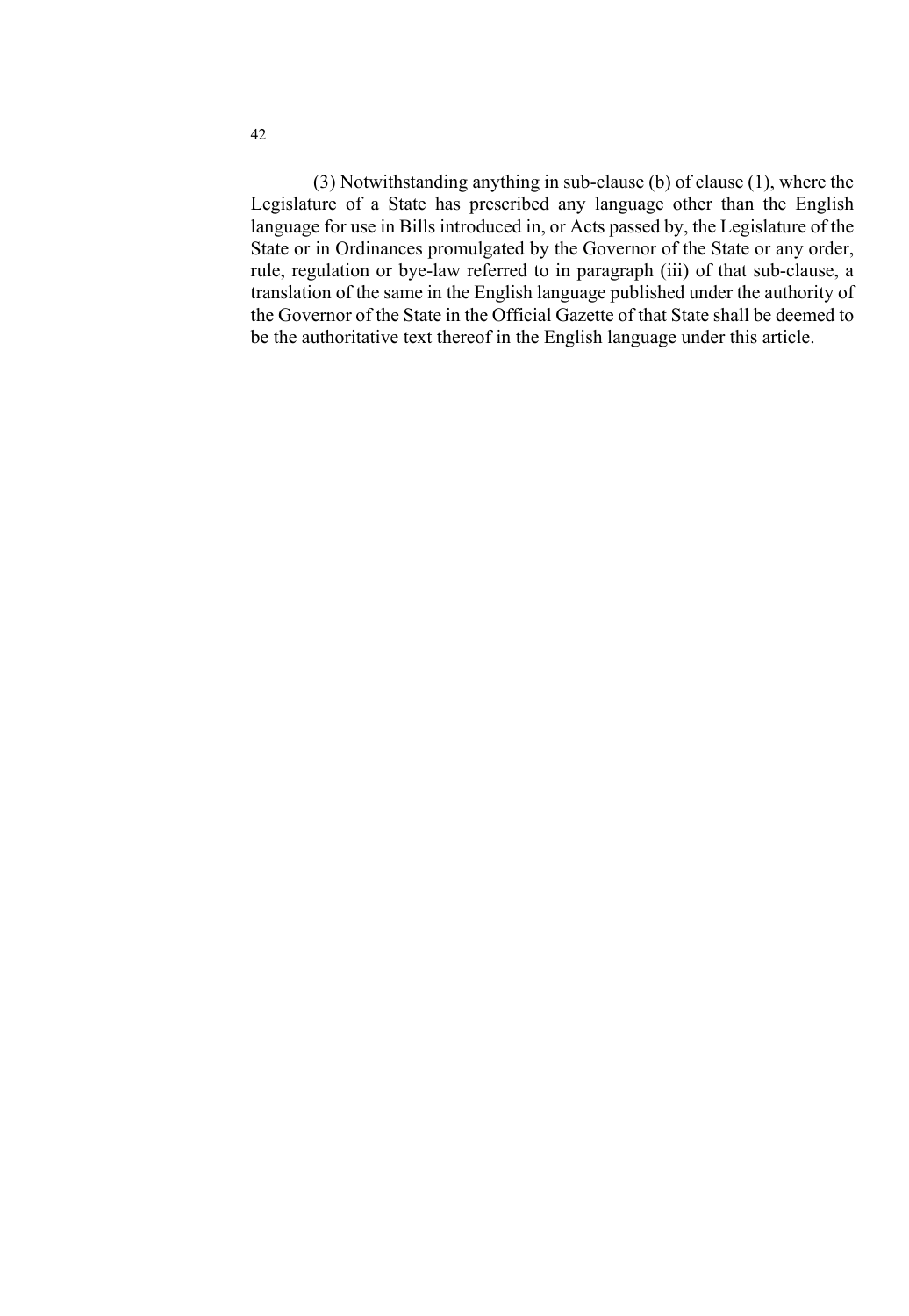#### **ANNEXURE -D**

# **EXTRACTS FROM THE RULES OF BUSINESS OF THE GOVERNMENT OF HIMACHAL PRADESH.**

**41.** Except as hereinafter provided the Law Department is not, in respect of legislation, an originating or initiating department and its proper function is to put into technical shape the projects of legislation of which the policy has been approved and every proposal to initiate legislation shall be considered in, and, if necessary, transferred to the department to which the subject matter of legislation relates and the necessity for legislation and all matters of substance to be embodied in the Bill shall be discussed and, subject to these Rules, settled in such department.

**42.** Proposals to initiate legislation shall be treated as a case and shall be disposed of accordingly:

Provided that the case shall not be submitted to the Chief Minister until the department concerned has consulted the Law Department as to:-

- (i) the need for the proposed legislation from a legal point of view;
- (ii) the competence of the State Legislature to enact the measure proposed;
- (iii) the requirements of the Constitution as to obtaining the previous sanction of the President thereto; and
- (iv) the Consistency of the proposed measure with the provisions of the Constitution, and, in particular, those relating to the Fundamental Rights.

**43.** After obtaining the opinion of the Law Department on matters referred to in the next preceding rule, and if the proposed legislation involves expenditure from the Consolidated Fund, after a Financial Memorandum has been prepared in consultation with the Finance Department, the proposals shall be submitted to the Council of Ministers in accordance with these rules along with a comprehensive Memorandum.

**44.** If the proposal for the legislation is approved by the Council of Ministers, the case shall be sent to the Law Department along with the decision of the Council of Ministers and the Explanatory Memorandum for the purpose of preparing a tentative draft of the Bill.

**45.** The Law Department shall prepare a tentative draft of the Bill and return the case to the department concerned.

**46.** The Administrative Department shall after consulting such officers and bodies as is deemed necessary, submit the draft bill to the Council of Ministers along with the opinion, if any, of the officers or bodies consulted.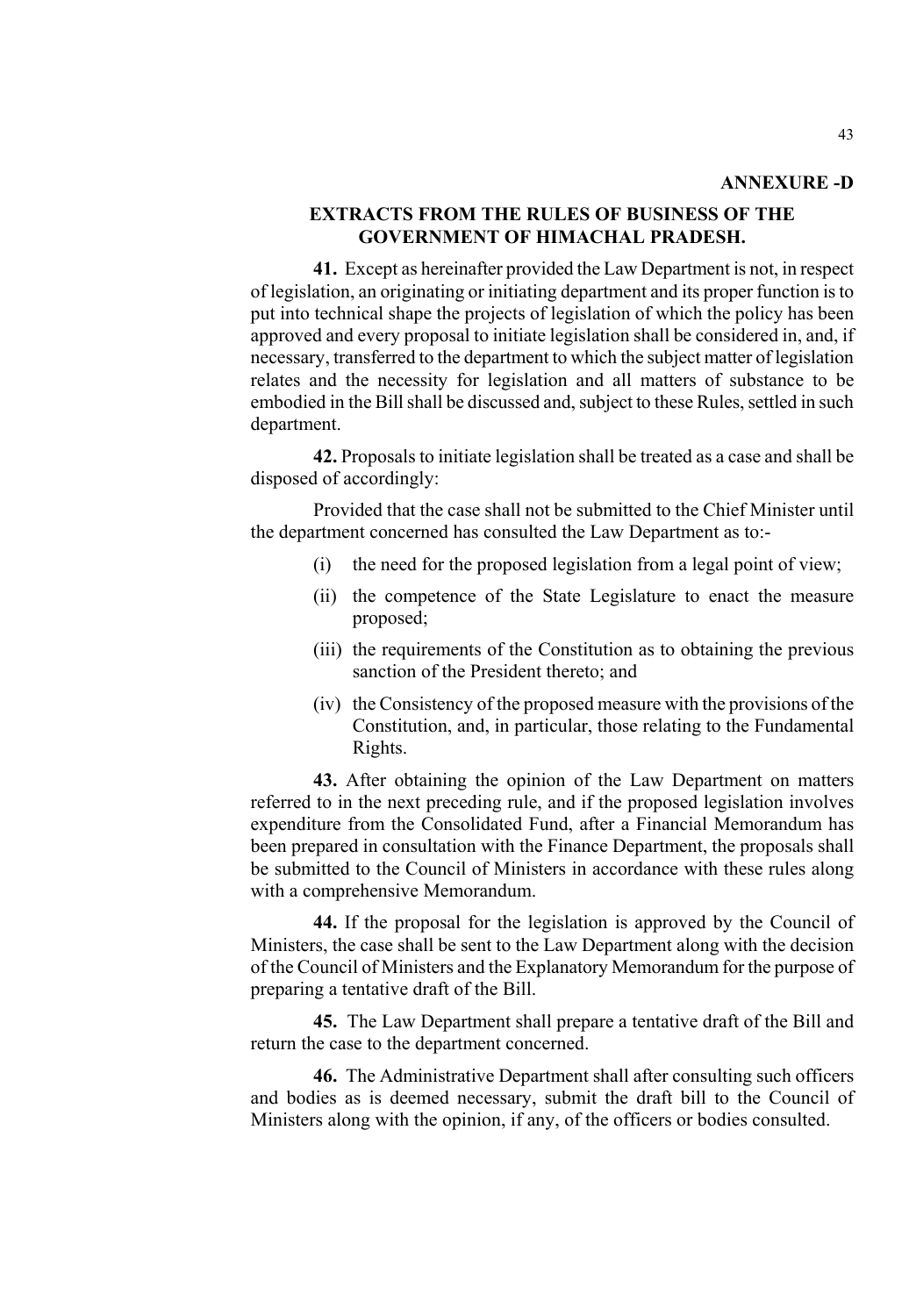**47.** If it is decided by the Council of Ministers to proceed with the Bill, with or without amendments, the Administrative Department shall send the case to the Law Department along with the Final decision of the Council of Ministers, requesting it to prepare the final draft of the Bill.

**48.** The Law Department shall then finalize the draft and send a draft Bill to the originating department indicating at the same time the sanctions, if any, required for the Bill. If any provisions in the Bill involving expenditure from the Consolidated Fund of the State are modified in the finalised draft, the department shall send the finalized draft Bill to the Finance Department for revising, if necessary, the Financial memorandum.

**49.** The originating department shall then transfer the final draft Bill to the Law Department with the instructions of the Government thereon, including instructions as to its introduction in the Legislative Assembly, and with copies of such papers underlying the Bill as should be communicated to the Legislative Assembly. After such transfer, the Bill shall be deemed to belong to the Law Department.

**50**. Notwithstanding anything contained in these Rules measures designed solely to codify and consolidate existing enactments and legislations of a formal character, such as repealing and amending Bills, may be initiated in the Law Department:

Provided that the Law Department shall send a copy of the draft Bill to the department, which is concerned with the subject matter, for consideration as an administrative measure and the department to which it is sent shall forthewith make such enquiries as it things fit and shall send to the Law Department its opinion thereon together with a copy of every communication received by them on the subject.

**51**(1) Whenever a private Member of the State Legislature give notice of his intention to move for leave to introduce a Bill, the Law Department shall, forthwith send a copy of the Bill and the statement of objects and reasons for information to the Chief Minister and to the department to which the case belongs.

(2) The Bill shall be dealt with as a case in the first instance by the Law Department where it shall be considered in its techinical aspects, such as need for previous sanction of the President and the competence of the State Legislature to enact the measure and then forwarded with its opinion to the department to which the case belongs.

(3) If any provisions of such Bill involve expenditure from the Consolidated Fund of the State the department shall, before it is circulated, prepare in consultation with the Finance Department, the Financial Memorandum in respect of the Bill.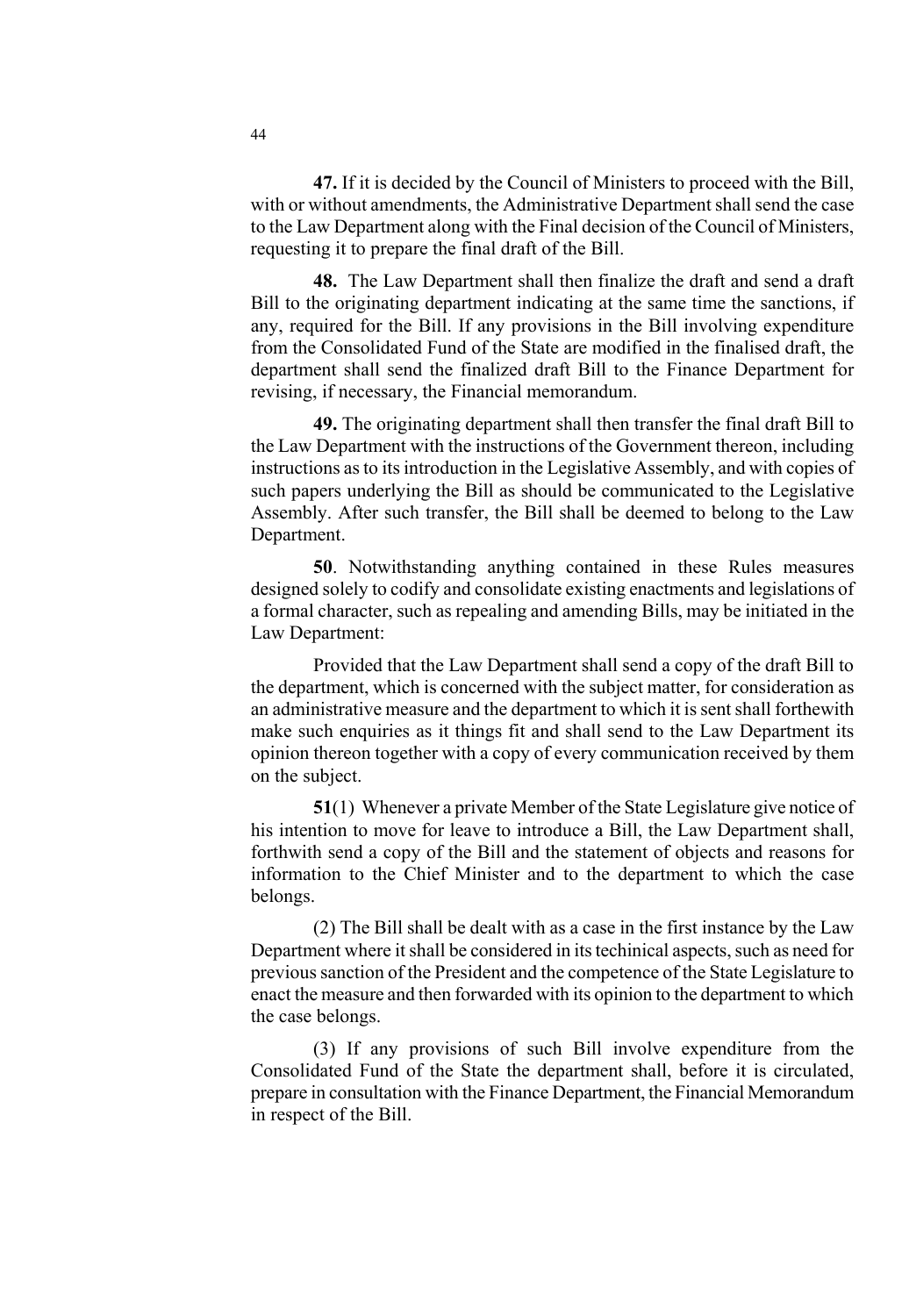**52.** The provisions of these Rules shall apply, as far as may be, to amendments of substance recommended by the Selected Committee and also to all amendments, notice of which is given by Members of the State Legislature for being moved during the consideration of a Bill in the Legislature.

**53**(1) When a Bill has been passed by the Legislature, it shall be examined in the department concerned and the Law Department and shall be forwarded to the Governor with–

- (a) a report of the Secretary concerned as the reasons, it any, why the Governor's assent should not be given; and
- (b) a report of the Law Secretary as to the reasons, if any, why Governor's assent should not be give or the Bill should not be reserved for consideration of the President.

(2) Where the Governor directs that the Bill should not be reserved for the consideration of the President or returned to the Legislature with a message, necessary action in that behalf shall be taken by the Secretary to the Governor in consultation with the Secretary to the Administrative Department concerned and the Law Secretary.

**54.** After obtaining the assent of the Governor or the President, as the case may be, the Law Department shall take steps for the publication of the Bill in the Official Gazette as an Act of the Legislature.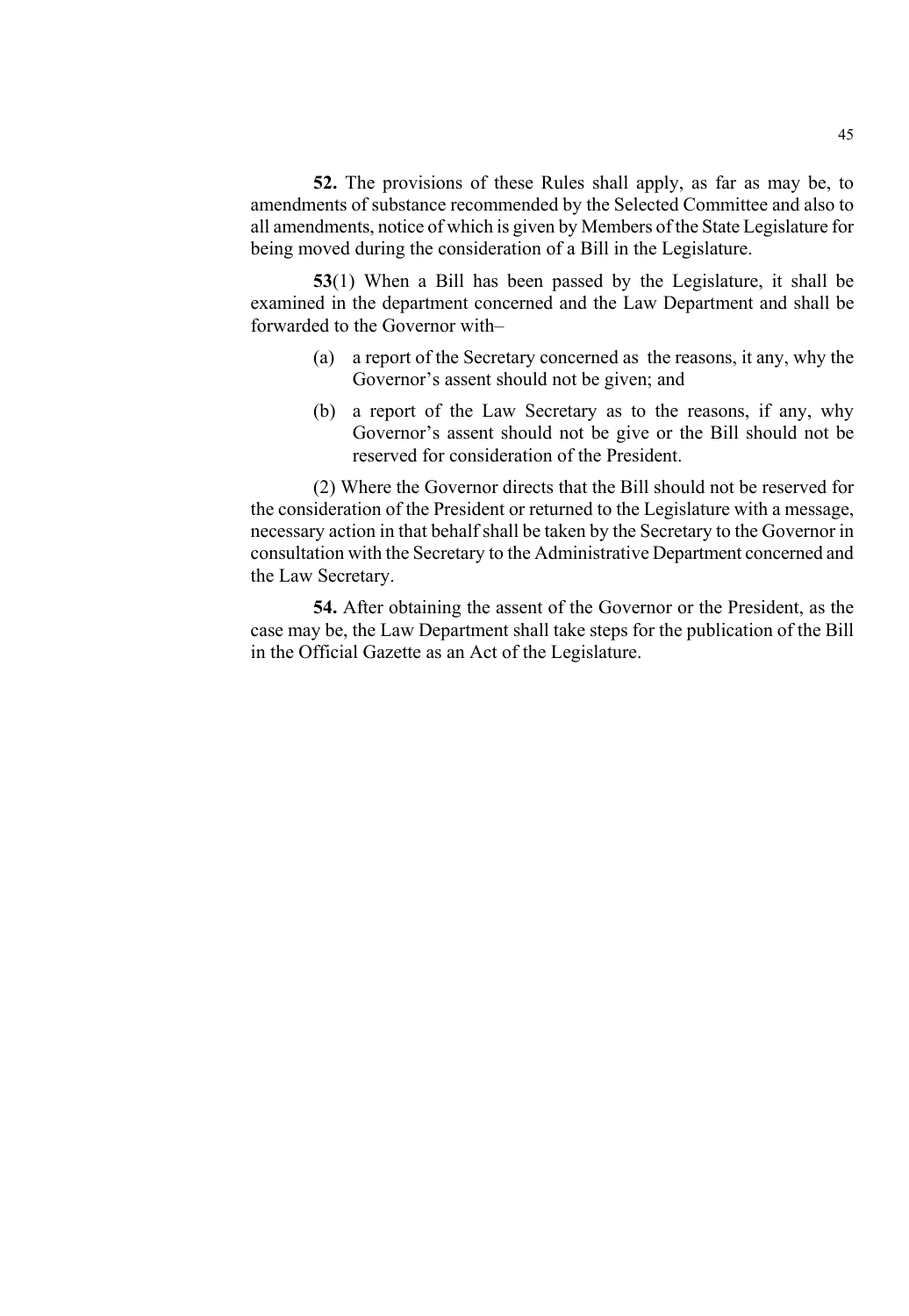#### **ANNEXURE-E**

# **EXTRACTS FROM THE RULES OF PROCEDURE AND CONDUCT OF BUSINESS IN THE LEGISLATIVE ASSEMBLY**

# **LEGISLATION**

#### **(A) INTRODUCTION AND PUBLICATION OF BILLS**

**131. Publication of Bill in the Gazette before Introduction**.- The Speaker may, on request being made to him, order the publication of any Bill (together with the Statement of Objects and Reasons, the memorandum regarding delegation of legislative power and the financial memorandum accompanying it) in the Gazette, although no motion has been made for leave to introduce the Bill. In that case, it shall not be necessary to move for leave to introduce the Bill, and, if the Bill is afterwards introduced, it shall not be necessary to publish it again.

**132. Notice for leave to introduce Private Member's Bill**.- (1) Any member, other than a Minister, desiring to move for leave to introduce a Bill, shall give notice of his intention, and shall, together with the notice, submit a copy of the Bill and an explanatory Statement of Objects and Reasons which shall not contain arguments:

Provided that the Speaker may, if he thinks fit, revise the Statement of Objects and Reasons.

(2) If the Bill is a Bill which under the Constitution cannot be introduced without the previous sanction or recommendation of the President/Governor the member shall annex to the notice such sanction or recommendation conveyed through a Minister, and the notice shall not be valid until this requirement is complied with.

(3) The period of notice of a motion for leave to introduce a Bill under this rule shall be fifteen days unless the Speaker allows the motion to be made at short notice.

**133. Bill dependant on another pending Bill**.- A Bill, which is dependant wholly or partly upon another Bill pending before the house, may be introduced in the House in anticipation of the passing of the Bill on which it is dependant:

Provided that the second Bill shall be taken up for consideration and passing in the House only after the first Bill has been passed by the House and assented to by the President/Governor.

**134. Identical Bills** .- When a Bill is pending before the House, notice of an identical Bill whether received before or after the introduction of the pending Bill, shall be removed from, or not entered in, the list of pending notices, as the case may be, unless the Speaker otherwise directs.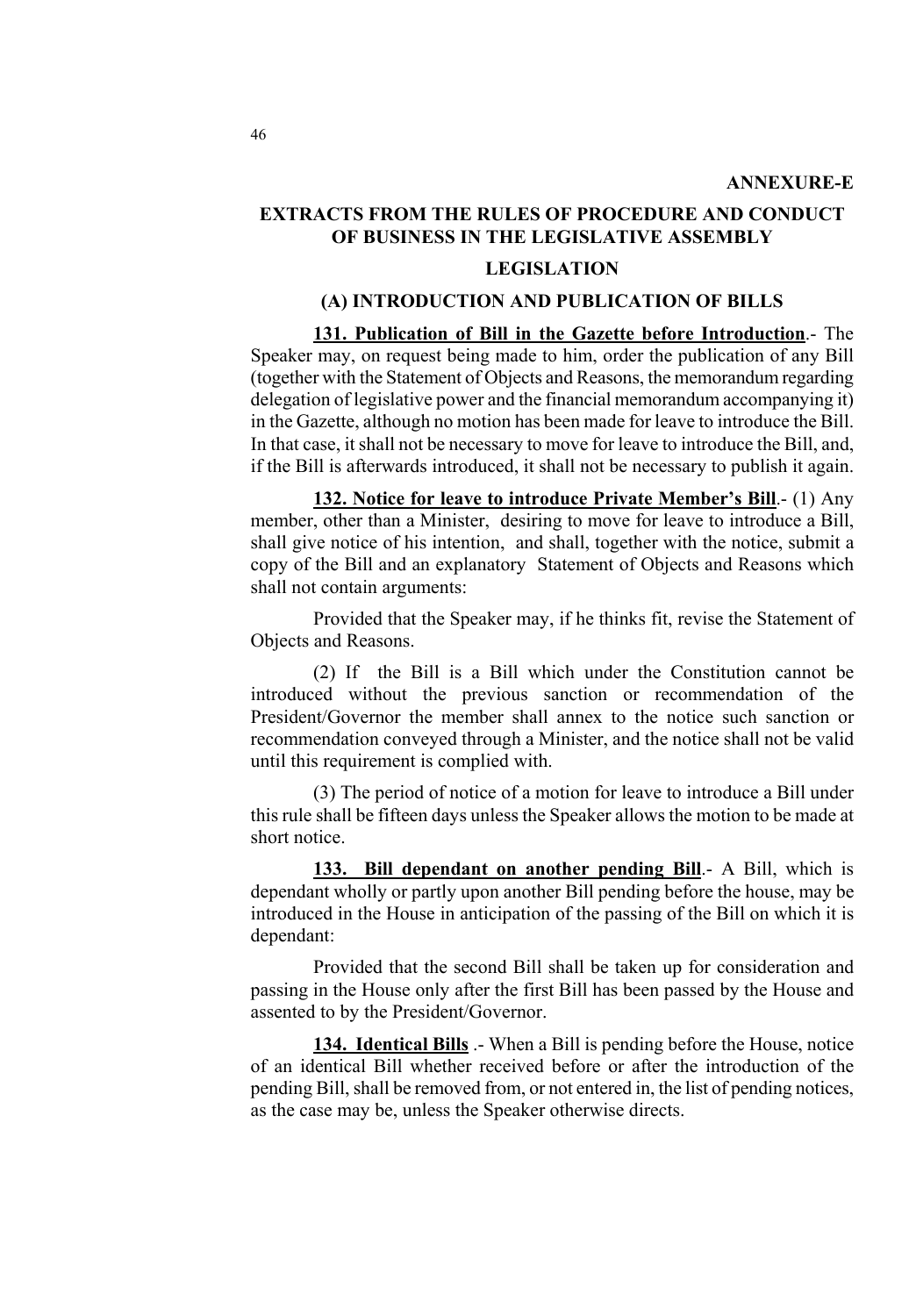**135. Disallowance of a notice.-** The Speaker may, disallow a notice of a Bill, in case the Bill does not comply with the requirement of sub-rule (2) of rule 132 or rules 136, 137 and 141.

**136. Financial memorandum and clauses involving expenditure**.- (1) A Bill involving expenditure shall be accompanied by a financial memorandum which shall invite particular attention to the clauses involving expenditure and shall also give an estimate of the recurring and non-recurring expenditure involved in case the Bill is passed into law.

(2) Clauses or provisions in Bill involving expenditure from the Consolidated Fund of the State shall be printed in thick type or in italics:

Provided that where a clause in a Bill, involving expenditure is inadvertently not printed in thick type or in italics, the member in charge of the Bill shall, with the permission of the Speaker, bring such clauses to the notice of the House.

**137. Memorandum regarding delegated legislation.-** A Bill involving proposals for the delegation of legislative power, shall further be accompanied by a memorandum explaining such proposals and drawing attention to their scope and stating also whether they are of normal or exceptional character.

**138. Statement regarding Ordinances**.- (1) Whenever a Bill seeking to replace an ordinance with or without modification is introduced in the House, there shall be placed before the House alongwith Bill a statement explaining the circumstances which had necessitated immediate legislation by Ordinance.

(2) Whenever an Ordinance, which embodies wholly or partly or with modificaion the provisions of a Bill pending before the House, is promulgated a statement explaining the circumstances which had necessitated immediate legislation by Ordinance shall be laid on the Table at the commencement of the session following the promulgation of the Ordinance.

**139. Precedence when introduction of a Bill opposed**.- If a motion for leave to introduce a Bill is opposed, the Speaker, after permitting, if he thinks fit, brief statements from the member who opposes the motion and the member who moved the motion, may, without further debate, put the question:

Provided that where a motion is opposed on the ground that the Bill initiates legislation outside the legislative competence of the House, the Speaker may permit a full discussion thereon:

Provided further that the Speaker shall forthwith put to vote the motion for leave to introduce a Finance Bill or an Appropriation Bill.

(2) Notice to oppose introduction of a Bill shall be addressed to Secretary and given by an hour before the commencement of the sitting, on the day on which the motion for leave to introduce the Bill is included in the list of business.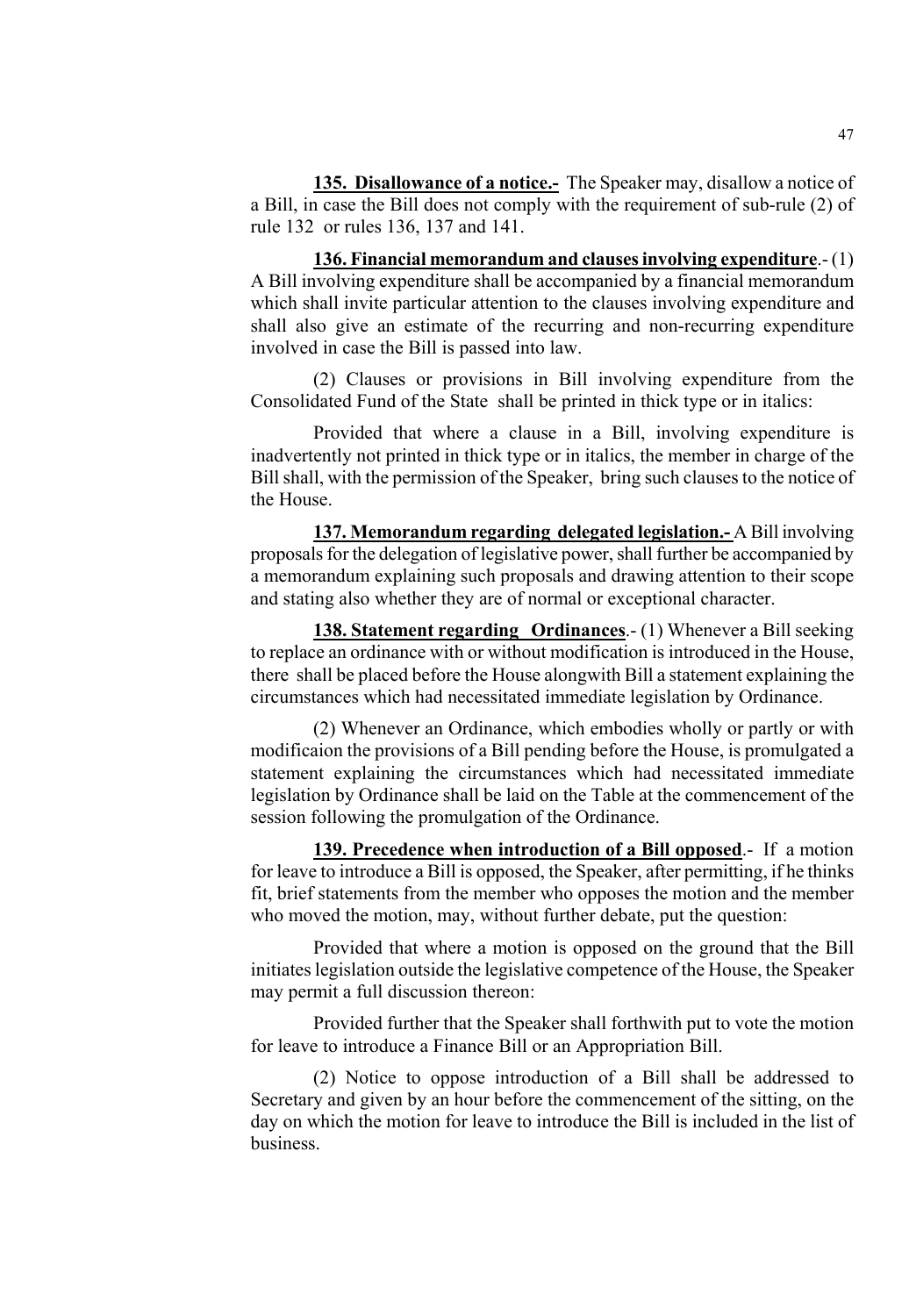**140. Publication of Bill in the Gazete after introduction** .- As soon as may be after a Bill has been introduced, the Bill, unless it has already been published, shall be published in the Gazette.

**141. Communication of President's/Governor's recommendation regarding Bill**.- The order of the President/Governor, granting or withholding the sanction or recommendation to the introduction and consideration of a Bill shall be communicated to the Secretary by the Minister concerned in writing.

# (B) MOTION AFTER INTRODUCTION

**142. Motion after introduction.** When a Bill is introduced, or on some subsequent occasion, the member-in-charge of the Bill may make one of the following motions in regard to his Bill, namely:-

- (a) that it be taken into consideration either at once or at some future day to be then specified; or
- (b) that it be referred to a Select Committee of the House; or
- (c) that it be circulated for the purpose of eliciting opinion thereon:

Provided that no such motion shall be made until after copies of the Bill have been made available for the use of members, and that any member may object to any such motion being made unless copies of the Bill have been so made available for two clear days before the day on which the motion is made, and such objection shall prevail, unless the Speaker allows the motion to be made.

**143. Power to ask for papers connected with a Bill** .- (1) After a Bill has been introduced any member may demand that copies of papers, if any, on which the Bill is based and which are not confidential, be placed on the Table of the House.

(2) If the demand is opposed, the Speaker shall determine whether the papers asked for shall or shall not be made available.

**144. Discussion on principles of Bill**.-(1) On the day on which any motion referred to in rule 142 is made, or on any subsequent day to which the discussion is postponed, the principles of the Bill and its general provisions may be discussed, but the details of the Bill shall not be discussed further than is necessary to explain its principles.

(2) At this stage no amendments to the Bill may be moved, but if the member-in-charge moves that the Bill:-

> (a) be taken into consideration, any member may move as an amendment that the Bill be referred to Select Committee or be circulated for the purpose of eliciting opinion thereon by a date to be mentioned in the motion; or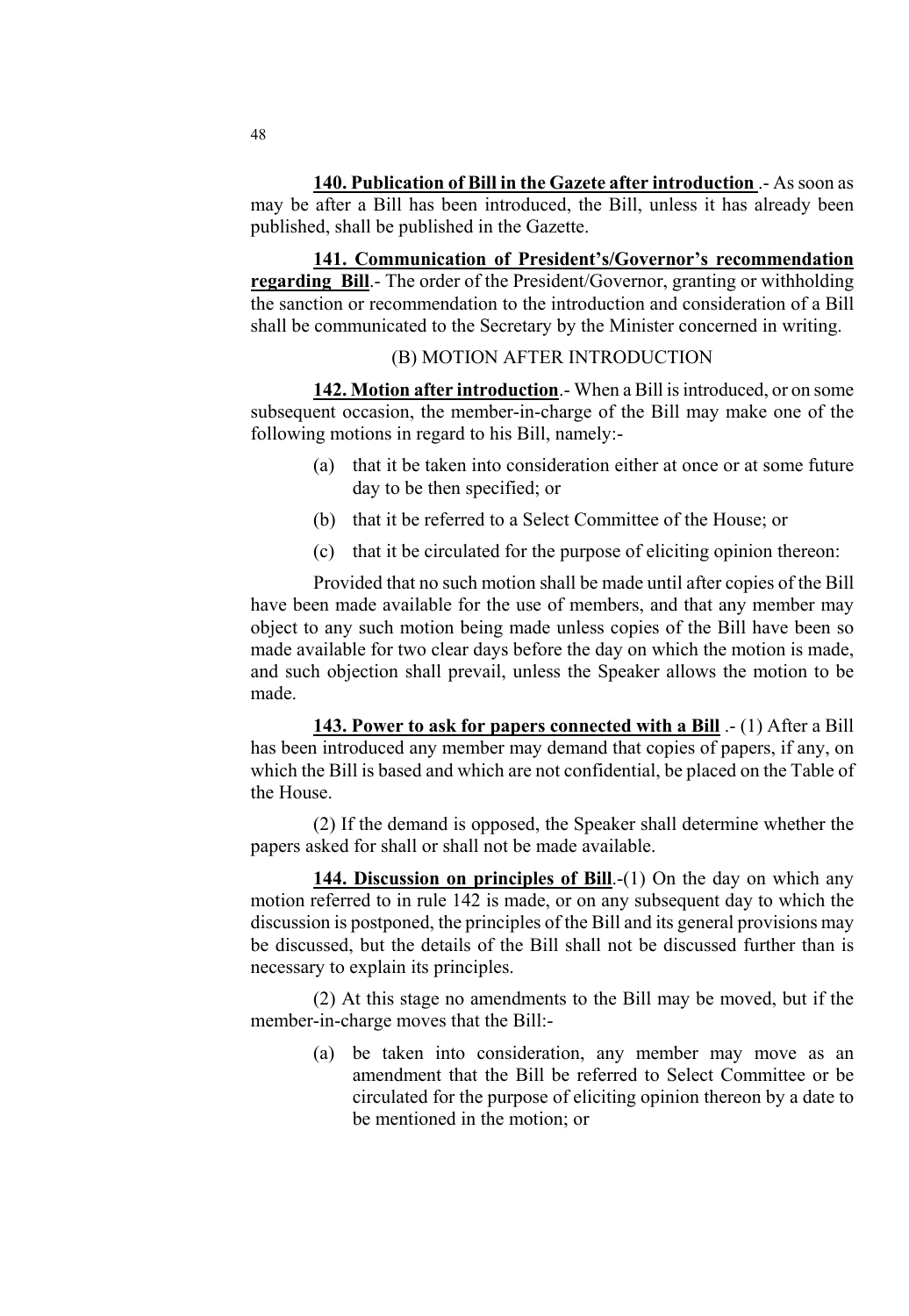(b) be referred to a Select Committee, any member may move as an amendment that the Bill be circulated for the purpose of eliciting opinion thereon by a date to be specified in the motion.

(3)(a) Where opinions upon circulation of a Bill for eliciting opinion under the foregoing rules have been received, a statement containing a gist of opinions shall be laid upon the Table by the Secretary as soon as possible following the last date of the receipt of such opinion.

(b) Thereupon the member-in-charge of the Bill if he wishes to proceed with it, shall move that the Bill be referred to a Select Committee unless the Speaker allows a motion to be made that the Bill be taken into consideration forthwith or at some future date:

Provided that if an amendment or a motion for reference to a Select Committee has been moved under this rule, any member may move that the House give instructions to the Select Committee to make some particular or additional provision in the Bill, and, if necessary or convenient, to consider and report on amendments which may be proposed to the original Act which the Bill seeks to amend.

**145. Member entitled to move motion in respect of Bills**.- No motion that a Bill be taken into consideration or be passed shall be made by any member other than the member-in-charge of the Bill, and no motion that Bill be referred to a Select Committee or be circulated or re-circulated for the purpose of eliciting opinion thereon, shall be made by any member other than member-in-charge of the Bill, except by way of amendment to a motion made by the member-incharge of the Bill:

Provided that if the member-in-charge of a Bill is unable for reasons which the Speaker considers adequate, to move the next motion in regard to his Bill at any subsequent stage after introduction, he may authorise an other member to move that particular motion which the approval of the Speaker.

*Explanation*.- Notwithstanding the provisions contained in the proviso, the member who introduced the Bill shall continue to be the member-in-charge of the Bill.

> (C) PROCEDURE AFTER PRESENTATION OF REPORT OF A SELECT COMMITTEE

**146. Motion that may be moved after presentation of report of Select Committee**.- (1) After the presentation of the final report of the Select Committee of the House on the Bill, the member-in-charge may move-

> (a) that the Bill, as reported by the Select Committee of the House, be taken into consideration; or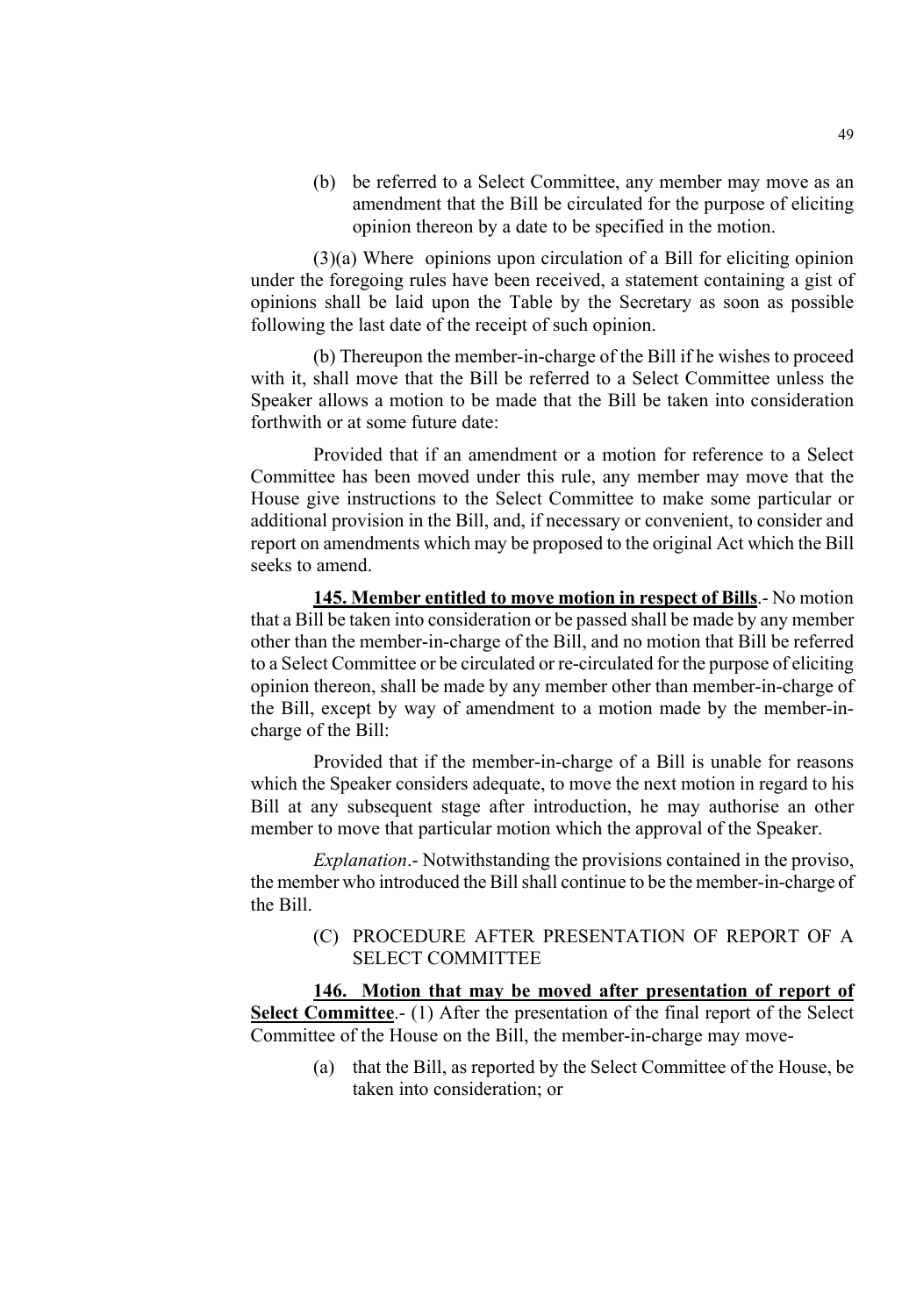- (b) that the Bill, as reported by the Select Committee of the House, be re-committed to the same Select Committee or to a new Select Committee, either-
	- (i) without limitation; or
	- (ii) with respect to particular clauses or amendments only; or
	- (iii) with instructions to the committee to make some particular or additional provision in the Bill; or
- (c) that the Bill as reported by the Select Committee of the House, be circulated or re-circulated, as the case may be, for the purpose of eliciting opinion or further opinion thereon.

(2) The Bill may be withdrawn in pursuance of the report presented by the Select Committee:

Provided that any member may object to any such motion being made if a copy of the report has not been made available for the use of the members two days before the day on which the motion is made and such objection shall prevail, unless the Speaker allows the motion to be made.

(3) If the member-in-charge moves that the Bill, as reported by the Select Committee of the House, be taken into consideration any member may move as an amendment that the Bill be re-committed or be re-circulated for the purpose of eliciting opinion or further opinion thereon.

**147. Scope of debate**.- The debate on a motion that the Bill as reported by the Select Committee be taken into consideration, shall be confined to consideration of the report of the Select Committee and the matters referred to in that report or any alternative suggestions consistent with the principal of the Bill.

> D. AMENDMENTS TO CLAUSES, ETC. AND CONSIDERATION OF BILLS.

**148. Notice of Amendments to clauses or schedules** .- (1) If notice of an amendment to a clause or schedule of the Bill has not been given one day before that day on which the Bill is to be considered, any member may object to the moving of the amendment and such objection shall prevail, unless the Speaker allows the amendment to be moved:

Provided that, in case of a Government Bill, an amendment, of which notice has been received from the member-in-charge shall not lapse by reason of the fact that the member-in-charge has ceased to be a minister or a member and such amendment shall be printed in the name of the new member-in-charge of the Bill:

Provided further that if the Speaker permits, the Government's amendment, can be taken for consideration at any time.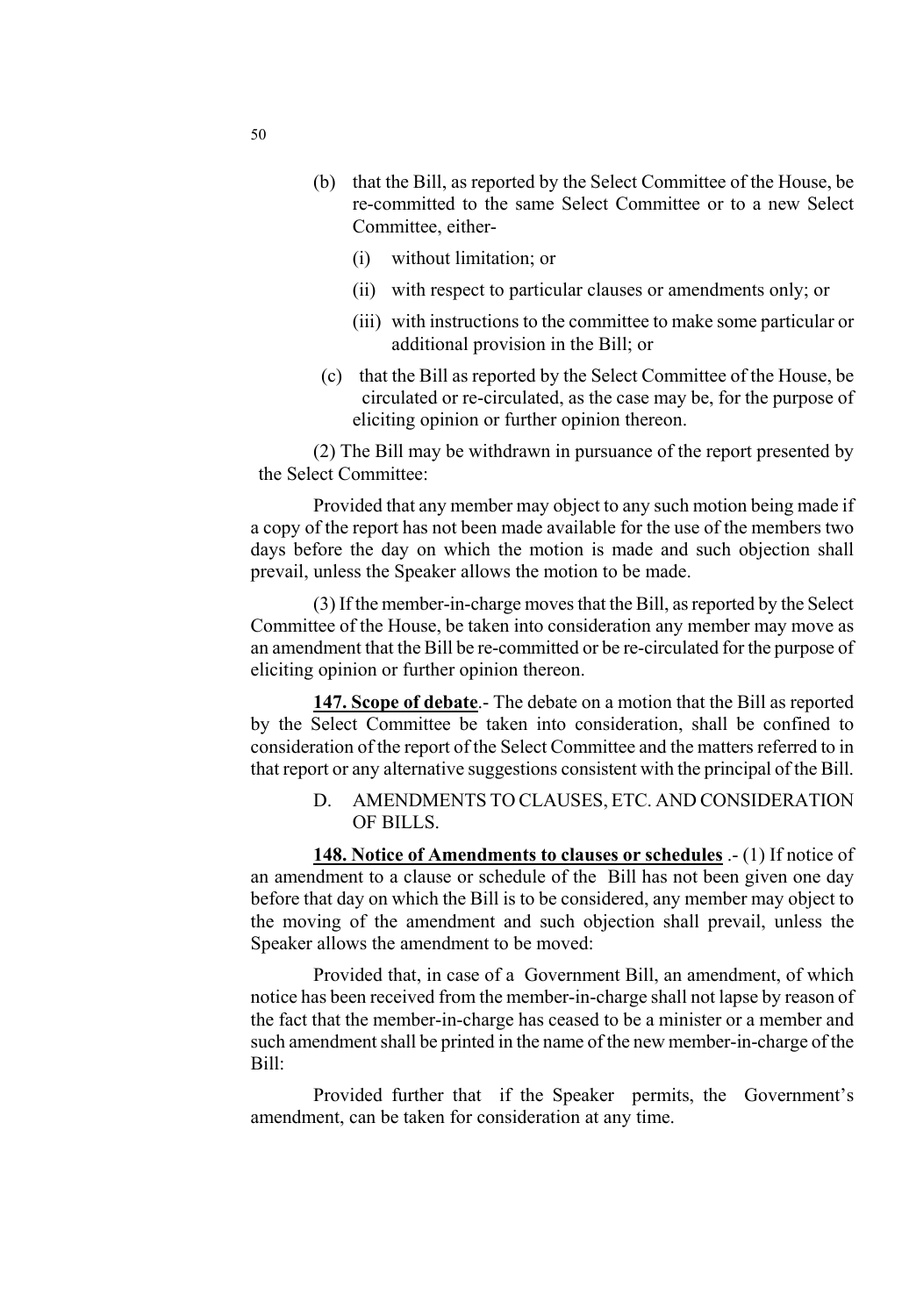(2) The Secretary shall, if time permits, make available to members, from time to time lists of amendments of which notices have been received.

**149. Conditions of admissibility of amendments**.- The following conditions shall govern the admissibility of amendments to clauses or schedules of a Bill:-

- (i) An amendment shall be within the scope of the Bill and relevant to the subject-matter of the clause to which it relates;
- (ii) An amendment shall not be inconsistent with any previous decision of the House on the same question;
- (iii) An amendment shall not be such as to make the clause, which it proposes to amend, unintelligible or ungrammatical;
- (iv) If an amendment refers to, or is not intelligible, without a subsequent amendment or schedule, notice of the subsequent amendment or schedule shall be given before the first amendment is moved, so as to make the series of amendments intelligible as a whole;
- (v) The Speaker shall determine the order in which an amendment shall be moved;
- (vi) The Speaker may refuse to propose an amendment which in his opinion, is frivolous or meaningless; and
- (vii) An amendment may be moved to an amendment which has already been proposed by the Speaker.

**150. Recommendation of the President/Governor regarding amendment**.- (1) If any member desires to move an amendment which under the Constitution cannot be moved without the previous sanction or recommendation of the President or Governor, he shall annex to the notice required by these rules such sanction or recommendation conveyed through a concerned Minister and the notice shall not be valid until this requirement is complied with:

Provided that no previous sanction or recommendation of the President or Governor shall be required, if an amendment seeks to :-

- (a) abolish or reduce the limits of the tax proposed in the Bill; or
- (b) increase such tax upto the limits of existing tax.

(2) The order of the president or Governor, granting or withholding the sanction or recommendation to an amendment to a Bill, shall be communicated to the Secretary by the Minister concerned in writing.

**151. Selection of new clauses or amendments** .- (1) The Speaker shall have power to select the new clauses or amendments to be proposed, and may, if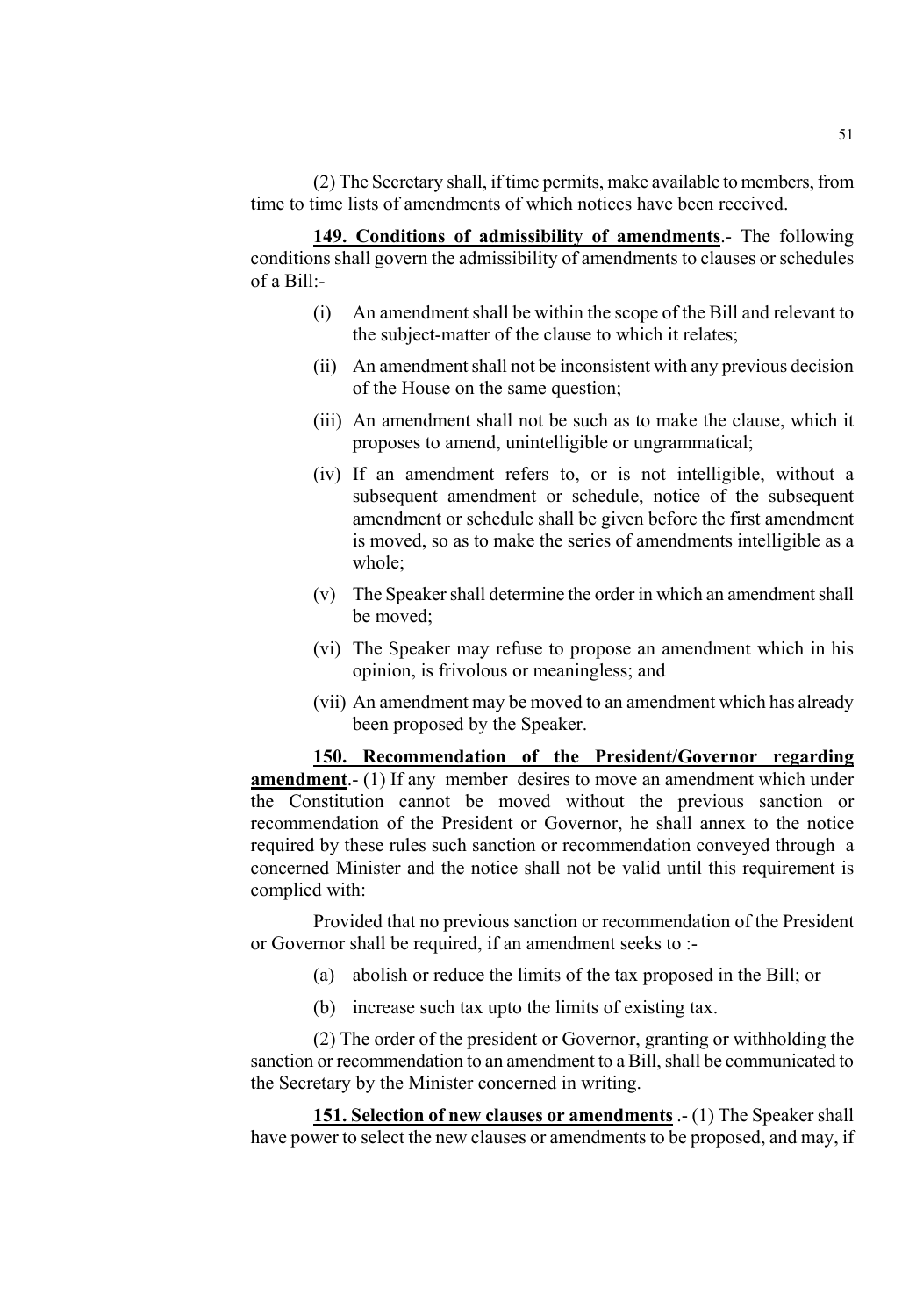he thinks fit, call upon concerned Minister or member who has given notice of an amendment to give such explanation of the object of the amendment, as may enable him to form a judgement upon it.

(2) Amendments of which notice has been given shall, as far as practicable, be arranged in the list of amendments, issued from time to time, in the order in which they may be called. In arranging amendments raising the same question at the same point of a cause, precedence may be given to an amendment proposed by the member-in-charge of the Bill.

Subject as aforesaid, amendments may be arranged in the same order in which notices thereof are received.

(3) (i) Amendments shall ordinarily be considered in the order of the clauses of the Bill to which they respectively relate; and in respect of any such clause a motion shall be deemed to have been made:-

"That this clause do stand part of the Bill."

(ii) The Speaker may, if he thinks fit, put as one question similar amendments to a clause:

Provided that if a member requests that any amendment be put separately, the Speaker shall put that amendment separately.

**152. Moving of amendments.-** When a motition that a Bill be taken into consideration has been carried, any member may, when called upon by the Speaker, move an amendment to the Bill of which he has previously given notice:

Provided that in order to save time and repetition of arguments, a single discussion may be allowed to cover a series of inter-dependent amendments.

**153. Withdrawal of amendments**.- An amendment moved may, by leave of the House but not otherwise, be withdrawn on the request of the member moving it, if an amendment has been proposed to an amendment, the original amendment shall not be withdrawn until the amendment proposed to it has been disposed of.

**154. Submission of Bills clause by clause** .- (1) Notwithstanding anything contained in these rules, the Speaker may, when a motion that a Bill be taken into consideration, has been carried, submit the Bill, or any part of the Bill, to the House clause by clause. The Speaker may call each clause separately, and, when the amendments relating to it have been dealt with, shall put the question:

"That this clause (or, that this clause as amended, as the case may be), do stand part of the Bill".

(2) The Speaker may, if he thinks fit put as one question of a group of clauses to which no amendments have been moved: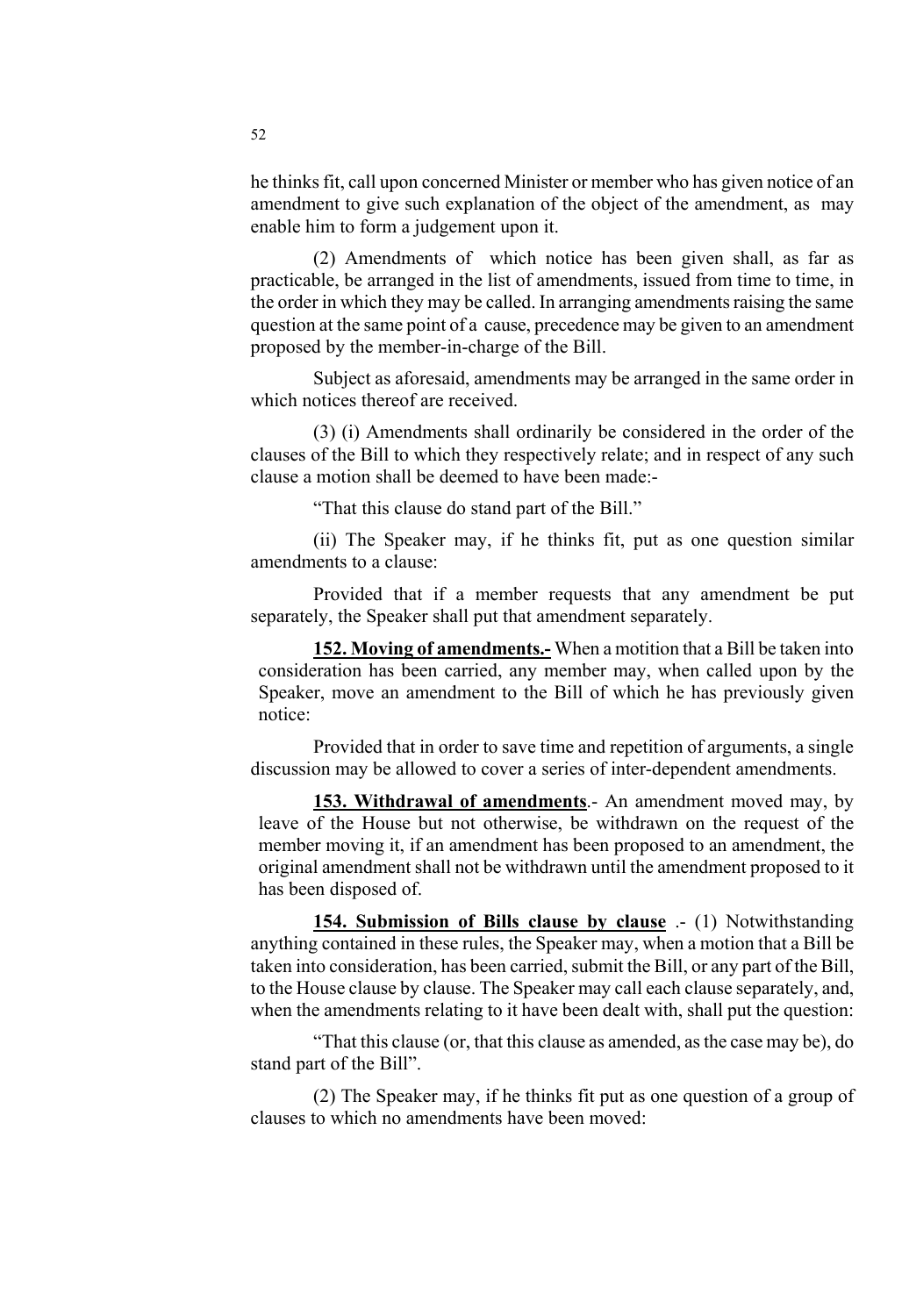Provided that if a member requests that any clause be put separately, the Speaker shall put that clause separately.

(3) The Speaker may, if he thinks, fit, postpone the consideration of a clause.

**155. Consideration of schedules**.- The consideration of the schedule or schedules, if any, shall follow the consideration of clauses. Schedules shall be put from the Chair, and may be amended in the same manner as clause, and the consideration of new schedules shall follow the consideration of the original schedules. The question shall then be put Αthat this schedule (or, that this schedule as amended, as the case may be) stand part of the Bill":

Provided that the Speaker may allow the schedule or schedules, if any, being considered before the clauses are disposed of or alongwith a clause or otherwise, as he may think fit.

**156. Clause one, enacting formula, preamble and title** .- Clause one, the enacting formula, the preamble, if any, and the title of a Bill shall stand postponed until the other clauses and schedules (including new clauses and new schedules) have been disposed of and the Speaker shall then put the question:

> "That clause one, or the enacting formula, or the preamble or the title (or that clause one, enacting formula, preamble or title, as amended, as the case may be), do stand part of the Bill".

#### (E) PASSING AND AUTHENTICATION OF BILLS.

**157. Passing of a Bill**.- (1) When a motion that a Bill be taken into consideration has been carried and no amendment of the Bill is made, the member-in-charge of the Bill may at once move that the Bill be passed.

(2) Where a Bill has undergone amendments, the motion that the Bill, as amended be passed, shall not be moved on the same day on which the consideration of a Bill is concluded, unless the Speaker allows the motion to be made.

(3) To such a motion no amendment may be moved which is not either formal, verbal or consequential upon an amendment made after the Bill was taken into consideration.

**158. Scope of debate**.- The discussion on a motion that the Bill or the Bill as amended, as the case may be, be passed, shall be confined to the submition of arguments either in support of the Bill or for the rejection of the Bill. In making his speech a member shall not refer to the details of the Bill further than is necessary for the purpose of his arguments which shall be of a general character.

**159. Correction of patent errors**.- When a Bill is passed by the House, the Speaker shall have the power to correct patent errors and make such other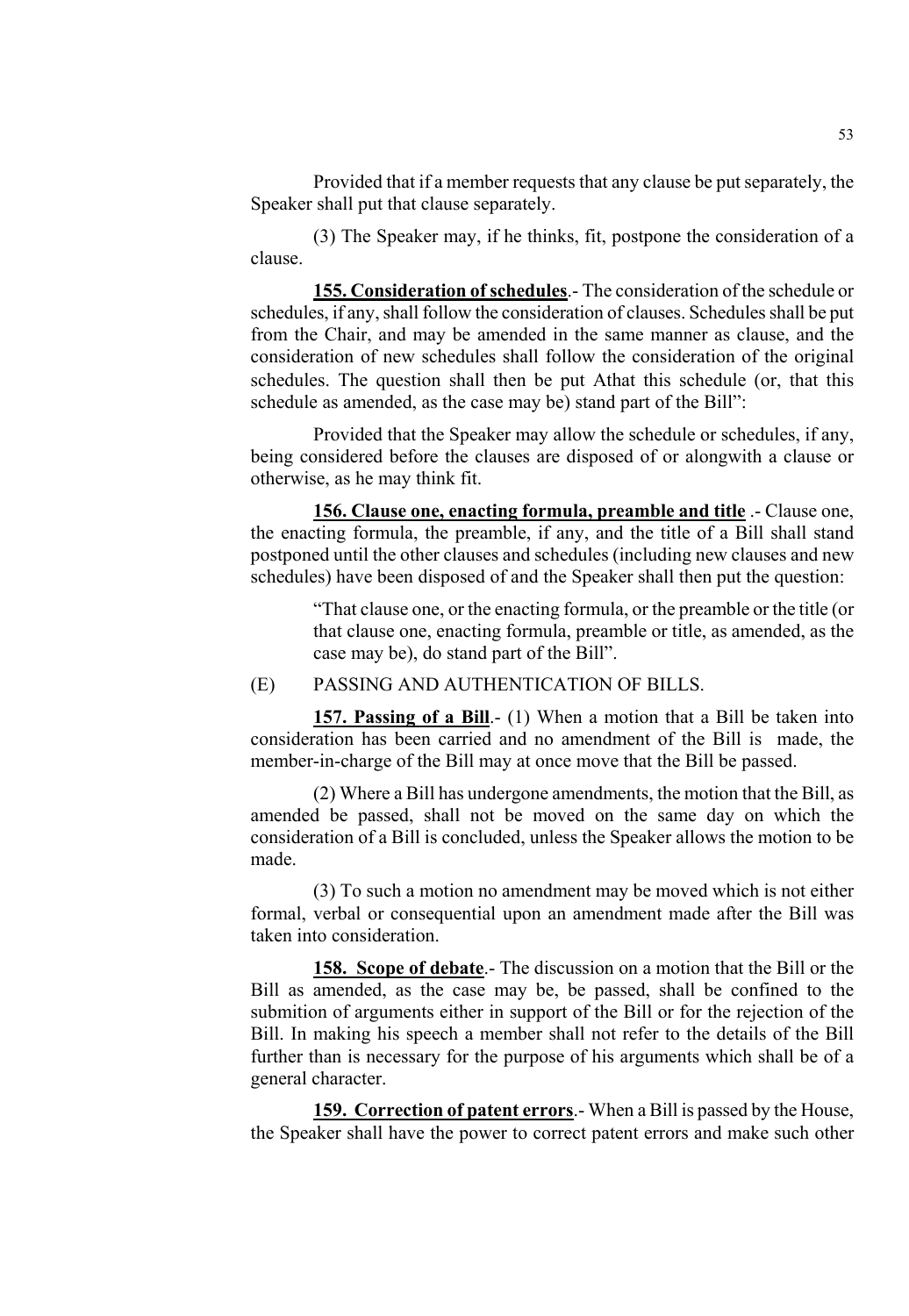changes in the Bill as are consequential upon the amendments accepted by **House** 

#### (F) GENERAL

**160. Power of Speaker to bring the year of the Bill in conformity with year of assent**.- In cases of Bills introduced in the preceding year but passed in subsequent year, or if passed in the same year but the assent is likely to be given in the subsequent year, the Speaker may change the year of the Bill bringing it in conformity to the year of its passing or likely assent by the President or the Governor, as the case may be.

**161. Assent to Bill**.- (1) When a Bill has been passed by the House and corrected, if necessary, under rule 159, it shall be signed by the Speaker and if it is a Money Bill, certified in the manner prescribed under article 199 of the Constitution. It shall thereupon be presented to the Governor for assent within a period of one month from the date of signing of the bill by the Speaker.

(2) Every Bill passed by the House and getting assented to by the President/Governor under article 200 of the Constitution shall be laid by the Secretary on the Table of the House.

(3) One copy of the Bill so assented to shall be preserved for verification and record and shall not be allowed to be passed out of the custody of the House without the permission of the Speaker.

#### (G) RECONSIDERATION OF BILLS RETURNED BY THE GOVERNOR.

**162. Message of Governor**.- (1) When a Bill passed by the House is returned to the House by the Governor with a message requesting that the House should re-consider the Bill or any specified provisions thereof or any such amendments as are recommended in his message, the Speaker shall read the message in the House, if in session, or if the House is not in session direct that it may be published in the Bulletin for the information of the members.

(2) The Bill as passed by the House and returned by the Governor for reconsideration shall thereafter be laid on the Table of the House.

**163. Notice of motion for consideration of amendments**.- At any time after the Bill has been so laid on the Table, any Minister in the case of Government Bill, or, in any other case, any member may give notice of his intention to move that the amendments recommended by the Governor be taken into consideration.

**164. Motion for consideration**.- On the day on which the motion for consideration is set down in the list of business which shall, unless the Speaker otherwise directs, be not less than two days from the receipt of the notice, the member giving notice may move that the amendments be taken into consideration.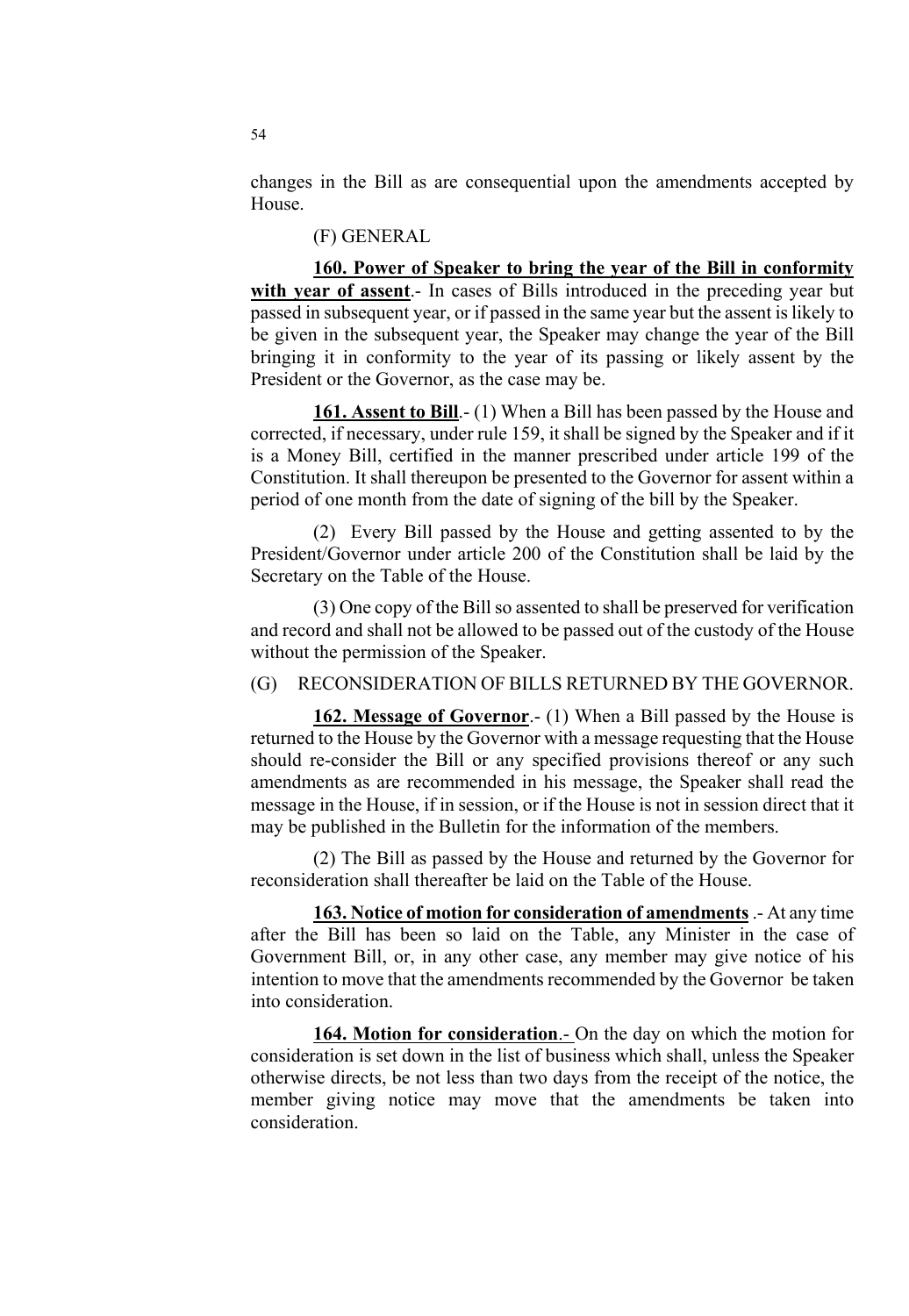**165. Scope of debate**.- The debate on such a motion shall be confined to consideration of matters referred to in the message or to any suggestion relevant to the subject matter of amendments recommended.

**166. Consideration of amendments**.- If the motion that the amendments recommended in the message be taken into consideration is carried, the speaker shall put the amendments to the House in such manner as he thinks most convenient for their consideration.

**167. Procedure for consideration of amendments**.- An amendment relevant to the subject matter of an amendment recommended in the message may be moved, but no further amendment shall be moved to the Bill unless it is consequential upon, incidental or alternative to, an amendment recommended in the message.

**168. Passing again of Bill**.- When all the amendments have been disposed of, the member giving notice of the monition under rule 163 may move that the Bill as originally passed by the House, be passed again, or passed again as amended, as the case may be.

**169. Disagreement of House with Message**.- If the motion that the amendments recommended by the Governor in the message be taken into consideration is not carried, the member giving notice of the motion under rule 163 may at once move that the Bill as originally passed by the House be passed again without amendment.

**170. Authentication of Bill**.- When a Bill is passed again by the House the Bill shall be signed by the Speaker and presented to the Governor in the following form:-

> "The above Bill has been passed again by the Legislative Assembly in pursuance of the proviso to article 200 of the Constitution".

> (H) STATUTORY REGULATIONS, RULES ETC. LAID BEFORE THE HOUSE.

**171. Laying of Regulations, Rules etc. on the Table of the House**.- (1) Where a regulation, rule, sub-rule, bye-law etc., framed in pursuance of the legislative functions delegated by the Parliament or Legislature to a subordinate authority, is laid before the House, the period specified in the relevant Act for which it is required to be laid, shall be completed before the House is adjourned sine die and later prorogued, unless otherwise provided in the Constitution or in the relevant Act.

(2) Where the specified period is not so competed, the regulation, rule, sub-rule, bye-law etc. shall be re-laid in the succeeding session or sessions until the said period is completed in one session.

**172. Allotment of time for discussion of an amendment**.- The Speaker shall, in consultation with the Leader of the House, fix a day or days or part of a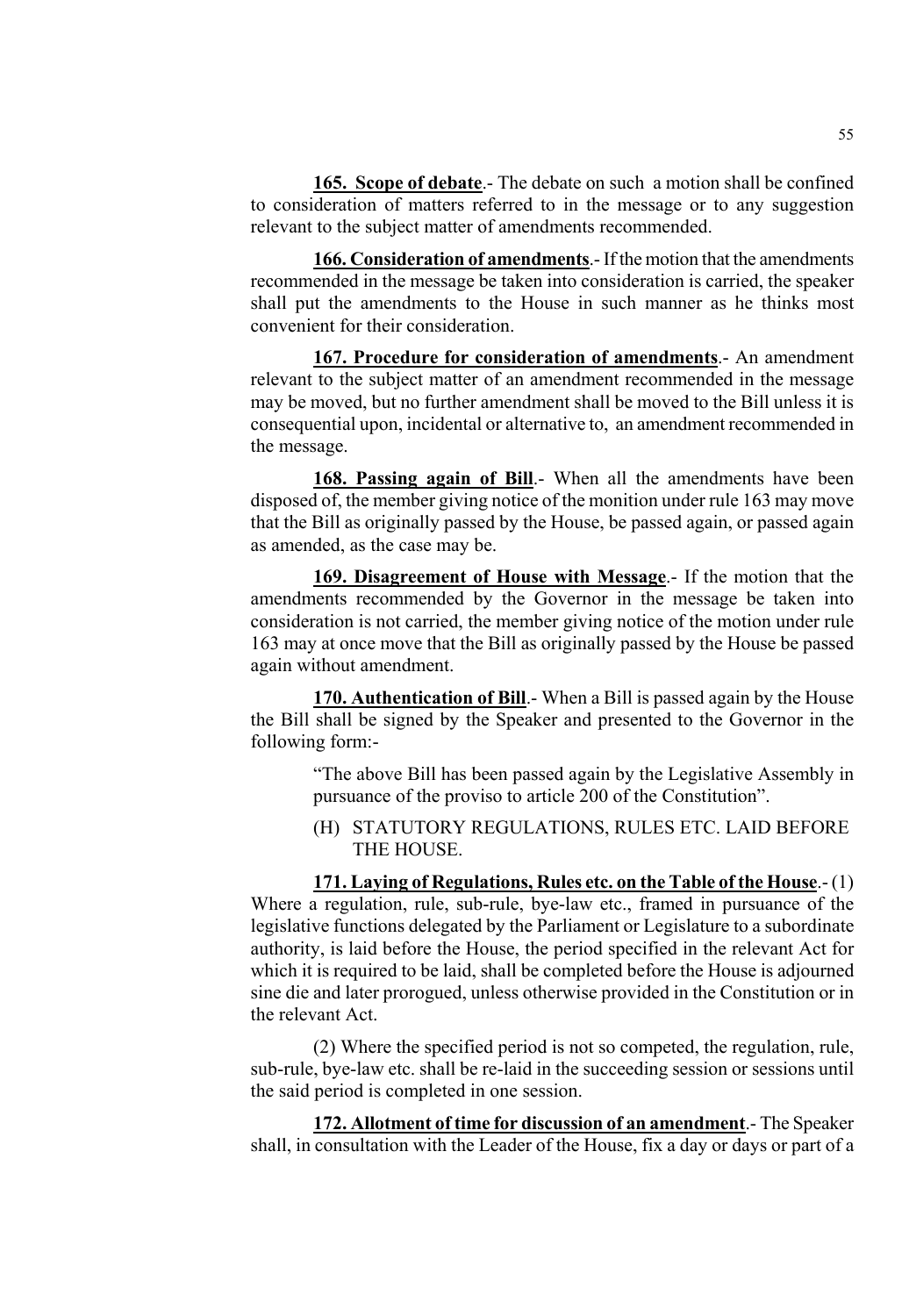day, as he may think fit, for the consideration and passing of an amendment to such regulation, rule, sub-rule, bye-law etc. of which notice has been given by a member:

Provided that notice of the amendment shall be in such form as the Speaker may consider appropriate and shall comply with these rules.

**173. Laying of regulation, rule etc. as amended on the Table**.- If a regulation, rule, sub-rule, bye-law etc. is modified in accordance with the amendment passed by the House, the amendment regulation, rule, sub-rule, byelaw etc. shall be laid on the Table.

(I) WITHDRAWAL OF BILLS AND DROPPED BILLS.

**174. Adjournment of debate on a Bill**.- At any stage of a Bill which is under discussion in the House, a motion that the debate on the Bill be adjourned, may be moved with the consent of the Speaker.

**175. Withdrawal of Bill**.- The member-in-charge of a Bill may, at any stage of the Bill, move for leave to withdraw the Bill on the ground that-

- (a) the legislative proposal contained in the Bill is to be dropped; or
- (b) the Bill is to be replaced subsequently by a new Bill which substantially alters the provisions contained therein; or
- (c) the Bill is to be replaced subsequently by another Bill which includes all or any of its provisions in addition to other provisions; and
- (d) if such leave is granted, no further motion shall be made with reference to that Bill, which shall automatically stand withdrawn:

Provided that where a Bill is under consideration by a Select Committee, notice of any motion for the withdrawal of the Bill shall automatically stand referred to the committee and after the committee has expressed its opinion in a report to the House, the motion shall be set down in the list of business.

**176. Procedure when withdrawal of Bill opposed**.- If a motion for leave to withdraw a Bill is opposed, the Speaker may, if he thinks fit, permit the member who moves and the member who opposes the motion, make brief explanatory statements and may thereafter, without further debate, put the question.

**177. Removal of Bills from the Register of Bills**.- (1) Where any of the following motions made by a member-in-charge of a Bill is rejected by the House, no further motion shall be made with reference to that Bill and such Bill shall be removed from the Register of Bills pending in the House for the session:-

- (i) that leave be granted to introduce the Bill;
- (ii) that the Bill be referred to a Select Committee;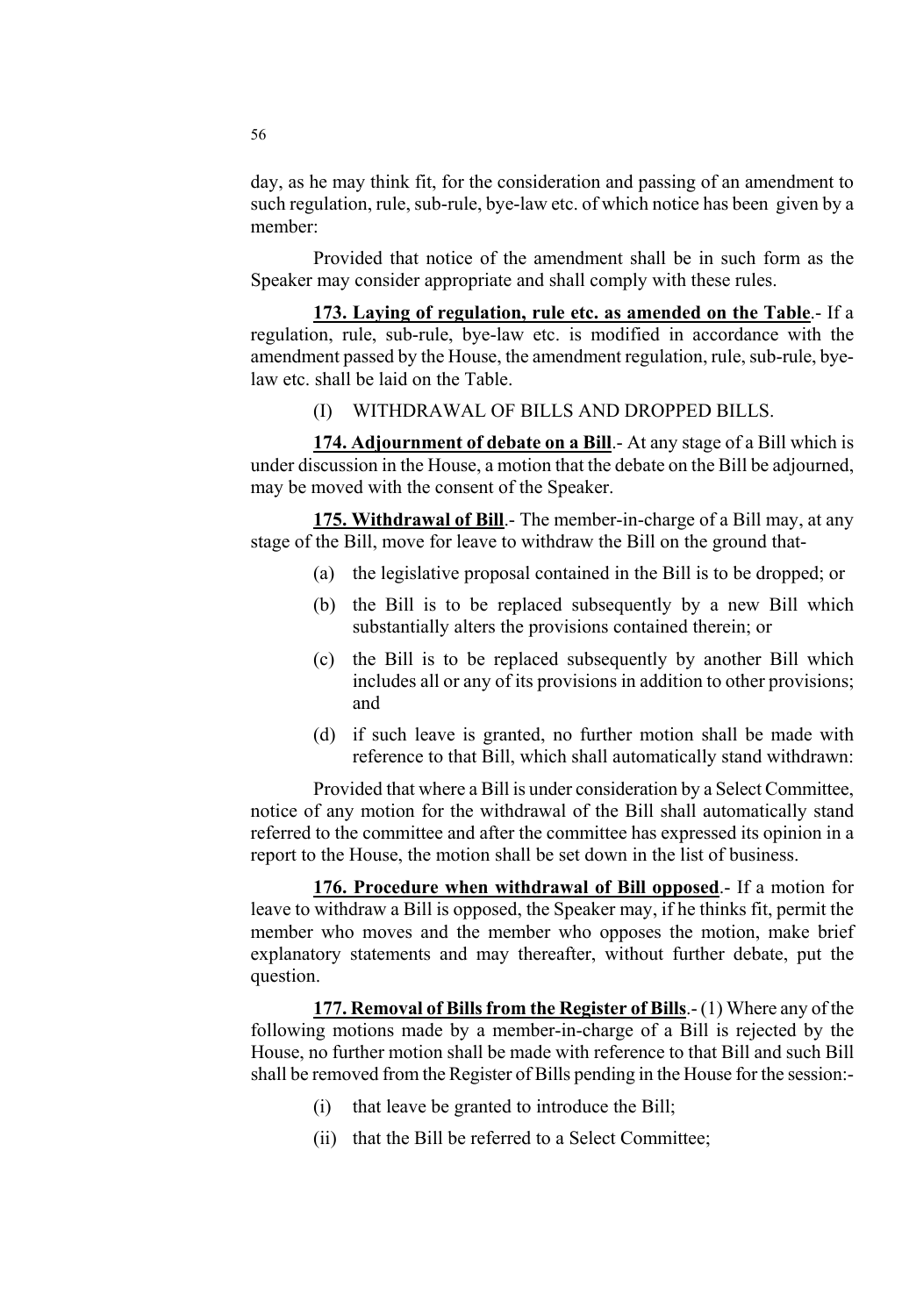- (iii) that the Bill be taken into consideration;
- (iv) that the Bill as reported by Select Committee be taken into consideration; and
- (v) that the Bill (or, that the Bill as amended, as the case may be), be passed.

(2) A Bill pending before the House shall also be removed from the Register of Bills pending in the House in case a Bill substantially identical is passed by the House or the Bill is withdrawn under rule 175.

*Explanation*.- A Bill pending before the House shall include:-

- (i) a Bill introduced in the House which does not fall within the categories of Bills mentioned in this rule or rule 178; and
- (ii) a Bill returned by the Governor or the President with a message under article 200 or 201 of the Constitution, as the case may be.

**178. Special provisions for removal of a Private Member's Bill from the Register of Bills**.- A Private member's Bill pending before the House, shall also be removed from the Register of Bills pending in the House in case-

- (a) the member-in-charge of the Bill ceases to be a member of the House;
- (b) the member-in-charge of the Bill is appointed a Minister.

**179. Dropped Bills**.- Any Bill in respect of which no motion has been made in the House for two years, shall be deemed to have been dropped and removed from the Register of Bills, by the orders of the Speaker.

> (J) PROCEDURE FOR RATIFICATION OF AMENDMENT TO THE CONSTITUTION

**180. Ratification of amendment to the Constitution** .- (1) On receipt of a communication or message for ratification of the amendment to the Constitution, the same along with a copy of the Bill and the debates thereon shall be laid on the Table by the Secretary.

(2) The Speaker shall, in consultation with the Leader of the House, fix a date for discussion thereon.

(3) Rules and orders relating to discussion of a resolution shall apply mutatis mutandis to the discussion of the said resolution.

(4) A copy of the resolution, if passed by the House, shall be sent by the Secretary to the Government and to Parliament. In case the resolution is not passed an intimation to that effect shall be sent.

PROCEDURE REGARDING FINANCIAL MATTERS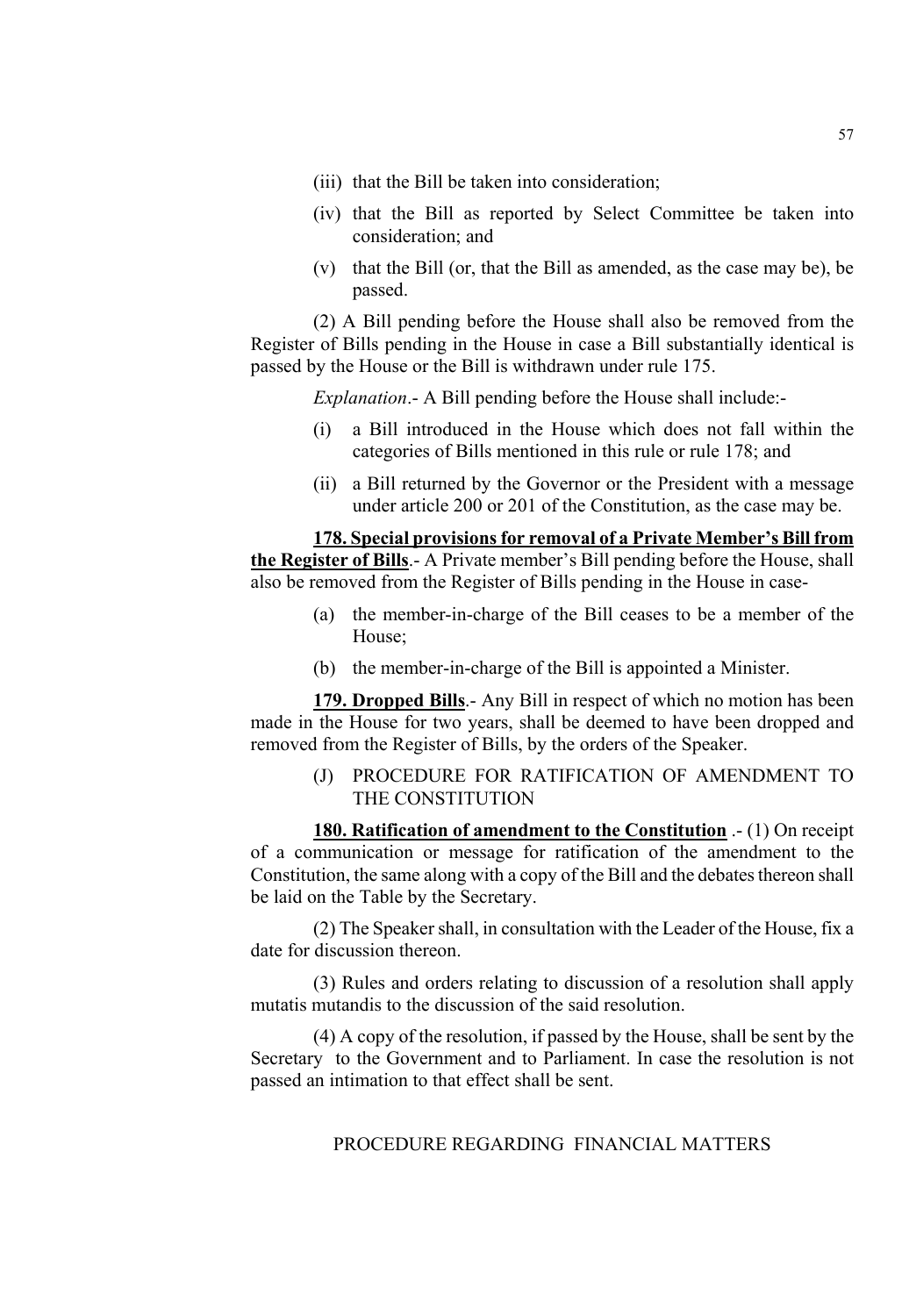#### (A) BUDGET

**191. Budget and its presentation**.- (1) The annual financial statement of the estimated receipts or expenditure of the State in respect of each financial year (hereinafter referred to as the Budget) shall be presented to the House on such day as the Governor may determine.

(2) The Budget shall be presented to the House in such form as the Finance Minister may, after considering the suggestions, if any, of the Estimates Committees settle.

(3) Nothing hereinbefore contained shall be deemed to prevent the presentation of the Budget to the House in two or more parts and when such presentation takes place, each part shall be dealt with in accordance with these rules as if it were the Budget.

**192. Discussion on Budget**.- No discussion on the Budget shall take place on the day on which it is presented to the House.

(B) DEMANDS FOR GRANTS

**193. Demands for grants**.- (1) No demand for grant shall be made except on the recommendation of the Governor.

(2) A separate demand shall ordinarily be made in respect of the grant proposed for each department of the Government:

Provided that the Finance Minister may include in one demand grants proposed for two or more departments, or make one demand in respect of expenditure, which cannot readily be classified under particular demand.

(3) Each demand shall contain, first a statement of the total grant proposed, and then a statement of the detailed estimate under each grant divided into items.

**194. Stages of Budget debate** .- Budget shall be dealt with by the House in two stages, namely:-

- (i) a general discussion; and
- (ii) the voting of demands for grants.

**195. General discussions**.- (1) On days to be appointed by the Speaker which shall not be earlier than two days subsequent to the day on which the Budget is presented and for such time thereafter, as the Speaker may allot for this purpose, the House shall be at liberty to discuss the Budget as a whole or any question of principle involved therein, but no motion shall be moved at this stage, nor shall the Budget be submitted to the vote of the House.

(2) The Finance Minister shall have a general right of reply at the end of the discussion.

(3) The Speaker may, if he thinks fit, prescribe a time limit for speeches.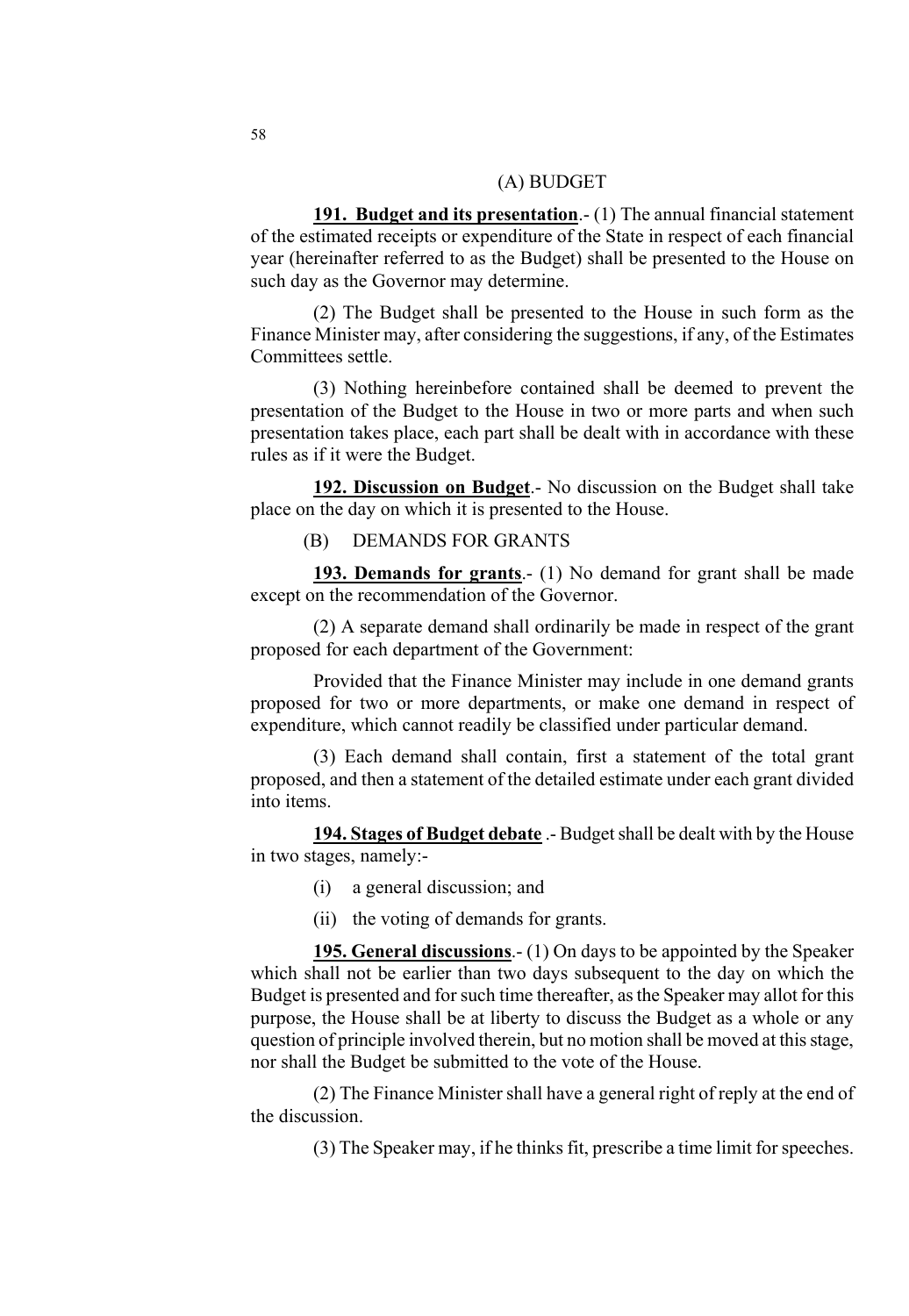**196. Voting of demands** .- (1) The voting of demands for grants shall take place on such days (not exceeding 15 days) as the Speaker may, after consultation with the Leader of the House, allot for the purpose.

(2) The demands for grants shall be presented in such order and discussion shall continue for such time within the period under sub-rule (1) as the Speaker, in consultation with the Leader of the House and Leader of Opposition, may determine.

(3) On the days allotted under sub-rule (1) no other business except the questions shall be taken up without the consent of the Speaker.

(4) Motion may be moved at this stage to reduce any demand for grant but not to increase or alter the destination of a demand for grant.

(5) No amendments to motions to reduce any demand for grant shall be permissible.

(6) When several motions relating to the same demand for grant are made, they shall be discussed in the order in which the heads to which they relate appear in the Budget.

(7) On the last day of the days allocated under sub-rule(1), half an hour or so before the close of the usual sitting of the day, or at such other hour as he may fix, the Speaker shall forthwith put every question necessary to dispose of all the outstanding matters in connection with the demands for grants; and procedure shall not be anticipated by any motion for adjournment or be interrupted in any manner whatsoever, nor shall any dilatory motion be moved in regard thereto.

**197. Cut motion**.- A motion may be moved to reduce the amount of demand in any of the following ways:-

- (a) "that the amount of the demand be reduced to Re. 1" as representing disapproval of the policy underlying the demand. Such a motion shall be known as "Disapproval of Policy Cut". A member giving notice of such a motion shall indicate in precise terms the particulars of the policy which he proposes to discuss. The discussion shall be confined to the specific point or points mentioned in the notice and it shall be open to members to advocate an alternative policy;
- (b) "that the amount of the demand be reduced by a specified amount" representing the economy that can be effected. Such specified amount may be either a lump-sum reduction in the demand or omission or reduction of an item in the demand. Such a motion shall be known as "Economy Cut". The notice shall indicate briefly and precisely the particular matter on which discussion is sought to be raised, and speeches shall be confined to the discussion as to how economy can be effected;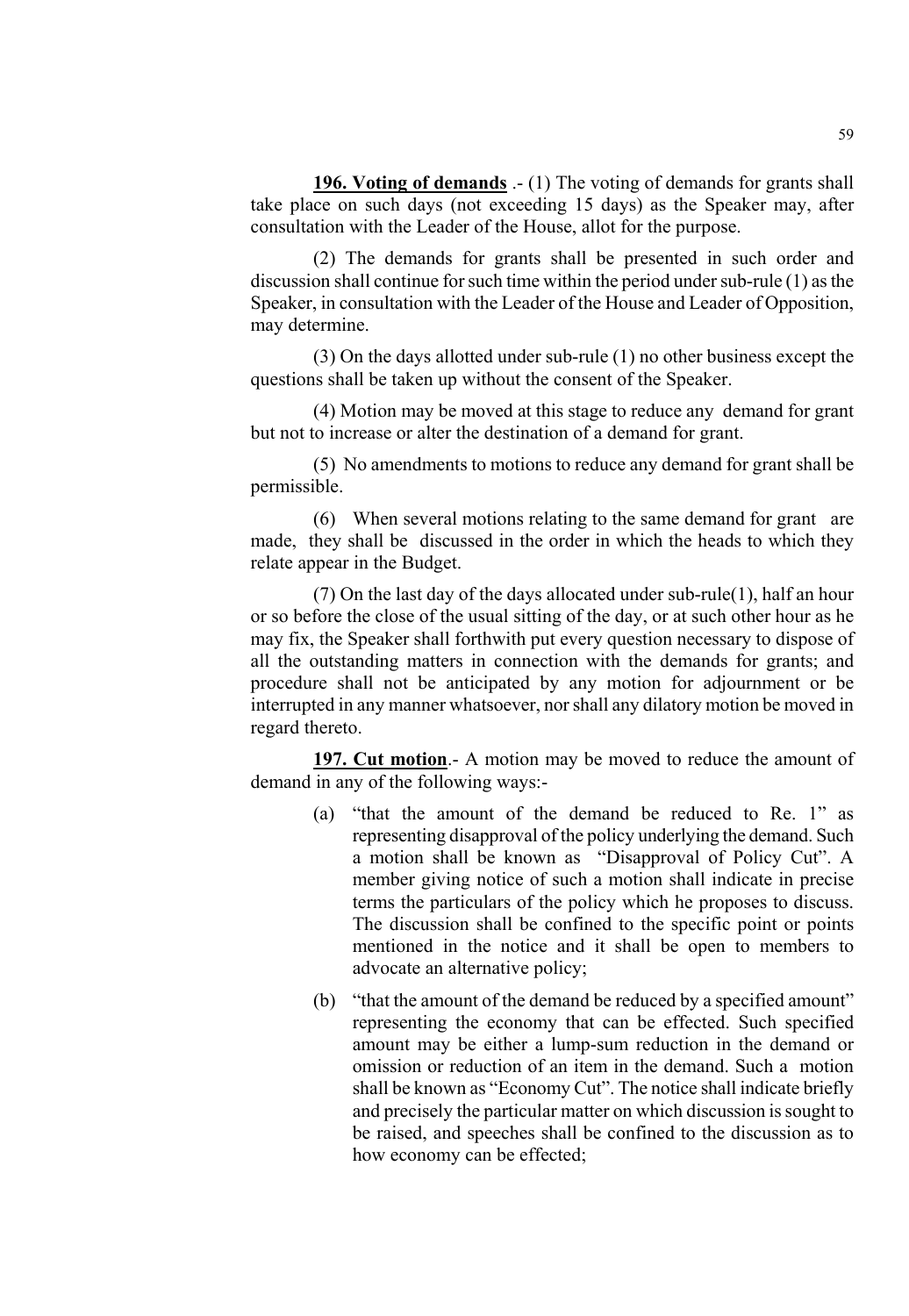(c) "that the amount of the demand be reduced by Rs. 100" in order to ventilate a specific grievance, which is within the sphere of the responsibility of the State Government. Such a motion shall be known as "Token Cut" and the discussion thereon shall be confined to the particular grievance specified in the motion.

**198. Conditions of admissibility of cut motions**.- In order that a notice of motion for reduction of the amount of demand may be admissible, it shall satisfy the following conditions, namely:-

- (i) it shall relate to one demand only;
- (ii) it shall be clearly expressed and shall not contain arguments, inferences, ironical expressions, imputations, epithets or defamatory statement;
- (iii) it shall be confined to one specific matter which shall be stated in precise terms;
- (iv) it shall not reflect on the character or conduct of any person whose conduct can only be challenged on a substantive motion;
- (v) it shall not make suggestions for the amendments or repeal of existing laws;
- (vi) it shall not refer to a matter which is not primarily the concern of the State Government;
- (vii) it shall not relate to expenditure charged on the Consolidated Fund of the State of Himachal Pradesh;
- (viii) it shall not relate to a matter which is under adjudication by a Court of law having jurisdiction in any part of India;
- (ix) it shall not raise a question of privilege;
- (x) it shall not revive discussion on a matter which has been discussed in the same session and on which a decision has been taken;
- (xi) it shall not anticipate a matter which has been previously appointed for consideration in the same session;
- (xii) it shall not ordinarily seek to raise a discussion on a matter pending before any statutory tribunal or statutory authority performing any judicial or quasi-judicial functions or any Commission or Court of Enquiry appointed to enquire into or investigate any matter:

Provided that the Speaker may in his discretion allow such matter being raised in the House as is concerned with the procedure or stage of enquiry, if the Speaker is satisfied that it is not likely to prejudice the consideration of such matter by the statutory tribunal, statutory authority, Commission or Court of Enquiry; and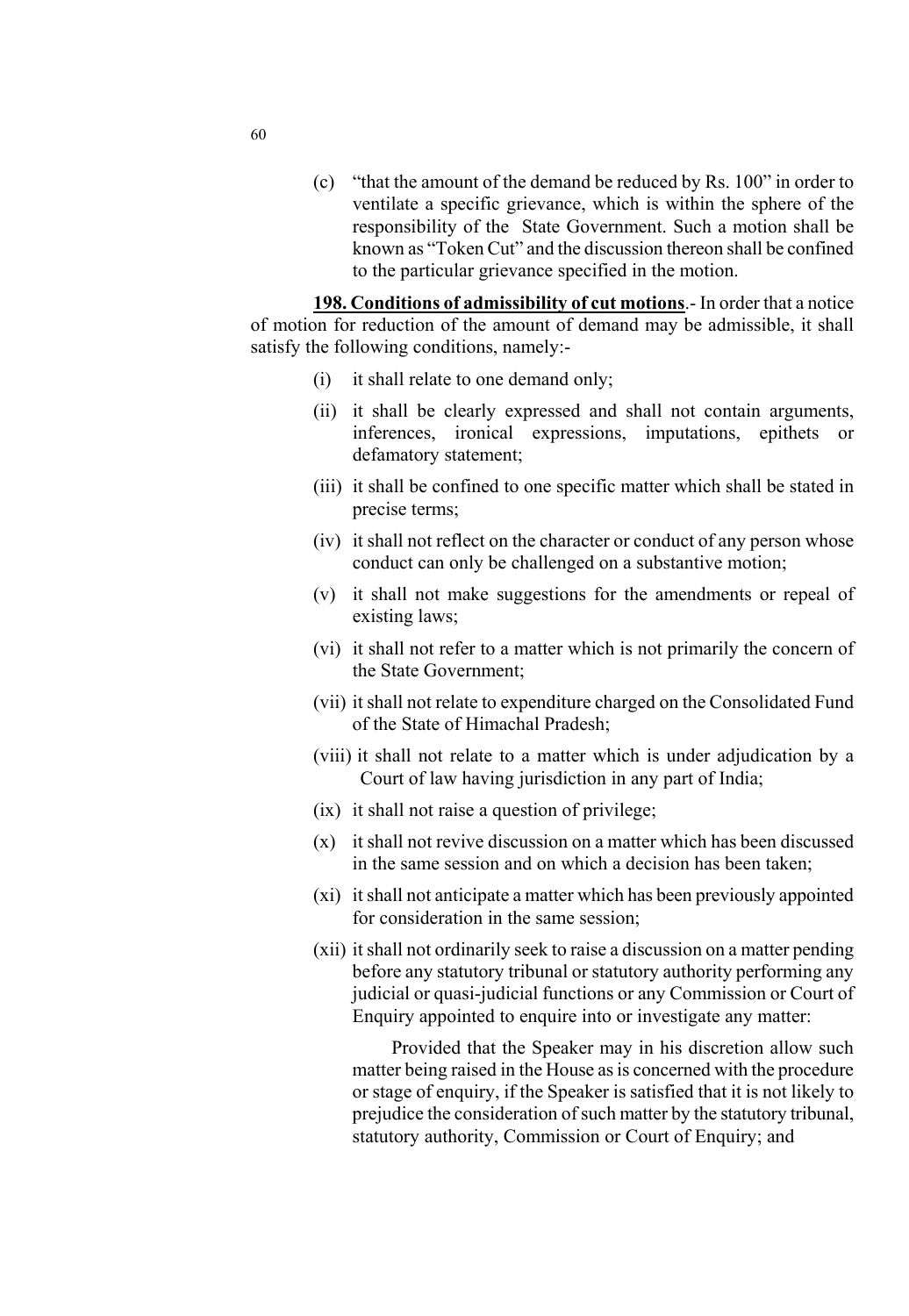(xiii) it shall not relate to a trivial matter.

**199.Speaker to decide admissibility of cut motions**.- The Speaker shall decide whether a cut motion is or is not admissible under these rules and may disallow any cut motion when in his opinion it is an abuse of the right of moving cut motion or is calculated to obstruct or prejudicially affect the procedure of the House or is in contravention of these rules.

**200. Notice of cut motion**.- Unless the Speaker otherwise directs, notice of a motion to reduce any demand for grant shall be given not less than two days before the day appointed for the discussion of such demand for grant.

**201. Vote on Account**.- (1) A motion for vote on account shall state the total sum required and the various amounts needed for each department or service, or item of expenditure which compose that sum shall be stated in a schedule appended to the motion.

(2) Amendments may be moved for the reduction of the whole grant or for the reduction or omission of the items whereof the grant is composed.

(3) Discussion of a general nature may be allowed on the motion or any amendments moved thereto, but the details of the grant shall not be discussed further than is necessary to develop the general points.

(4) In other respects, a motion for vote on account shall be dealt with in the same way as if it were a demand for grant.

**202. Supplementary, additional, excess and exceptional grants and votes of credit**.- Supplementary, additional, excess and exceptional grants and votes of credit shall be regulated by the same procedure as is applicable in the case of demands for grants subject to such adaptations, whether by way of modifications, addition or omission, as the Speaker may deem to be necessary or expedient.

**203. Scope of discussion on supplementary grants**.- The debate on the supplementary grants shall be confined to the items constituting the same and no discussion may be raised on the original grants nor policy underlying them save in so far as it may be necessary to explain or illustrate the particular items under discussion.

**204. Token grant**.- When funds to meet proposed expenditure on a new service can be made available by re-appropriation, a demand for the grant of a token sum may be submitted to the vote of the House, and if the House assents to the demands, funds may be so made available.

### (C) APPROPRIATION BILL

**205. Procedure regarding Appropriation Bill**.- (1) Subject to the provisions of the Constitution, the procedure in regard to an Appropriation Bill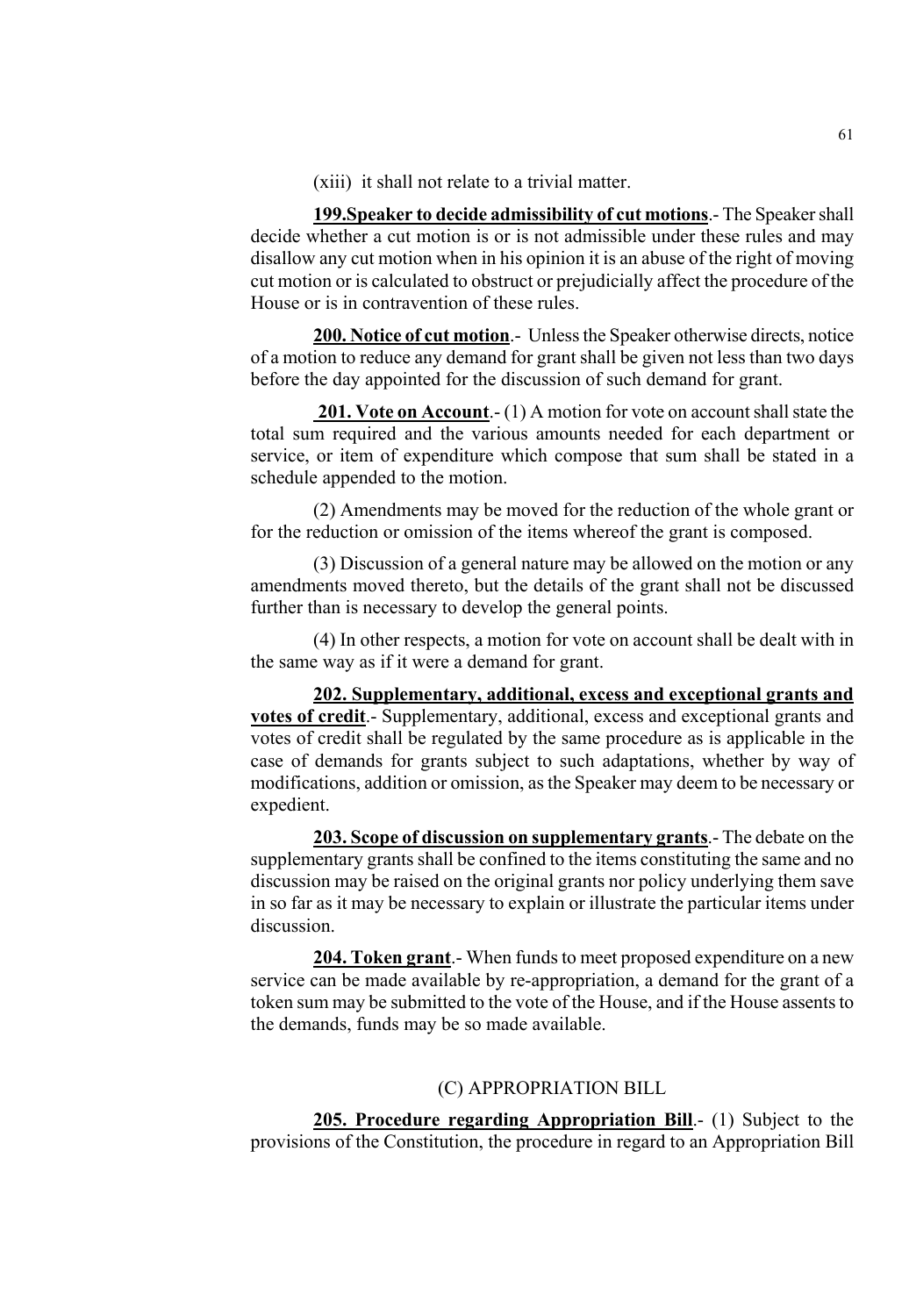shall be the same as for Bills generally with such modifications as the Speaker may consider necessary:

Provided that no amendment shall be proposed to an Appropriation Bill which will have the effect of varying the amount or altering the destination of any grant made under article 203 of the Constitution or of varying the amount of any expenditure charged on the Consolidated Fund of the State.

(2) The debate on an Appropriation Bill shall be restricted to matters of public importance or administrative policy implied in the grants covered by the Bill which have not already been raised while the relevant demands for grants were under consideration.

(3) The Speaker may in order to avoid repetition of debate, require members desiring to take part in discussion on Appropriation Bill to give advance intimation of the specific points they intend to raise, and he may withhold permission for raising such of the points as in his opinion appear to be repetitions of the matters discussed on a demand for grant or as may not be of sufficient public importance.

(4) If an Appropriation Bill is in pursuance of a supplementary grant in respect of an existing service, the discussion shall be confined to the items constituting the same, and no discussion shall be raised on the original grant nor the policy underlying it save in so far as it may be necessary to explain or illustrate a particular item under discussion.

(5) The Speaker may suspend the operation of any rule for the timely passing of an Appropriation Bill.

**206. Time-limit for disposal of financial Business**.- In addition to the powers exercisable under these rules, the Speaker may exercise all such powers as are necessary for the purpose of the timely completion of all financial business, particularly allotment of time for the disposal of various kinds of such business and wheretime is so allotted, he shall, at the appointed hour, put every question necessary to dispose of all the outstanding matters in connection with the stage or stages for which time has been allotted.

*Explanation*.- "Financial Business" includes any business which the Speaker holds as coming within this category under the Constitution.

**207. Publication of Appropriation and Finance Accounts and Audit Reports**.- As soon as may be practicable after the Appropriation and Finance Accounts and Audit Reports thereon have been laid on the Table of the House, the Secretary shall issue a notification declaring them to be published for general information.

**208. Report of the Public Service Commission**.- As soon as may be practicable, the report of the State Public Service Commission alongwith the memorandum of action taken thereon by the Government shall be laid on the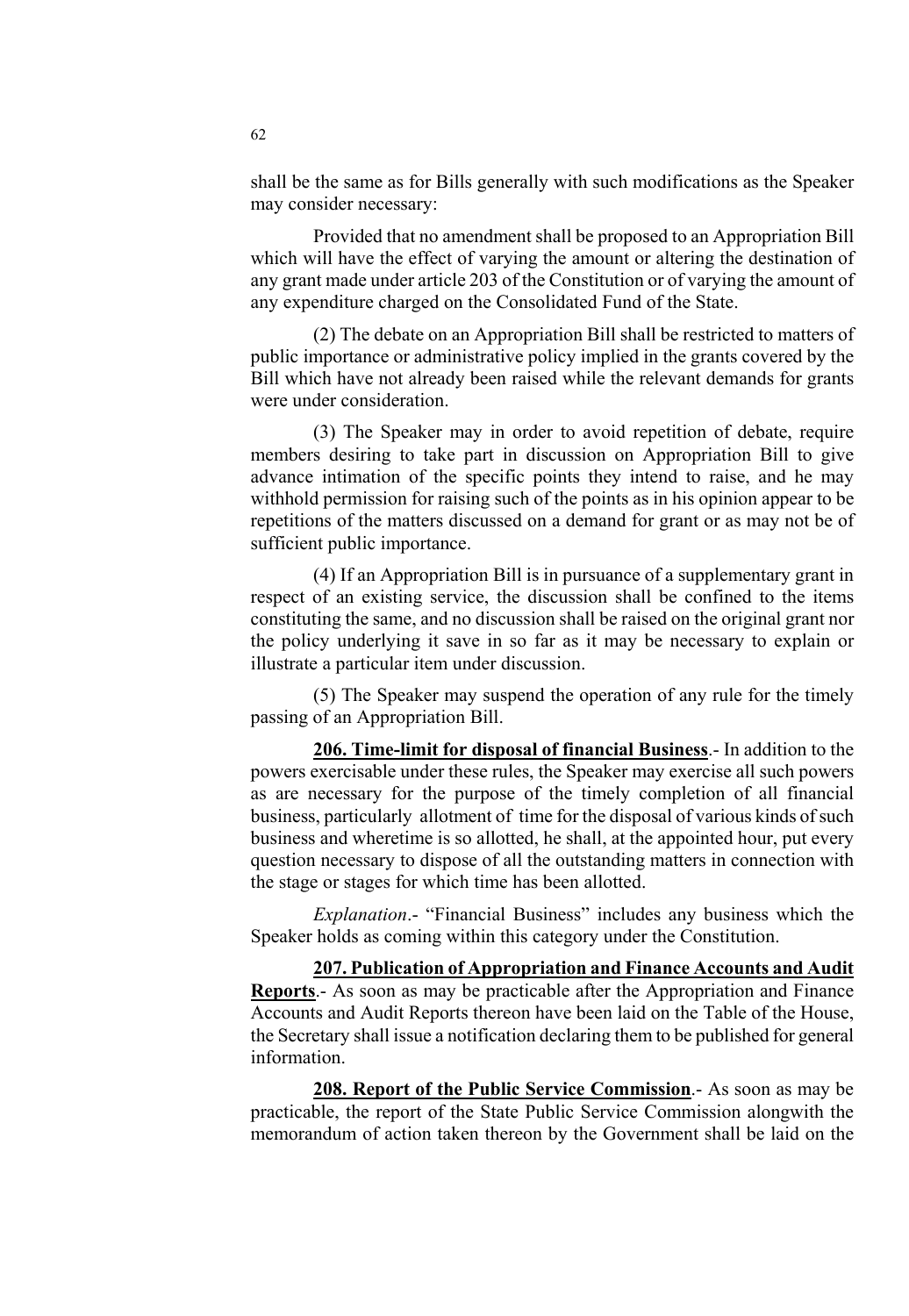Table of the House. A Motion for discussion on the report as well as the action taken thereon shall be brought by the Government in the House.

**208(A). Annual Financial Statement of Himachal Pradesh Electricity Board.-** During the budget session, the Government shall as soon as practicable, present to the House the Electricity Board's Annual Financial Statement for the next year and supplementary Budget for the previous year and shall move a motion to raise discussion thereon as provided in section 61 of the Electricity (Supply) Act, 1948. No voting shall take place on the motion. Under section 61(4) of the aforesaid Act, a statement covering all the points raised during discussion and action taken thereon, shall be laid on the Table of the House, at the time of dislcussion of next year's Electricity Board's Budget.

## (H) SELECT COMMITTEE

**262. Constitution of Select Committee.-** (1) The members of a Select Committee on a Bill shall be appointed by the Speaker after a motion that the Bill be referred to a Select Committee is made.

(2) The Select Committee shall consist of following members:

- Minister-in-Charge of the Bill;
- (ii) Minister-in-Charge of the Bill; if the Bill is not a Government Bill; and
- (iii) such number of members of the house as may be nominated by the Speaker in consultation with the Leader of the House and the Leader of Opposition.

(3) The Chairman of the Committee shall be Minister-in-Charge of the Bill.

**263. Procedure in a Select Committee**.- The procedure in a Select Committee shall, as far as practicable, be the same as is followed in the House during the consideration stage of a Bill, with such adaptions, whether by way of modification, addition or omission, as the Speaker may consider necessary or convenient for the smooth working of the committee.

**264. Notice of amendments by members other than members of Select Committee .-**When a Bill has been referred to a Select Committee, any notice given by a member of any amendment to a clause in the Bill shall stand referred to the committee:

Provided that where notice of amendment is received from a member, who is not a member of the Select Committee, such amendment shall not be taken up by the committee unless moved by a member of the committee.

**265. Power of Committee to take evidence**.- A Select Committee may hear expert evidence and representatives of special interests affected by the measure before them.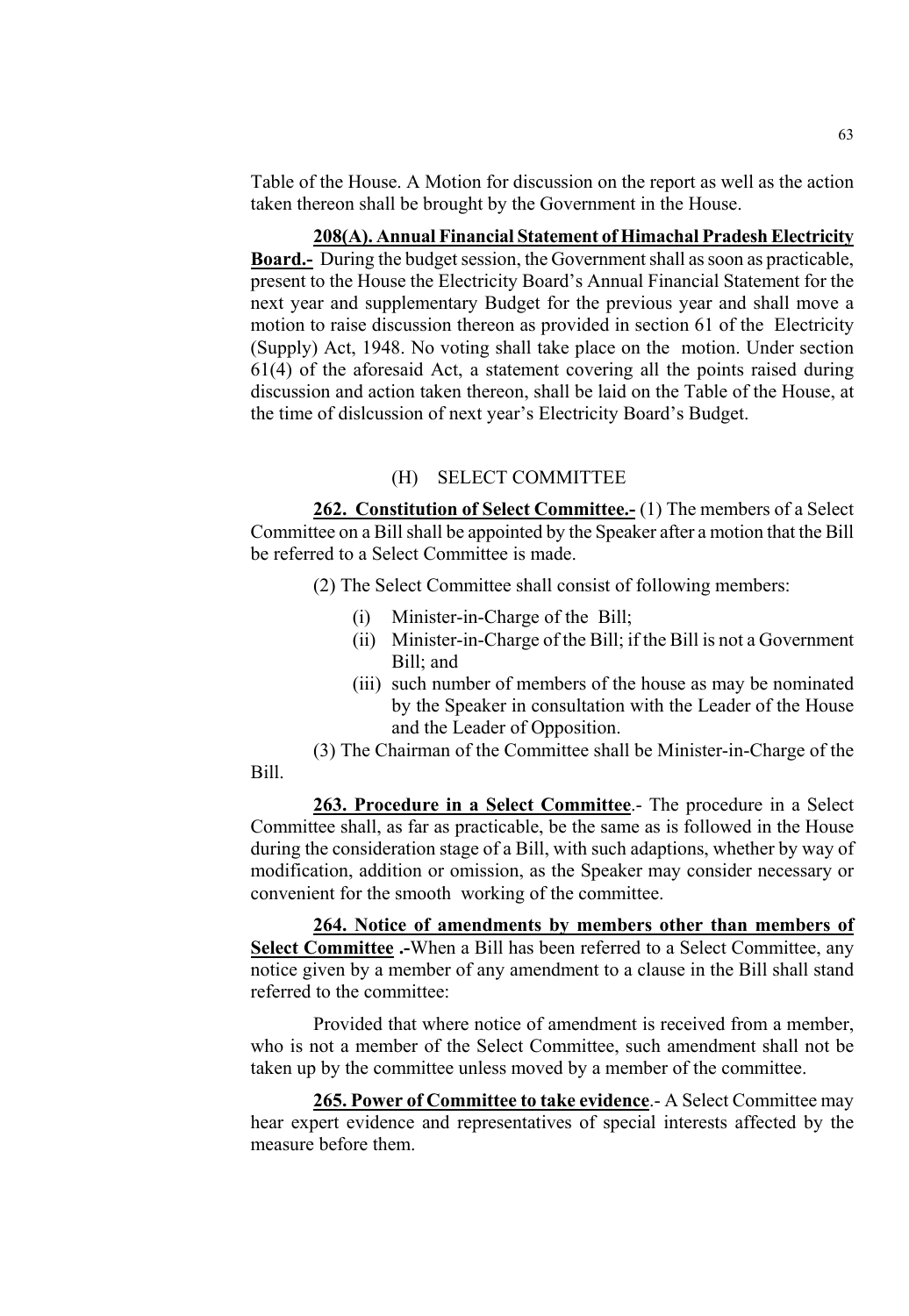**266. Presence of other members at sittings**.- Members who are not members of the Select Committee may be present during the deliberations of the Committee but shall not address the Committee nor sit in the body of the Committee:

Provided that a Minister may with the permission of the Chairman address the Committee of which he may not be a member.

**267. Report by Select Committee**.- (1) As soon as may be, after a Bill has been referred to a Select Committee, it shall meet from time to time in order to consider the Bill and shall make a report thereon within the time fixed by the House:

Provided that where the House has not fixed any time, for the presentation of the report, the report shall be presented before the expiry of three months from the date on which the House adopted the motion for the reference of the Bill to the Select Committee:

Provided further that the House may, at any time on a motion being made, direct that the time for the presentation of the report by the Select Committee be extended to a date specified in the motion.

(2) Reports may be either preliminary or final.

(3) The Select Committee shall in their report, state whether the publication of the Bill directed by these rules has taken place or not and the date on which the publication has taken place.

(4) Where a Bill has been altered, the Select Committee may, if it thinks fit, include in its report a recommendation to the member-in-charge of the Bill, that his next motion should be a motion for circulation, or, where the Bill has already been circulated, for re-circulation.

**268. Minute of dissent recorded by Members** .- (1) Any member of a Select Committee may record a minute of dissent or any matter or matters connected with the Bill or dealt within the report.

(2) A minute of dissent shall be couched in temperate and decorous language and shall not refer to any discussion in the Select Committee nor cast aspersion on the Committee.

(3) If, in the opinion of the Speaker, a minute of dissent contains words, phrases or expressions which are unparliamentary or otherwise inappropriate, he may order such words, phrases or expressions to be expunged from the minute of dissent.

(4) The minute of dissent, if any, shall form part of the report.

**269. Presentation of Report**.- The report of the Select Committee on a Bill together with the minutes of dissent, if any, shall be presented to the House by the Chairman or in his absence by any member of the committee.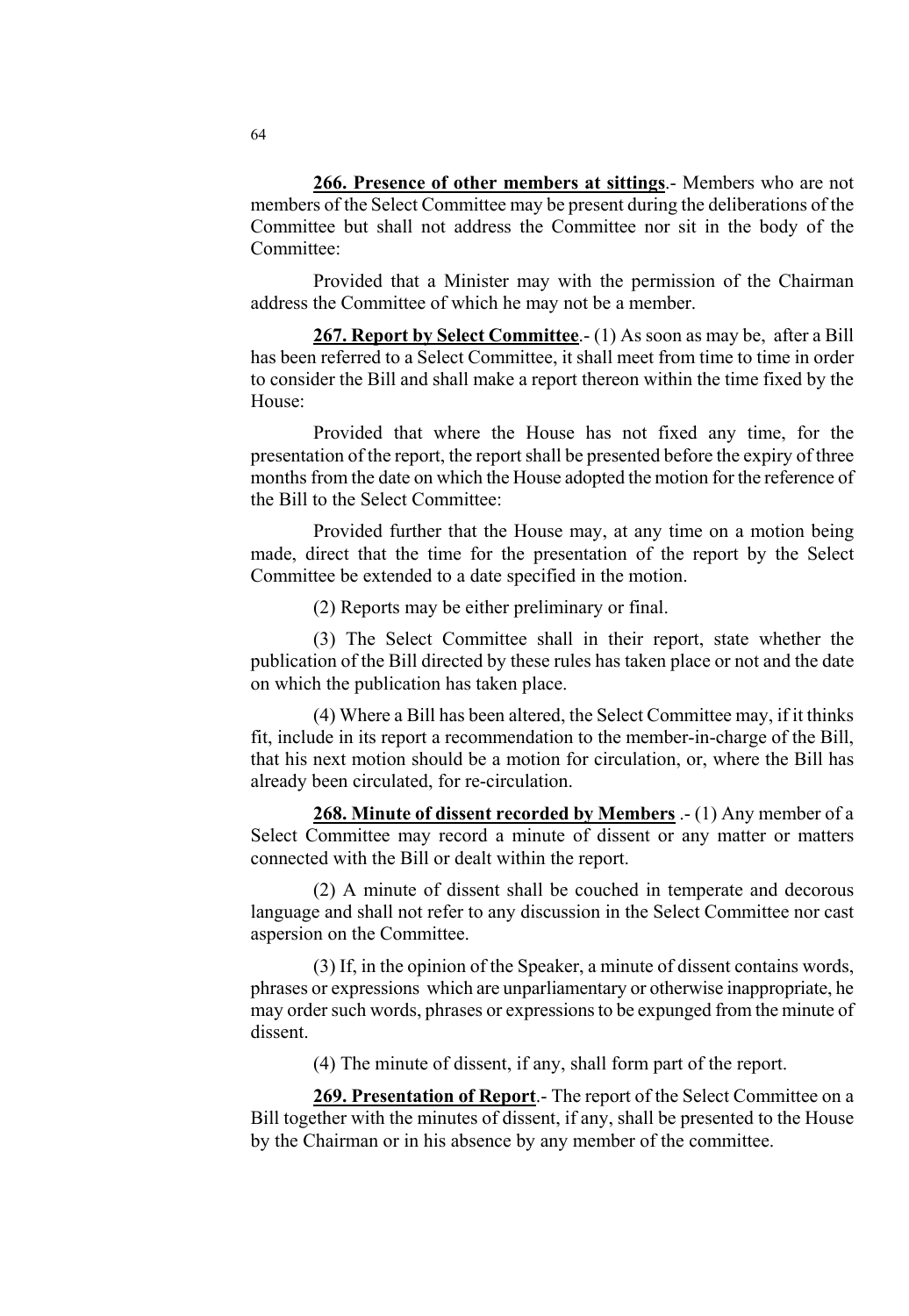**270. Printing and Publication of Report.-** The Secretary shall cause every report of the Select Committee to be printed, and a copy of the report shall be made available for the use of every member of the House. The report, and the Bill, as reported by the Select Committee, shall be published in the Gazette.

## (II) COMMITTEE ON SUBORDINATE LEGISLATION

**272(A). Constitution of the Committee** .- There shall be a Committee on the Subordinate Legislation, which shall consist of not more than nine members, nominated by the Speaker.

**272(B). Functions of the Committee**.- The Committee shall in particular, scrutinise and report to the House whether the powers to make rules, regulations, sub-rules, bye-laws, etc. conferred by the Constitution or delegated by any lawful authority, are being properly exercised within such delegation. The functions of the Committee shall be:-

- (i) whether the delegated legislation is in accordance with the general objects of the Constitution or the Act pursuant to which it is made;
- (ii) whether it contains matter which in the opinion of the Committee should more properly be dealt within an Act of Legislature;
- (iii) whether it contains imposition of any tax or not;
- (iv) whether it directly or indirectly bars the jurisdiction of the courts;
- (v) whether it gives retrospective effect to any of the provisions in respect of which the Constitution or the Act pursuant to which it is made, does not expressly give any such power;
- (vi) whether it involves expenditure from the Consolidated Fund of the State or the public revenues or not;
- (vii) whether it appears to make some unusual or unexpected use of the powers conferred by the Constitution or the Act pursuant to which it is made;
- (viii)whether there appears to have been unjustifiable delay in the publication or laying it before Legislature or not; and
- (ix) whether for any reasons its form or purport calls for any elucidation or not;
- (x) the Committee shall examine all papers laid on the Table of the House and to report to the House on:-
	- (a) whether there has been compliance of the provisions of the Constitution, Act, rule, or regulations under which the paper has been laid on the Table of the House;
	- (b) whether there has been any unreasonable delay in laying the papers on the Table of the House;
	- (c) if there has been such delay, whether a statement explaining the reasons for delay has been laid on the Table of the House and whether those reasons are satisfactory;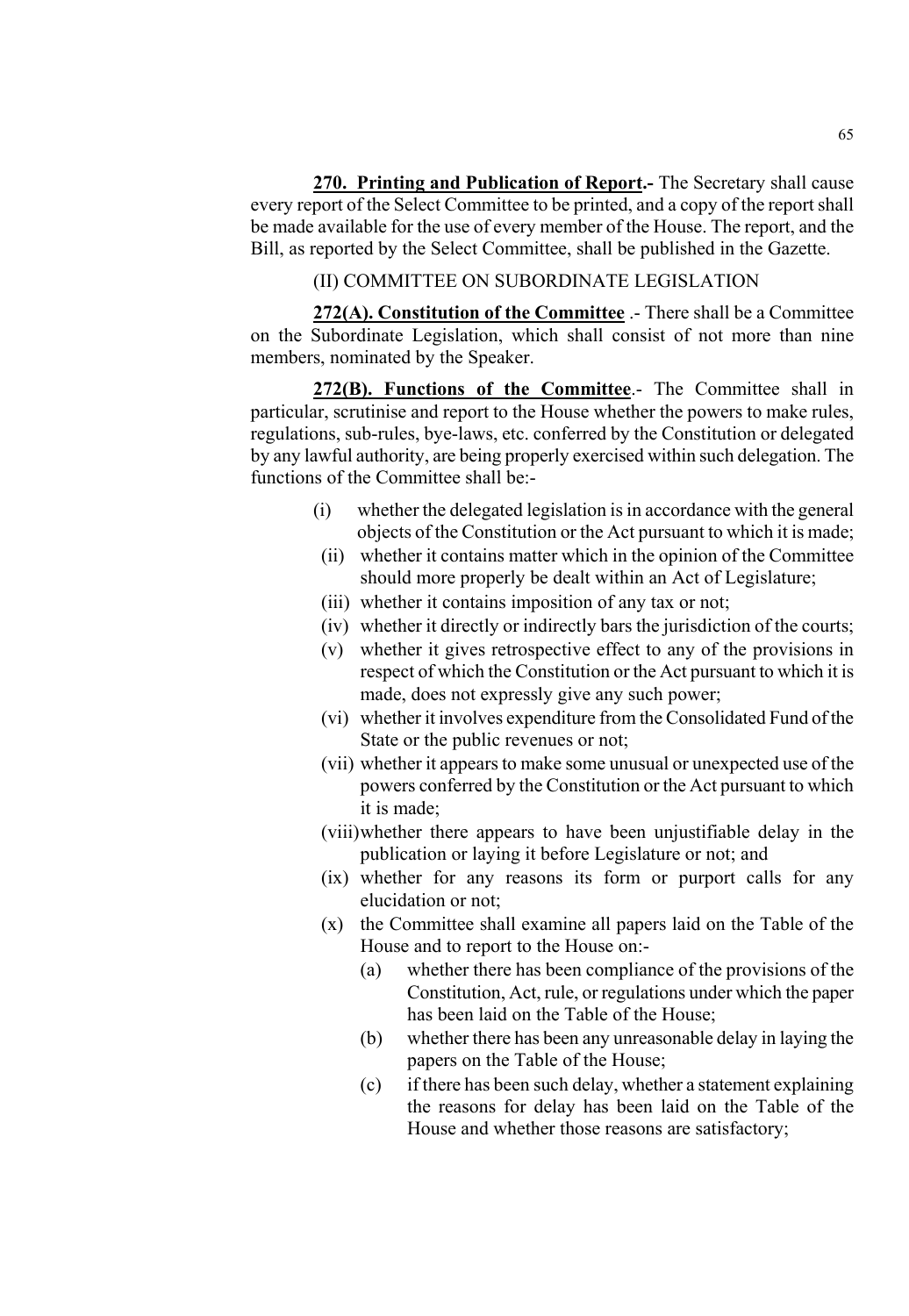- (d) whether any document due to be laid on the Table of the House is overdue; and
- (e) in addition to the paper laid on the Table of the House the Committee shall perform such other functions as may be assigned to it by the Speaker or House from time to time.

**272(C). Report of the Committee**.- (1) If the Committee is of opinion that any such legislation should be annulled wholly or in part, or should be amended in any respect, it shall report that opinion and the grounds thereof to the House.

(2) If the Committee is of opinion that any other matter relating to such legislation, should be brought to the notice of the House, it may report that opinion and matter to the House.

# LAYING OF PAPERS OR DOCUMENTS ON THE TABLE OF THE HOUSE

**340. Laying of papers or documents on the Table of the House** .-No paper or document shall be laid on the Table of the House without the order or permission of the Chair.

**341. Papers quoted to be laid on the Table of the House** .-If a Minister quotes in the House a despatch or other State paper which has not been presented to the House, he shall lay the relevant paper on the Table of the House:

Provided that this rule shall not apply to any documents which are stated by the Minister to be of such a nature that their production would be inconsistent with public interest:

Provided further that where Minister gives in his own words a summary or gist of such despatch or State paper it shall not be necessary to lay the relevant papers on the Table of the House.

**342. Authentication and treatment of papers laid on the Table of the House**.- (1) A paper or document to be laid on the Table of the House shall be duly authenticated by the member presenting it.

(2) All papers and documents laid on the Table of the House shall be considered public.

**343. Documents containing advice or opinion disclosed to be laid on the Table of the House**.- If, in answer to a question or during debate, a Minister discloses the advice or opinion given to him by any officer of the Government or by any other person or authority, he shall ordinarily lay the relevant document or parts of document containing that opinion or advice, or a summary thereof on the Table of the House.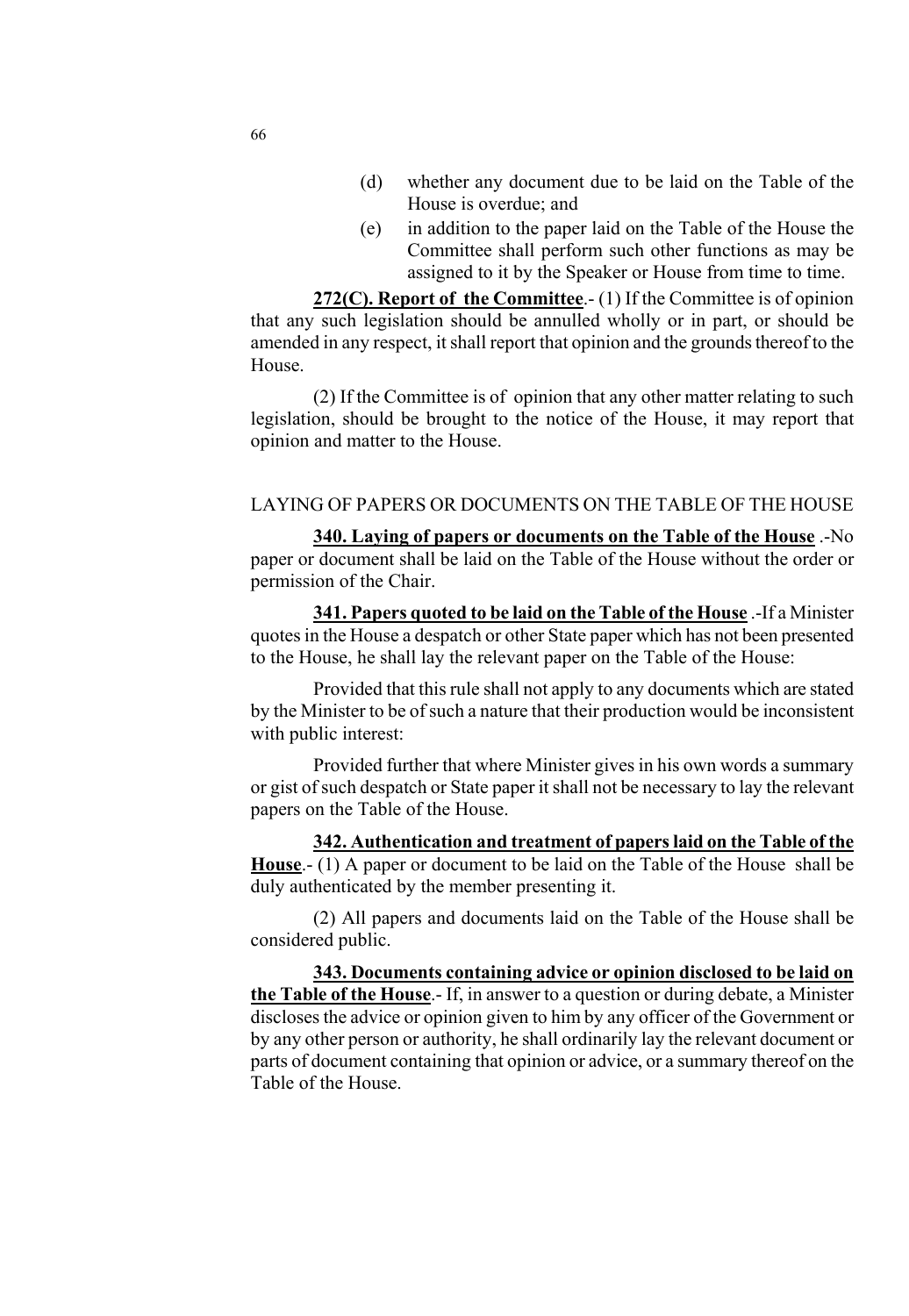## **EXTRACTS FROM THE DIRECTIONS ISSUED BY THE SPEAKER UNDER RULES OF PROCEDURE AND CONDUCT OF BUSINESS IN LEGISLATIVE ASSEMBLY.**

#### **INTRODUCTION AND PUBLICATION OF BILLS**

**23. Notice of motion for leave to introduce Government Bills** .-(1) A Minister desiring to move for leave to introduce a Bill shall give notice in writing of his intention to do so.

(2) The period of notice of a motion for leave to introduce a Bill under this Direction shall be seven days unless the Speaker allows the motion to be made at a shorter notice.

**24. Prior circulation of Bills for introduction** .- No Bill shall be included for introduction in the list of business for a day until after copies thereof have been made available for the use of members for at least two days before the day on which the Bill is proposed to be introduced:

Provided that Appropriation Bills, Finance Bills and such secret Bills as are not put down in the list of business may be introduced without prior circulation of copies to the members:

Provided further that in other cases, where the Minister desires that the Bill may be introduced earlier than two days after the circulation of copies or even without prior circulation he shall give full reasons in a memorandum for the consideration of the Speaker explaining as to why the Bill is sought to be introduced without making available to members copies thereof, in advance, and if the Speaker gives permission the Bill shall be included in the list of business for the day on which the Bill is desired to be introduced.

**25. Giving of authority for introduction of Bills**.- A member who has given notice of his intention to move for leave to introduce a Bill, may authorize any other member to make the motion on his behalf:

Provided that the authority shall be in writing and shall specifically state that all subsequent motions in respect of the further stages of the Bill shall be incharge of the member so authorized:

Provided further that before the Bill is published in the Gazette, the Statement of Objects and Reasons accompanying the Bill shall be signed by the member who has actually introduced it.

**26. Giving of authority to another member to pilot a Bill after introduction**.- The Speaker may, on being satisfied on an application made to him in this behalf by the Member-in-Charge of a Bill that such member for reasons which the Speaker considers adequate is unable to pilot himself any or all stages of a Bill subsequent to its introduction, permit the Member-in-Charge of the Bill to nominate another Member to pilot the stage or stages of the Bill in respect of which a request has been made to him.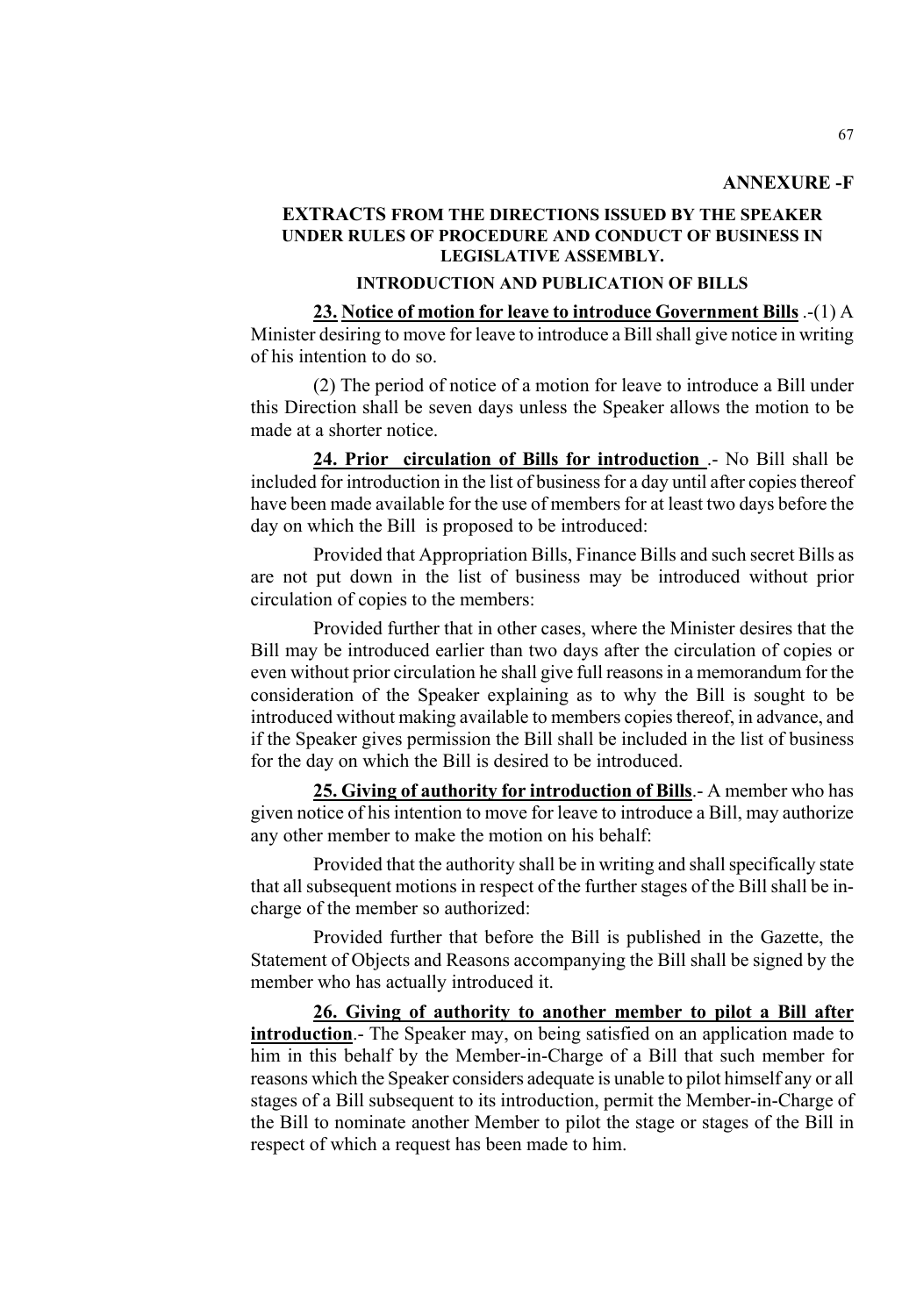## (B) AMENDMENT TO BILLS

**27. Form of questions from the Chair to add a new clause to a Bill**.- When an amendment for the insertion of a new clause to a Bill is adopted by the House, the Speaker shall put the question thus:

"The question is :

That clause (quoting the number of the new clause) be added to the Bill".

#### (C) PROCEDURE FOR CARRYING OUT OF CORRECTIONS IN BILLS

**28. Procedure for carrying out of corrections in Bills** .- No alteration shall be made in a Bill as introduced or in a Bill as reported by a Select Committee except by way of an amendment adopted in the House:

Provided that the Speaker shall correct any obvious printing or clerical error at any stage of the Bill by issue of a corrigendum to the Bill:

Provided further that in the case a secret Bill printed by the department concerned before introduction, such a correction in the Bill as introduced shall not relate to an error affecting taxation.

## (D) CORRECTION OF PATENT ERRORS

**29. Procedure for incorporating corrections in the printed debate**.- (1) Where an amendment to a clause has been moved and adopted by the House and subsequently the official draftsman, while scrutinising the Bill, as passed, has suggested any correction which has been accepted by the Speaker as a patent error such a correction shall be incorporated in the body of the amendment itself without any footnote in the printed debate.

(2) Where the Speaker has accepted a correction suggested by the official draftsman relating to clause and not to an amendment to a clause which has been adopted by the House, such a correction shall be indicated with an appropriate footnote in the printed debates as indicated below:-

> "In view of the amendment to clause ............/part (........) of sub -clause (.........) of clause ..…..... (as the case may be) were omitted or inserted as patent errors under the direction of the Speaker".

(E) WITHDRAWAL AND REMOVAL OF BILL

**30. Advance intimation to members regarding withdrawal of Government Bill.**- When a Bill pending in the Assembly is sought to be withdrawn by Government, a statement containing the reasons for which the Bill is being withdrawn shall be circulated to members by the department concerned sufficiently in advance of the date on which the motion for withdrawal is sought to be made.

**31. Removal of a pending Bill from the Register of Bills**.- Where a pending Bill seeks to amend an Act which is subsequently repealed, it shall be removed from the Register of Bills pending in the House.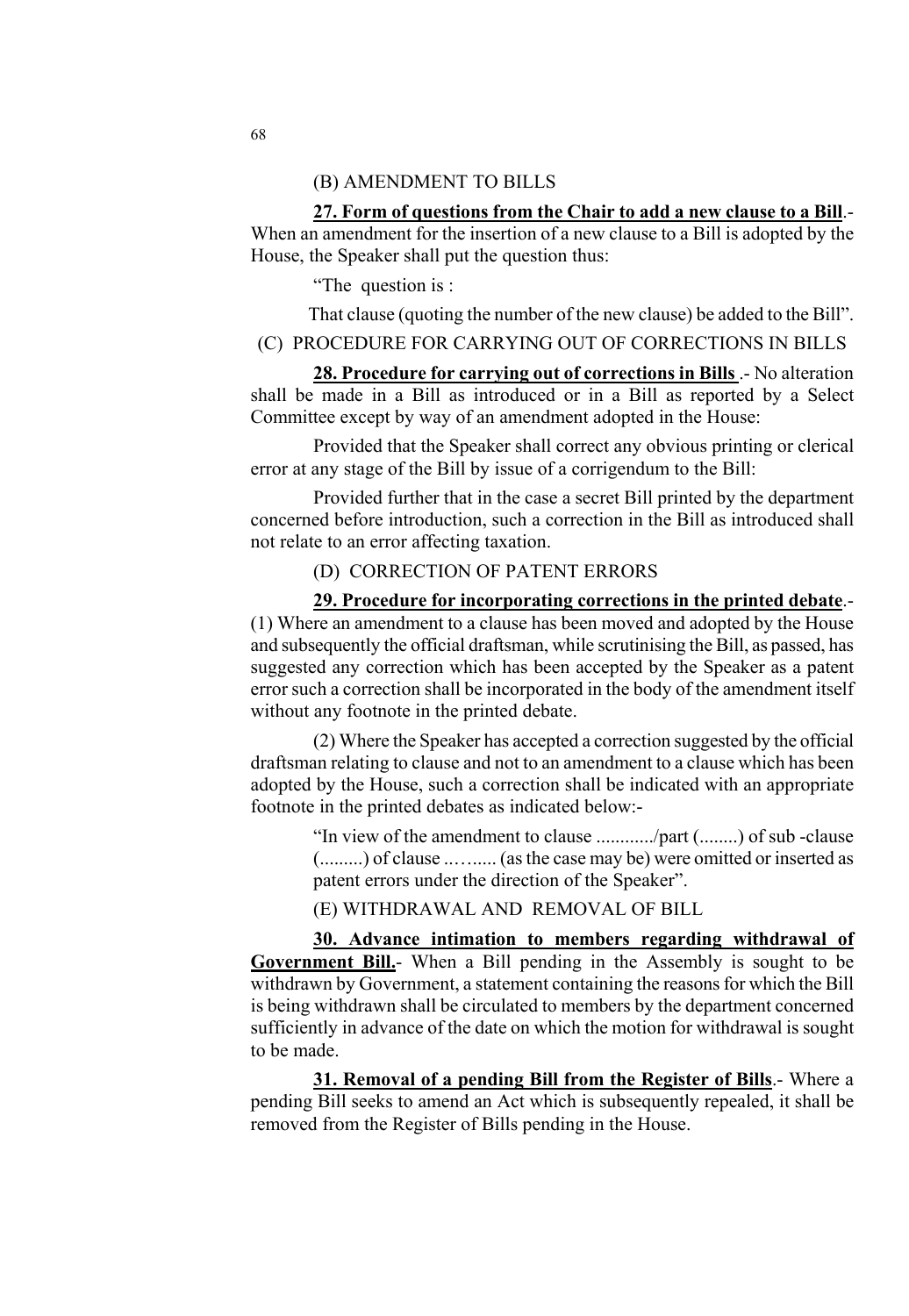69

L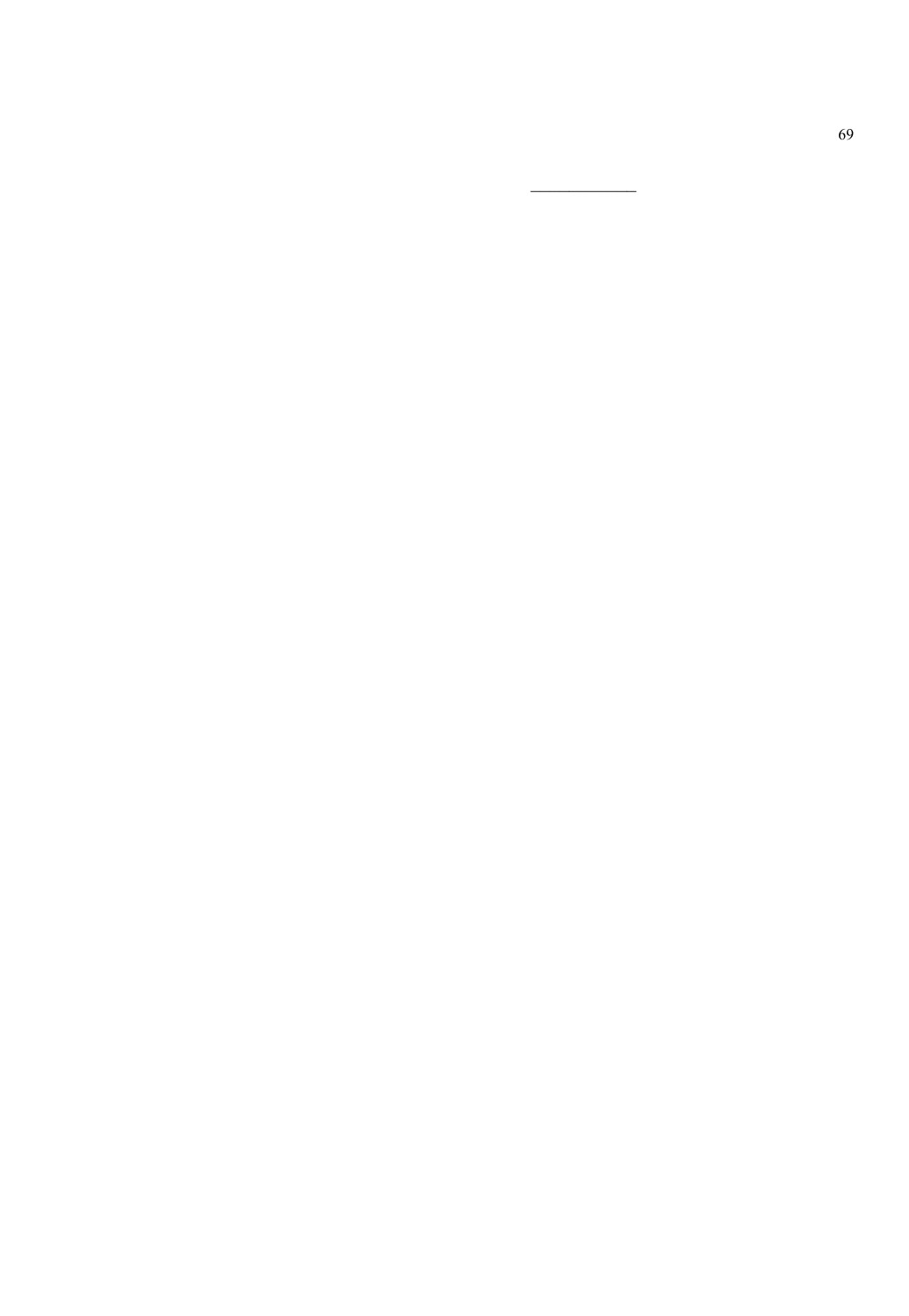#### **EXTRACTS FROM**

#### **THE HIMACHAL PRADESH GENERAL CLAUSES ACT, 1968**

**3. Coming into operation of enactments**.- Where any Himachal Pradesh Act is not expressed to come into operation on a particular day, then it shall come into operation on the day on which the assent thereto of the Governor or the President of India, as the case may require, is first published in the Official Gazette.

**4. Effect of repeal**.- Where this Act or any Himachal Pradesh Act repeals any enactment then, unless a different intention appears, the repal shall not-

- (a) revive anything not in force or existing at the time at which the repeal takes effect; or
- (b) affect the previous operation of any enactment so repealed or anything duly done or suffered thereunder; or
- (c) affect any right, privilege, obligation, or liability acquired, accrued or incurred under any enactment so repealed; or
- (d) affect any penalty, forfeiture or punishment incurred in respect of any offence committed against any enactment so repealed; or
- (e) affect any investigation, legal proceeding or remedy in respect of any such right, privilege, obligation, liability, penalty, forfeiture or punishment as aforesaid;

and any such investigation, legal proceeding or remedy may be instituted, continued or enforced; and any such penalty, forfeiture or punishment may be imposed as if the repealing Act had not been passed.

**20. Power to make, to include power to add to, amend, vary or rescind orders, rules, or bye-laws.**- Where, by any Himachal Pradesh Act, a power to issue notifications or make orders, rules, or bye-laws is conferred , then that power includes a power, exercisable in the like manner and subject to the like sanction and conditions (if any), to add to, amend, vary or rescind any notifications, orders, rules, or bye-laws so issued or made.

**21. Making of rules or bye-laws and issuing of orders between passing and commencement of enactment**.- Where, by any Himachal Pradesh Act, which is not to come into force immediately on the passing thereof, a power is conferred to make rules or bye-laws, or to issue orders with respect to the application of the Act, or with respect to the establishment of any Court or office or the appointment of any Judge or officer thereunder, or with respect to the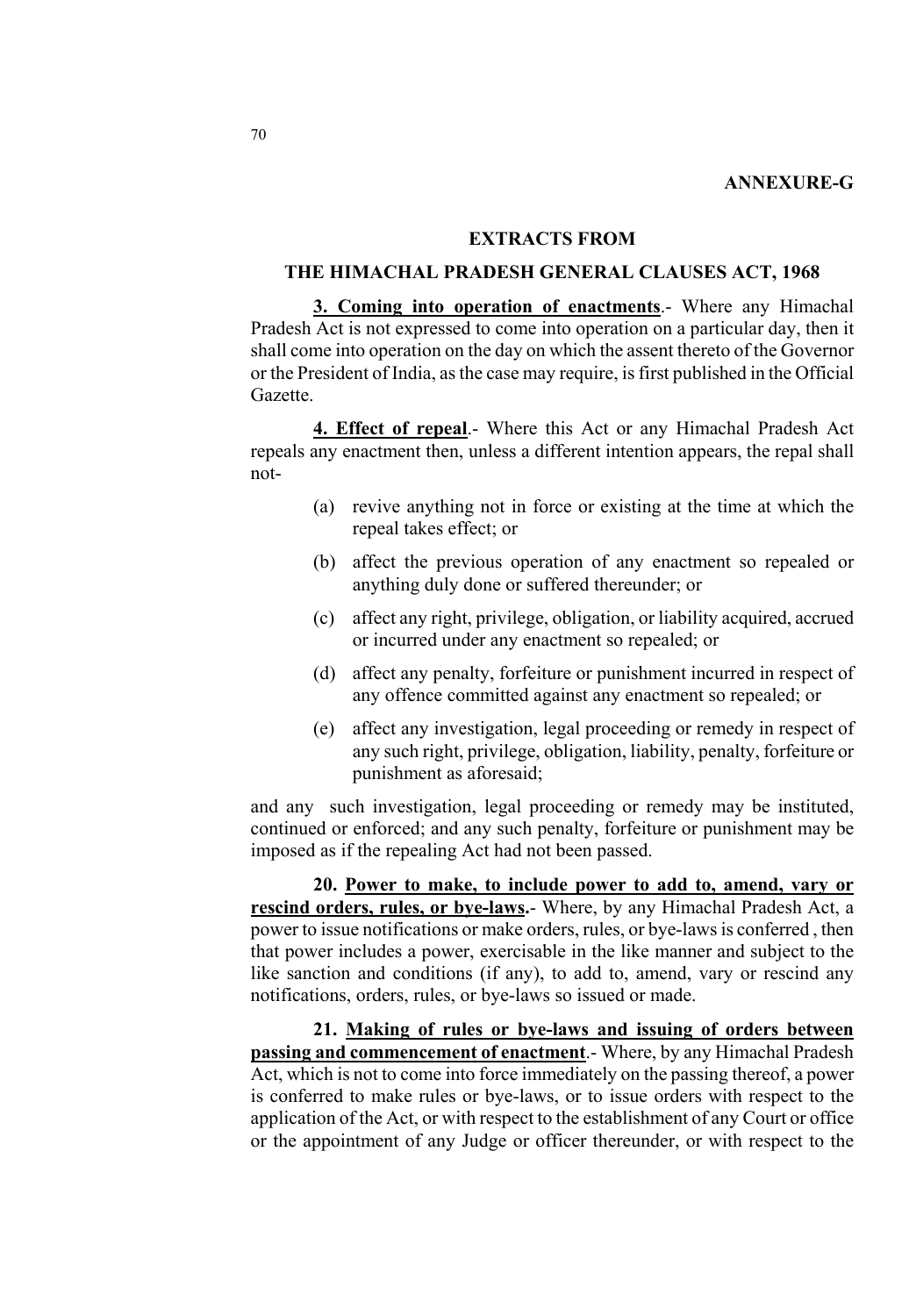person by whom, or the time when or the place where, or the manner in which, or the fees for which, anything is to be done under the Act, then that power may be exercised at any time after the passing of the Act, but rules, bye-laws or orders so made or issued shall not take effect till the commencement of the Act.

**22-A. Rules to be laid before the State Legislative Assembly**.- (1) Every rule made under any Himachal Pradesh Act by the Government of Himachal Pradesh on or after the commencement of the Himachal Pradesh General Clauses (Amendment) Act, 1985(5 of 1985), shall be laid, as soon as may be after it is made, before the State Legislative Assembly, while it is in session, for a total period of ten days which may be comprised in one session or in two or more successive sessions, and if, before the expiry of the session in which it is so laid or the successive sessions aforesaid, the Legislative Assembly agrees in making any modification in the rule or agrees that the rule should not be made, the rule shall thereafter have effect only in such modified form or be of no effect, as the case may be, so, however , that any such modification or annulment shall be without prejudice to the validity of anything previously done under that rule.

(2) Where any Central Act, in force in or applicable to the State of Himachal Pradesh and relating to matters with respect to which the State Legislature has power to make laws for the State of Himachal Pradesh, confers power on the State Government to make rules thereunder, then subject to any express provisions to the contrary in such Act, the provisions of sub-section(1) shall mutatis mutandis apply to the rules made by the State Government in exercise of that power.]

**23. Continuation of orders, etc. issued under enactments repealed and re-enacted**.- Where any Himachal Pradesh Act is repealed and re-enacted with or without modification, then, unless it is otherwise expressly provided, any appointment, notification, order, scheme, rule, form or bye-law, made or issued under the repealed Act, shall, so far as it is not inconsistent with the provisions re-enacted, continue in force, and be deemed to have been made or issued under the provisions so re-enacted, unless and until it is superseded by any appointment, notification, order, scheme, rule, form or bye-law made or issued under the provisions so re-enacted.

 $\overline{\phantom{a}}$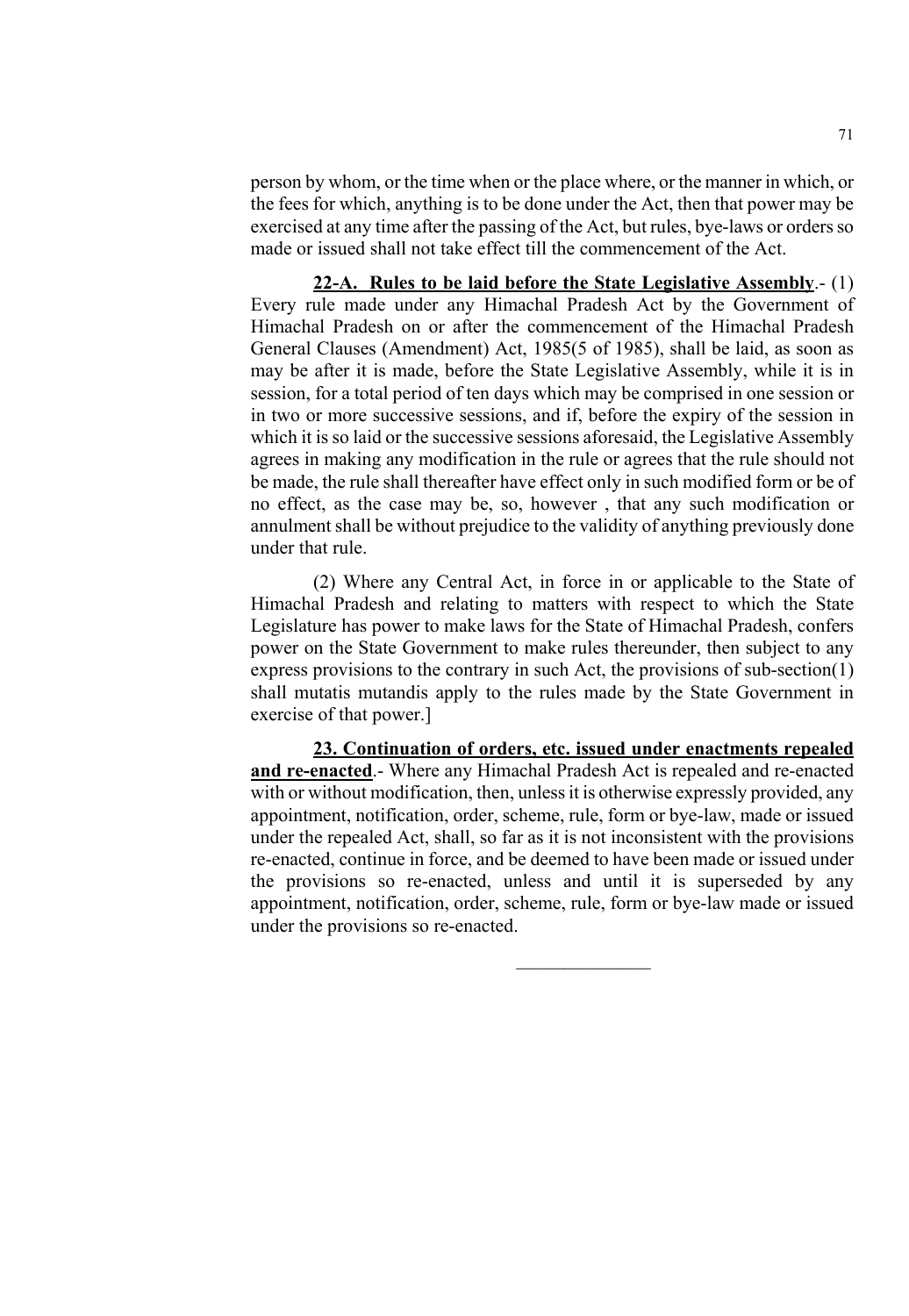#### **ANNEXURE-H**

### **THE HIMACHAL PRADESH OFFICIAL LANGUAGE (SUPPLEMENTARY PROVISIONS) ACT, 1981**

#### (**ACT NO. 12 OF 1981)**

#### **ARRANGEMENT OF SECTIONS**

Sections:

- 1. Short title.
- 2. Definitions.
- 3. Authoritative texts in Hindi of Himachal Pradesh Law. **\_\_\_\_\_\_\_\_\_\_**

## **THE HIMACHAL PRADESH OFFICIAL LANGUAGE (SUPPLEMENTARY PROVISIONS) ACT, 1981**

(Received the assent of the Governor, Himachal Pradesh, on the 16th May, 1981 and was published in R.H.P., Extra, datedthe 28th May, 1981 at p. 404).

## **An Act to provide for the publication of authoritative texts in Hindi of Laws passed originally by the State Legislature in English and for matters connected therewith.**

BE it enacted by the Himachal Pradesh Legislative Assembly in the Thirty-second Year of the Republic of India as follows:-

**1. Short title.-** This Act may be called the Himachal Pradesh Official Language (Supplementary Provisions) Act, 1981.

**2. Definitions.-** In this Act, unless the context otherwise requires, -

- (a) "Himachal Pradesh Law " means ,-
	- (i) an enactment passed originally by the State Legislative Assembly ; or
	- (ii) a regulation made originally by the Governor of Himachal Pradesh under the Fifth Schedule to the Constitution of India;

in English language and includes any notification, order, rule, regulation or byelaw issued or made thereunder in English language;

> (b) expression "Hindi" shall have the meaning assigned to that expression in clause (a) of section 2 of the Himachal Pradesh Official Language Act, 1975 ( 1 of 1975).